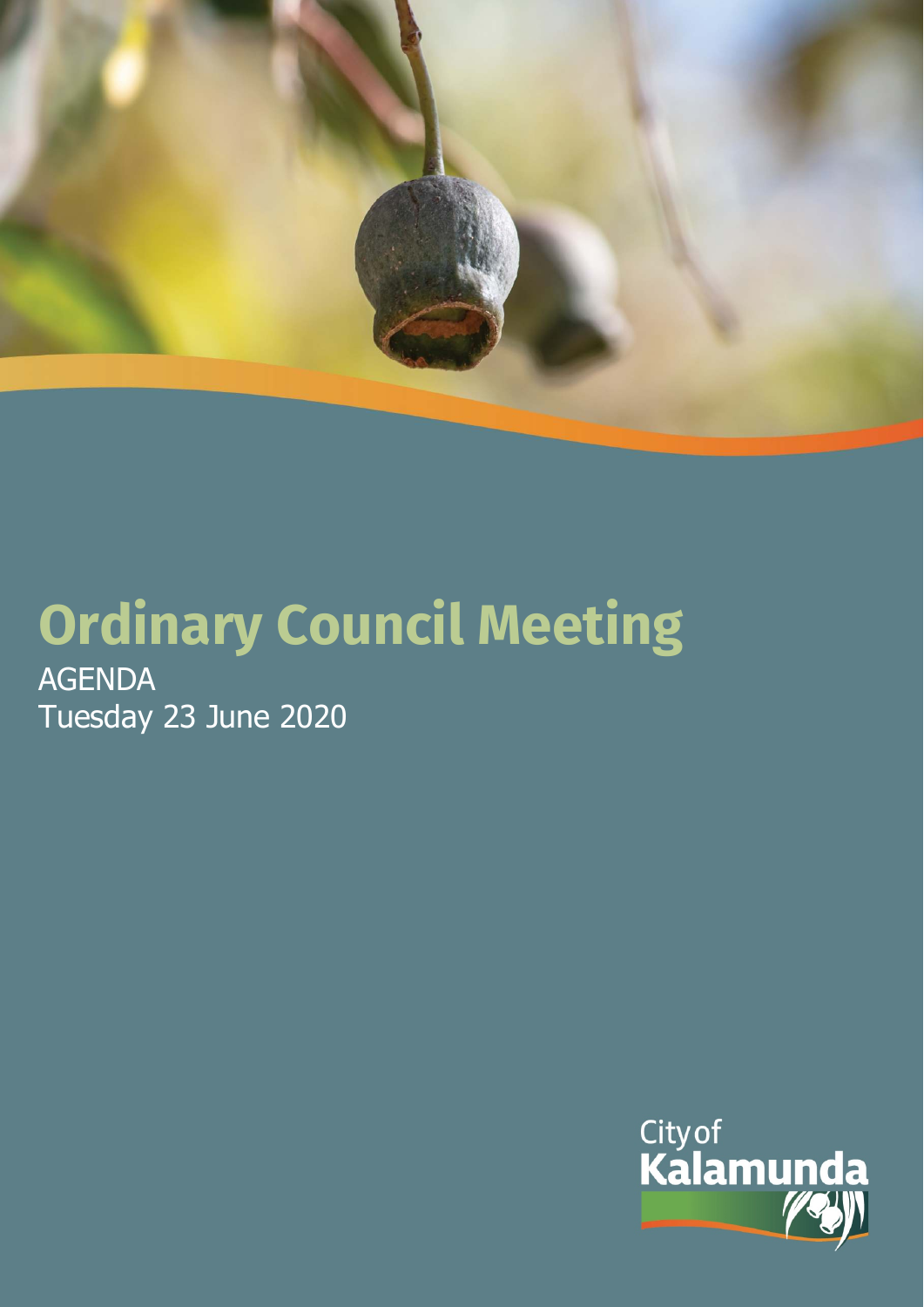# NOTICE OF MEETING ORDINARY COUNCIL MEETING

Dear Councillors

Notice is hereby given that the next Ordinary Meeting of Council will be held in the Council Chambers, Administration Centre, 2 Railway Road, Kalamunda on Tuesday 23 June 2020 at 6.30pm.

On behalf of Rhonda Hardy Chief Executive Officer 18 June 2020

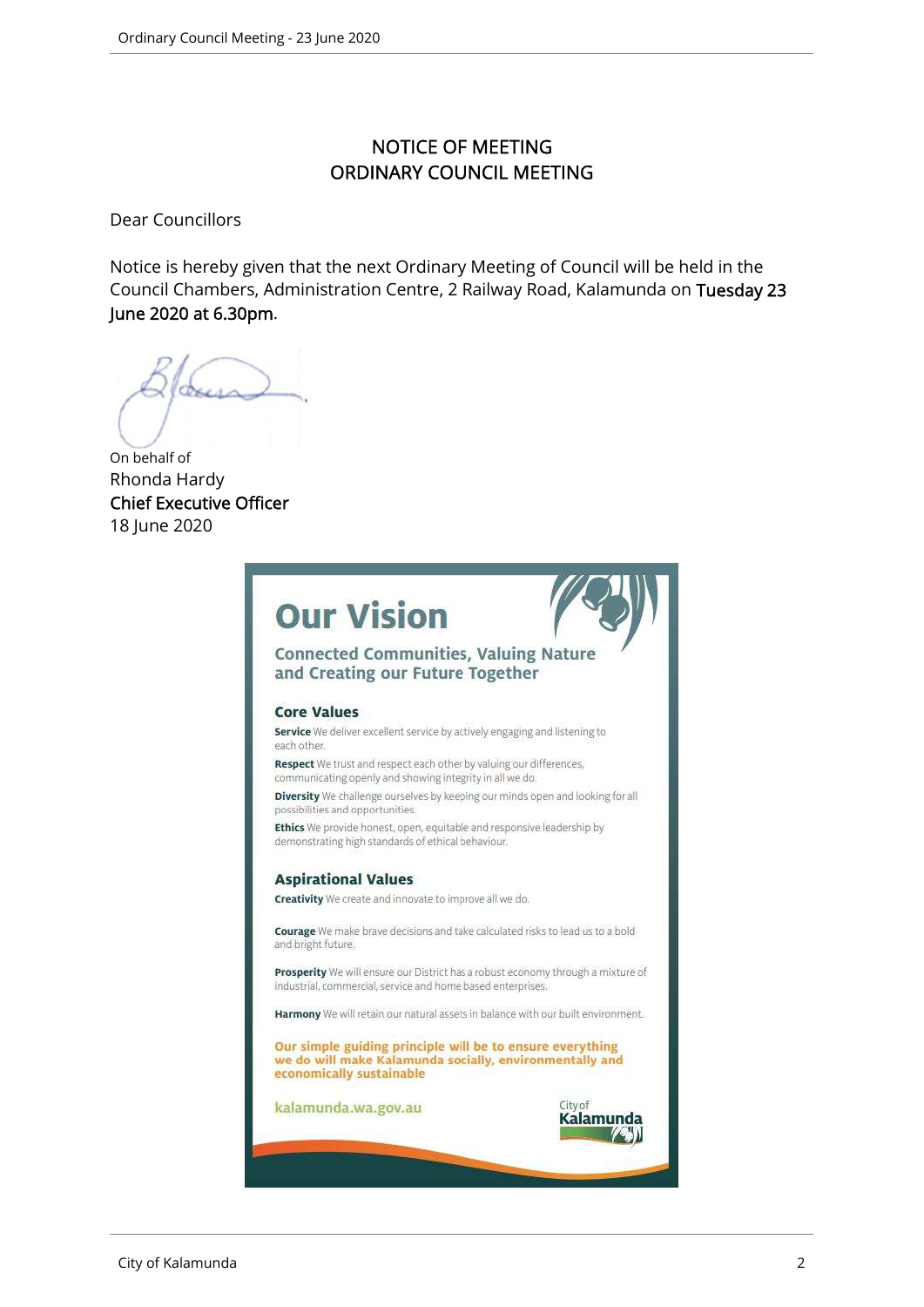# Information for the Public Attending

Welcome to this evening's meeting. The following information is provided on the meeting and matters which may affect members of the public.

If you have any queries related to procedural matters, please contact a member of staff.

# Ordinary Council Meetings – Procedures

- 1. Council Meetings are open to the public, except for Confidential Items listed on the Agenda.
- 2. Members of the public who are unfamiliar with meeting proceedings are invited to seek advice prior to the meeting from a City Staff Member.
- 3. Members of the public are able to ask questions at an Ordinary Council Meeting during Public Question Time.
- 4. To facilitate the smooth running of the meeting, silence is to be observed in the public gallery at all times, except for Public Question Time.
- 5. All other arrangements are in general accordance with Council's Standing Orders, the Policies and decision of the City or Council.

# Acknowledgement of Traditional Owners

We wish to acknowledge the traditional custodians of the land we are meeting on, the Whadjuk Noongar people. We wish to acknowledge their Elders' past, present and future and respect their continuing culture and the contribution they make to the life of this City and this Region.

# Emergency Procedures

Please view the position of the Exits, Fire Extinguishers and Outdoor Assembly Area as displayed on the wall of Council Chambers.

In case of an emergency follow the instructions given by City Personnel.

We ask that you do not move your vehicle as this could potentially block access for emergency services vehicles.

Please remain at the assembly point until advised it is safe to leave.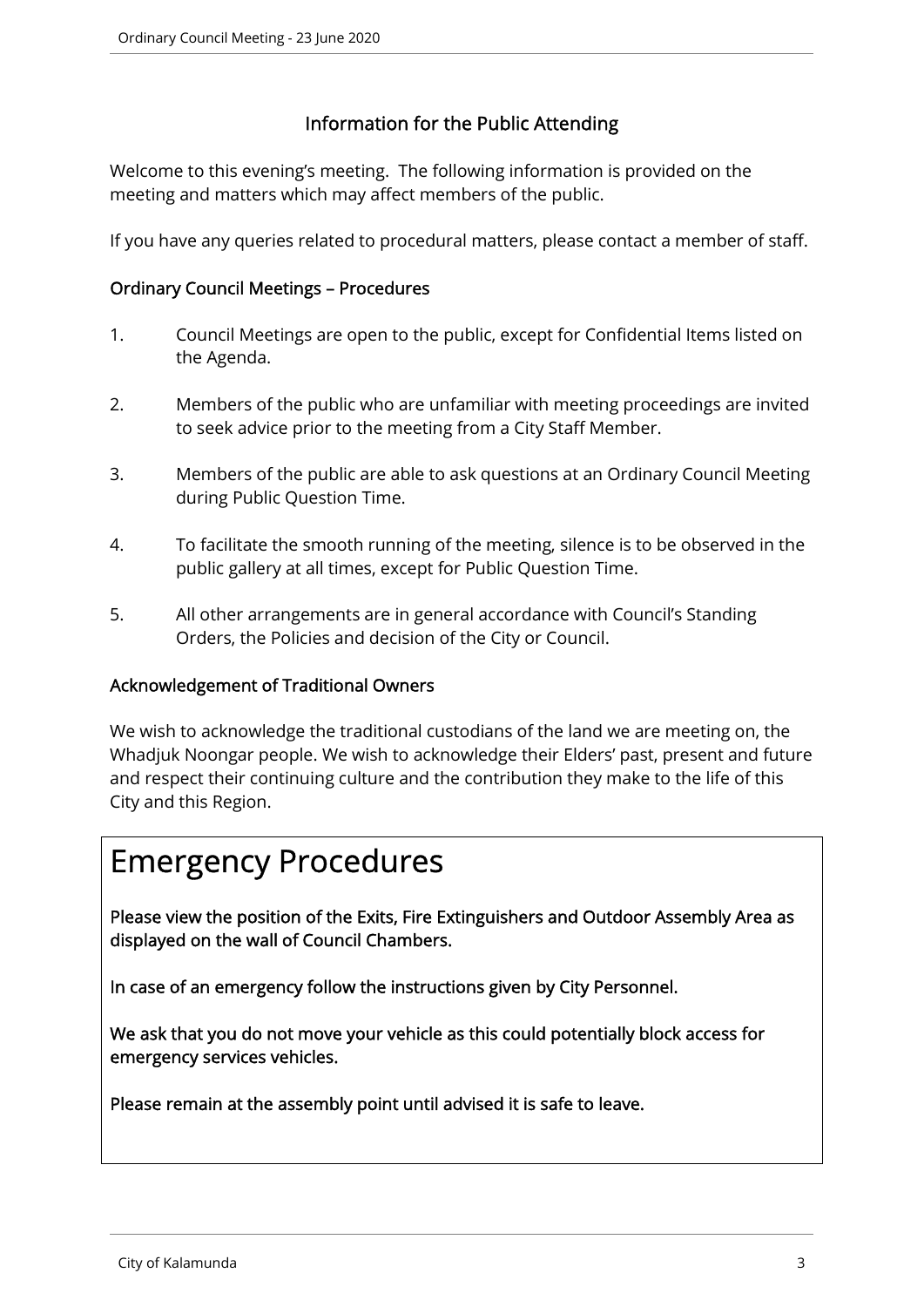# INDEX

| 1.       |                                                                                            |     |
|----------|--------------------------------------------------------------------------------------------|-----|
| 2.       |                                                                                            |     |
| 3.       |                                                                                            |     |
| 4.       |                                                                                            |     |
| 5.       |                                                                                            |     |
| 6.       |                                                                                            |     |
| 7.       |                                                                                            |     |
| 8.<br>9. |                                                                                            |     |
|          |                                                                                            |     |
|          |                                                                                            |     |
|          |                                                                                            |     |
|          | 10.1.2. City of Kalamunda - Community Health and Wellbeing Plan Review of 2019 Actions     |     |
|          | 10.1.3. Draft Local Planning Policy No.28 - Delivery of State and Local Strategies Through |     |
|          |                                                                                            |     |
|          |                                                                                            |     |
|          |                                                                                            |     |
|          |                                                                                            |     |
|          |                                                                                            |     |
|          |                                                                                            |     |
|          |                                                                                            |     |
|          |                                                                                            |     |
|          | 10.4.1. Draft Scott Reserve Master Plan - Results of Public Comment Period 65              |     |
|          | 10.4.2. Council Authorisations Review - Execution of Documents.                            | .75 |
|          | 10.4.3. Delegations from Council to the Chief Executive Officer - 2020 Review80            |     |
|          |                                                                                            |     |
|          |                                                                                            |     |
|          |                                                                                            |     |
|          |                                                                                            |     |
|          |                                                                                            |     |
|          |                                                                                            |     |
|          |                                                                                            |     |
|          | 14. Urgent Business Approved by the Presiding Member or by Decision 104                    |     |
|          |                                                                                            |     |
|          |                                                                                            |     |
|          |                                                                                            |     |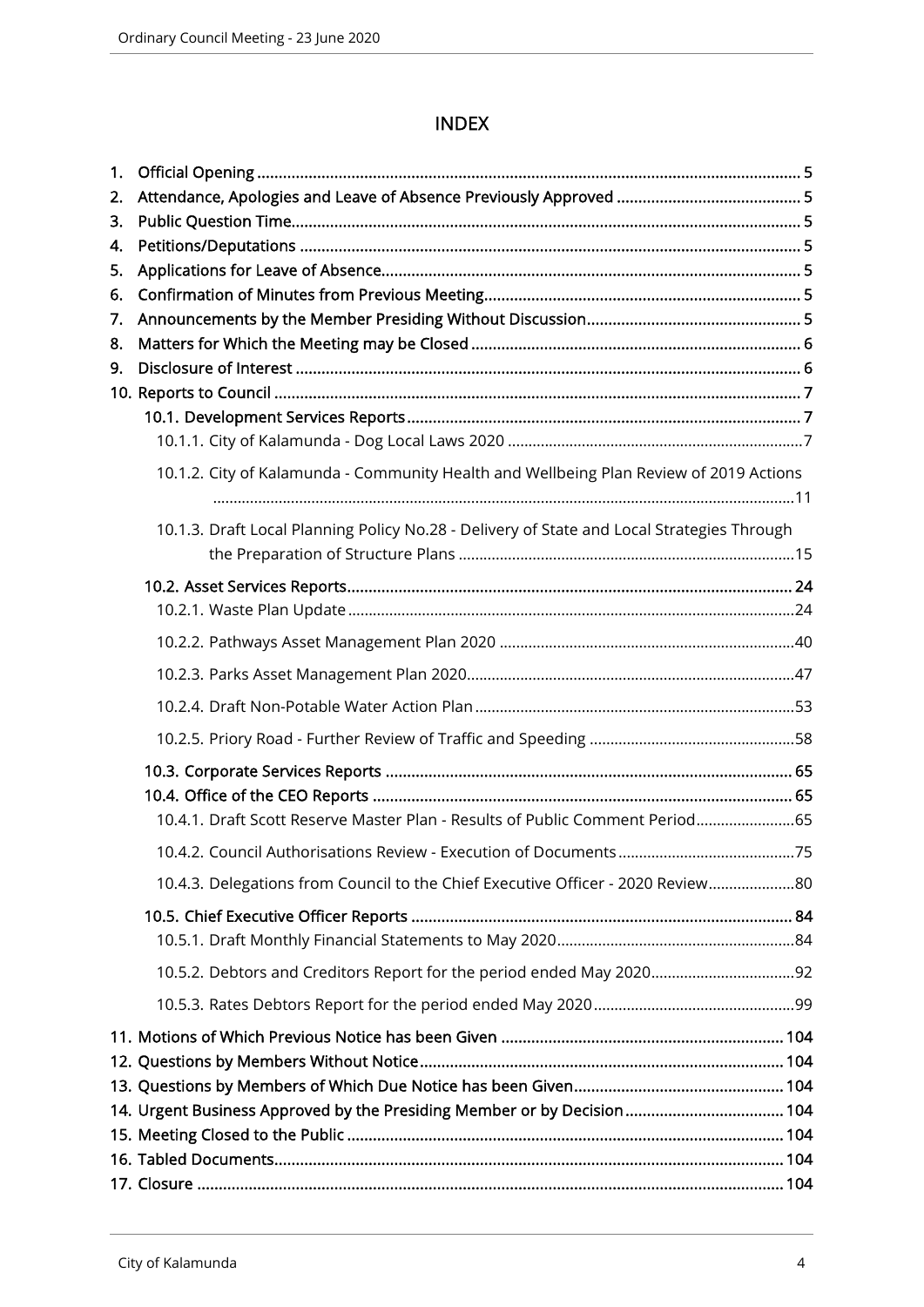# 1. Official Opening

# 2. Attendance, Apologies and Leave of Absence Previously Approved

# 3. Public Question Time

A period of not less than 15 minutes is provided to allow questions from the gallery on matters relating to the functions of Council. For the purposes of Minuting, these questions and answers will be summarised.

# 4. Petitions/Deputations

# 5. Applications for Leave of Absence

# 6. Confirmation of Minutes from Previous Meeting

6.1 That the Minutes of the Special Council Meeting held on 19 May 2020, as published and circulated, are confirmed as a true and accurate record of the proceedings.

Moved:

Seconded:

Vote:

# Statement by Presiding Member

"On the basis of the above Motion, I now sign the Minutes as a true and accurate record of the meeting of 19 May 2020."

6.2 That the Minutes of the Ordinary Council Meeting held on 26 May 2020, as published and circulated, are confirmed as a true and accurate record of the proceedings.

Moved:

Seconded:

Vote:

# Statement by Presiding Member

"On the basis of the above Motion, I now sign the Minutes as a true and accurate record of the meeting of 26 May 2020."

# 7. Announcements by the Member Presiding Without Discussion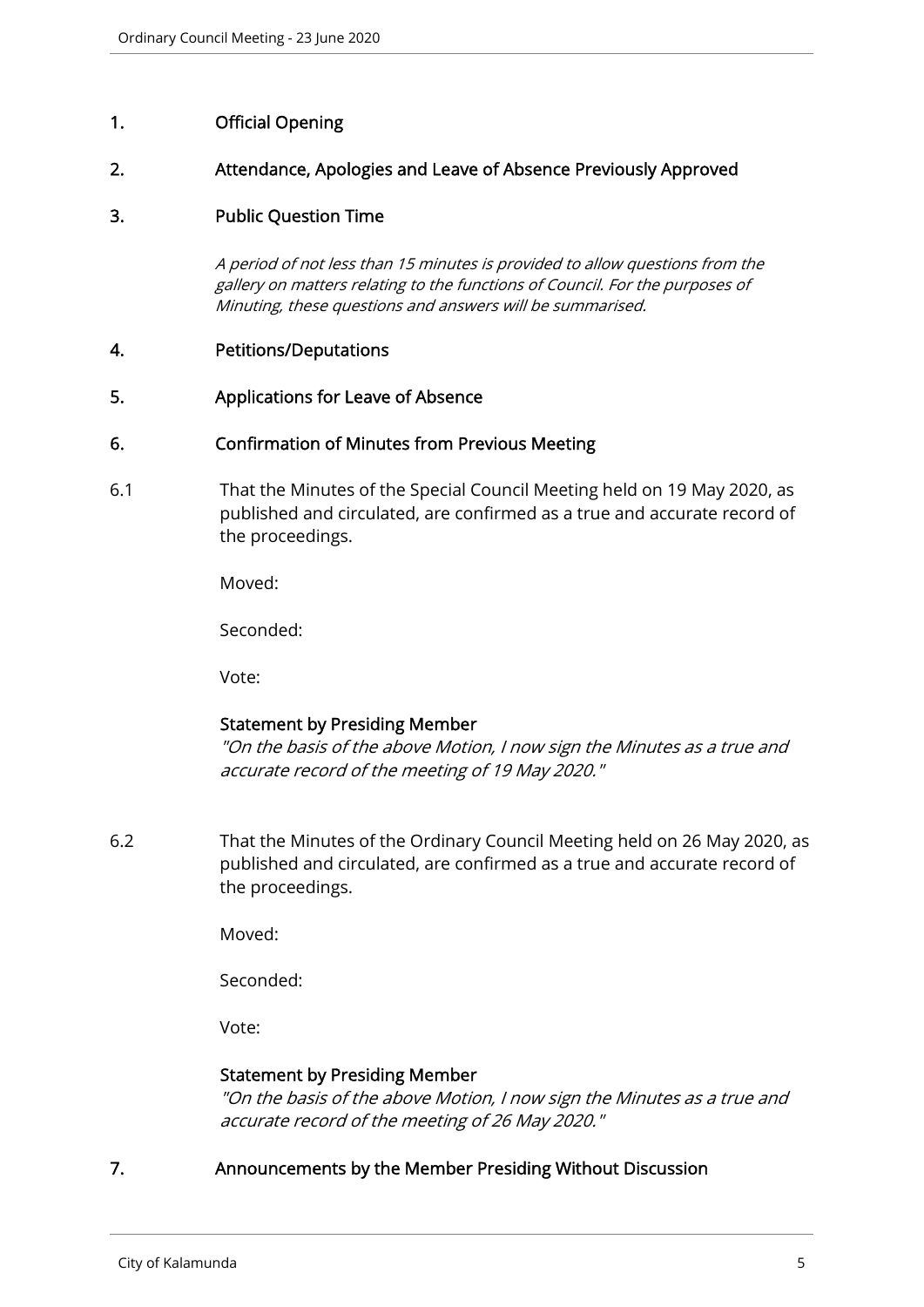# 8. Matters for Which the Meeting may be Closed

8.1 Item 10.4.1 Draft Scott Reserve Master Plan - Results of Public Comment Period- Confidential Attachment - Reason for Confidentiality: Local Government Act 1995 (WA) Section 5.23 (2) (b) - "the personal affairs of any person."

# 9. Disclosure of Interest

# 9.1. Disclosure of Financial and Proximity Interests

- a) Members must disclose the nature of their interest in matters to be discussed at the meeting. (Section 5.56 of the Local Government Act 1995.)
- b) Employees must disclose the nature of their interest in reports or advice when giving the report or advice to the meeting. (Section 5.70 of the Local Government Act 1995.)

# 9.2. Disclosure of Interest Affecting Impartiality

a) Members and staff must disclose their interest in matters to be discussed at the meeting in respect of which the member or employee had given or will give advice.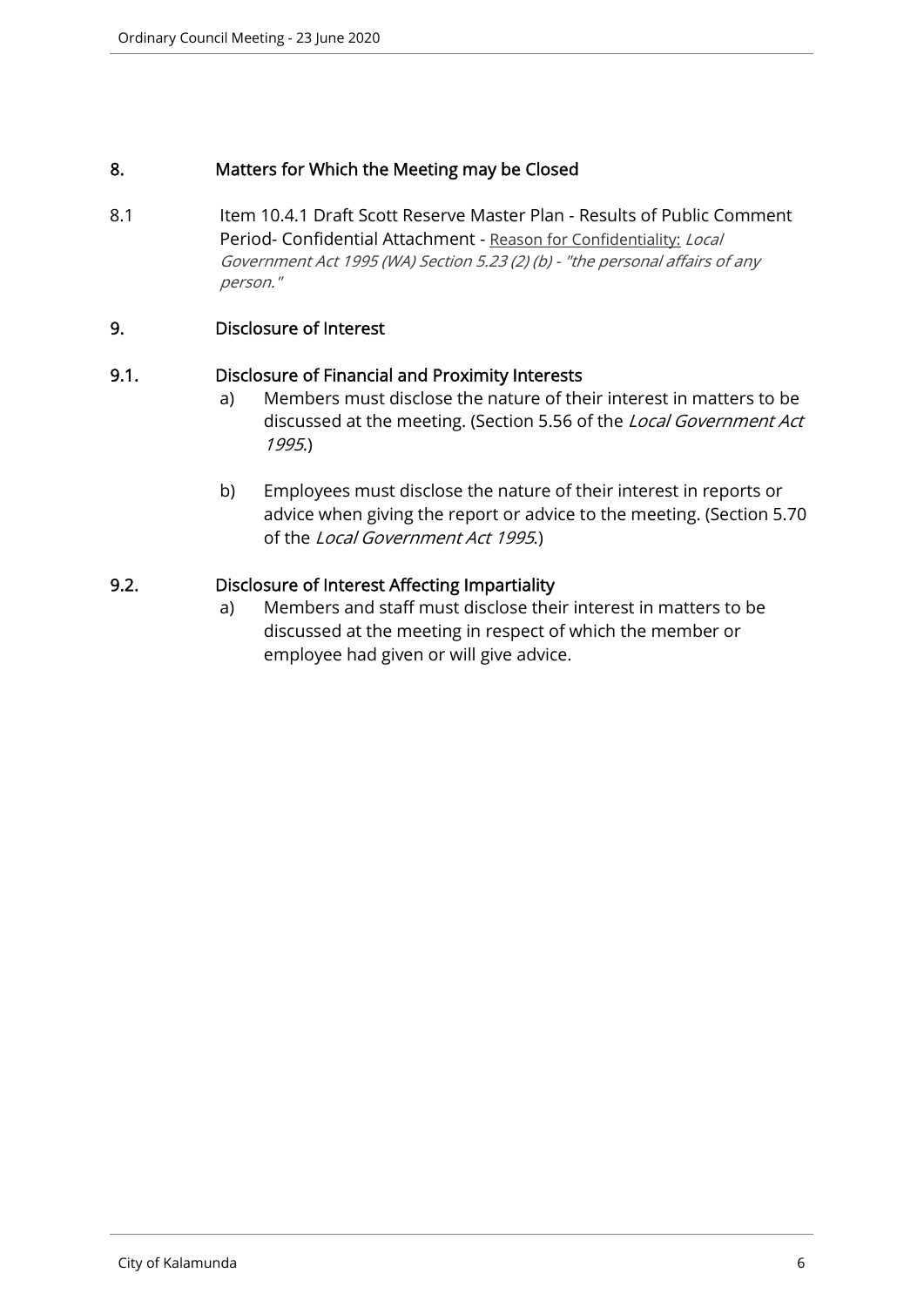# 10. Reports to Council

# 10.1. Development Services Reports

# 10.1.1. City of Kalamunda - Dog Local Laws 2020

#### Declaration of financial / conflict of interests to be recorded prior to dealing with each item.

| Previous Items       | OCM 50/2010                                            |
|----------------------|--------------------------------------------------------|
| Directorate          | <b>Development Services</b>                            |
| <b>Business Unit</b> | Environmental Health and Community Safety Services     |
| File Reference       | Nil                                                    |
| Applicant            | N/A                                                    |
| Owner                | City of Kalamunda                                      |
| Attachments          | City of Kalamunda Dog Local Law 2020 [10.1.1.1 -<br>1. |
|                      | 23 pages]                                              |
|                      | Summary of Changes to Dogs Local Law 2010<br>2.        |
|                      | $[10.1.1.2 - 11 \text{ pages}]$                        |

# TYPE OF REPORT

|   | Advocacy    | When Council is advocating on behalf of the community to<br>another level of government/body/agency                                                                                                                                                                                                                                                                                                                                |
|---|-------------|------------------------------------------------------------------------------------------------------------------------------------------------------------------------------------------------------------------------------------------------------------------------------------------------------------------------------------------------------------------------------------------------------------------------------------|
|   | Executive   | When Council is undertaking its substantive role of direction<br>setting and oversight (e.g. accepting tenders, adopting plans<br>and budgets                                                                                                                                                                                                                                                                                      |
|   | Information | For Council to note                                                                                                                                                                                                                                                                                                                                                                                                                |
| ☑ | Legislative | Includes adopting Local Laws, Town Planning Schemes and<br>Policies. When Council determines a matter that directly<br>impacts a person's rights and interests where the principles of<br>natural justice apply. Examples include town planning<br>applications, building licences, other permits or licences<br>issued under other Legislation or matters that could be<br>subject to appeal to the State Administrative Tribunal |

# STRATEGIC PLANNING ALIGNMENT

Kalamunda Advancing Strategic Community Plan to 2027

#### **Priority 4: Kalamunda Leads**

**Objective 4.1** - To provide leadership through transparent governance. **Strategy 4.1.1** - Provide good governance.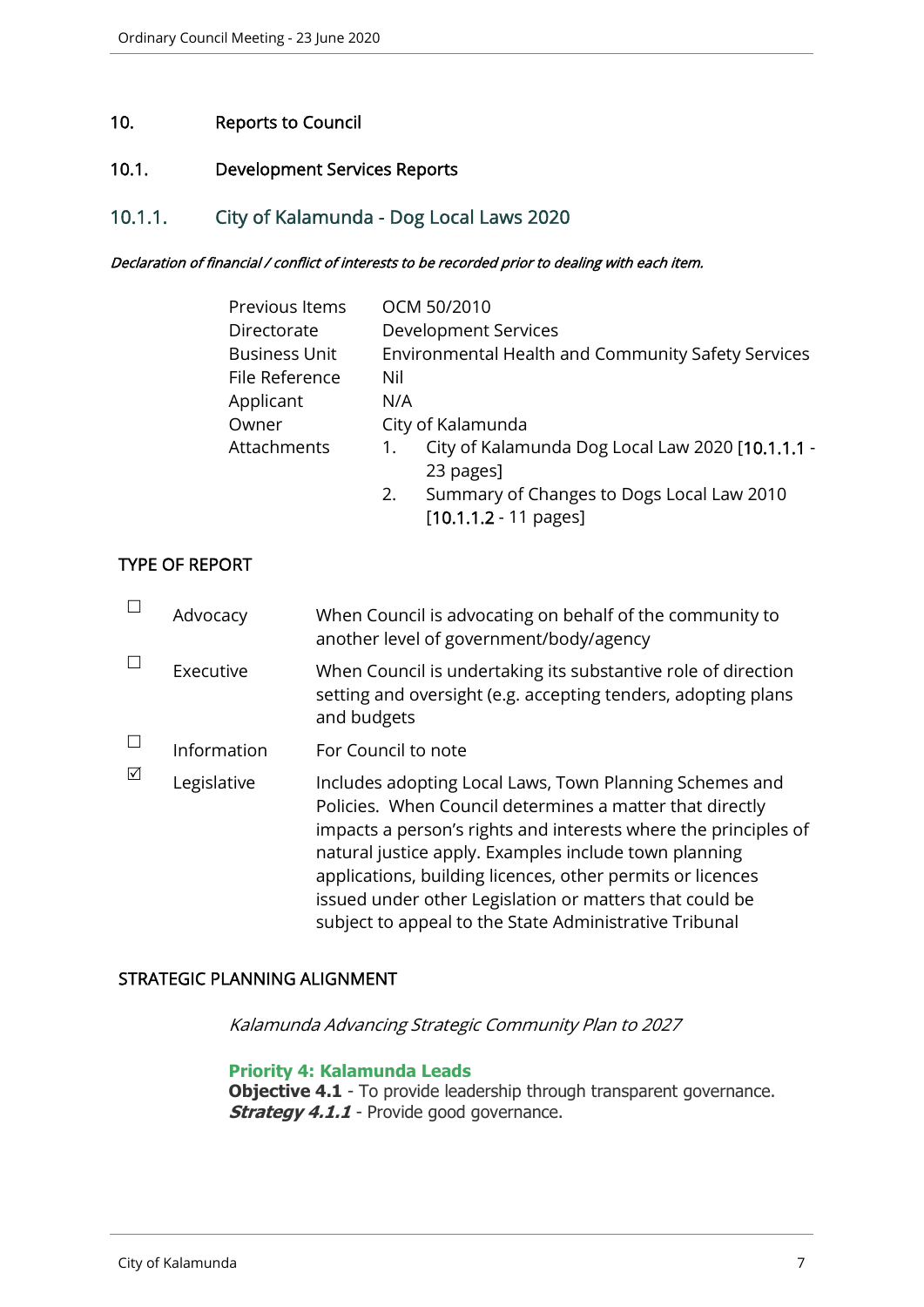# EXECUTIVE SUMMARY

- 1. The purpose of this report is for Council to consider proposed new City of Kalamunda (The City) Dogs Local Laws.
- 2. The provisions of the Local Government Act 1995 (the Act) require local governments to review local laws every eight (8) years. The current local laws were gazetted in 2010 and are due for review.
- 3. It is recommended the draft City of Kalamunda Dogs Local Law 2020 be adopted for the purpose of seeking public comment.

# BACKGROUND

- 4. The review has been undertaken to ensure compliance with the requirements of Section 3.16 of the Act to review local laws every eight years.
- 5. The City's review has identified amendments to improve the local law.

# DETAILS AND ANALYSIS

- 6. The draft local law has been updated to reflect a more modern approach and current local government standards that align with recent amendments made to the Dog Act 1976.
- 7. Key changes to the current local law are:
	- a) Additional definitions and all definitions consolidated into clause 1.5.
	- b) Added five additional clauses to Part 3 to provide clarity with respect to applications for the keeping of additional dogs.
	- c) Amended clauses 5.1 and 5.2 to reflect changes to the Dog Act 1976 that now provides local government can designate Dog Exercise Areas and Prohibited areas by resolution of the Council.
	- d) Updated Prescribed Offences and Modified Penalties to reflect current practice.
	- e) General wording changes to update and modernise the local law.
- 8. A complete summary of the changes is detailed in Attachment 2.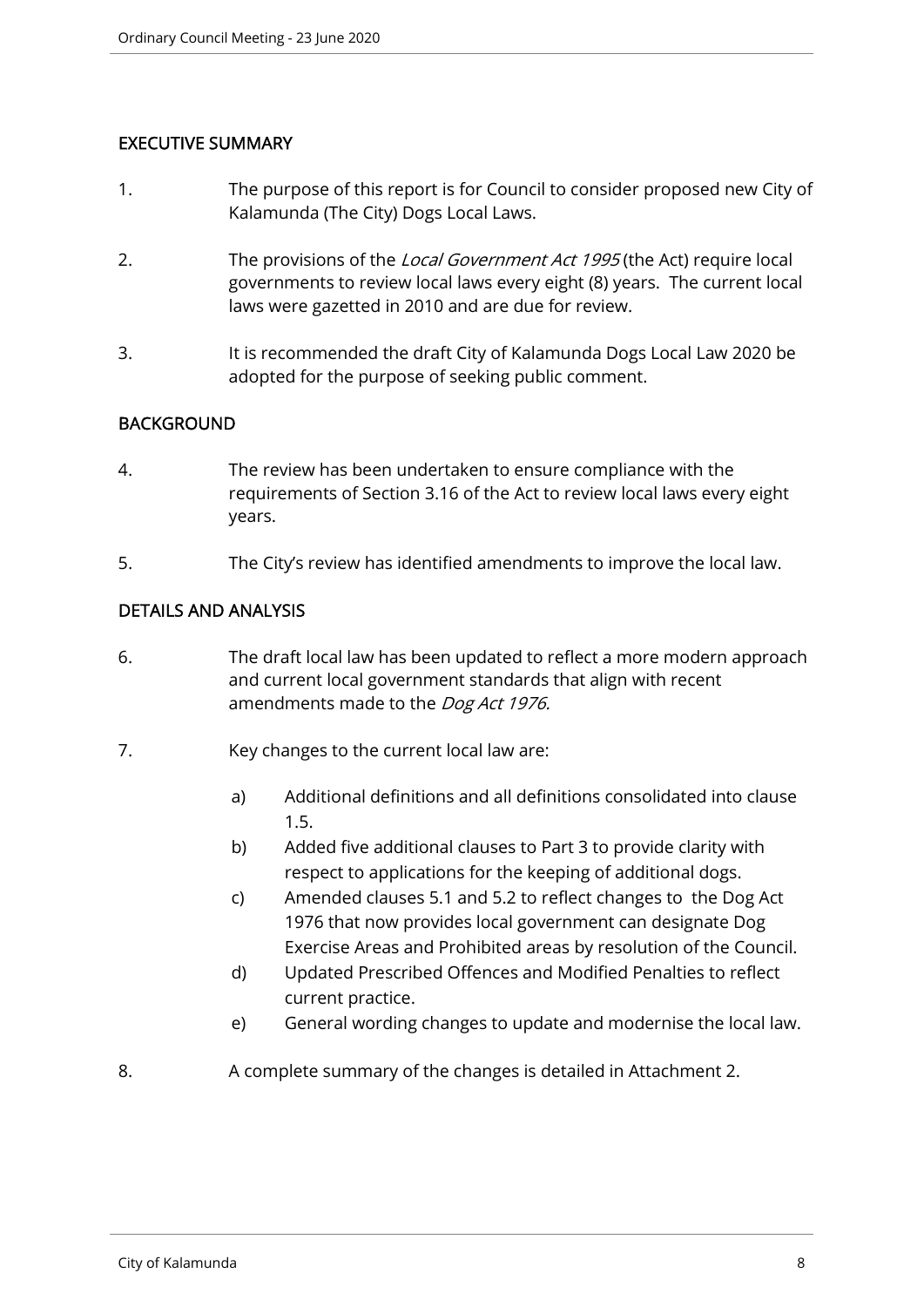# APPLICABLE LAW

9. Dog Act 1976 and Local Government Act 1995

# APPLICABLE POLICY

10. None.

# STAKEHOLDER ENGAGEMENT

- 11. The proposed new local law has been considered by the relevant Business Units and endorsed.
- 12. Community consultation will be undertaken through seeking public submissions of the proposed local law as required by the Act.

# FINANCIAL CONSIDERATIONS

13. The cost for advertising will be met from the current operating budget.

# **SUSTAINABILITY**

14. Nil

#### RISK MANAGEMENT

| 15. | Risk:                                                                                     |            |        |  |  |
|-----|-------------------------------------------------------------------------------------------|------------|--------|--|--|
|     | If the proposed local law is not reviewed within the required time                        |            |        |  |  |
|     | frames, the City may be non-compliant.                                                    |            |        |  |  |
|     | Compliance risk if the proposed local law is not reviewed within<br>required time frames. |            |        |  |  |
|     | Consequence                                                                               | Likelihood | Rating |  |  |
|     | Moderate                                                                                  | Unlikely   | Medium |  |  |
|     | <b>Action/Strategy</b>                                                                    |            |        |  |  |
|     | Ensure Council is aware that the legislation requires a review of local                   |            |        |  |  |
|     | laws every eight years.                                                                   |            |        |  |  |
|     |                                                                                           |            |        |  |  |

# **CONCLUSION**

16. The draft local law incorporates provisions to reflect changes to the *Dog* Act 1976 and meet the current operational requirements of the City.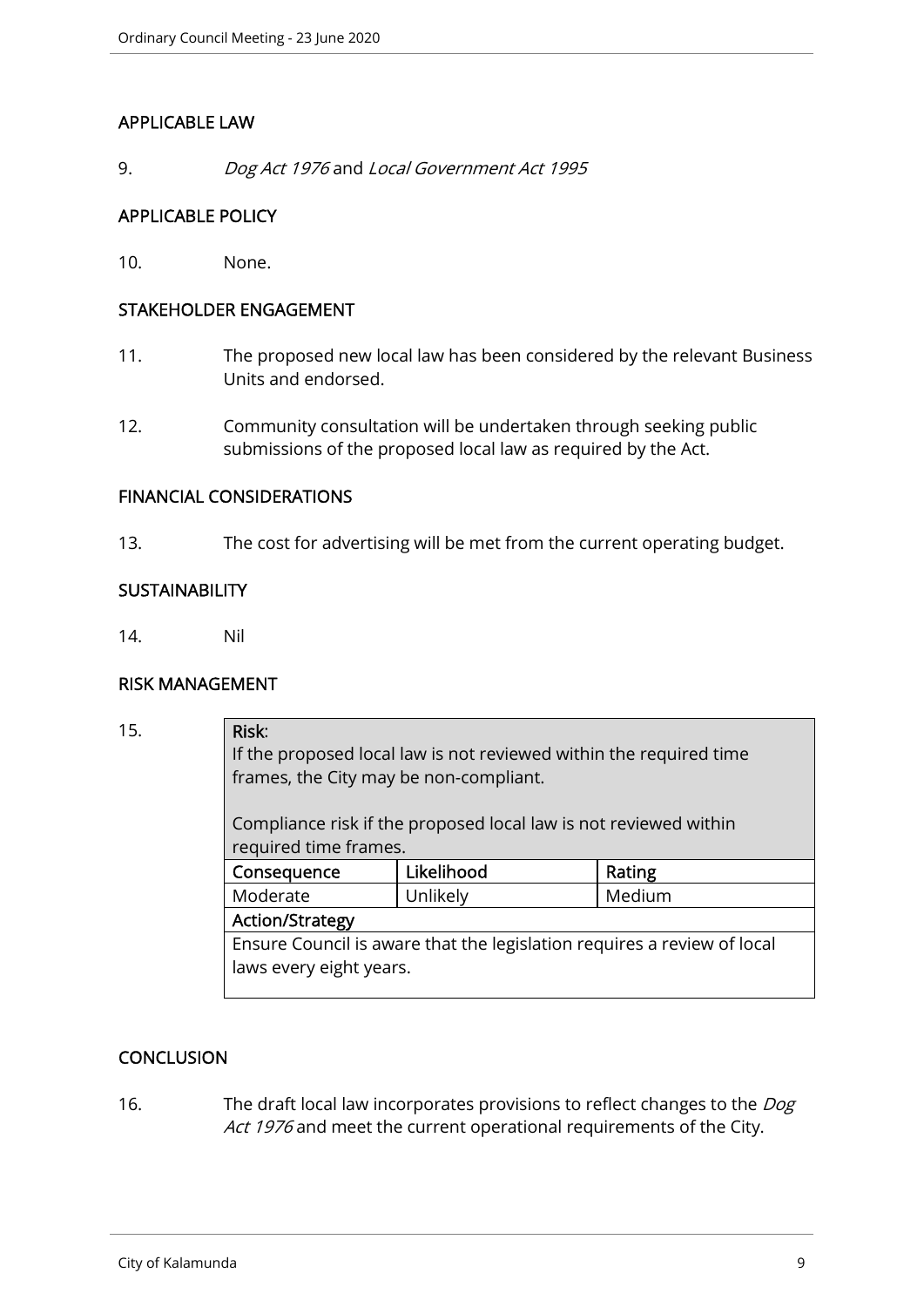# Voting Requirements: Simple Majority

# RECOMMENDATION

That Council:

- 1. GIVES local public notification that Council proposes to make a new local law, the City of Kalamunda Dogs Local Law 2020 (Attachment 1).
- 2. NOTES that:
	- (a) The purpose of the proposed local law is to make provisions about the impounding of dogs, to control the number of dogs that can be kept on premises and the manner of keeping those dogs and to prescribe areas in which dogs are prohibited and dog exercise areas. and
	- (b) The effect of the proposed local law is to extend the controls over dogs which exist under the *Dog Act 1976.*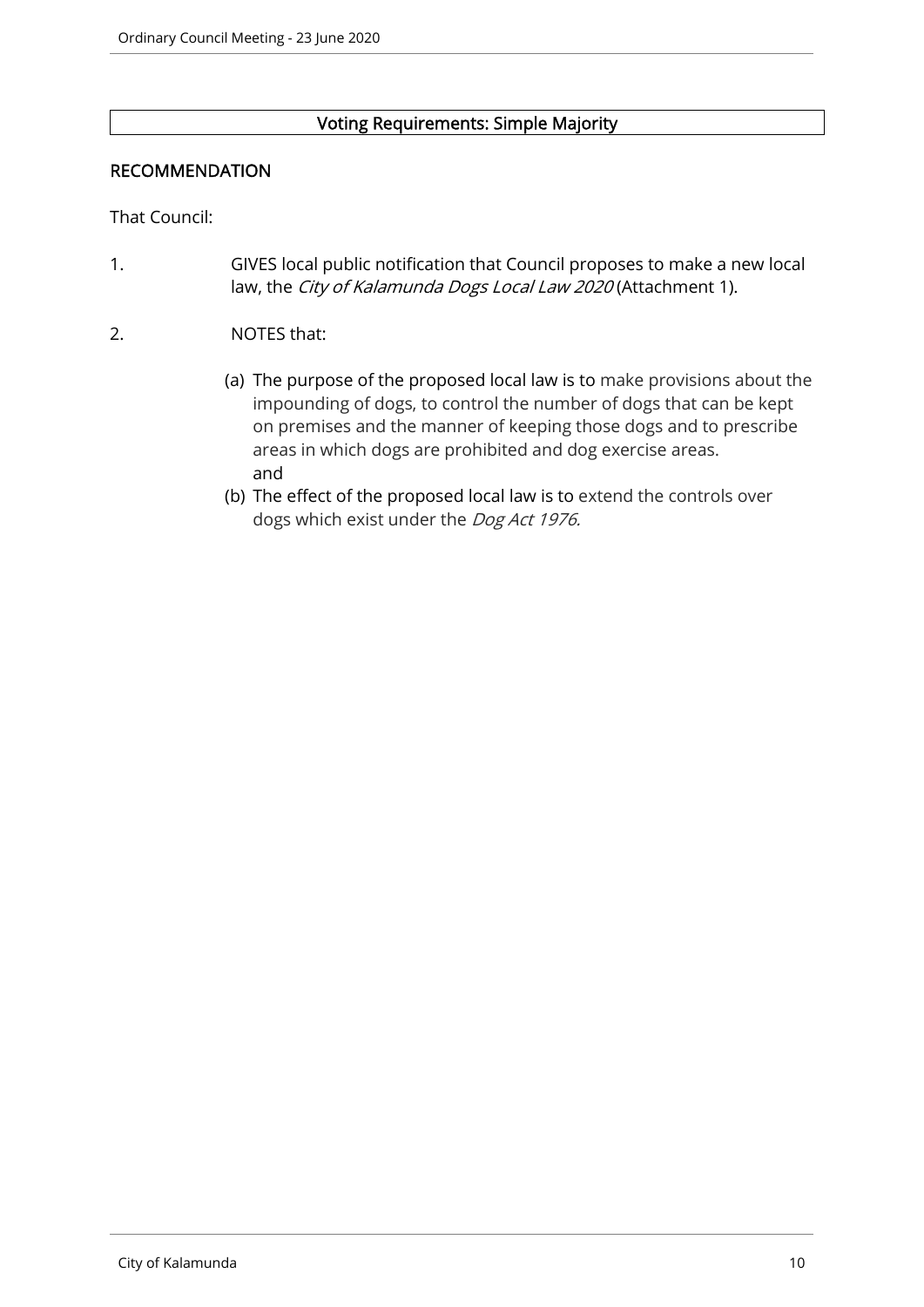# 10.1.2. City of Kalamunda - Community Health and Wellbeing Plan Review of 2019 Actions

#### Declaration of financial / conflict of interests to be recorded prior to dealing with each item.

|                       |                       | Previous Items<br>Directorate<br><b>Business Unit</b><br>File Reference<br>Applicant<br>Owner |                     | N/A<br>N/A                                                                                                                                                                                                                                                                                                                                                                                                                         | <b>Development Services</b><br><b>Environmental Health</b>                                                                                                                                             |
|-----------------------|-----------------------|-----------------------------------------------------------------------------------------------|---------------------|------------------------------------------------------------------------------------------------------------------------------------------------------------------------------------------------------------------------------------------------------------------------------------------------------------------------------------------------------------------------------------------------------------------------------------|--------------------------------------------------------------------------------------------------------------------------------------------------------------------------------------------------------|
|                       |                       | Attachments                                                                                   |                     | 1.<br>2.                                                                                                                                                                                                                                                                                                                                                                                                                           | City of Kalamunda Community Health and<br>Wellbeing Plan Review of 2019 Actions [10.1.2.1 -<br>27 pages]<br>City of Kalamunda - Community Health and<br>Wellbeing Plan 2018-2022 [10.1.2.2 - 24 pages] |
|                       | <b>TYPE OF REPORT</b> |                                                                                               |                     |                                                                                                                                                                                                                                                                                                                                                                                                                                    |                                                                                                                                                                                                        |
| $\Box$                | Advocacy              |                                                                                               |                     |                                                                                                                                                                                                                                                                                                                                                                                                                                    | When Council is advocating on behalf of the community to<br>another level of government/body/agency                                                                                                    |
| $\Box$                | Executive             |                                                                                               | and budgets         |                                                                                                                                                                                                                                                                                                                                                                                                                                    | When Council is undertaking is substantive role of direction<br>setting and oversight (e.g. accepting tenders, adopting plans                                                                          |
| $\Delta$              | Information           |                                                                                               | For Council to note |                                                                                                                                                                                                                                                                                                                                                                                                                                    |                                                                                                                                                                                                        |
| $\Box$<br>Legislative |                       |                                                                                               |                     | Includes adopting Local Laws, Town Planning Schemes and<br>Policies. When Council determines a matter that directly<br>impacts a person's rights and interests where the principles of<br>natural justice apply. Examples include town planning<br>applications, building licences, other permits or licences<br>issued under other Legislation or matters that could be<br>subject to appeal to the State Administrative Tribunal |                                                                                                                                                                                                        |

# STRATEGIC PLANNING ALIGNMENT

Kalamunda Advancing Strategic Community Plan to 2027

#### Priority 1: Kalamunda Cares and Interacts

Objective 1.2 - To provide a safe and healthy environment for community to enjoy.

**Strategy 1.2.2** - Advocate and promote healthy lifestyle choices by encouraging the community to become more physically active. Strategy - 1.2.1 Facilitate a safe community environment.

# EXECUTIVE SUMMARY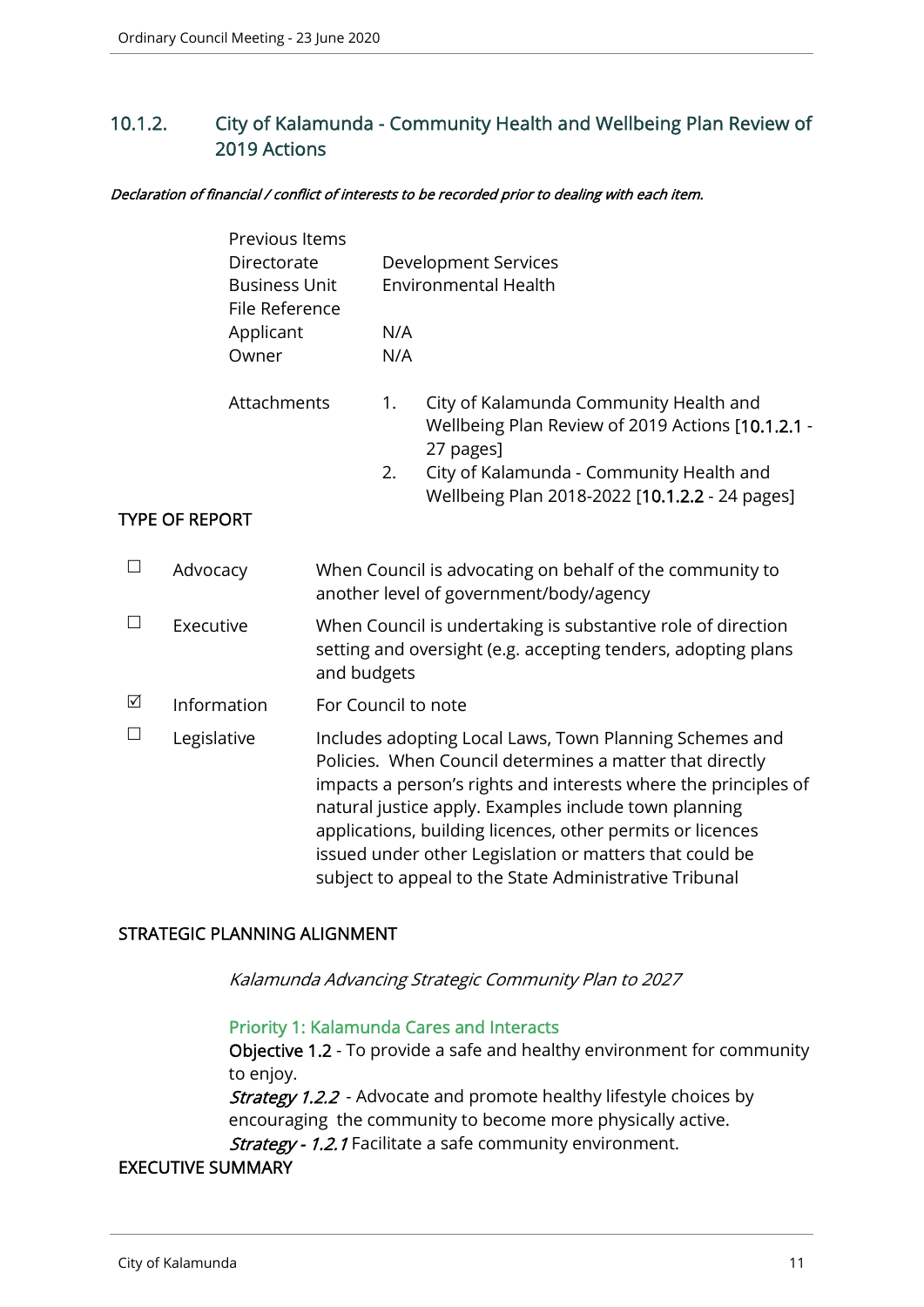- 1. The purpose of this report is for Council to note the Community Health and Wellbeing Plan Review of the 2019 Actions.
- 2. The Community Health and Wellbeing Plan 2018-2022 is the City of Kalamunda's (the City) plan for improving the Health and Wellbeing of its residents (Attachment 2).
- 3. This review (Attachment 1) showcases the achievements made to date and reports the progress against each action within the Plan.

# BACKGROUND

- 4. The Community Health and Wellbeing Plan 2018-2022 is the City's public health plan for improving the health and wellbeing of its residents.
- 5. Public Health Planning will become a legislated requirement once the Public Health Act 2016 is fully implemented.
- 6. Council adopted the Plan in December 2018 to support the approach of getting ahead of the legislative requirement and community health and wellbeing.
- 7. The Plan requires an annual review to be reported to Council every 12 months, this will become a legislative requirement once the Public Health Act 2016 is fully implemented.
- 8. Health statistics show that the City's residents compare favourably with state averages however, state averages are poor.

# DETAILS AND ANALYSIS

- 9. The Plan comprises of 61 individual actions with 40 being a continuation of existing measures and 21 being new initiatives. Of the 21 new initiatives 9 were due to be delivered in 2019.
- 10. All ongoing actions and new initiatives for 2019 were successfully implemented.
- 11. Highlights for 2019 include establishing the City's first Park Run, increasing health messaging on social media platforms, implementation of the City's 2019 events programme and delivering all of the actions planned for 2019.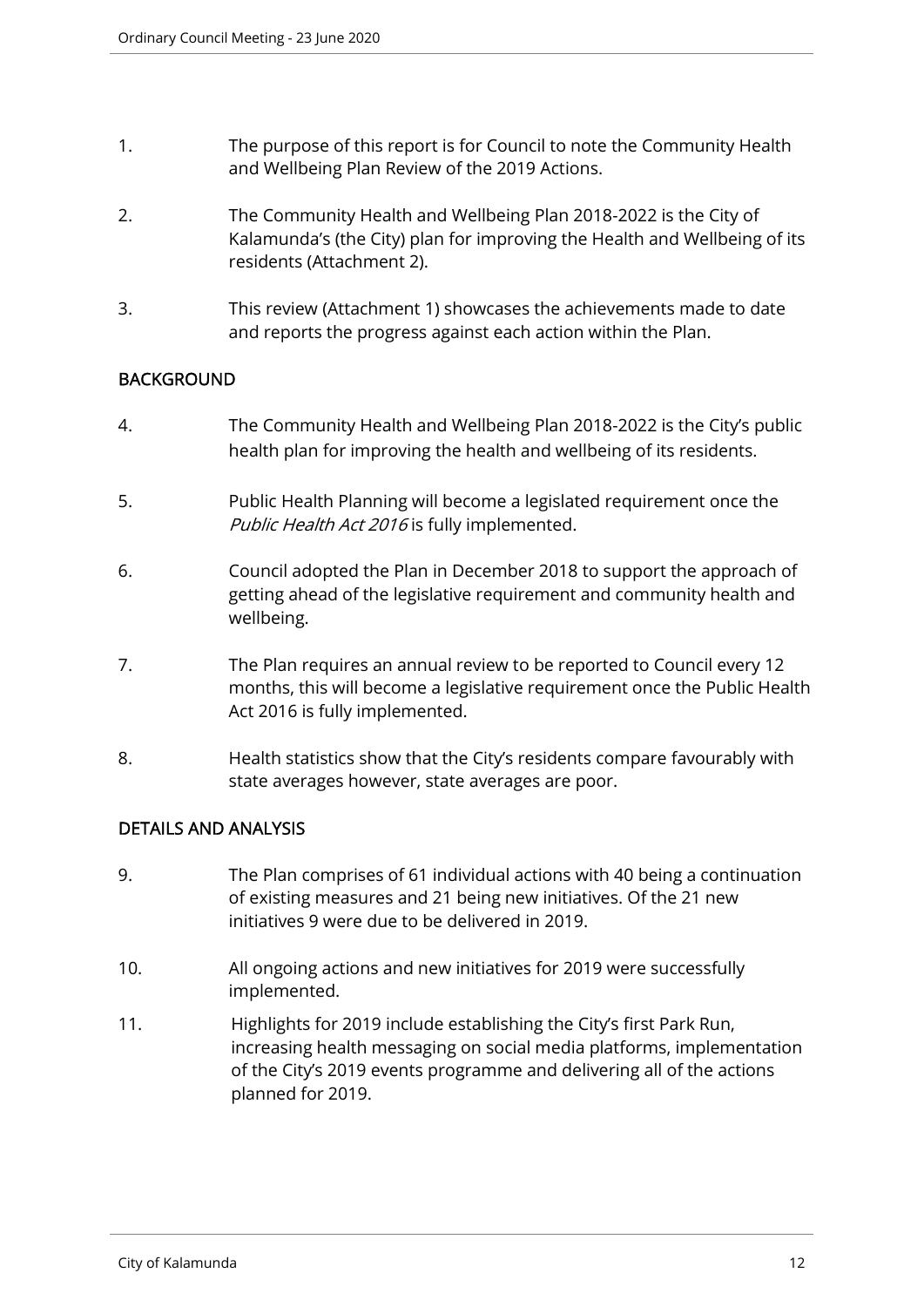# APPLICABLE LAW

12. Public Health Act 2016

# APPLICABLE POLICY

13.

# STAKEHOLDER ENGAGEMENT

14. All internal departments with actions within the Plan were consulted on their progress.

# FINANCIAL CONSIDERATIONS

15. Implementation of the Plan is undertaken using existing resources, no extra resources have been allocated to undertake actions from the Plan.

# **SUSTAINABILITY**

# Social Implications

16. The review identifies that the Plan is having an impact on the health and wellbeing of the community, which is considered a positive social impact.

#### Economic Implications

17. There are no direct economic implications associated with this review.

# Environmental Implications

18. There are no direct environmental impactions associated with this review.

# RISK MANAGEMENT

|                                                      | Risk: Health and well-being indicators negatively fall or increase within<br>the City of Kalamunda. |  |  |  |  |
|------------------------------------------------------|-----------------------------------------------------------------------------------------------------|--|--|--|--|
| Likelihood<br>Rating<br>Consequence                  |                                                                                                     |  |  |  |  |
| Significant<br>Possible<br>High                      |                                                                                                     |  |  |  |  |
| <b>Action/Strategy</b>                               |                                                                                                     |  |  |  |  |
| Continue to implement the health and wellbeing plan. |                                                                                                     |  |  |  |  |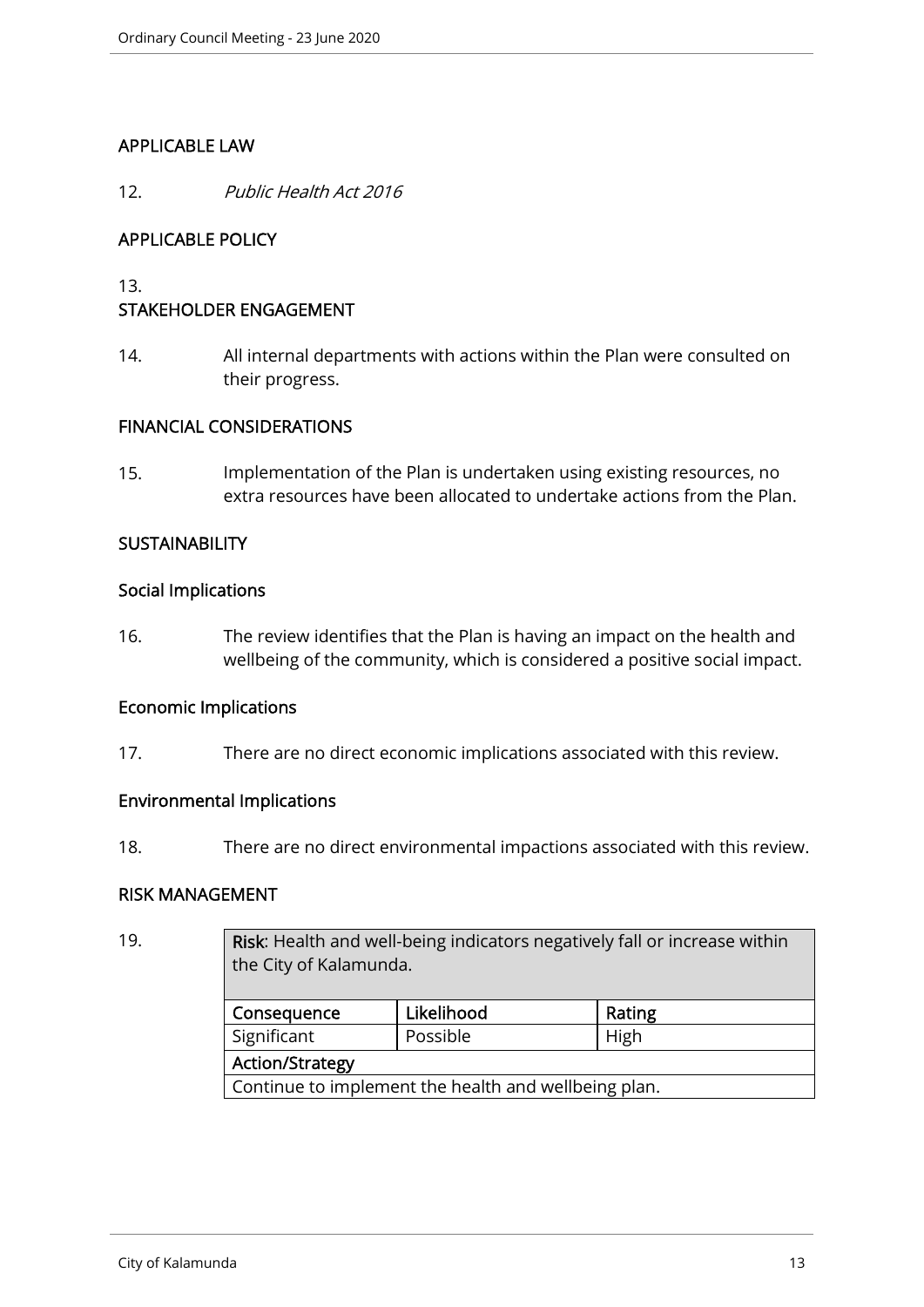# **CONCLUSION**

20. The Plan's implementation is on track with all the scheduled 2019 actions being delivered.

# Voting Requirements: Simple Majority

#### RECOMMENDATION

That Council NOTE the Community Health and Wellbeing Plan Review of 2019 Actions.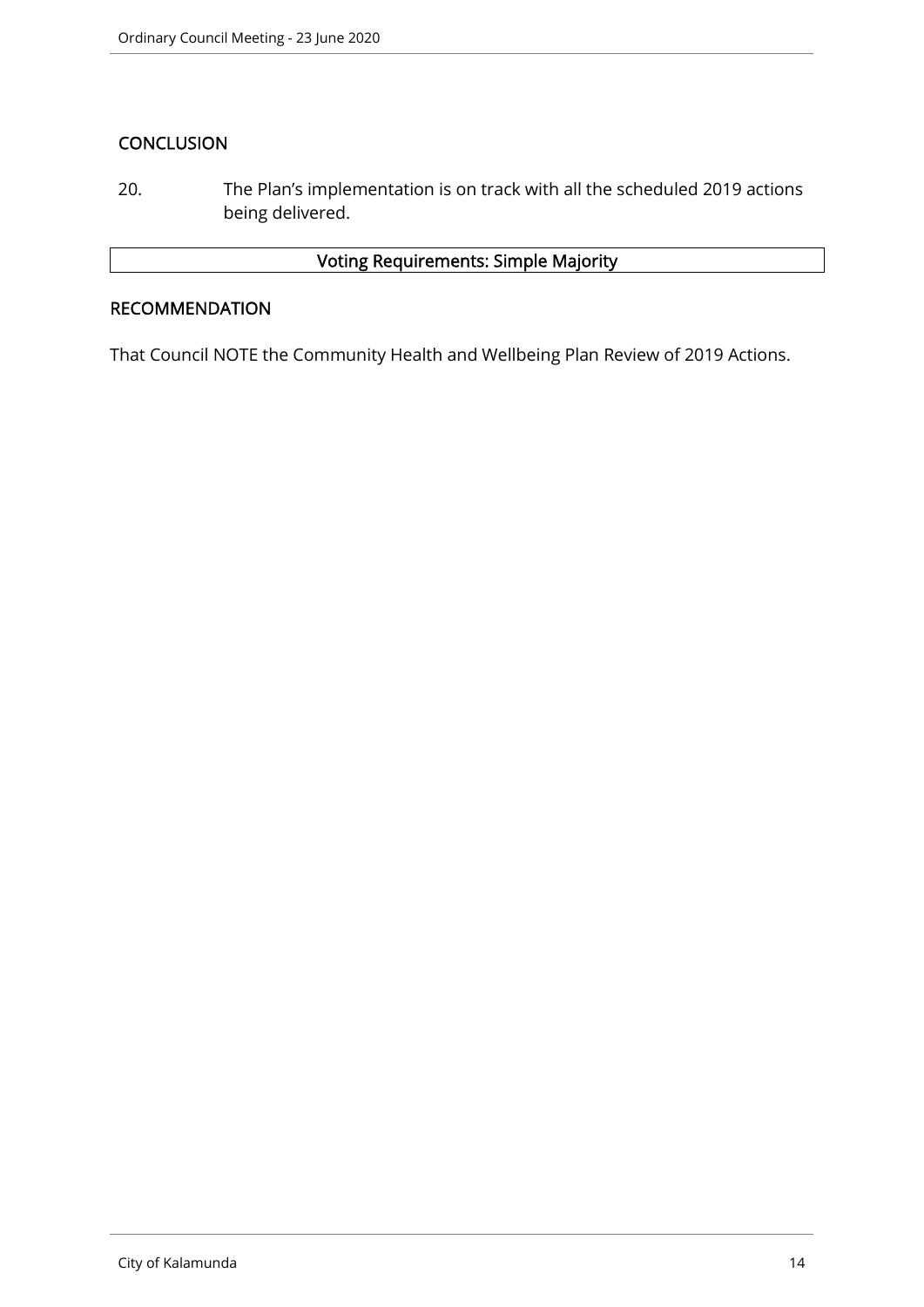# 10.1.3. Draft Local Planning Policy No.28 - Delivery of State and Local Strategies Through the Preparation of Structure Plans

#### Declaration of financial / conflict of interests to be recorded prior to dealing with each item.

| Previous Items       | Nil                                                                                                                                                 |
|----------------------|-----------------------------------------------------------------------------------------------------------------------------------------------------|
| Directorate          | Development Services                                                                                                                                |
| <b>Business Unit</b> | <b>Strategic Planning</b>                                                                                                                           |
| File Reference       | 4.00010304                                                                                                                                          |
| Applicant            | NА                                                                                                                                                  |
| Owner                | NA.                                                                                                                                                 |
| Attachments          | Draft Local Planning Policy 28 - Delivery of State and<br>1.<br>Local Strategies Through the Preparation of<br>Structure Plans [10.1.3.1 - 7 pages] |

# TYPE OF REPORT

|   | Advocacy    | When Council is advocating on behalf of the community to<br>another level of government/body/agency                                                                                                                                                                                                                                                                                                                                |
|---|-------------|------------------------------------------------------------------------------------------------------------------------------------------------------------------------------------------------------------------------------------------------------------------------------------------------------------------------------------------------------------------------------------------------------------------------------------|
|   | Executive   | When Council is undertaking its substantive role of direction<br>setting and oversight (e.g. accepting tenders, adopting plans<br>and budgets                                                                                                                                                                                                                                                                                      |
|   | Information | For Council to note                                                                                                                                                                                                                                                                                                                                                                                                                |
| ⊠ | Legislative | Includes adopting Local Laws, Town Planning Schemes and<br>Policies. When Council determines a matter that directly<br>impacts a person's rights and interests where the principles of<br>natural justice apply. Examples include town planning<br>applications, building licences, other permits or licences<br>issued under other Legislation or matters that could be<br>subject to appeal to the State Administrative Tribunal |

# STRATEGIC PLANNING ALIGNMENT

Kalamunda Advancing Strategic Community Plan to 2027

#### Priority 3: Kalamunda Develops

Objective 3.1 - To plan for sustainable population growth. **Strategy 3.1.1** - Plan for diverse and sustainable housing, community facilities and industrial development to meet changing social and economic needs.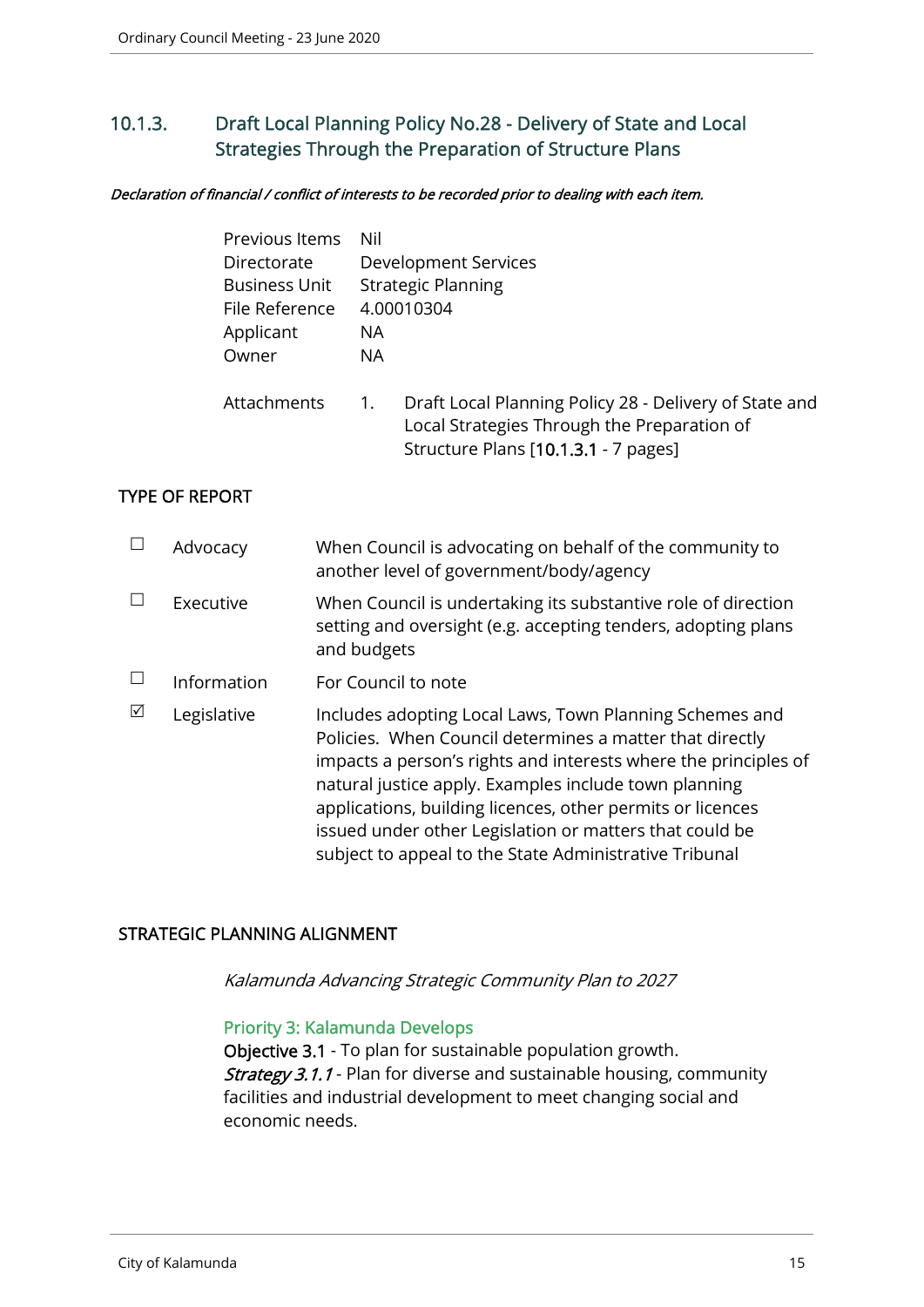# Priority 3: Kalamunda Develops

Objective 3.3 - To develop and enhance the City's economy. **Strategy 3.3.1** - Facilitate and support the success and growth of industry and businesses.

# Priority 4: Kalamunda Leads

Objective 4.1 - To provide leadership through transparent governance. Strategy 4.1.1 - Provide good governance.

# EXECUTIVE SUMMARY

- 1. The purpose of this report is for Council to consider the adoption of Draft Local Planning Policy 28 – Delivery of State and Local Strategies through the Preparation of Structure Plans (LPP28) for the purpose of public advertising at Attachment 1.
- 2. The Policy will guide Council, the City of Kalamunda's (the City) officers and external stakeholders to identify the City's responsibilities for the preparation of structure plans in order to achieve the implementation of the State Government's North East Sub-Regional Framework (the Framework) and other strategic planning initiatives.
- 3. Council is recommended to adopt LPP28 for the purposes of public advertising.

# BACKGROUND

- 4. 'Structure Plans' are guiding documents that coordinate the development of areas of varying scales and can be supported by technical studies of varying detail. Structure Plans can be defined as:
	- a) District Structure Plans (DSPs);
	- b) Local Structure Plans (LSPs);
	- c) Activity Centre Plans (ACPs); or
	- d) Precinct Plans.
- 5. The City's role in the preparation of Structure Plans is usually as the regulator rather than the proponent. That is, a landowner/s submit a Structure Plan or Structure Plan amendments for the City's assessment.
- 6. The City, over the past decade, has prepared, or is in the process of preparing, a number of Structure Plans:
	- a) Forrestfield / High Wycombe Industrial Area Stage 1 LSP.
	- b) Forrestfield North DSP.
	- c) Forrestfield North Residential Precinct LSP.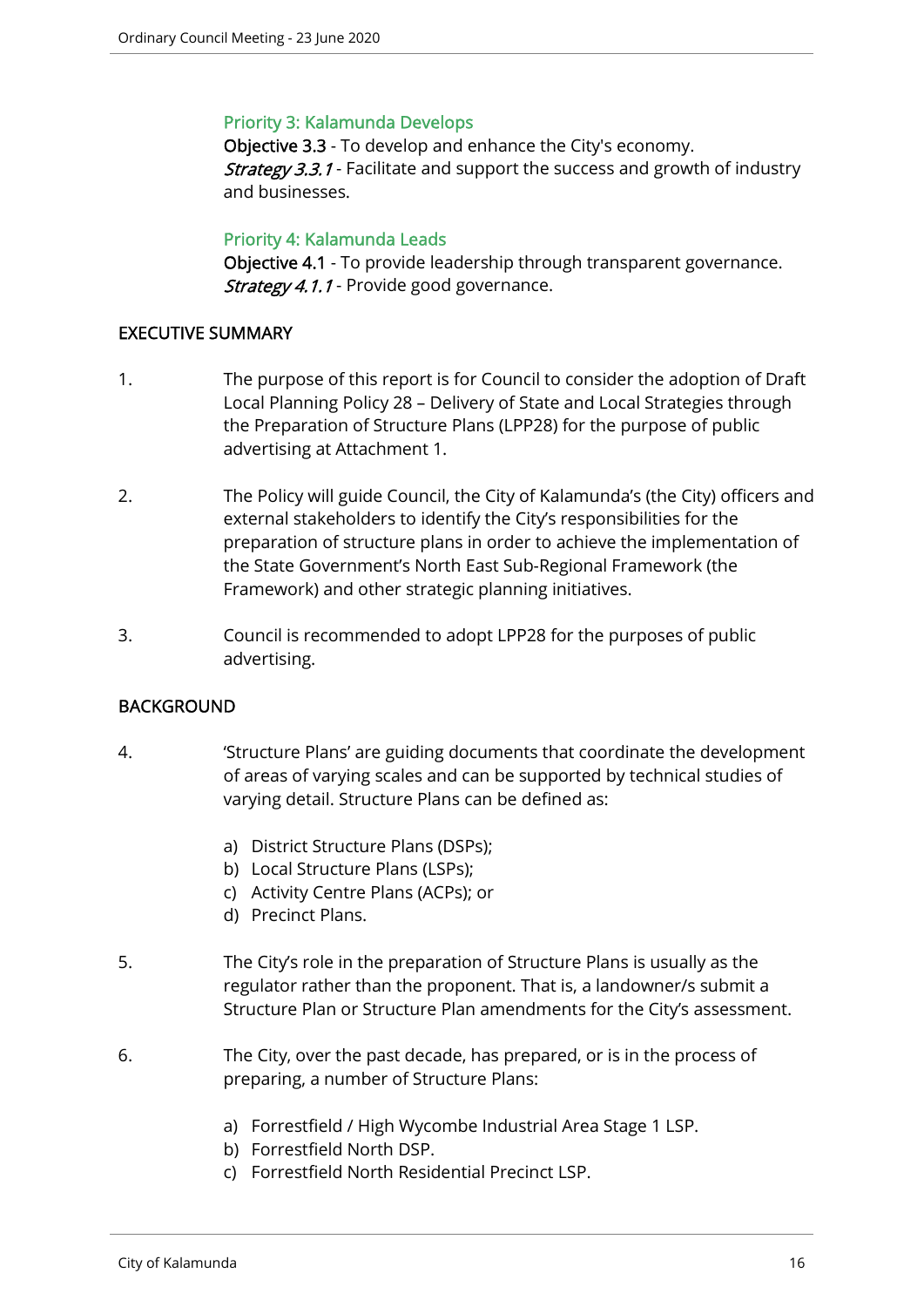- d) Forrestfield North Transit Oriented Development LSP.
- e) Kalamunda ACP.
- 7. The Structure Plans prepared by the City, to date, have been in response to key strategic initiatives, such as the State Government's investment in the Forrestfield Train Station or regulatory requirements (Activity Centre Plans for District Centres).
- 8. The decision for the City to undertake the Structure Planning in Forrestfield North was influenced by external factors, such as the announcement of the Forrestfield Train Station and the change in land use direction for the planning of the area as a result of the approval of the Forrestfield North DSP. Another reason is the highly fragmented nature of landownership and the resources required to finalise a Structure Plan.
- 9. In new urban areas, Local Structure Plans (LSPs) are usually prepared by the private sector and are a precursor to the physical subdivision and development process.
- 10. The Framework establishes a long-term and integrated planning framework for land use and infrastructure provision in Perth's north east sub-region within which the City is located.
- 11. The Framework provides guidance for:
	- a) The preparation of amendments to the Perth metropolitan and Peel region schemes, local planning strategies/schemes, district (DSP) and local structure plans (LSP), and activity centre plans (ACP); and
	- b) The staging and sequencing of urban development to inform public investment in regional community, social and service infrastructure.
- 12. The Framework sets out proposals to achieve a more consolidated urban form, meet long term housing needs, strengthen key activity centres and employment nodes amongst many other key objectives. The Framework identifies the following locations within the City:
	- a) Wattle Grove South Urban Expansion / Urban Investigation
	- b) Maida Vale South Urban Expansion
	- c) Pickering Brook Town Site Planning Investigation
	- d) Hillview Golf Course Planning Investigation
- 13. The City has a Local Planning Strategy, Local Housing Strategy and Industrial Development Strategy that also provides guidance and identifies proposals that require the preparation of more detailed planning documentation.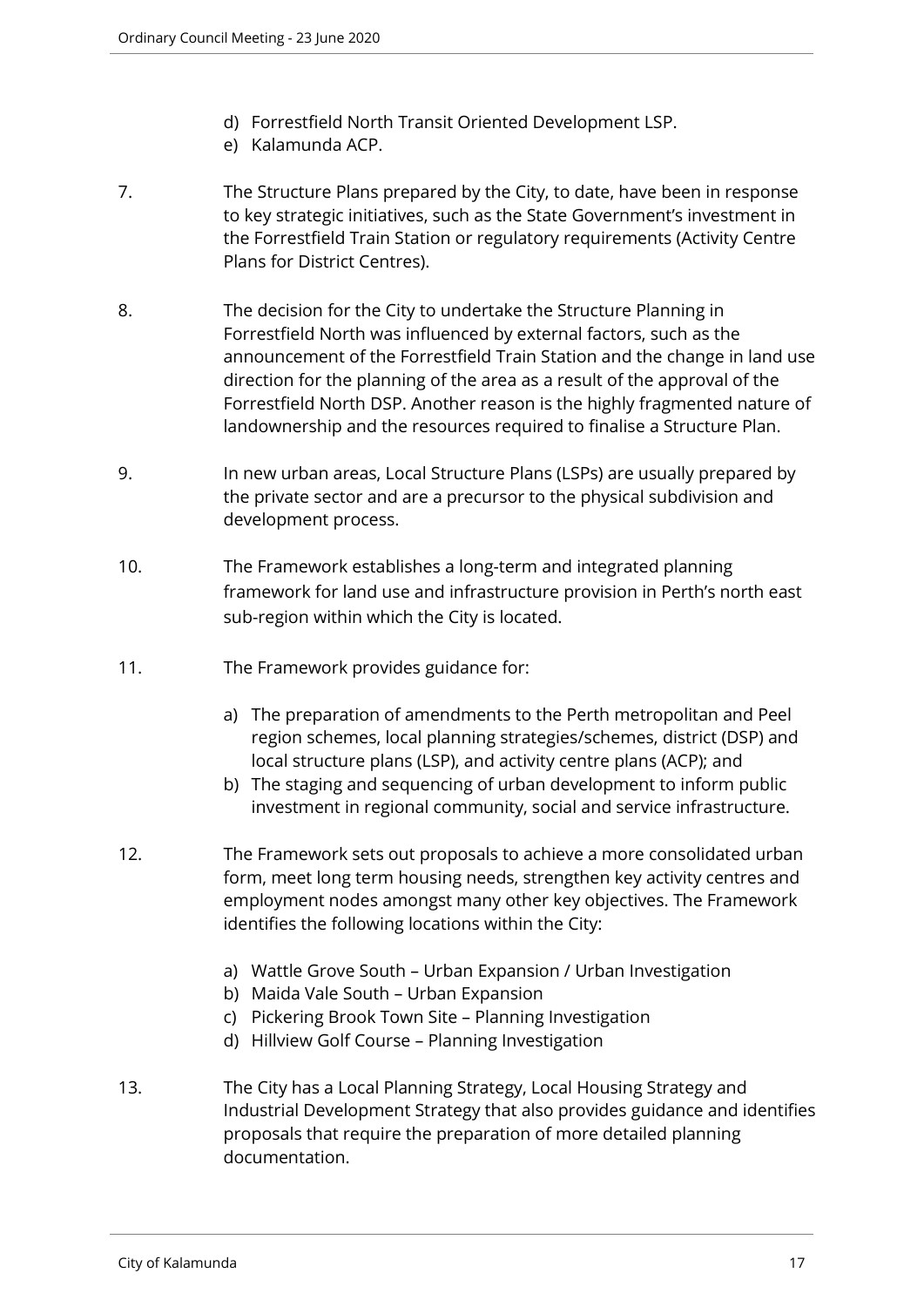# DETAILS AND ANALYSIS

- 14. The City and the private sector both have roles to play in delivering the proposals of the Framework and local strategies. The development of DSPs LSPs, ACPs and Precinct Plans coordinates the future land use changes and delivery of infrastructure in future development areas.
- 15. The primary objectives of LPP28 are to:
	- a) Guide the City's implementation of the State Government's North East Sub-Regional Framework.
	- b) Determine the City's responsibilities for the preparation of District Structure Plans, Local Structure Plans, Activity Centre Plans and Precinct Plans.
	- c) Provide the community, stakeholders and businesses with a clear understanding of the City's responsibilities for the future planning of the City's diverse suburbs, districts, activity centres and neighbourhoods.

# 16. District Structure Plans

DSPs provide a broad planning framework for a development area, identifying key infrastructure items, broad land use groupings and establishes the key development principles and objectives of the area.

- 17. The City may have a key role to play in the preparation of DSPs if the following criteria is met:
	- a) The location of the DSP is either identified within a City Strategy or the Framework.
	- b) There have been sufficient preliminary investigations undertaken exploring the key matters to be considered in the DSP area.
	- c) A Council decision is made, having regard for the preliminary investigations, to support the preparation of the DSP.
	- d) There are enough budget funds made available for the preparation of the DSP.
	- e) The cost of the preparation of the DSP, and associated technical studies, may be recouped through a future development contribution plan or other acceptable recuperation method.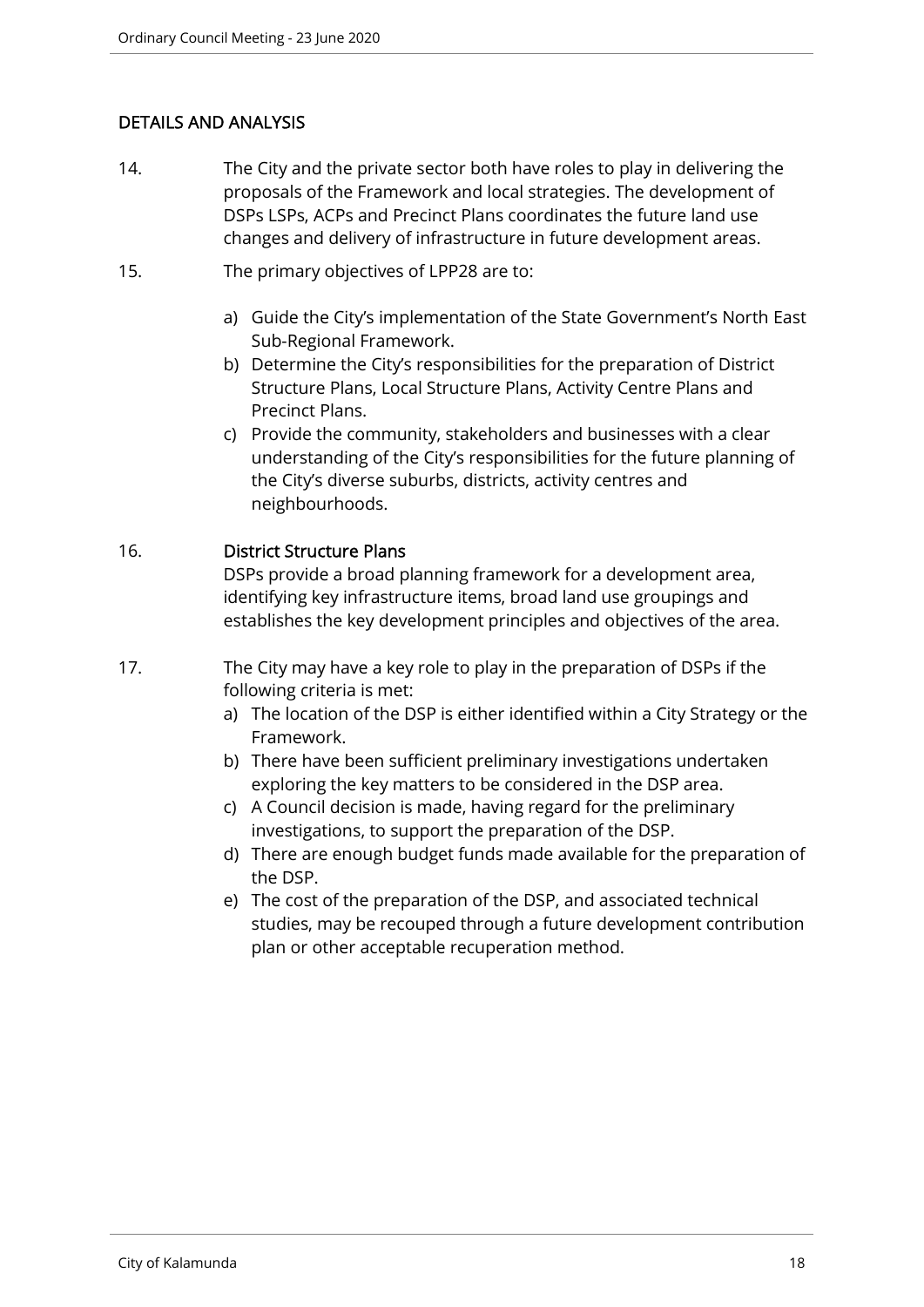# 18. Local Structure Plans

LSPs may be guided by DSPs and are more detailed plans that define the specific land use identifications of the area, public open space network and infrastructure requirements as well as other matters, generally on a lot by lot basis.

- 19. The City, is generally, not responsible for the preparation of LSPs. The City's role in the preparation of LSPs is usually as the regulator rather than the proponent. LSPs are usually prepared by the private sector and are a precursor to the physical subdivision and development of the land.
- 20. LSPs are better prepared closer to implementation to ensure their currency as it relates to the density and development proposed and as a direct link between planning and infrastructure delivery.
- 21. Land development is not a core function of the City and LSPs require an intricate understanding of the implementation of the subject area through to land development to assist with infrastructure delivery including:
	- a) Sewer timing and phasing
	- b) Reticulated Water
	- c) Electricity
	- d) Gas
	- e) Telecommunications
	- f) Roads
	- g) Public Open Space development and coordination
	- h) Community Facilities
	- i) Schools
- 22. Preparing LSPs by allocating specific land uses over private land can also lead to reputational risk for the City where there is opposition to the proposals and uncertain timeframes.
- 23. Preparing LSPs requires a significant resource allocation and funding. Although funds can often be recouped through a development contribution scheme, it is a very exhaustive process and requires large upfront costs that may not be recouped for a significant period of time.
- 24. The City will only prepare LSPs in exceptional circumstances that are endorsed by Council or where the City owns freehold land within a Structure Plan area and there is a desire to develop or value add to that land.
- 25. Where there has been a DSP prepared over the same location, the LSP is to be consistent with the broad land uses, development principles, objectives and requirements set out by the DSP.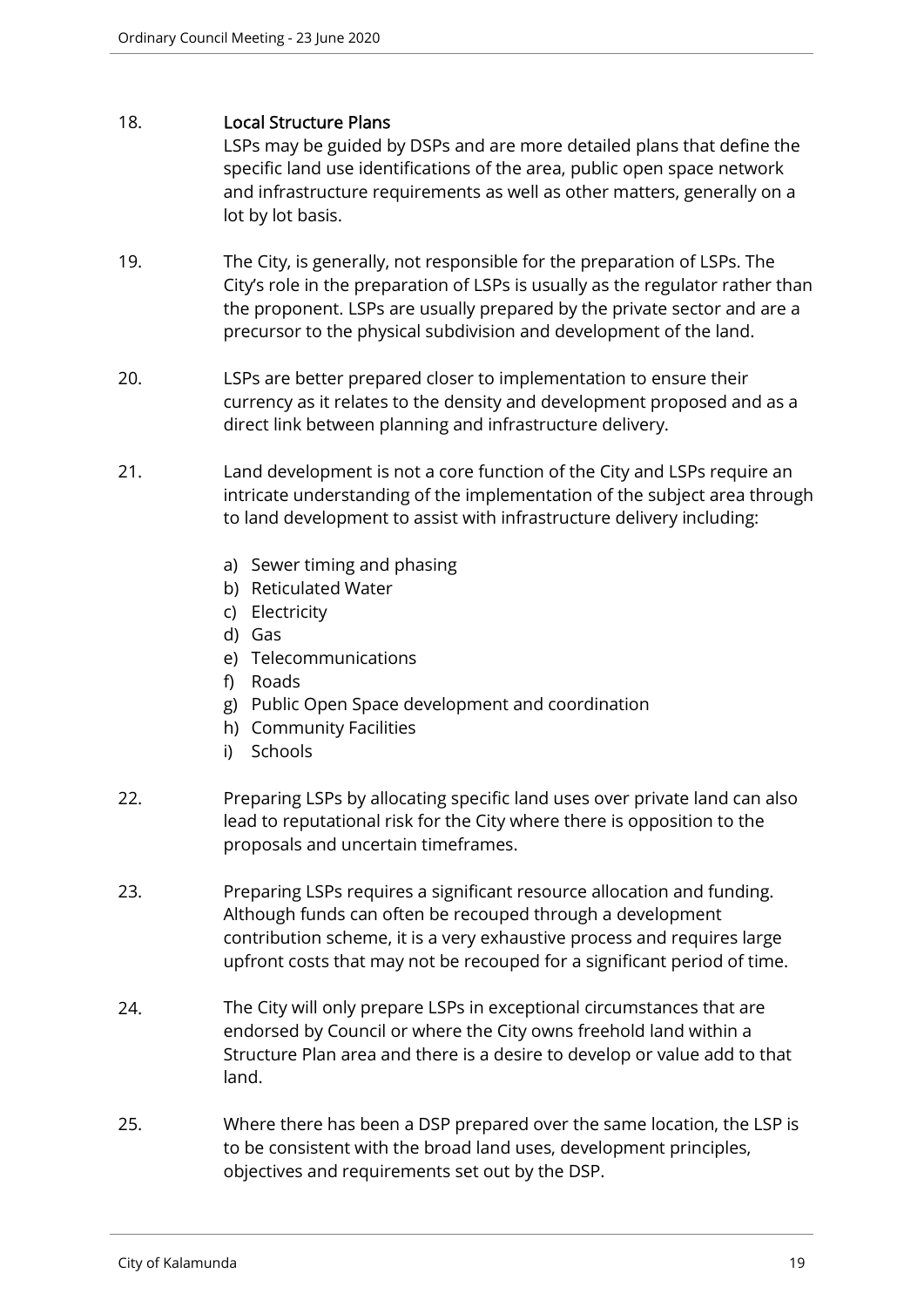- 26. In a regulatory sense, the City, during the assessment process, is to be responsible for ensuring that LSPs prepared are consistent with the broad land uses, development principles, objectives and requirements set out by a DSP. Where a DSP has not been prepared, the City is to ensure any LSP is consistent with any strategic planning the City has undertaken and measures are put in place to achieve the following:
	- a) Environmental values are appropriately assessed;
	- b) Public Open Space requirements are met:
	- c) Community facilities are identified where appropriate to cater for the community's needs;
	- d) Commercial land is identified where appropriate to cater for the community's needs; and
	- e) The Movement Network can cater for any additional traffic and does not adversely affect the broader movement network.

# 27. Activity Centre Plans / Precinct Plans

The City may prepare ACPs / Precinct Plans if the following criteria is met:

- a) The location of the ACP / Precinct Plan is either identified within a City Strategy, is a District Activity Centre or appropriately identified within the Framework.
- b) A Council decision is made to support the preparation of the ACP / Precinct Plan.
- c) The City owns freehold land within an ACP / Precinct Plan area.
- d) There are sufficient budget funds made available for the preparation of the ACP / Precinct Plan.

# 28. Information Required / Tasks to be Competed

The Policy includes a schedule which details the required information to be provided and tasks completed at the various stages of planning to ensure all technical requirements are met when the City assesses a planning proposal.

# APPLICABLE LAW

- 29. Planning and Development (Local Planning Schemes) Regulations 2015
	- a) Schedule 2, Part 2, Clause 3(1) The local government may prepare a Local Planning Policy
	- b) Schedule 2, Part 2, Clause 4(1)(a)(i)(ii)(iii)(iv)-Procedure for advertising a local planning policy
	- c) Schedule 2, Part 2, Clause 4(2) 21-day advertising requirement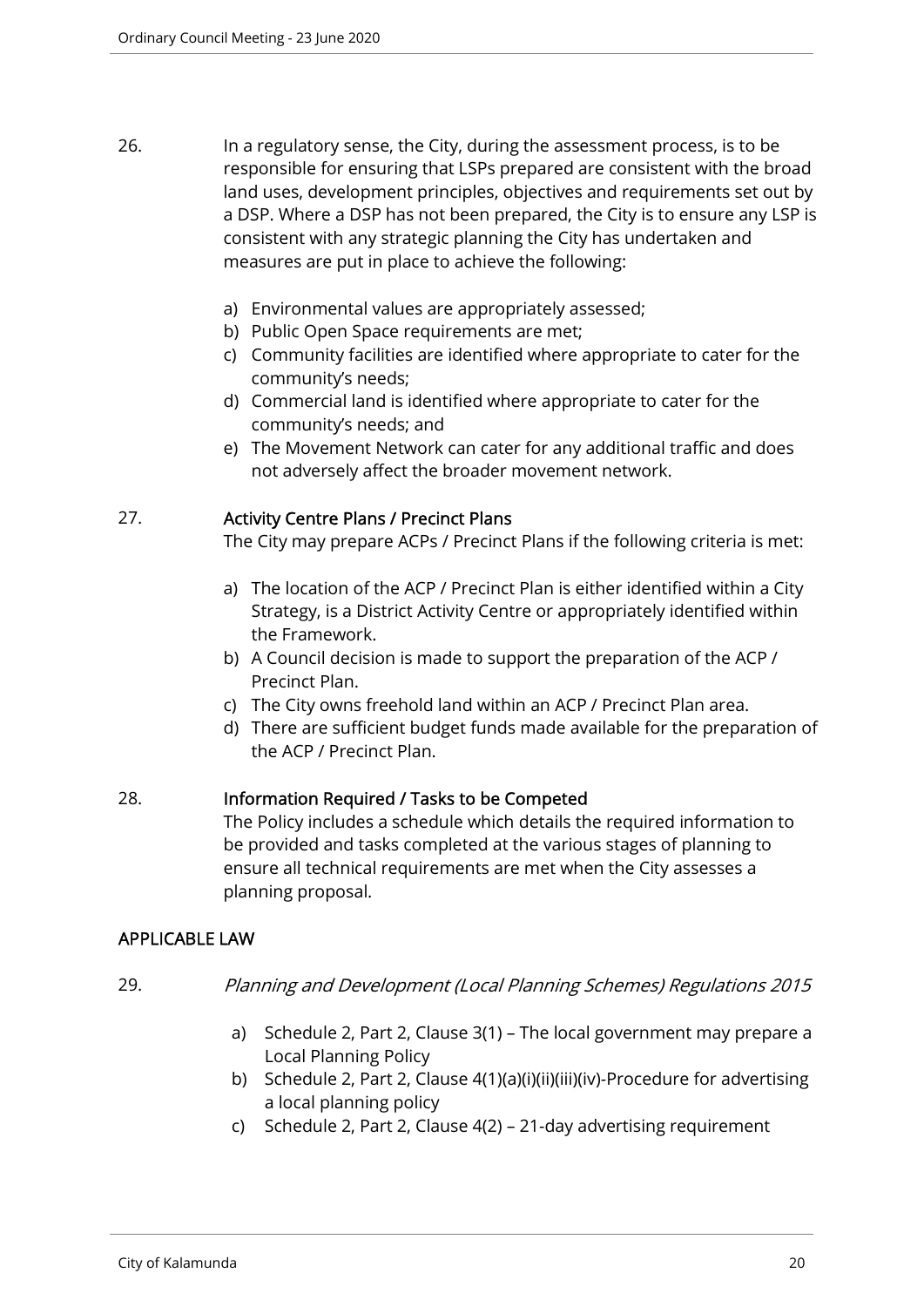# APPLICABLE POLICY

30. Nil.

# STAKEHOLDER ENGAGEMENT

- 31. The Policy will be advertised for not less than 21 days via:
	- a) Newspaper
	- b) Online
	- c) Letters to existing Structure Plan areas and areas identified either by the Framework or a City Strategy for potential detailed planning.

# FINANCIAL CONSIDERATIONS

- 32. The preparation of Structure Plans requires significant upfront funding. This can be in excess of \$200,000 for ACPs and \$1million for LSPs based on recent experience and depending of the scale and complexity of issues in a given area.
- 33. The costs for preparing a Structure Plan may be recouped through a Development Contribution Scheme. These costs however may not be recouped for a number of years.

# **SUSTAINABILITY**

#### Social Implications

- 34. The preparation of Structure Plans can identify land for community facilities, schools and public open space, catering for the community's needs to leisure, recreation, education and socialisation.
- 35. The preparation of Structure Plans can cause stress on the community, particularly where the proposal is not desired by a section of the community, the outcome is uncertain, or timeframes are extensive.

# Economic Implications

- 36. The preparation of Structure Plans can identify land for commercial or industrial uses, creating new employment hubs, business opportunities and economic benefits to the area.
- 37. The development of commercial, industrial and residential areas identified by Structure Plans generates significant job opportunities to the building industry.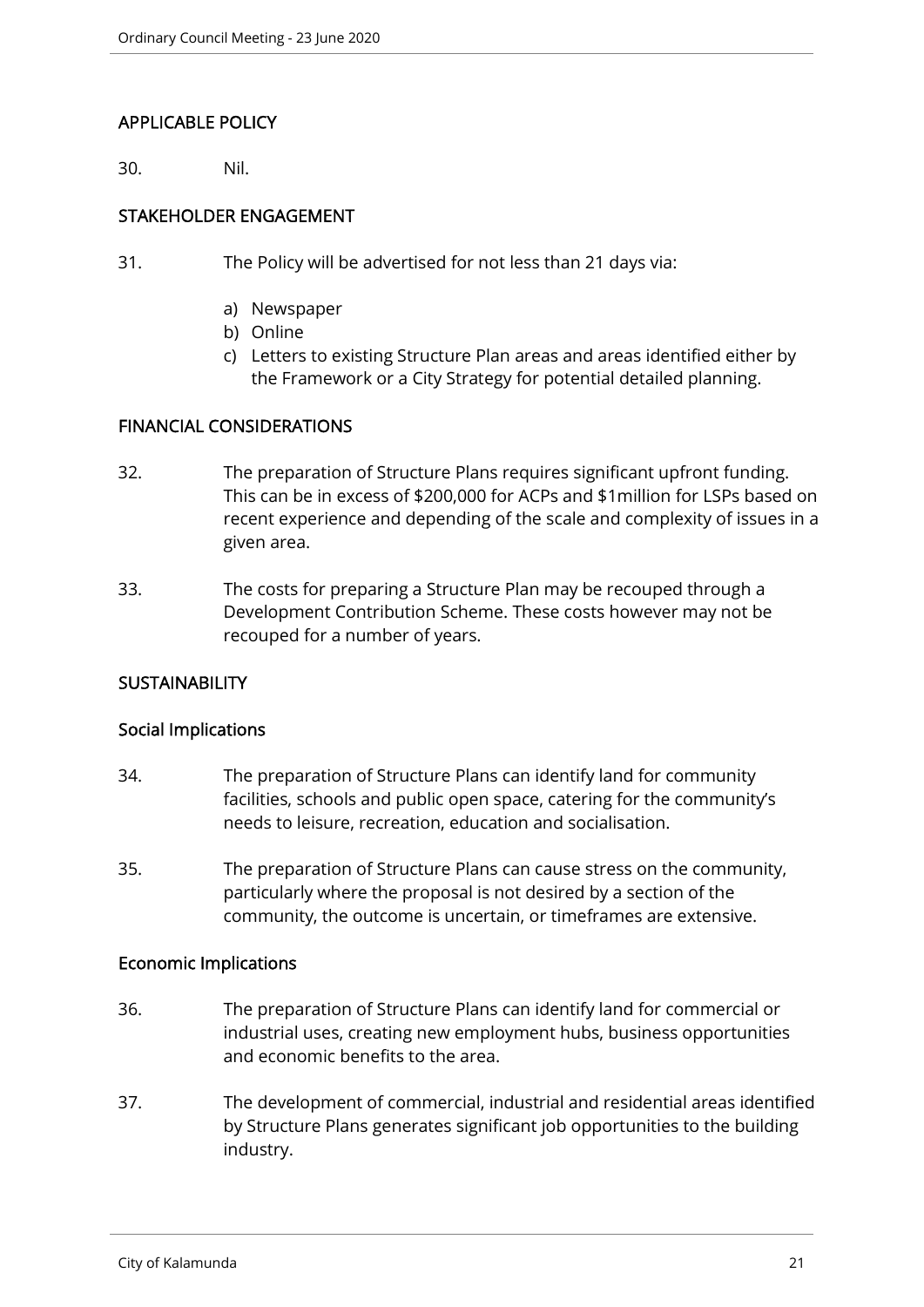- 38. The preparation of Structure Plans can identify new infrastructure to be delivered such as roads, parks and servicing infrastructure which generates job opportunities for labour and civil industries.
- 39. Changes in land use identified by Structure Plans can also create financial hardship through devaluation of land or the financial strain that can be caused through extensive timeframes and uncertainty for the preparation of Structure Plans, rezoning, the delivery of infrastructure and delivery of developments subject to market conditions.

# Environmental Implications

40. The preparation of Structure Plans can identify land with significant environmental values as public open space or conservation areas to protect those environmental values in public ownership.

# RISK MANAGEMENT

| 41. | , <b>Risk</b> : The City continues to prepare Local Structure Plans causing |
|-----|-----------------------------------------------------------------------------|
|     | financial and reputational burden on the City.                              |

| Consequence                                                             | Likelihood | Rating |  |  |
|-------------------------------------------------------------------------|------------|--------|--|--|
| Significant                                                             | Possible   | High   |  |  |
| <b>Action/Strategy</b>                                                  |            |        |  |  |
| Adopt the Policy and carefully consider the circumstances where a Local |            |        |  |  |
| Structure Plan is prepared.                                             |            |        |  |  |

42. **Risk:** Local Structure Plans are not prepared by the private industry in areas identified for future development by the Framework or a City Strategy Consequence | Likelihood | Rating Significant | Possible | High Action/Strategy Adopt Policy and prepare District Structure Plans to provide a guiding framework and guiding principles for Local Structure Plans to be prepared.

43. **Risk:** The private industry prepares Local Structure Plans and produces outcomes that are misaligned with community expectations.

| Consequence            | Likelihood | Rating |
|------------------------|------------|--------|
| Significant            | Possible   | High   |
| <b>Action/Strategy</b> |            |        |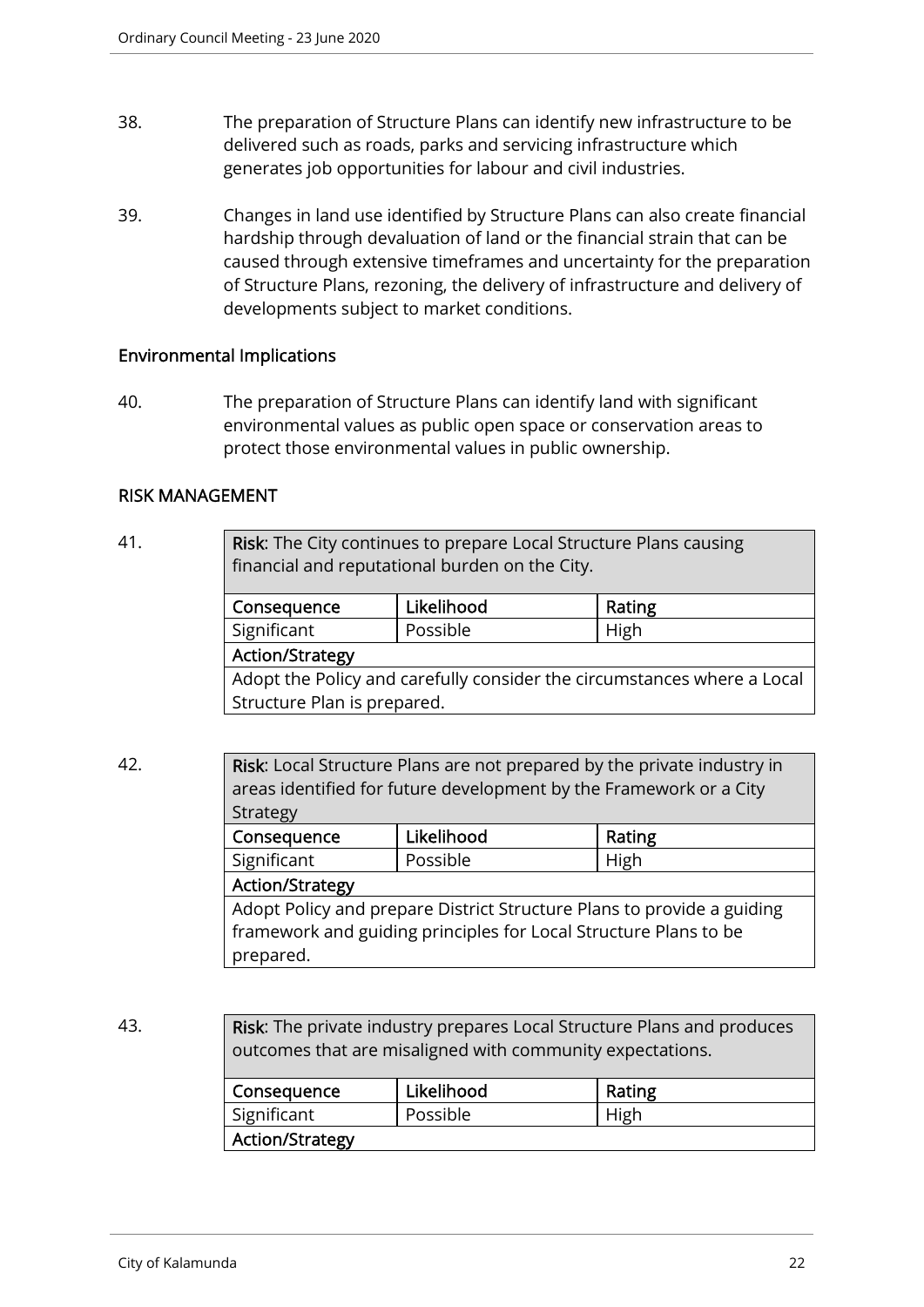Adopt Policy and prepare District Structure Plans to provide a framework and guiding principles for Local Structure Plans to be prepared and assessed against.

# **CONCLUSION**

44. The LPP28 will guide Council, the City's officers and external stakeholders to identify the City's responsibilities for the preparation of structure plans in order to achieve the implementation of the State Government's Framework and the City's strategic land use plans.

# Voting Requirements: Simple Majority

# RECOMMENDATION

That Council ADOPT the proposed Local Planning Policy 28 for the purposes of advertising for a period of 21 days pursuant to Schedule 2, Part 2, Clause 4(1) of the Planning and Development (Local Planning Schemes) Regulations 2015.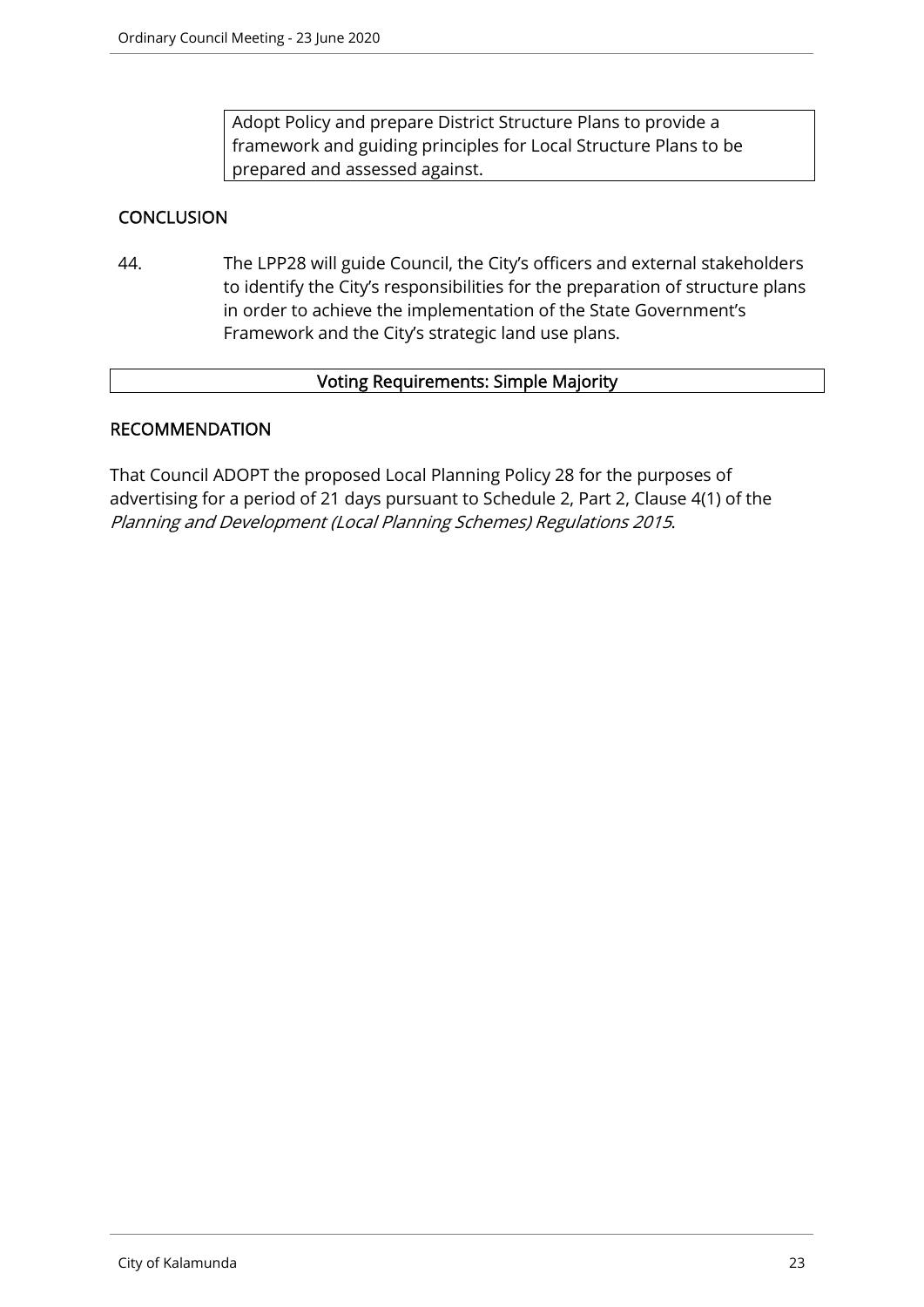# 10.2. Asset Services Reports

# 10.2.1. Waste Plan Update

#### Declaration of financial / conflict of interests to be recorded prior to dealing with each item.

| Previous Items | OCM 67/2011; OCM 20/2013; OCM 146/2019;<br>OCM 294/2019         |
|----------------|-----------------------------------------------------------------|
| Directorate    | <b>Asset Services</b>                                           |
| Business Unit  | Asset & Waste Operations                                        |
| File Reference | <b>EG-RLW-006</b>                                               |
| Applicant      | N/A                                                             |
| Owner          | N/A                                                             |
| Attachments    | Community engagement report FOGO [10.2.1.1 -<br>1.<br>29 pages] |
|                | Waste Plan - City of Kalamunda [10.2.1.2 - 32<br>2.<br>pages]   |

# TYPE OF REPORT

|   | Advocacy    | When Council is advocating on behalf of the community to<br>another level of government/body/agency                                                                                                                                                                                                                                                                                                                                |
|---|-------------|------------------------------------------------------------------------------------------------------------------------------------------------------------------------------------------------------------------------------------------------------------------------------------------------------------------------------------------------------------------------------------------------------------------------------------|
| ⊠ | Executive   | When Council is undertaking its substantive role of direction<br>setting and oversight (e.g. accepting tenders, adopting plans<br>and budgets                                                                                                                                                                                                                                                                                      |
|   | Information | For Council to note                                                                                                                                                                                                                                                                                                                                                                                                                |
|   | Legislative | Includes adopting Local Laws, Town Planning Schemes and<br>Policies. When Council determines a matter that directly<br>impacts a person's rights and interests where the principles of<br>natural justice apply. Examples include town planning<br>applications, building licences, other permits or licences<br>issued under other Legislation or matters that could be<br>subject to appeal to the State Administrative Tribunal |

# STRATEGIC PLANNING ALIGNMENT

Kalamunda Advancing Strategic Community Plan to 2027

#### Priority 2: Kalamunda Clean and Green

Objective 2.3 - To reduce the amount of waste produced and increase the amount of reuse and recycling of waste.

**Strategy 2.3.1** - Identify and implement strategies to reduce waste.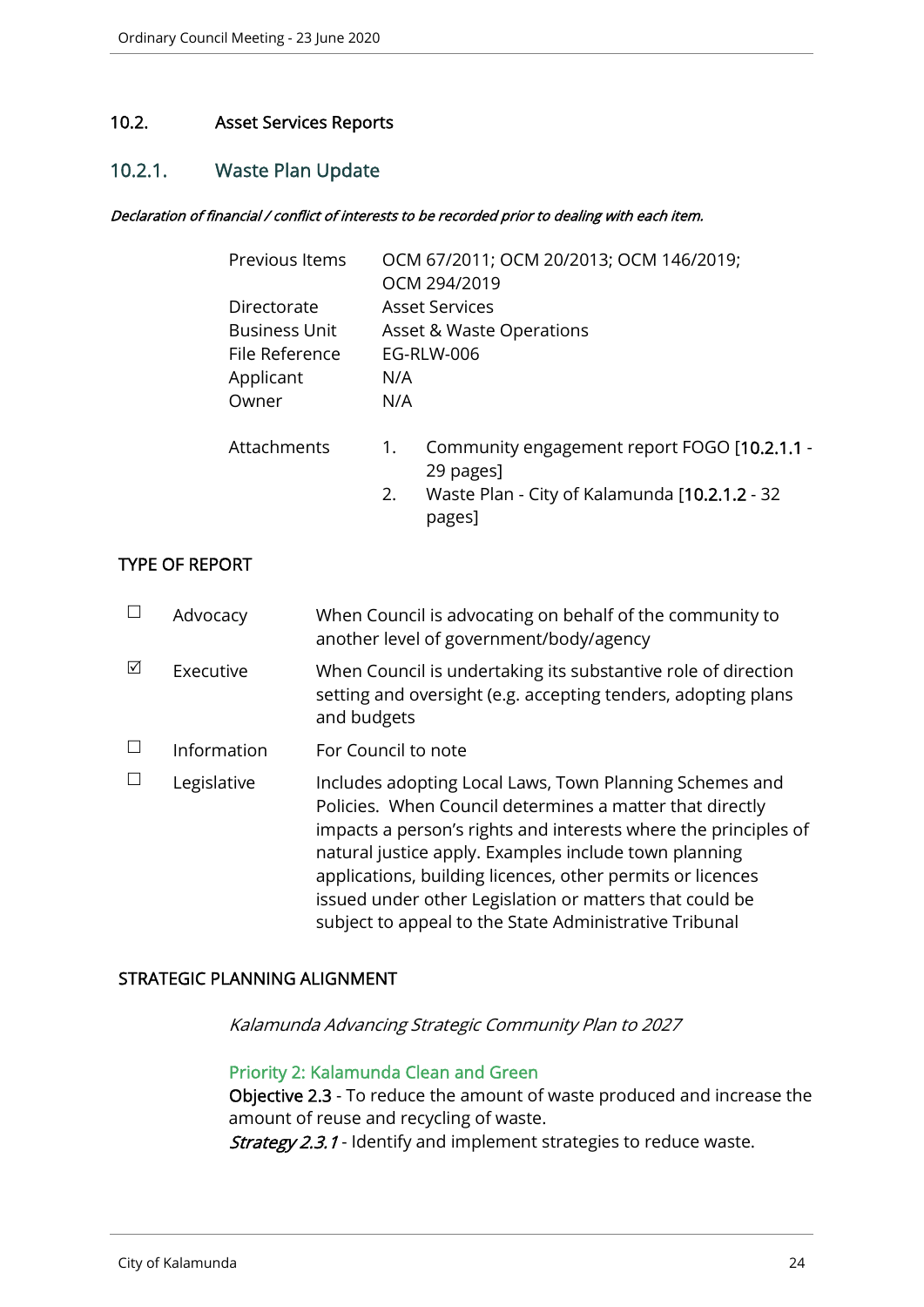# EXECUTIVE SUMMARY

- 1. The purpose of this report is for Council to consider adoption of the City of Kalamunda Waste Plan (Waste Plan) to enable it to be forwarded to the Department of Water and Environmental Regulation (DWER) for approval.
- 2. The core of the Waste Plan is that the City of Kalamunda (the City) adopt a three bin residential waste service (which includes the introduction of a Food Organic, Garden Organic bin (FOGO) subject to acceptable costs, with the default service being:
	- a) Fortnightly 240L Yellow Lidded Recycling Bin
	- b) Weekly 240L Lime Green Lidded FOGO Bin
	- c) Fortnightly 140L Red Lidded General Waste Bin
- 3. The implementation timeline of introducing a third bin (indicatively at the end 2022) be outlined once FOGO processing options are finalised with a future report to Council that confirms project deliverables, final costs and funding.

# BACKGROUND

- 4. The State Government launched its Waste Avoidance and Resource Recovery Strategy 2030 (WARR Strategy) in February 2019 which necessitates fundamental changes to how the City is involved, impacted and impacts others on waste.
- 5. The City anticipated that directions would be coming from DWER to prepare a waste plan in accordance with the Waste Avoidance and Resource Recovery Act (WARR Act) and began planning for this eventuality.
- 6. Officers provided a report to Council at its 25 June 2019 meeting outlining the key objectives for the development of the City's Waste Plan being:
	- a) aligns with the State WARR Strategy and WARR Act and WARR Regulations;
	- b) identifies the actions required under the State WARR Strategy;
	- c) itemises and plans for the City's various waste processes;
	- d) prepare a timeline for delivering the adopted strategies;
	- e) identifying the resourcing and financial commitments with a funding strategy (including fee structure);
	- f) adopt the Better Bins program and make a funding application; and
	- g) development of a community engagement strategy and education program.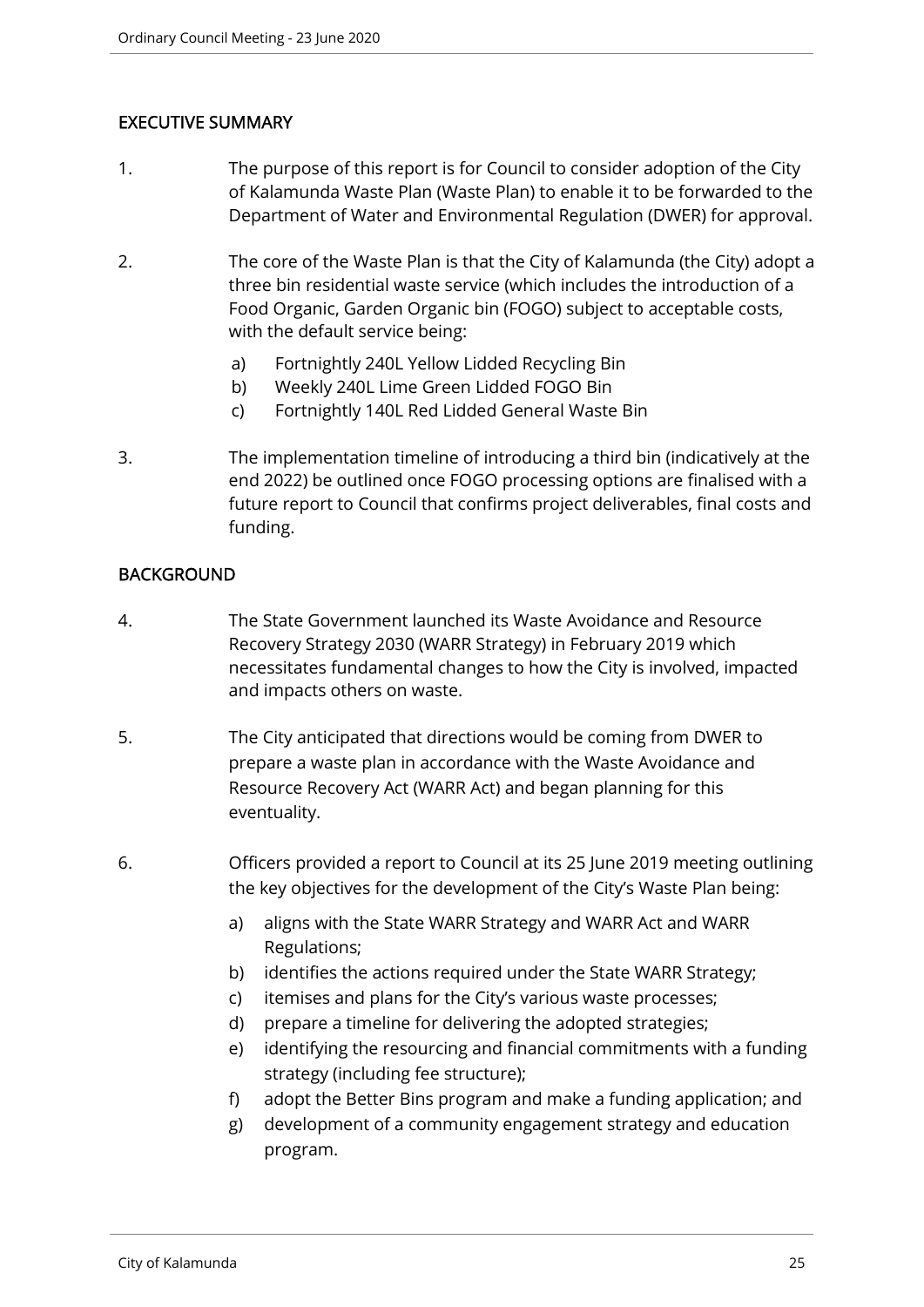- 7. In consideration of this report Council resolved (OCM 146/2019) to:
	- 1. ENDORSE the Project Plan for the Waste Plan Project.
	- 2. AUTHORISE the Chief Executive Officer to submit a Better Bins Application to the Department of Water and Environmental Regulation to implement a three-bin system noting that any contractual agreement will be subject to a further Council deliberation.
- 8. The City was successful in its Better Bins funding application which provides \$691,500 of funding for a new three bin system that must allow for collection of food organics and garden organics in lime green lidded organic bins with such rollout being completed by 30 June 2026.
- 9. As anticipated, the City received notice on 8 November 2019 that DWER in accordance section 40 (4) of the WARR Act. The City is required to prepare a Waste Plan using a DWER formatted waste plan template.
- 10. The City was required to submit a Council endorsed waste plan to DWER by 30 September 2020 (this date has been moved to 31 March 2021 by DWER in response to COVID 19 impacts). DWER offered to review draft waste plans if submitted to them by 1 April and provide feedback within 30 days.
- 11. The City submitted its draft waste plan in March 2020 and received the following feedback from DWER "First of all I have to say that you've done an amazing job in completing this waste plan. It's definitely one of the best we have reviewed so far. It's clear and concise and addresses the information requirements really well. We appreciate all the time and effort that has gone into this, it definitely is reflected in the quality of the document."
- 12. The City undertook community consultation to understand the views regarding FOGO system for the City, with consultation running for six weeks predominately during March 2020. The consultation report is provided as Attachment 1 to this report.

# DETAILS AND ANALYSIS

- 13. This subject matter is complex with many issues to discuss. The report is broken down into various topics:
	- a) the State WARR Strategy and its requirements of the City (paragraphs 13 to 16);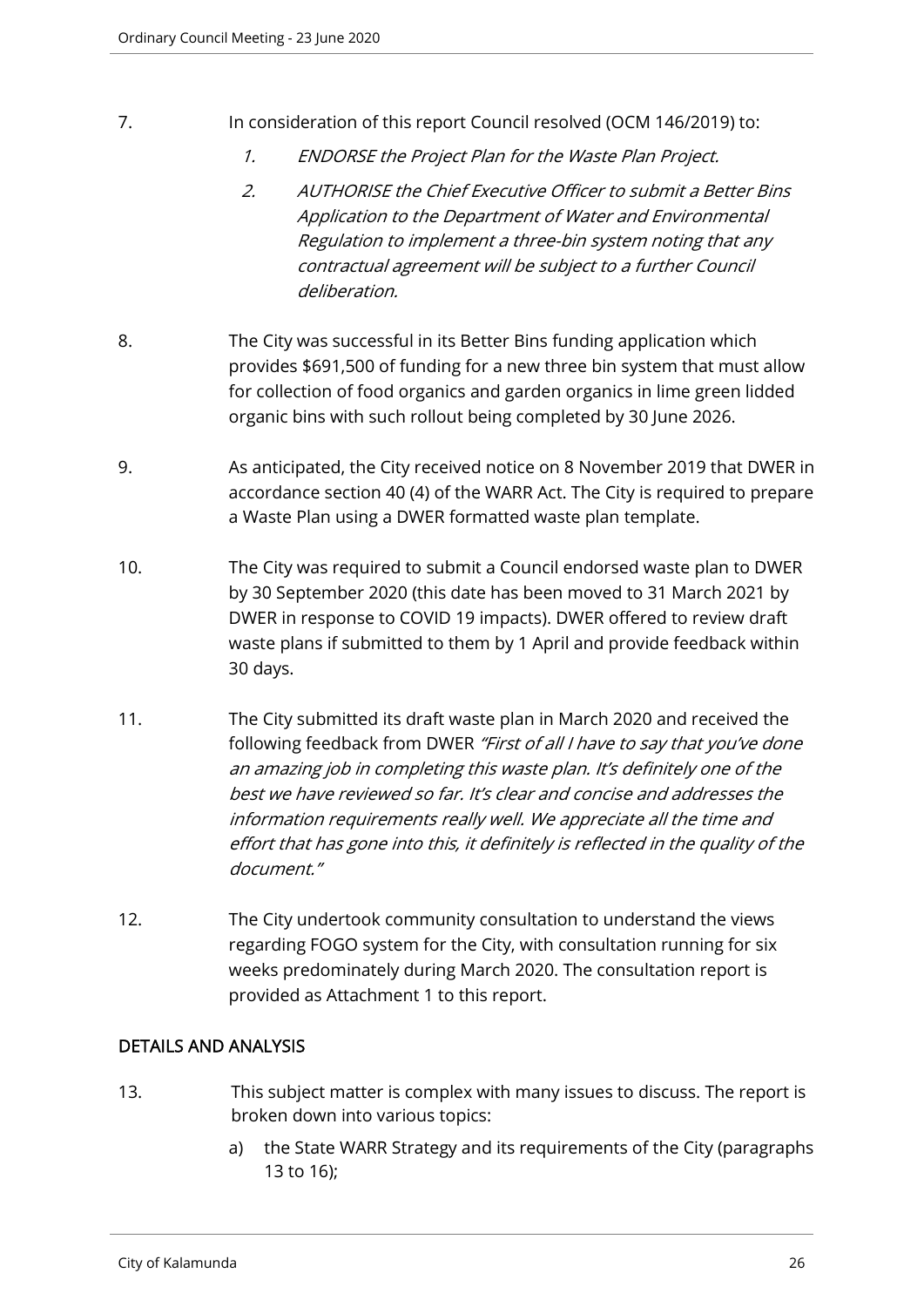- b) the current waste situation (paragraphs 17 to 19);
- c) analysis of potential steps to improve diversion of waste from landfill (paragraphs 20 to 28);
- d) community sentiment on the issue (paragraphs 29 & 30);
- e) analysis of potential bin solutions for kerbside waste (paragraphs 31 to 38);
- f) timing and financial matters (paragraphs 39 to 44); and
- g) further steps (paragraphs 45 & 46).
- 14. The matters listed in the WARR Act and WARR Regulations are a useful guide and the basic approach for the content of Waste Plans that address:
	- a) what is the current waste generation/recovery rate for all services and the City's activities;
	- b) what is the Target in the Strategy that needs to be achieved; and
	- c) what is the pathway/key actions to move from current performance to achieving the Targets.
- 15. The City's Waste Plan needs to comply with the WARR Strategy Hierarchy of preferences in dealing with waste. These objectives are demonstrated diagrammatically in the following chart:



16. There are two key approaches within Local Government that will need to be taken in achieving the outcomes of the WARR Strategy:

- a) resident behaviours will need to change in generating less waste ('Avoidance'); and
- b) the City will need to change the processes used in disposing of waste to maximise the 'Recovery' aspects shown above.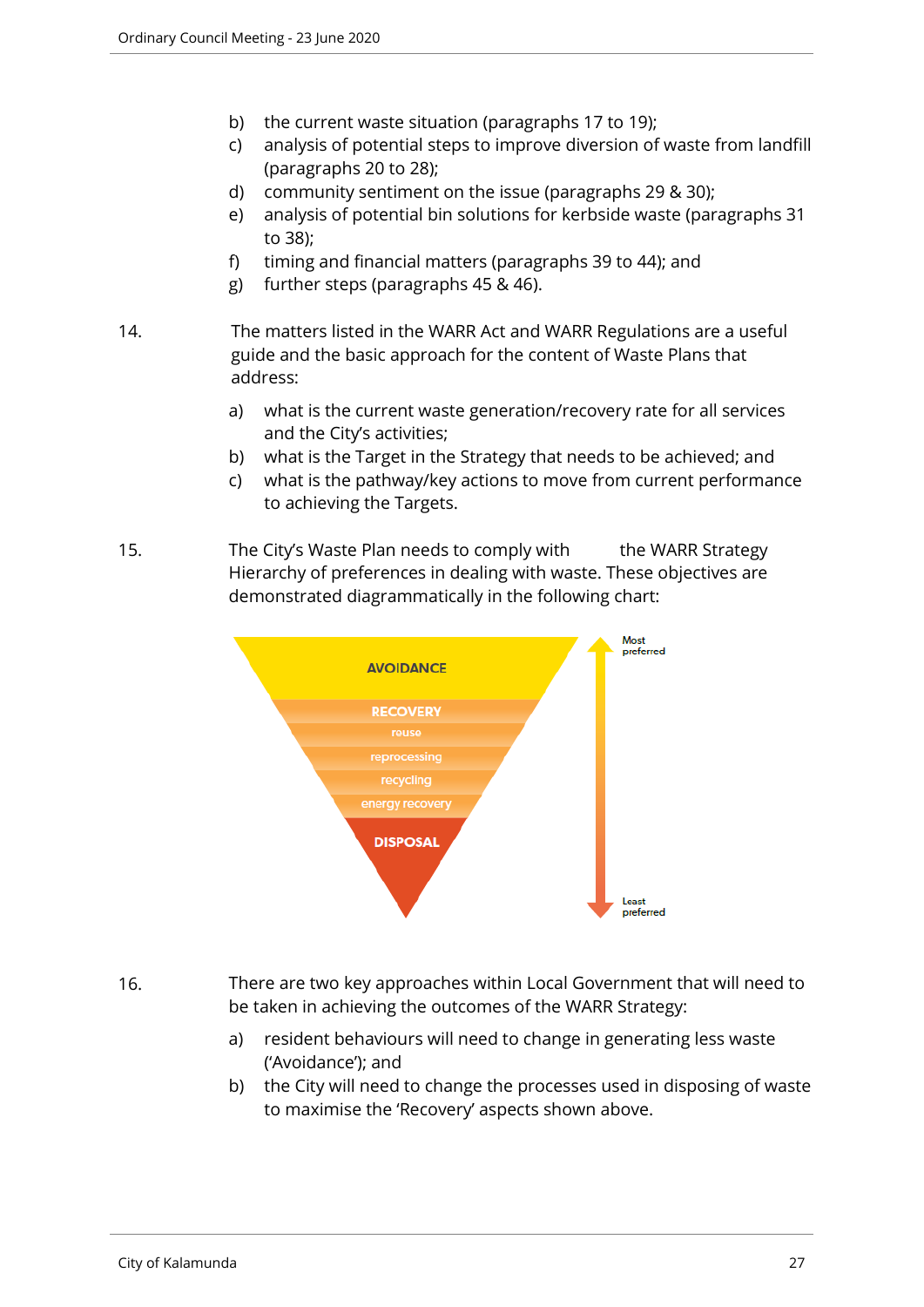17. The WARR Strategy aims to make WA a sustainable, low-waste, circular economy in which human health and the environment are protected from the impacts of waste. Key strategic targets are:

| Avoid<br>Western Australians generate less<br>waste.                                                             | <b>Recover</b><br><b>Western Australians recover more</b><br>value and resources from waste.                                                                  | <b>Protect</b><br><b>Western Australians protect the</b><br>environment by managing waste<br>responsibly.                                                                 |  |  |  |
|------------------------------------------------------------------------------------------------------------------|---------------------------------------------------------------------------------------------------------------------------------------------------------------|---------------------------------------------------------------------------------------------------------------------------------------------------------------------------|--|--|--|
| 2025 - 10% reduction in waste<br>generation per capita<br>2030 - 20% reduction in waste<br>generation per capita | 2025 - Increase material recovery<br>to 70%<br>2030 - Increase material recovery<br>to 75%<br><b>O</b> From 2020 - Recover energy only<br>from residual waste | 2030 - No more than 15% of waste<br>generated in Perth and Peel regions is<br>landfilled.<br>2030 - All waste is managed and/or<br>disposed to better practice facilities |  |  |  |

- 18. Based upon the Annual Waste Census data it is noted that residents within the City for the baseline year 2014/15 generated about 679 kg of waste per annum per resident, which is in the highest quartile within the 32 local governments that make up the Perth and Peel region. Of this 679 kg, only 38% of it is diverted from landfill. Measures to reduce the amount of waste per resident will go a long way to make significant environmental improvements for the City. The State Waste Strategy 2025 target is for a 10% reduction per capita on the Baseline 2014/15 figure of 679kg.
- 19. The City recovers/recycles approximately 41% of all residential waste as shown in the following table: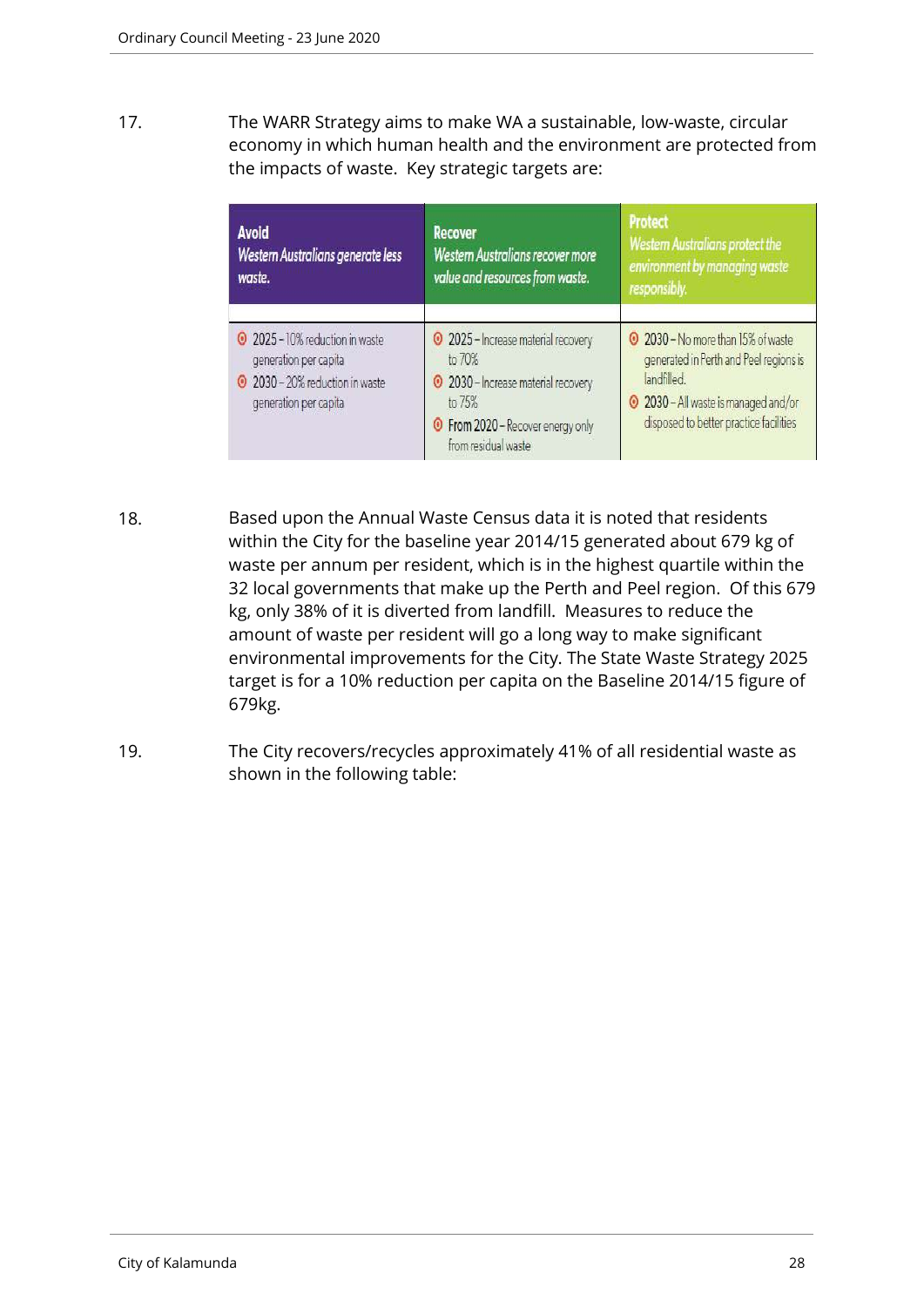| <b>City of Kalamunda</b>                    |                           |                          |                               |               |                               |
|---------------------------------------------|---------------------------|--------------------------|-------------------------------|---------------|-------------------------------|
| 2017/18 Waste Statistics                    |                           |                          |                               |               |                               |
|                                             | Landfill<br><b>Tonnes</b> | Recycle<br><b>Tonnes</b> | <b>Total</b><br><b>Tonnes</b> | <b>Tonnes</b> | <b>Recovery Recovery</b><br>% |
| Kerbside - MGBs                             | 18,986                    | 5,162                    | 24,148                        | 4,439         | 18%                           |
| Vergeside - Bulk Waste                      | 2,443                     | ٥                        | 2,443                         | o             | 0%                            |
| Vergeside - Green                           | ٥                         | 1,887                    | 1,887                         | 1,887         | 100%                          |
| Sub total Kerbside                          | 21,429                    | 7,049'                   | 28,478                        | 6,326         | 22%                           |
| Local Government - Street Sweeping          | 886                       | 0                        | 886                           | ٥             | 0%                            |
| Local Government - Construction & Demo      | o                         | 704                      | 704                           | 704           | 100%                          |
| <b>Public Places</b>                        | 169                       | o                        | 169                           | o             | 0%                            |
| <b>Special Events</b>                       | n                         | Ω                        | n                             | o             | 0%                            |
| <b>Sub total Local Government</b>           | 1,055                     | 704                      | 1,759                         | 704           | 40%                           |
| Transfer Station - Mixed Drop-off           | 2.936                     | ٥                        | 2.936                         | o             | 0%                            |
| Transfer Station - Dry Recyclables Drop-off | ٥                         | 6,866                    | 6,866                         | 6,866         | 100%                          |
| Transfer Station - Green Waste Drop-off     | ٥                         | 4,300                    | 4,300                         | 4,300         | 100%                          |
| <b>Sub total Transfer Station</b>           | 2,936                     | 11,166                   | 14,102                        | 11,166        | 79%                           |
|                                             |                           |                          |                               |               |                               |
| <b>Total</b>                                | 25,420                    | 18,919                   | 44,339                        | 18,196        | 41%                           |

\*Recovery tonnes is the net amount of material that can be recycled, reused or converted to FOGO

- 20. As can be seen from above, the City at present is not achieving the 2025 WARR Strategy target of 70% diversion of waste from landfill.
- 21. In addressing the WARR Strategy, the primary actions that the City has control over is the strategies aimed at diverting waste from landfill. The City proposes three key actions in this regard:
	- a) encourage more waste that is recyclable to be disposed in recycling bins and other recycling facilities;
	- b) implement a FOGO bin system for residents; and
	- c) divert residual waste from landfill to a waste to energy plant
- 22. A separate strategy will also be developed to assist the community in their role to play in reducing the amount of waste generated and actively participating in the City's waste management.
- 23. The Eastern Metropolitan Regional Council (EMRC) of which the City is a member undertook audits of kerbside bins in each District late in 2019. The resulting report has given the City evidence to support the proposed strategies going forward.
- 24. This audit showed that up to 26% (by weight) of waste in the kerbside landfill bins were materials that could be readily recycled (paper, cardboard, plastics, glass and aluminium). The opportunity presents itself through effective community engagement to significantly increase recycling by having more waste put in the recycling bin than the landfill bin – improving our diversion rate.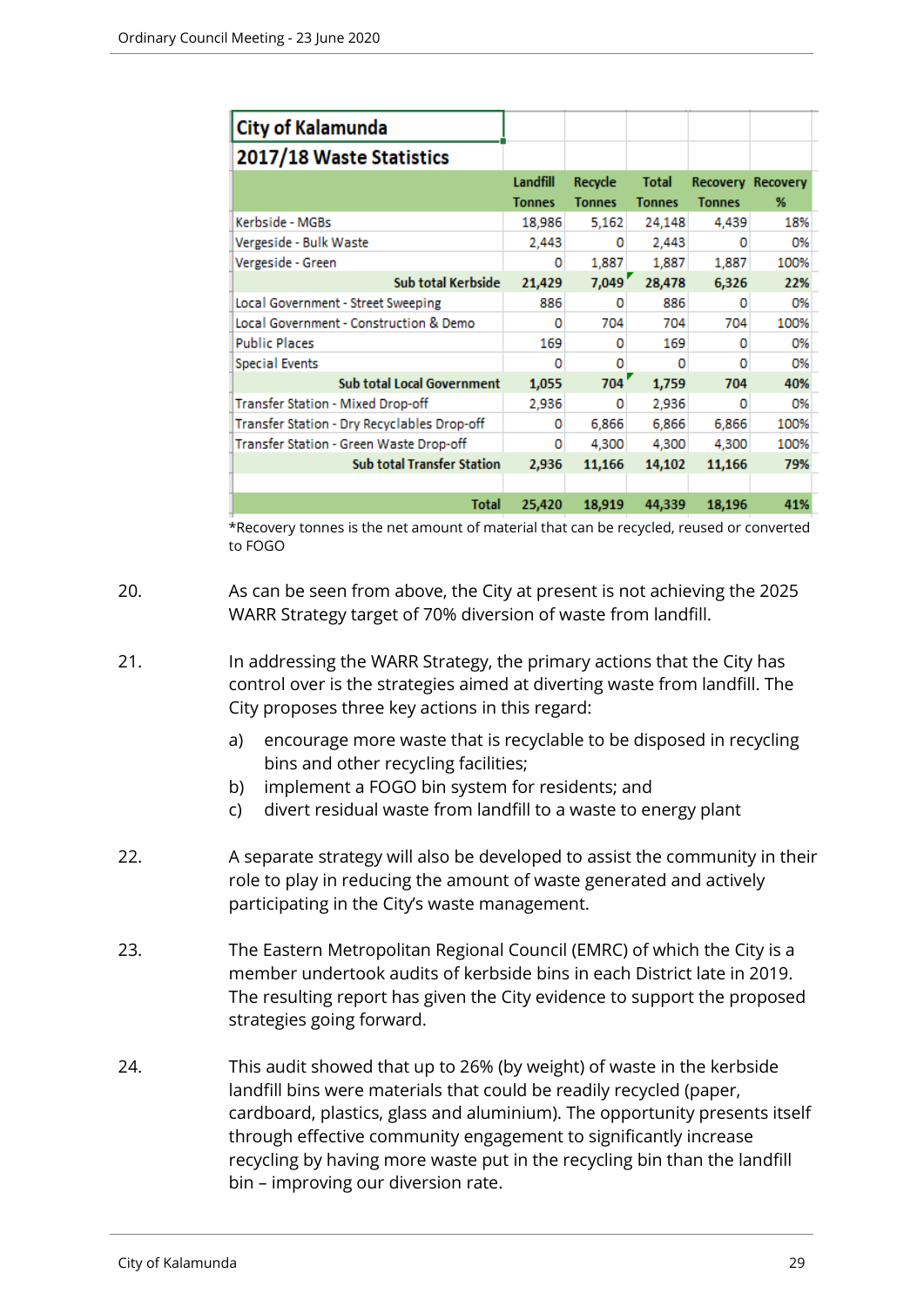- 25. The audit also showed that up to 56% (by weight) of waste is able to be processed as FOGO. With the introduction of a third FOGO bin this is a great opportunity to further reduce waste going to landfill.
- 26. The composition of the various waste streams is shown in the following graph:



27. In conclusion, if every resident undertook proper sorting of waste streams and a FOGO system was introduced, the City would theoretically achieve a total diversion rate of waste to landfill of 76% as shown in the following theoretical table: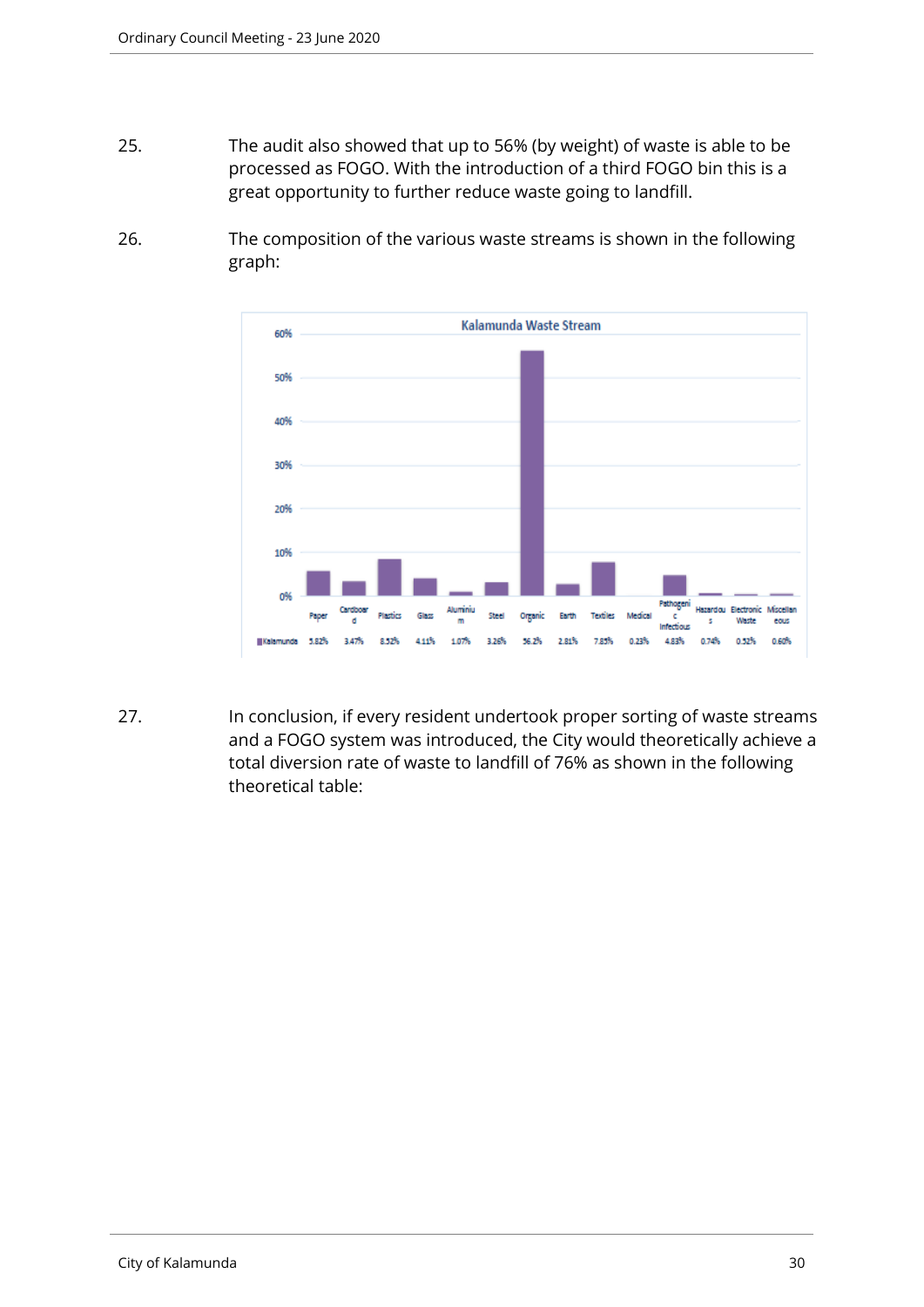| <b>City of Kalamunda</b>                    |                           |                          |                               |               |                               |
|---------------------------------------------|---------------------------|--------------------------|-------------------------------|---------------|-------------------------------|
| 2017/18 Waste Statistics                    |                           |                          |                               |               |                               |
|                                             | Landfill<br><b>Tonnes</b> | Recycle<br><b>Tonnes</b> | <b>Total</b><br><b>Tonnes</b> | <b>Tonnes</b> | <b>Recovery Recovery</b><br>% |
| Kerbside - MGBs                             | 18,986                    | 5,162                    | 24,148                        | 20,008        | 83%                           |
| Vergeside - Bulk Waste                      | 2,443                     | o                        | 2,443                         | o             | 0%                            |
| Vergeside - Green                           | 0                         | 1,887                    | 1,887                         | 1,887         | 100%                          |
| <b>Sub total Kerbside</b>                   | 21,429                    | 7,049'                   | 28,478                        | 21,895        | 77%                           |
| Local Government - Street Sweeping          | 886                       | 0                        | 886                           | o             | 0%                            |
| Local Government - Construction & Demo      | o                         | 704                      | 704                           | 704           | 100%                          |
| <b>Public Places</b>                        | 169                       | o                        | 169                           | o             | 0%                            |
| <b>Special Events</b>                       | o                         | o                        | o                             | o             | 0%                            |
| <b>Sub total Local Government</b>           | 1,055                     | 704'                     | 1,759                         | 704           | 40%                           |
| Transfer Station - Mixed Drop-off           | 2,936                     | o                        | 2,936                         | 0             | 0%                            |
| Transfer Station - Dry Recyclables Drop-off | o                         | 6,866                    | 6,866                         | 6,866         | 100%                          |
| Transfer Station - Green Waste Drop-off     | o                         | 4,300                    | 4,300                         | 4,300         | 100%                          |
| <b>Sub total Transfer Station</b>           | 2,936                     | 11,166                   | 14,102                        | 11,166        | 79%                           |
|                                             |                           |                          |                               |               |                               |
| <b>Total</b>                                | 25,420                    | 18,919                   | 44,339                        | 33,765        | 76%                           |
|                                             |                           |                          |                               |               |                               |

\*Recovery tonnes is the net amount of material that can be recycled, reused or converted to FOGO

- 28. The City has agreed to be a participant, together with Belmont, Mundaring and Swan through the EMRC to deliver all its 'Processable' waste to a Resource Recovery Facility (RRF) Waste to Energy plant being built at East Rockingham. This plant is anticipated to be in full operation in April 2023.
- 29. It is anticipated that 96% of all waste sent to this plant would be converted to energy, with the residual 4% having to go to landfill. Thus, in an ultimate re-use / recycle / recover scenario, the City could theoretically achieve an 82% diversion of all waste from landfill as shown by the following table: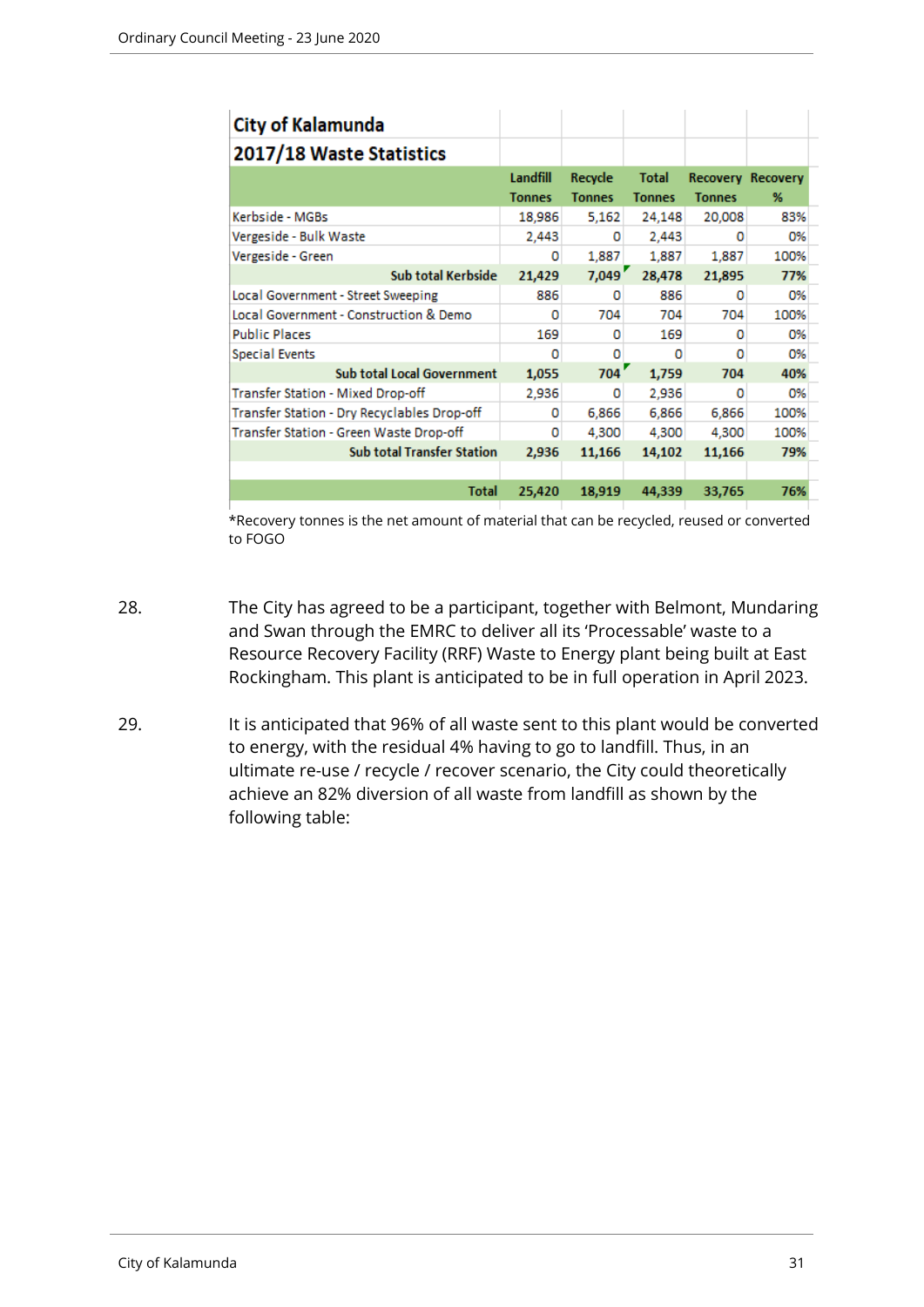| <b>City of Kalamunda</b>                    |               |               |               |               |                          |
|---------------------------------------------|---------------|---------------|---------------|---------------|--------------------------|
| 2017/18 Waste Statistics                    |               |               |               |               |                          |
|                                             | Landfill      | Recycle       | <b>Total</b>  |               | <b>Recovery Recovery</b> |
|                                             | <b>Tonnes</b> | <b>Tonnes</b> | <b>Tonnes</b> | <b>Tonnes</b> | %                        |
| Kerbside - MGBs                             | 18,986        | 5,162         | 24,148        | 22,666        | 94%                      |
| Vergeside - Bulk Waste                      | 2,443         | o             | 2,443         | 0             | 0%                       |
| Vergeside - Green                           | 0             | 1,887         | 1,887         | 1,887         | 100%                     |
| Sub total Kerbside                          | 21,429        | 7,049'        | 28,478        | 24,553        | 86%                      |
| Local Government - Street Sweeping          | 886           | 0             | 886           | o             | 0%                       |
| Local Government - Construction & Demo      | o             | 704           | 704           | 704           | 100%                     |
| <b>Public Places</b>                        | 169           | o             | 169           | o             | 0%                       |
| <b>Special Events</b>                       | o             | o             | o             | o             | 0%                       |
| <b>Sub total Local Government</b>           | 1,055         | 704           | 1,759         | 704           | 40%                      |
| Transfer Station - Mixed Drop-off           | 2.936         | o             | 2,936         | o             | 0%                       |
| Transfer Station - Dry Recyclables Drop-off | ٥             | 6,866         | 6,866         | 6,866         | 100%                     |
| Transfer Station - Green Waste Drop-off     | ٥             | 4,300         | 4,300         | 4,300         | 100%                     |
| <b>Sub total Transfer Station</b>           | 2,936         | 11,166        | 14,102        | 11,166        | 79%                      |
|                                             |               |               |               |               |                          |
| <b>Total</b>                                | 25,420        | 18,919        | 44,339        | 36,423        | 82%                      |

\*Recovery tonnes is the net amount of material that can be recycled, reused or converted to FOGO

- 30. The City undertook community engagement regarding FOGO during March and April 2020 (Attachment 1 refers). 125 formal responses were received however there was a significant level of interest in terms of social media appreciation of the issue.
- 31. There are many telling responses contained in the engagement report notably:
	- a) 86% of respondents felt that we should move to FOGO;
	- b) 98% of respondents understood the FOGO initiative;
	- c) 84% of respondents have full or overflowing recycling bins;
	- d) 54% of respondents were from the 16 to 45 age brackets and 29% from the 56+ age bracket.
- 32. To implement a three bin system one of the key considerations would be the 'default' and 'optional' sizes and frequency of collection of each bin type. The three bins proposed are:
	- a) 140L Red Lidded Bin Landfill or Waste to Energy
	- b) 240L Yellow Lidded Bin Recycling
	- c) 240L Lime Green Lidded Bin FOGO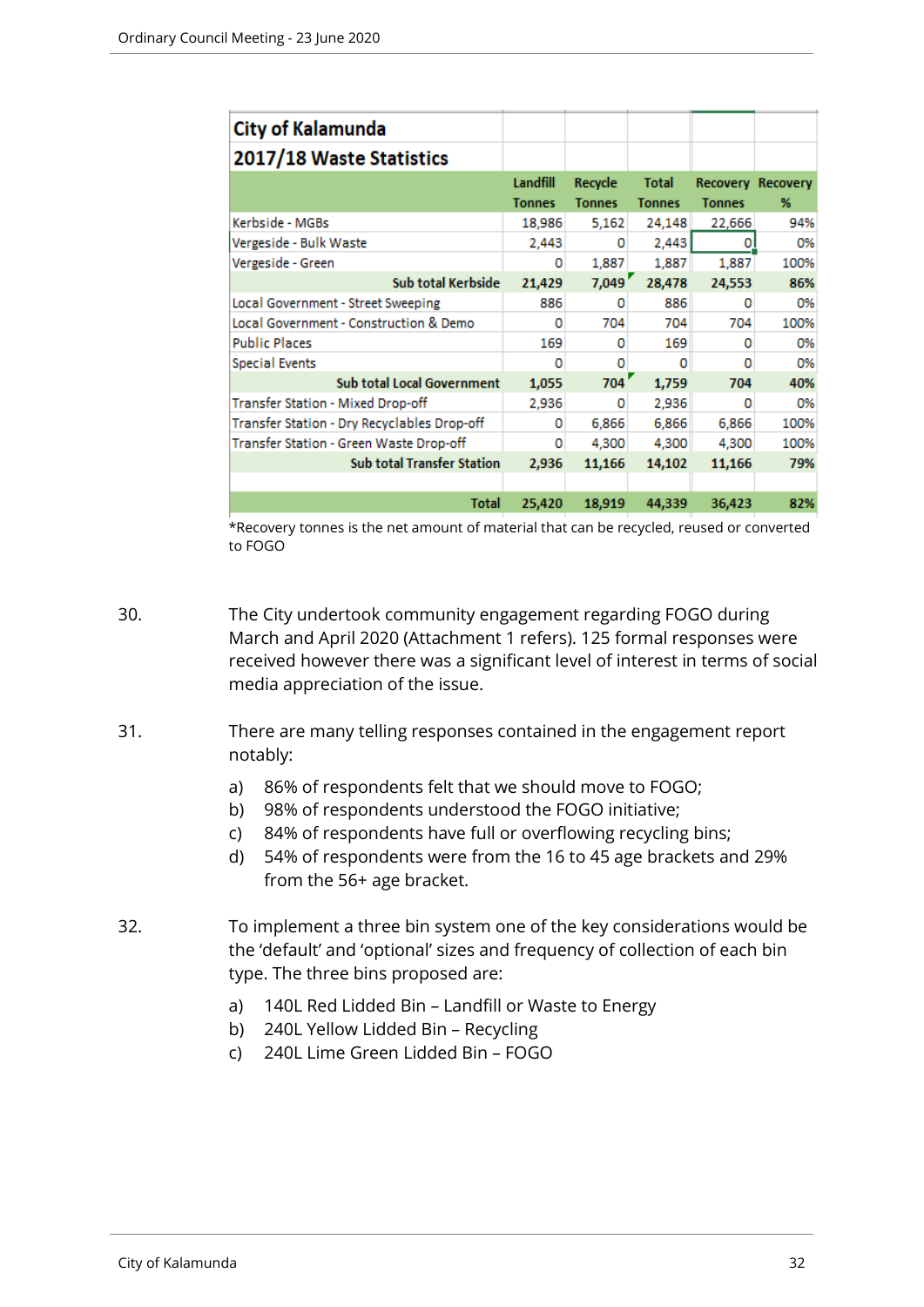

- 33. If a FOGO system was implemented and better diversion of recycling material from the general waste bin into the recycling bin, it is anticipated that it is practical to suggest the Landfill/Waste to Energy bin can be reduced in size from a 240L to a 140L size, collected fortnightly. The evidence to support this is based on the density of residual material is such that it would not exceed the lower capacity of the bin (even if the improvements in waste separation were not at optimum).
- 34. It is recognised however that there will be circumstances where residents believe they may need to have a larger Red Lidded Bin. Successful implementation of three bin systems, such as the City of Melville rely heavily on good communication between the Council and Residents and allowing alternate circumstances on a case by case basis. It is recommended the City also adopts a philosophy of treating exceptions on a case by case basis to determine suitable outcomes.
- 35. Commentary was provided by some residents in the rural areas of the City that they did not want a FOGO bin on the basis they largely compost their own waste on their properties. It is felt that to undertake a selective service for FOGO bins in these areas (with some residents opting in and some opting out) will not achieve demonstrable savings in costs as the rubbish trucks have to pass by the opt out houses anyway as well as the increased Administrative burden of managing yet another variation in the waste charges system.
- 36. The community survey also showed a large number of residents were using their recycling bins to full or overflowing capacity. As it is planned to encourage more diversion of appropriate materials from landfill to the recycling bins, this will become more prevalent. It is proposed that whilst the default provision of a recycling bin is a 240L bin collected fortnightly,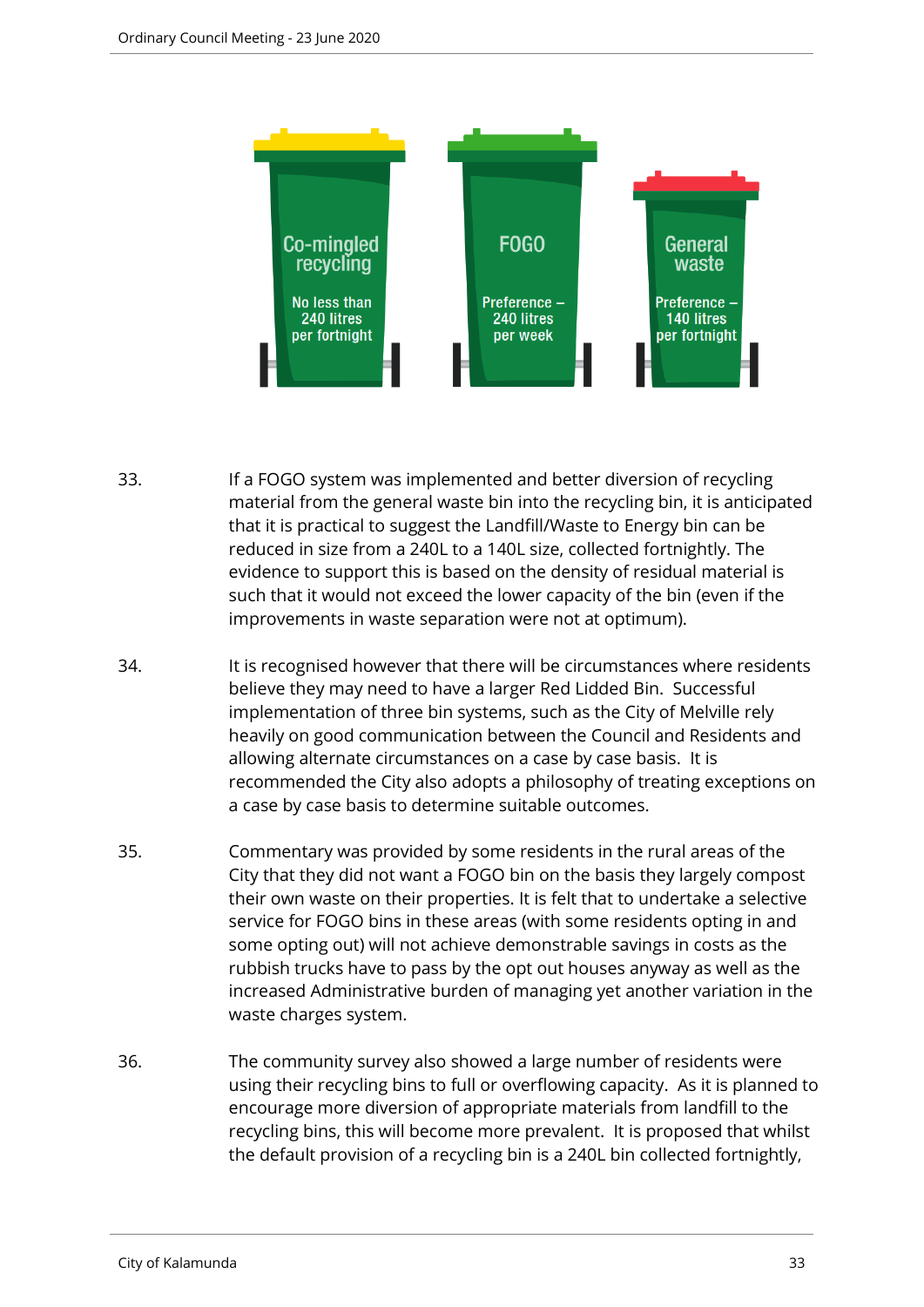that upon application, residents can be provided a 360L recycling bin collected fortnightly (for no additional cost to the resident).

- 37. The FOGO bin is proposed to be a 240L bin collected weekly as analysis shows that in all but exceptional circumstances this is the appropriate size and frequency of collection.
- 38. It is recognised that a fundamental aspect to the FOGO bin is the collection of food scraps and waste from kitchens and their placement in the FOGO bin. There will be odours emanating from food waste. A suitable treatment (adopted in City of Melville and proving successful) is to provide each resident with a kitchen caddy and an initial supply of compostable garbage bags to allow food scraps to be 'bagged' and placed in the FOGO bin, avoiding the odour issue. Supermarkets currently provide for sale compostable garbage bag rolls in the order of 14 cents per bag.
- 39. The most fundamental issue to be resolved in the roll out of a three bin (FOGO) system is access at an acceptable cost to a FOGO processing facility. EMRC is proposing to undertake the lead for its member councils in developing a facility to be located at Red Hill (currently where landfill waste is disposed of) for the processing of FOGO waste. This project is part of EMRC's FOGO Recovery Strategy which has forecast that a FOGO facility will commence operation in July 2022. At this time, it is not recommended that this date be locked in given the EMRC project plan has not been adopted by EMRC Council and there is some uncertainty as to actual delivery date and costs.
- 40. In light of community sentiment to move to a FOGO system and the progression of the EMRC FOGO facility, it is proposed the City implements FOGO at the earliest opportunity rather than defer the implementation to 2025 in line with WARR targets.
- 41. It is likely there will be progressive changes to waste management during the financial year that the City moves to a three bin system with FOGO (July 22 or later) and then movement from landfill to waste to energy (April 23). These will impact the development of waste charges for residents as part of the deliberation of the 2022/23 budget.
- 42. The implementation of FOGO system in the City will necessitate the following works:
	- a) convert all existing 240L dark green lidded landfill bins to 240L lime green lidded bins for FOGO use (by changing the lids);
	- b) procure 140L red lidded bins for use as landfill or waste to energy;
	- c) procure kitchen caddy and suggested initial supply of 2 rolls of 100 compostable bags per household;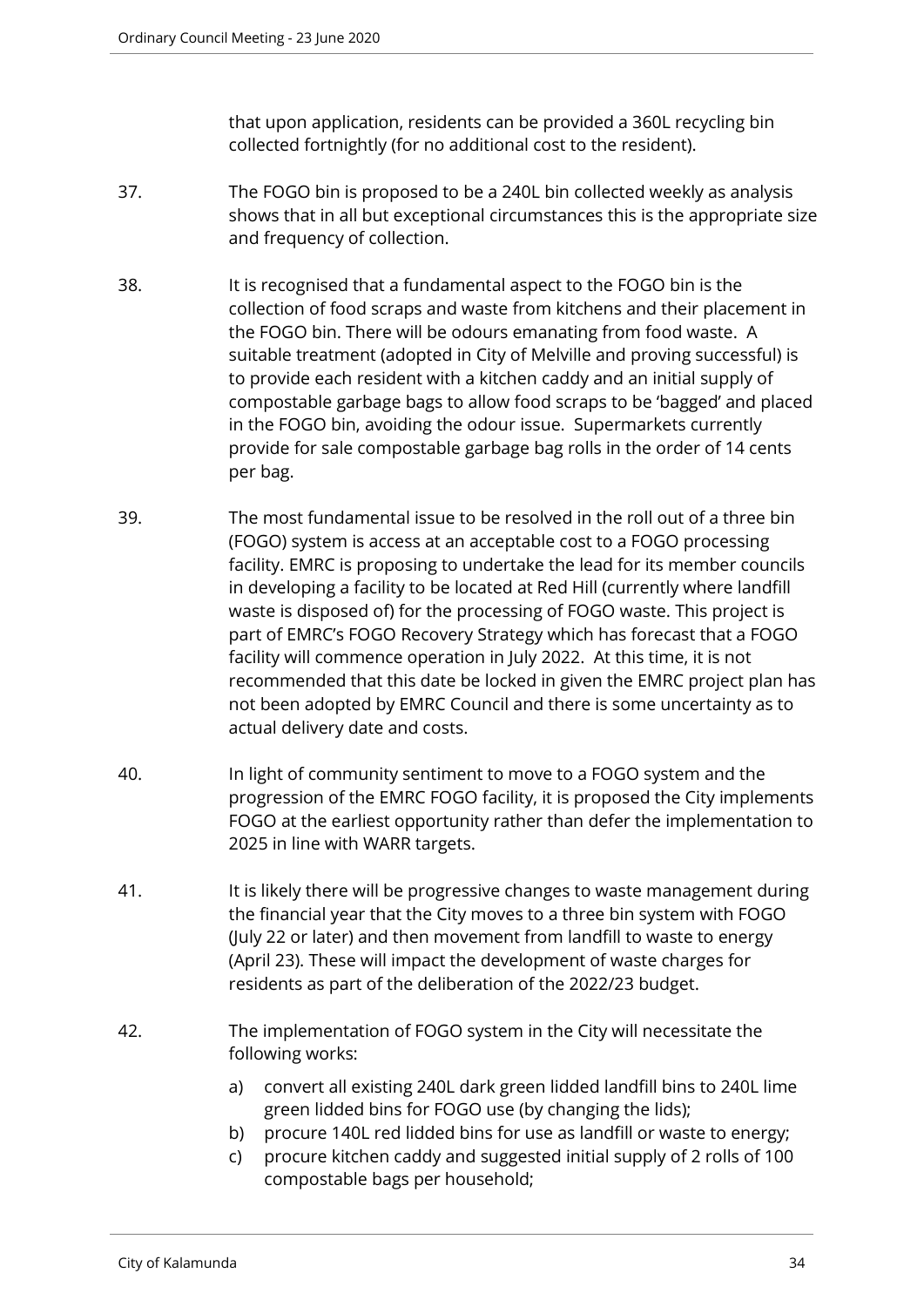- d) procure sufficient 360L yellow lidded bins to cater for the upsizing selections made;
- e) development of new software to cater for three bin systems and bin charges; and
- f) develop and implement a comprehensive community engagement and education plan both in the lead up, implementation and 12 months post implementation of FOGO.
- 43. It is estimated that this implementation plan would cost in the order of \$2.3 to \$2.4m with costs firming up as planning proceeds. This would be funded from the City's Waste Reserve and grant funding of \$691,500 from the State Government's Better Bins program. The City's Waste Management Reserve will be provided with an injection of \$2.2m of funds from EMRC as part of their disbursement to member councils from their secondary waste reserve to implement FOGO. As such then, it is expected that the set-up costs for FOGO for the City will largely be cost neutral.
- 44. The State Government has recently announced the Better Bins Plus program which could provide the City with additional funding of between \$10 and \$15 per household depending on the financial year that the Council implements a FOGO system. This has the potential to provide the City between \$230,000 and \$345,000 of new funding for implementation of the FOGO system. It is proposed to submit an application for this new funding.
- 45. In terms of ongoing (operational) costs which factor into ongoing waste charges for residents, the following issues are to be resolved:
	- a) additional lift costs to collect three bins and cartage to the disposal site(s). The proposed scheme sees an increase from 1.2m landfill / 600,000 recycling lifts per annum to 600,000 landfill / 600,000 recycling / 1.2m FOGO bins pa. A rough estimate is an increase of \$650,000 pa above current costs;
	- b) new processing costs of the anticipated 10,000 tonnes pa of FOGO waste. This is uncertain but could be in the order of \$1.4m pa;
	- c) savings generated from the diversion of waste from landfill through either recycling initiatives, FOGO and waste to energy. These savings are difficult to quantify at this time but could be in the order of \$1 to \$1.5m pa; and
	- d) allowances for amortisation of the new bins, assuming a 10 year useful life.
- 46. The Waste Plan recommends that a Waste Local Law be developed to assist in waste management controls.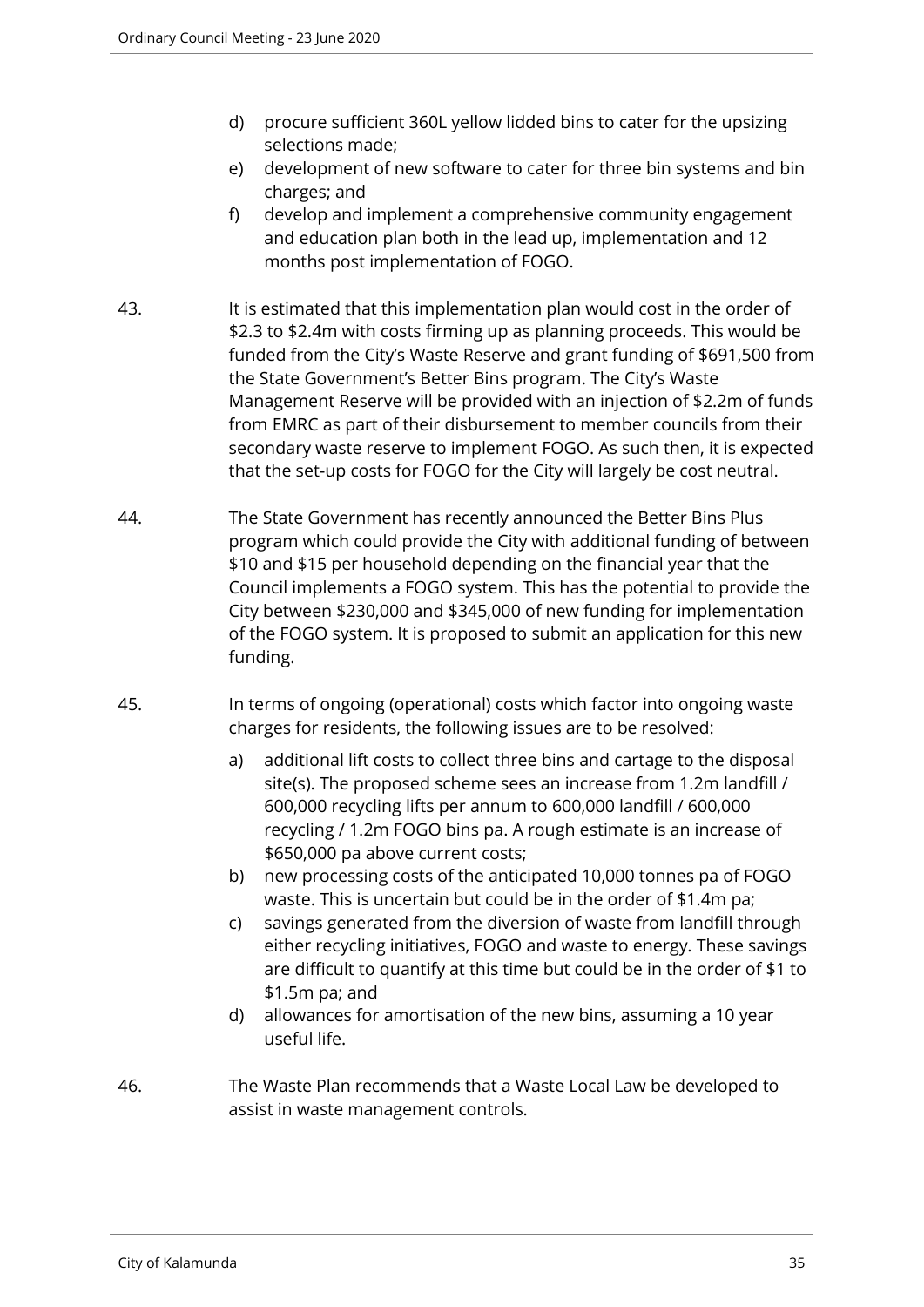- 47. The Waste Plan includes an Implementation Plan which defines all the actions the City will undertake over the next 5+ years contributing to the achievement of relevant waste strategy targets and objectives, such as the following actions not previously mentioned in his report:
	- a) recovery of recyclable materials from verge side skip bins;
	- b) Walliston Transfer Station: source segregation of hard plastics;
	- c) develop a sustainable procurement policy;
	- d) action items from the City's Local Environment Strategy;
	- e) improve data collection for illegal dumping;
	- f) litter audit on major roads to WTS;
	- g) develop a civil works waste management plan;
	- h) utilising recovered waste material in civil engineering projects;
	- i) in house training to ensure employees understand how they can contribute to success of waste plan;
	- j) city to assist DWER with container deposit scheme;
	- k) establish a mobile waste education vehicle for events/schools etc;
	- l) assist schools in the waste wise schools program; and
	- m) monitoring and evaluation to inform corrective actions.

# APPLICABLE LAW

48. Waste Avoidance and Resource Recovery Act 2007 (WARR Act).

# APPLICABLE POLICY

49. Nil.

# STAKEHOLDER ENGAGEMENT

- 50. Fundamental to any improvements in diversion of waste will be the actions of the community in sorting their waste into the correct waste streams and bins. The City of Melville experience has highlighted the importance of a timely and high impact community awareness and education campaign.
- 51. A communication engagement and education package will be developed using the 'WasteSorted' communications toolkit, noting the importance of consistent state-wide communications and taking into account the following key messages:
	- a) clearly explaining the system why, when, how it will be implemented;
	- b) which materials can go in each kerbside bin;
	- c) developing targeted messaging for sections of the community that may require additional support such as culturally and linguistically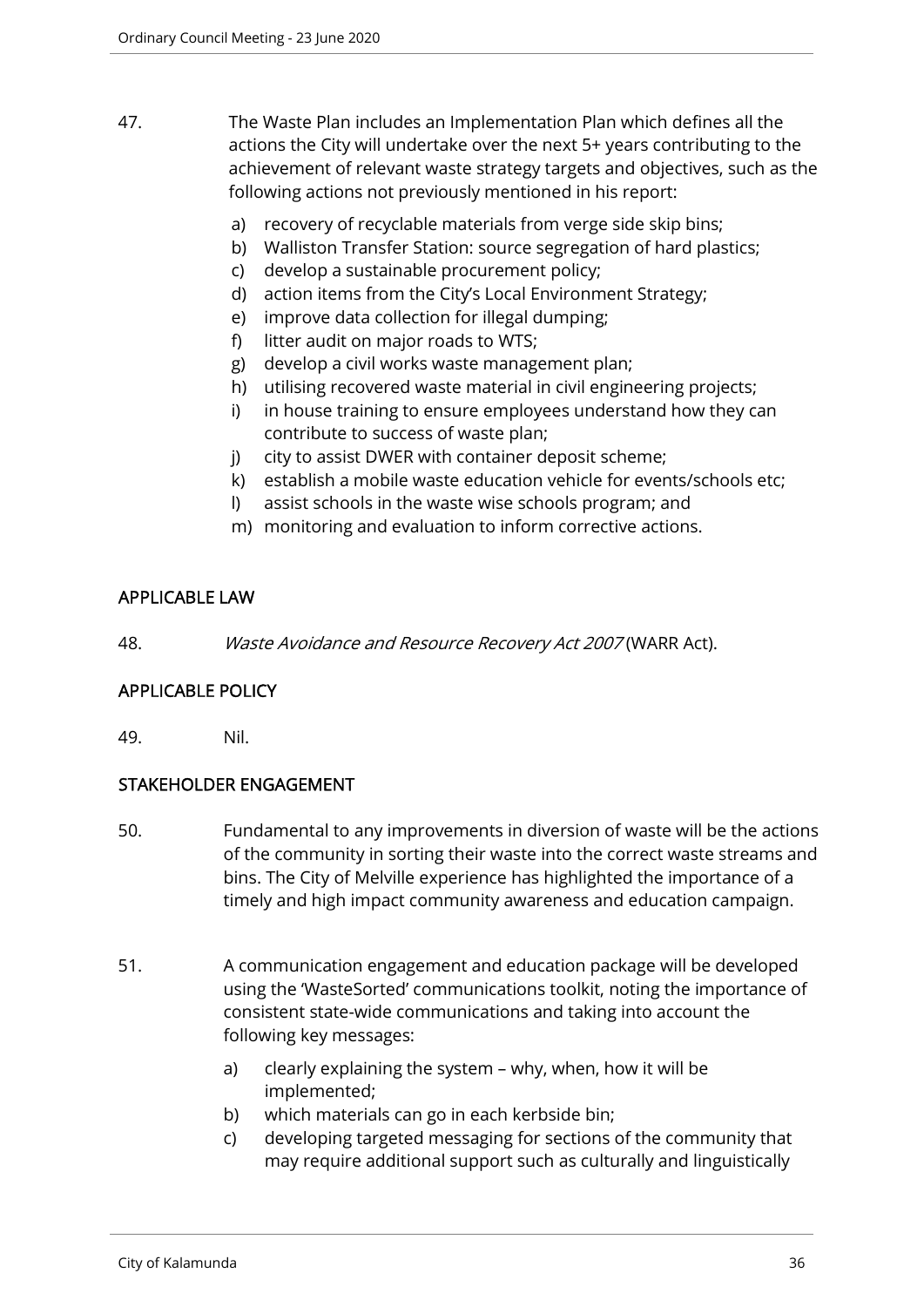diverse communities, and sections of the community with poor recycling behaviours.

#### FINANCIAL CONSIDERATIONS

- 52. The anticipated initial cost to set up the three bin system will be in the order of \$2.3m with funding from the Waste Reserve and Better Bins Grant.
- 53. The change in expenses for the waste management process will be determined once further information regarding the FOGO processing fee becomes available. These changes will be reflected in Waste Charges for the respective year that three bin operations commence as well as the change from landfill to waste to energy.

## **SUSTAINABILITY**

#### Social Implications

54. It is anticipated that the extensive waste awareness campaign will raise the community's understanding of the predominant role they play in minimising waste and it is believed that there will be positive social outcomes as people 'do their bit'.

#### Economic Implications

55. The diversification of waste streams including re-use of recycled products should help grow the economy.

#### Environmental Implications

56. The primary aim of the WARR Strategy is to achieve significant environmental benefits through diversion of waste from landfill and reduction in waste being generated through re-use/recycling strategies and community actively reducing the amount of waste that is generated.

#### RISK MANAGEMENT

57. Risk: That the overall cost of this new waste management process may be unacceptable to the community leading to criticism.

| Consequence            | Likelihood | Rating |
|------------------------|------------|--------|
| Significant            | Likely     | Medium |
| <b>Action/Strategy</b> |            |        |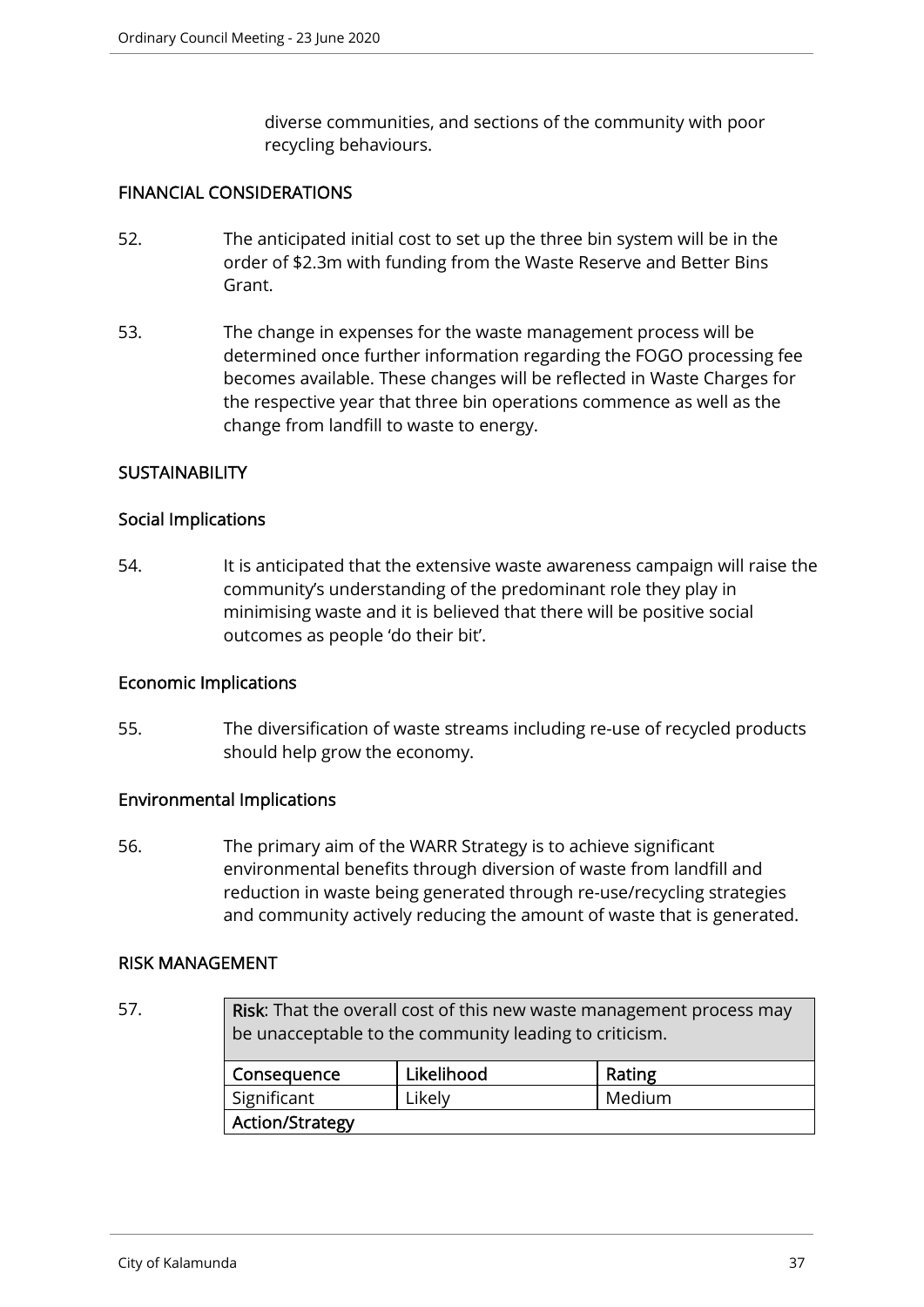Contracts for management and processing of waste will be tendered where possible to ensure competitive pricing and if necessary further engagement with community to demonstrate cost benefits of the change.

Risk: The City fails to implement changed behaviours and successful alternate waste management streams leading to continued unnecessary use of landfill and the ensuing poor environmental outcomes.

| Consequence | Likelihood     | Rating |
|-------------|----------------|--------|
| Significant | Almost Certain | High   |
|             |                |        |

#### Action/Strategy

Development and implementation of new waste management processes coupled with effective community education

| Risk: No changes are made to waste management despite significant |
|-------------------------------------------------------------------|
| community push for improved waste plans leading to reputational   |
| damage.                                                           |
|                                                                   |

| Likelihood<br>Consequence                                         |  | Rating |
|-------------------------------------------------------------------|--|--------|
| Significant<br>Likely                                             |  | Medium |
| <b>Action/Strategy</b>                                            |  |        |
| Consideration needs to be given to effective communication to the |  |        |
| community as to reasons why changes are not implemented.          |  |        |

# **CONCLUSION**

58. The adoption by the City of the three bin system with FOGO will demonstrate its commitment to improving the environment and meeting community expectations regarding waste management.

## Voting Requirements: Simple Majority

## RECOMMENDATION

That Council:

- 1. ADOPT the City of Kalamunda Waste Plan (Attachment 2) and forward to Department of Water and Environmental Regulation for approval.
- 2. ADOPT a three-bin residential waste service subject to acceptable FOGO processing costs.
- 3. RECEIVE a subsequent report confirming the costs of the FOGO waste management process once these are known.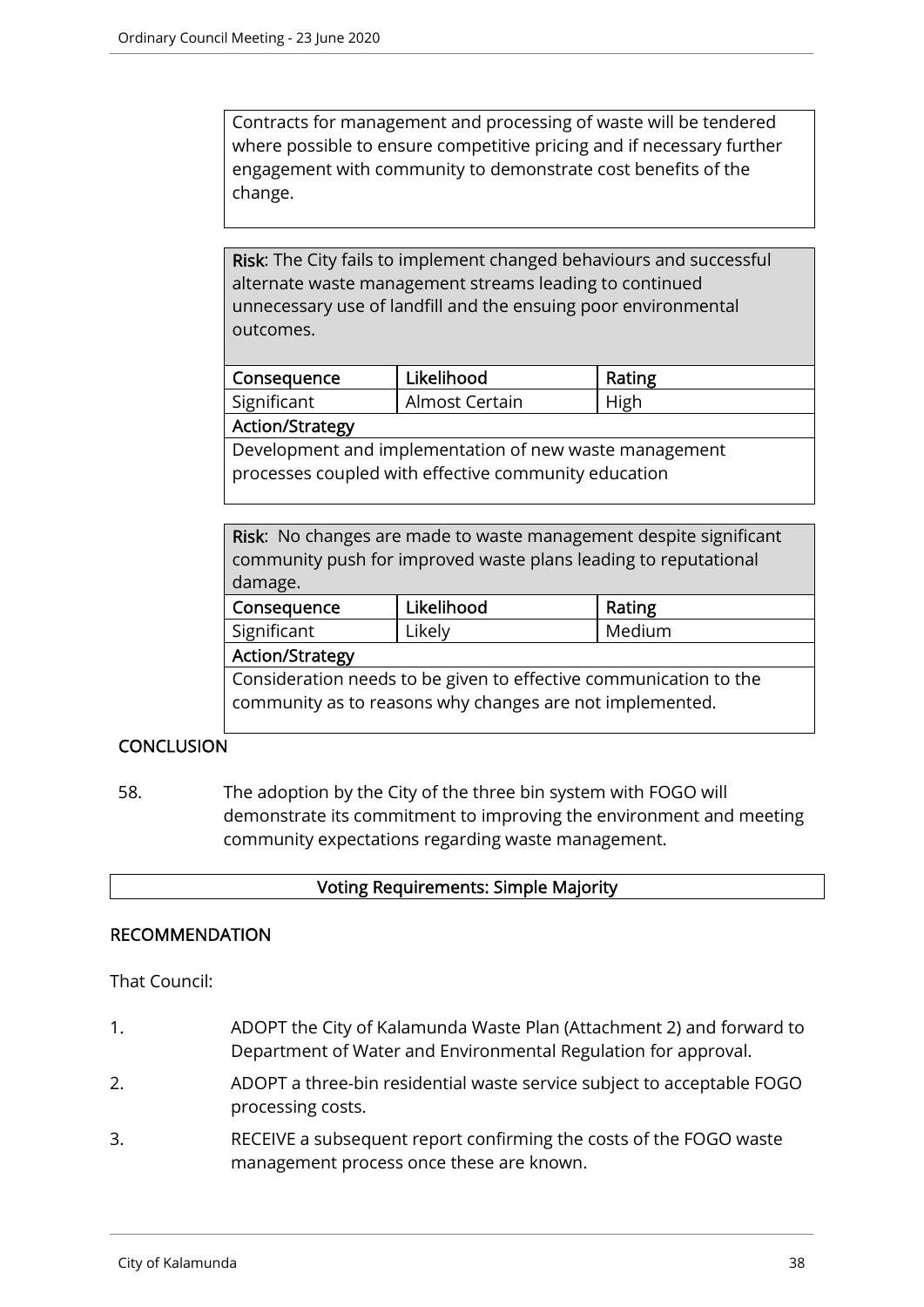- 4. DETERMINE that the default City of Kalamunda residential waste service be:
	- a) fortnightly 240L Yellow Lidded Recycling Bin;
	- b) weekly 240L Lime Green Lidded FOGO Bin;
	- c) fortnightly 140L Red Lidded General Waste Bin;
	- d) opt-in availability at no extra cost to the resident of a 360L Recycling Bin; and
	- e) specific circumstances where the default system for residents is problematic to be treated on a case by case basis.
- 5. SUBMIT a funding application for further funding under the Better Bins Plus scheme to support the implementation of the three bin system.
- 6. PREPARE and IMPLEMENT a Community Based Communications package funded from the Waste Management Reserve.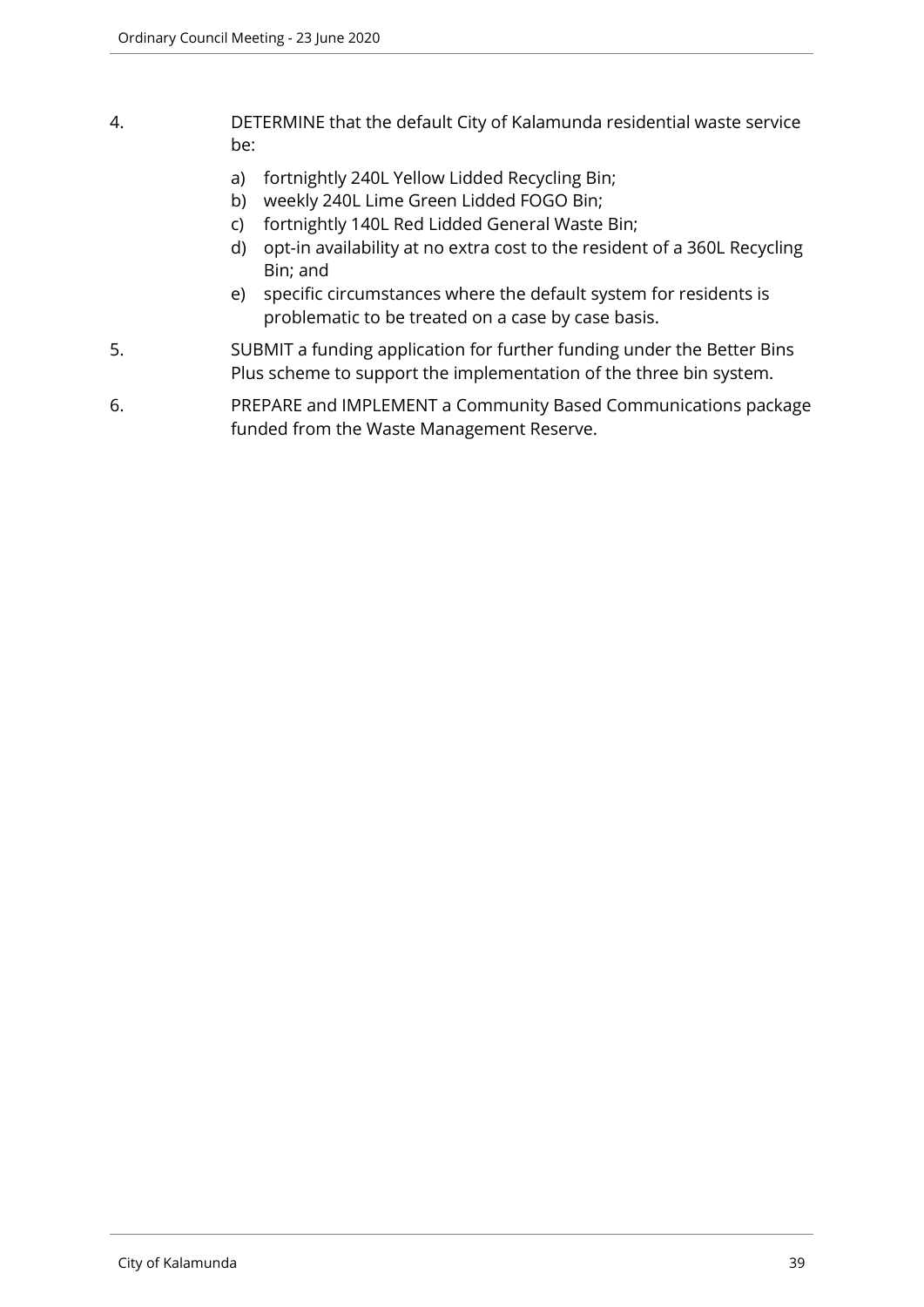# 10.2.2. Pathways Asset Management Plan 2020

#### Declaration of financial / conflict of interests to be recorded prior to dealing with each item.

| Previous Items       | OCM 79/2017; OCM 107/2018; OCM 206/2018                                          |
|----------------------|----------------------------------------------------------------------------------|
| Directorate          | <b>Asset Services</b>                                                            |
| <b>Business Unit</b> | <b>Asset Planning</b>                                                            |
| File Reference       | <b>HU-PAA-013</b>                                                                |
| Applicant            | N/A                                                                              |
| Owner                | N/A                                                                              |
| Attachments          | Pathways Asset Management Plan 2020 [10.2.2.1 -<br>$\overline{1}$ .<br>27 pages] |

#### TYPE OF REPORT

|   | Advocacy    | When Council is advocating on behalf of the community to<br>another level of government/body/agency                                                                                                                                                                                                                                                                                                                                |
|---|-------------|------------------------------------------------------------------------------------------------------------------------------------------------------------------------------------------------------------------------------------------------------------------------------------------------------------------------------------------------------------------------------------------------------------------------------------|
| ☑ | Executive   | When Council is undertaking its substantive role of direction<br>setting and oversight (e.g. accepting tenders, adopting plans<br>and budgets                                                                                                                                                                                                                                                                                      |
|   | Information | For Council to note                                                                                                                                                                                                                                                                                                                                                                                                                |
|   | Legislative | Includes adopting Local Laws, Town Planning Schemes and<br>Policies. When Council determines a matter that directly<br>impacts a person's rights and interests where the principles of<br>natural justice apply. Examples include town planning<br>applications, building licences, other permits or licences<br>issued under other Legislation or matters that could be<br>subject to appeal to the State Administrative Tribunal |

# STRATEGIC PLANNING ALIGNMENT

Kalamunda Advancing Strategic Community Plan to 2027

## Priority 3: Kalamunda Develops

Objective 3.2 - To connect community to quality amenities. Strategy 3.2.1 - Optimal management of all assets.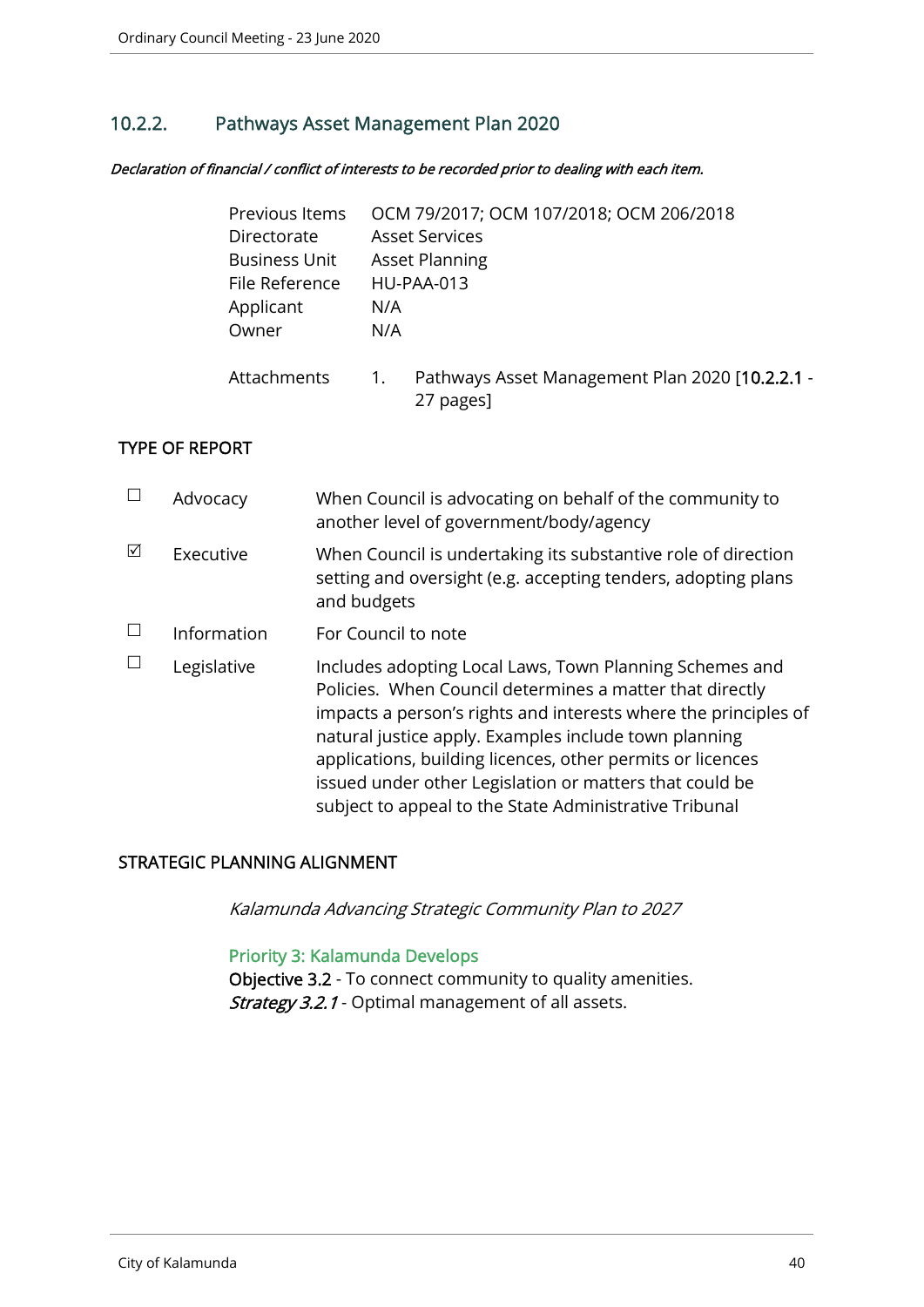## EXECUTIVE SUMMARY

- 1. The purpose of this report is to seek Council endorsement to the updated City of Kalamunda (City) Pathways Asset Management Plan 2020 (PAMP), which is an assessment of current pathways and pedestrian bridges assets and funding forecasts for the management of those assets over the long term.
- 2. This PAMP is an update of the previous plan endorsed in 2017 and now includes Pedestrian Bridges. Pathways currently consist of 389 km of paths with a Gross Replacement Cost of \$47.3 million. Pedestrian bridges currently consist of 39 bridges at a Gross Replacement Cost of \$3.5 million.
- 3. The average annual renewal funding allocation in the City's 15 Year Capital Works Program for pathways and pedestrian bridges is \$406,600 and \$70,000 respectively, plus an additional average annual expenditure from the Pathway Maintenance Budget of \$412,000 for minor slab renewals. Financial modelling for this plan shows that spending at the current renewal funding levels will maintain the current condition and service levels.
- 4. It is proposed that Council ENDORSE the Pathways Asset Management Plan 2020 and proposed funding levels to be included in the City's Long Term Financial Plan.

## **BACKGROUND**

- 5. The City is required to undertake Integrated Planning and Reporting as its plans for the future in line with requirements of the Local Government Act. Key actions include the Strategic Community Plan, the Corporate Business Plan and informing strategies such as Asset Management Plans.
- 6. The City produced its first asset management plan for pathways in 2013 and this was reviewed in 2017. Subsequently in 2018 the Bicycle Plan 2017 and the New Pedestrian Paths Operational Policy were endorsed, and a number of internal processes improved. These have been incorporated into this updated PAMP.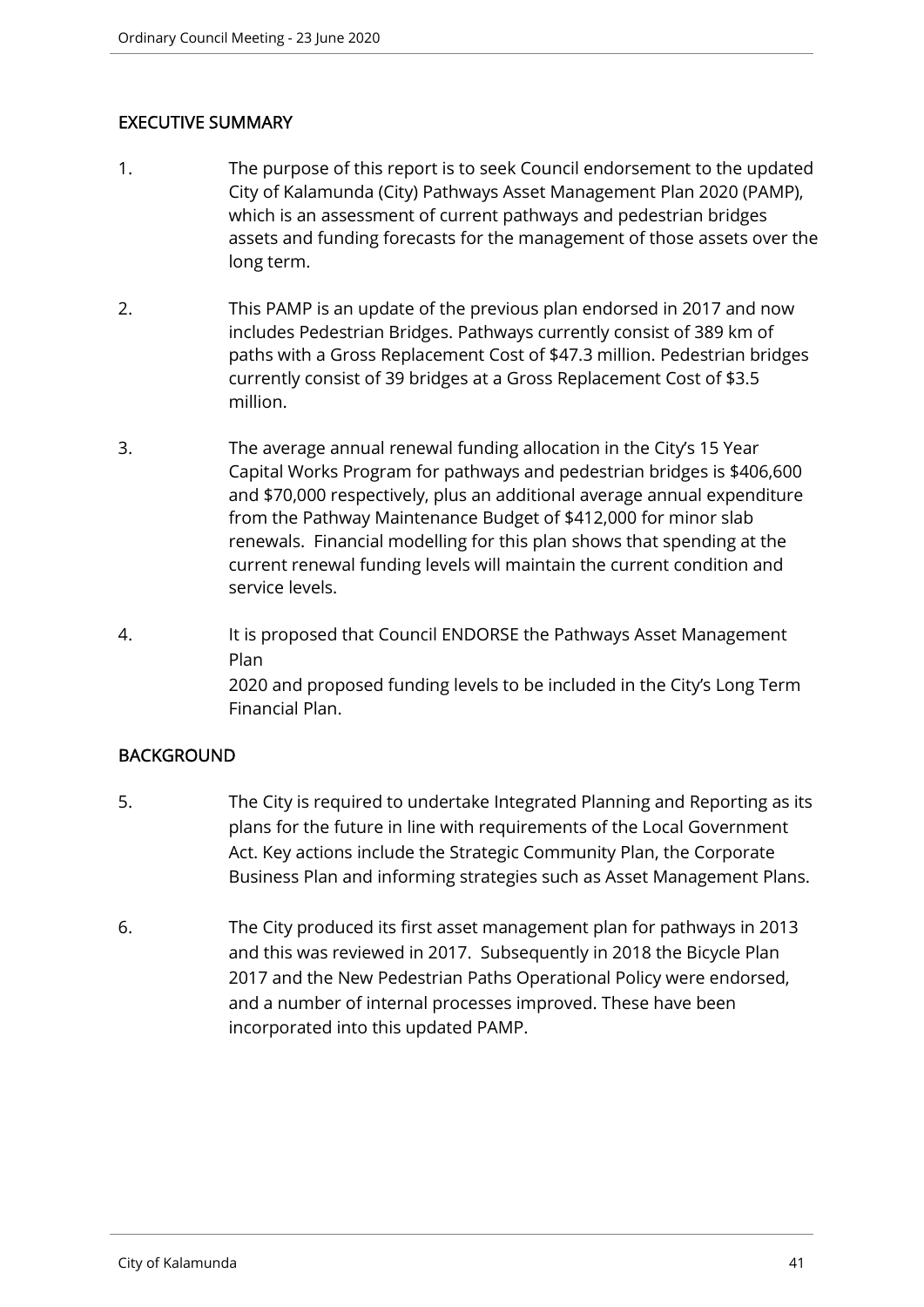# DETAILS AND ANALYSIS

- 7. This Pathways Asset Management Plan (PAMP) covers the following subjects:
	- a) Current Status of Assets;
	- b) Level of Service;
	- c) Financial Summary; and
	- d) Improvements, Monitoring and Review.
- 8. This PAMP is the first of a simplified set of asset management plans that will be produced by the City, with updated plans for Parks, Roads, Drainage, and Buildings to be provided in the coming two to three years. The plans are being simplified by removing the relatively unchanging aspects of the plans and focusing on the core issues of funding, financial management and services. For example, the explanation of legislation relating to pathways assets has not been included in this plan.
- 9. The Current Status of Assets identifies the 389 km of pathways and 39 pedestrian bridges, their material type, age, condition and widths. Widths of pathways are presented to identify those that are not considered to meet the current standard, being 1.8 metres to enable two people in wheelchairs to pass, with 217 km of the City's paths being less than 1.8 metres in width.
- 10. These under-width paths are not proposed to be upgraded unless they have a condition rating of Poor or Very Poor. Poor and Very Poor condition paths will be upgraded as they are scheduled for replacement.
- 11. As most pathways are concrete, they are durable and generally have a useful life of 50 years. Only 18.8 km of pathways are currently in Poor and Very Poor condition, all of which are either currently listed or being considered for inclusion in the 15-year Capital Works Program to renew. Only one pedestrian bridge is in Poor condition and is currently listed for renewal in the 15 Year Capital Works Program.
- 12. The average condition of the City's pathway and pedestrian bridge networks has been evaluated as 2.40 and 2.15 respectively. The condition scale is 1 (New) to 5 (Very Poor). The average condition ratings are a measure that the City has used to represent the current level of service provided by the pathways and pedestrian bridge assets.
- 13. Currently the 15 Year Capital Works Program has an allocation of \$20,000 per year for the next three years to undertake work on non-compliant kerb ramps and crossing points. An audit against the required standard will be undertaken during 2020/21 and 2021/22.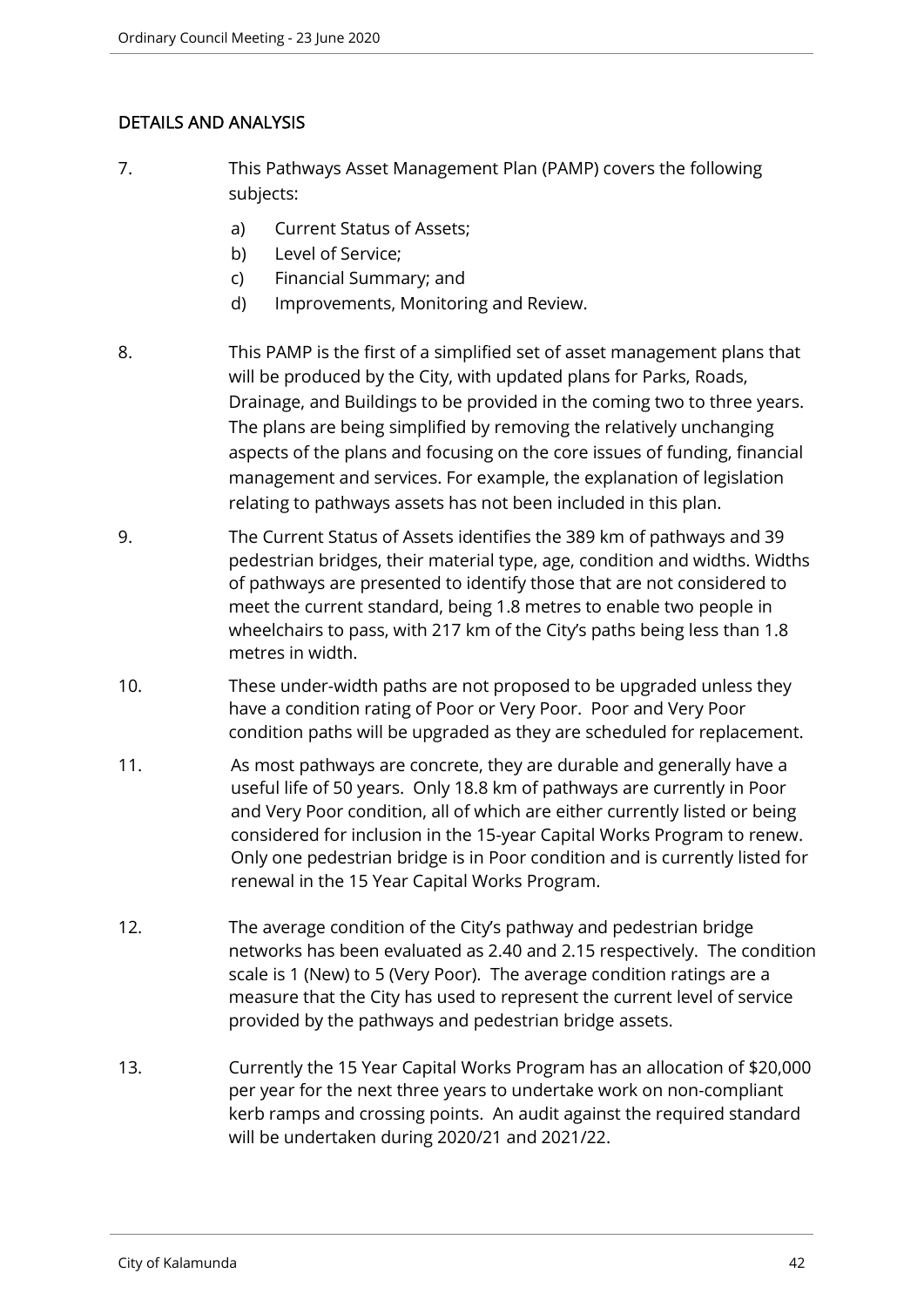- 14. The City's New Path Policy and Selection Criteria was endorsed by Council in November 2018 and identified some 368 new paths at estimated cost of \$12.5 million. The policy and selection criteria determine the priority of proposed or requested pathways based on multiple criteria. Following the review of the City's Policies in early 2019, the New Path Policy has been revised to become an operational policy.
- 15. The City's Bicycle Plan 2017 was endorsed by Council in June 2018 with a funding level of up to \$500,000 per year in municipal funds for consideration in the Long-Term Financial Plan and respective capital budgets. The PAMP provides a list of projects for expanding the bicycle path network over the next 5 years. The Bicycle Plan is due for review in 2022.
- 16. Levels of service should be set based on community consultation. The latest Community Satisfaction Survey of 2018 has been used to guide the objectives of the PAMP as presented. This identifies that 63% of the comments has provided a positive performance rating for pathways. Participants requested more and higher quality pathways to improve access as one of the top two priorities for the City to address. It is therefore important not to let the current standard decrease.
- 17. This report recommends that the Pathway and Pedestrian Bridge Renewal Funding be maintained at current levels, with financial predictions to be reviewed as analysis is undertaken on future asset performance over the term of this plan.
- 18. As recommended in the PAMP, asset management and associated practices will be improved, being:
	- a) undertake accessibility assessment of pathway kerb ramps and crossing points;
	- b) complete pathway maintenance planning; and
	- c) adjust accounting practices to record maintenance and operational costs for pedestrian bridges.

# APPLICABLE LAW

19. Local Government Act 1995

# APPLICABLE POLICY

20. The PAMP has been prepared in line with Council Policy Service 4: Asset Management.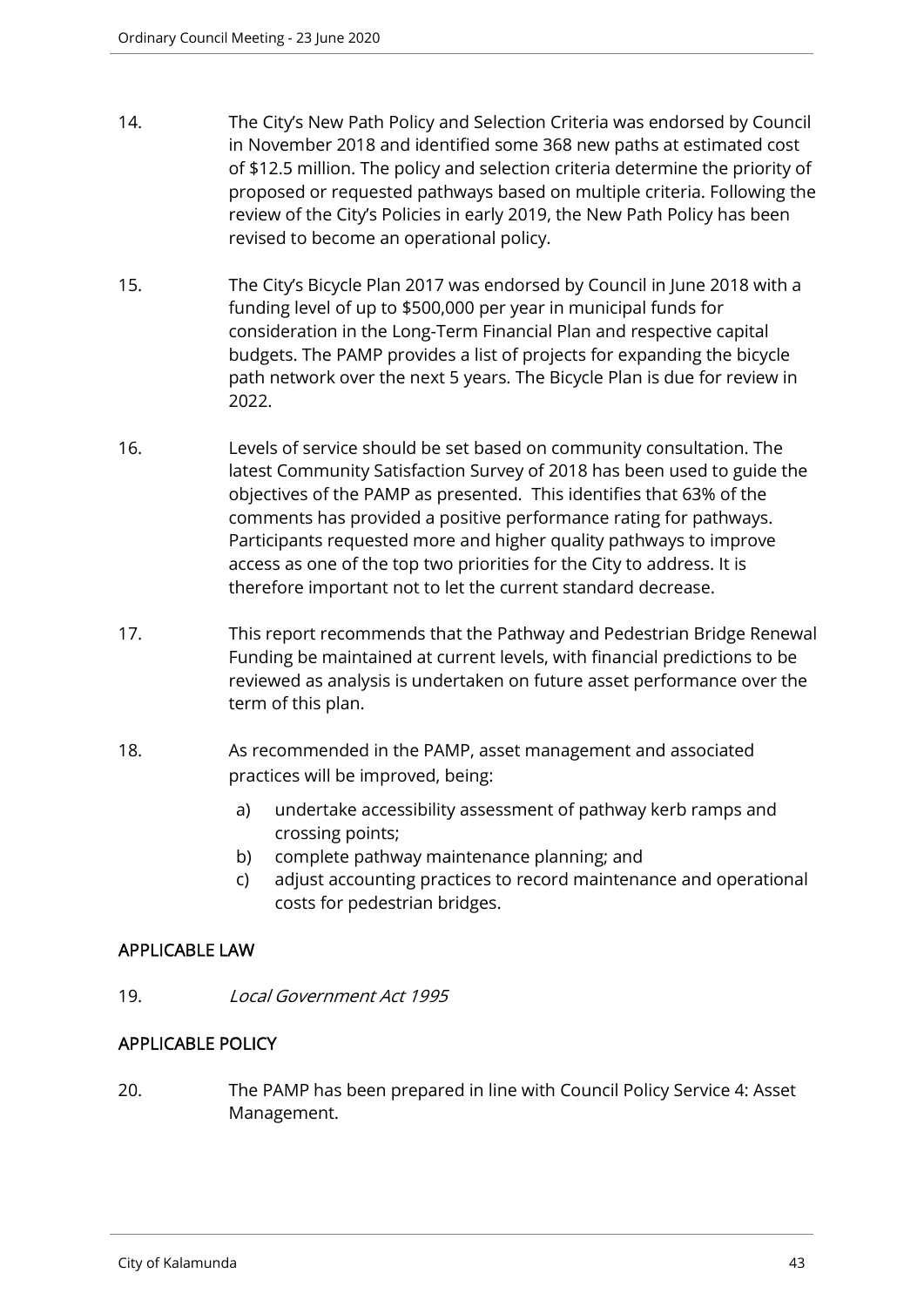# STAKEHOLDER ENGAGEMENT

- 21. The PAMP was reviewed and endorsed by the Infrastructure Asset Management Steering Committee.
- 22. Asset Management Plans are informed by a "levels of service" process which is the result of a community consultation process. The consultation undertaken to provide direction to the PAMP was through the 2018 Community Satisfaction Surveys.
- 23. Being an internal management plan, the PAMP is not designed to be consulted with the wider community.

## FINANCIAL CONSIDERATIONS

- 24. The City currently forecasts to expend an average of \$406,600 capital per year on pathway renewals, plus a further \$412,300 from Maintenance Funds on minor slab renewals. The forecast average expenditure for pedestrian bridge renewals is \$70,000 per year.
- 25. Over the 15 years, the total combined allocated renewal funding for pathways and pedestrian bridges in the Capital Works Program is \$11,284,000, and the total required modelled renewal funding is \$10,567,000. The total allocated funding is in surplus by \$716,000 (or by an average of \$48,000 per year).
- 26. For both the pathways and the pedestrian bridges, the levels of funding allocated are sufficient to cover projected renewals over the 15 year modelling horizon.
- 27. Current funding levels have been determined as adequate by the average condition of the pathway network slightly improving since the previous Asset Management Plan in 2017. The predictive modelling indicates that the current condition of both the pathways and pedestrian bridges will be maintained over the next 15 years.
- 28. Key Performance Indicators:

Table 5, page 19 of the PAMP presents the following key performance indicators:

- a) the Asset Consumption Ratio is calculated to be 60.3% and is within the target range of 50% - 75%;
- b) the Asset Sustainability Ratio (ASR) is calculated to be 73% with the target range being 90% - 100%. The ASR is currently lower than the guidelines suggest because the ASR does not cope with long life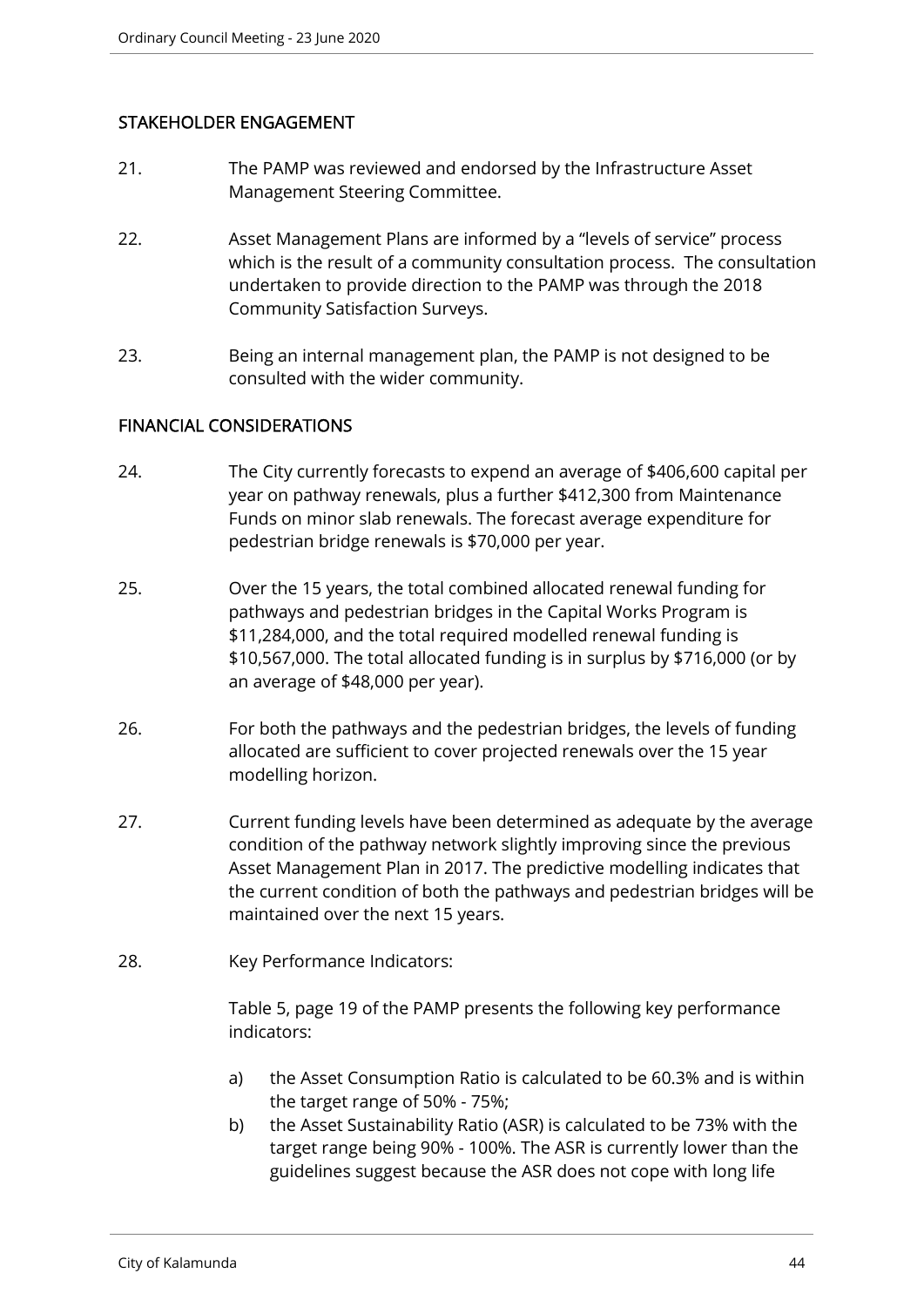assets for an asset class with uneven age distribution, a common problem with the ratio for many local governments; and

c) the Asset Renewal Funding ratio is calculated to be 100% and is within the target range of 95% - 100%.

# **SUSTAINABILITY**

#### Social Implications

29. Maintaining the standard of pathways and pedestrian bridges will continue to support a range of healthy activities and community interaction.

#### Economic Implications

30. Pathway renewals and new construction is delivered primarily by contractors thus supporting the local economy. There are no direct economic implications for the wider community.

#### Environmental Implications

31. Maintaining the standard of pathways and pedestrian bridges will continue to support pedestrian and cycling activities, thus reducing the impact to the environment caused by vehicles.

## RISK MANAGEMENT

32. Risk: The lack of effective planning for the future renewal of assets leads to inefficient annual budgeting and less than optimal application of rate payer funds.

| Likelihood<br>Consequence                                                                                                                                                                           |  | Rating |
|-----------------------------------------------------------------------------------------------------------------------------------------------------------------------------------------------------|--|--------|
| Moderate<br>Almost Certain                                                                                                                                                                          |  | High   |
| <b>Action/Strategy</b>                                                                                                                                                                              |  |        |
| Ensure asset management activities continue in line with national<br>practice. Continue to improve practices, program funding for renewals<br>and engaging with the community on levels of service. |  |        |
|                                                                                                                                                                                                     |  |        |

## **CONCLUSION**

33. The PAMP has identified the quantum, condition and service of pathways and pedestrian bridges. The financial modelling of existing assets and comparison with the 15 year capital works program has shown that there is sufficient funding being planned to renew the assets.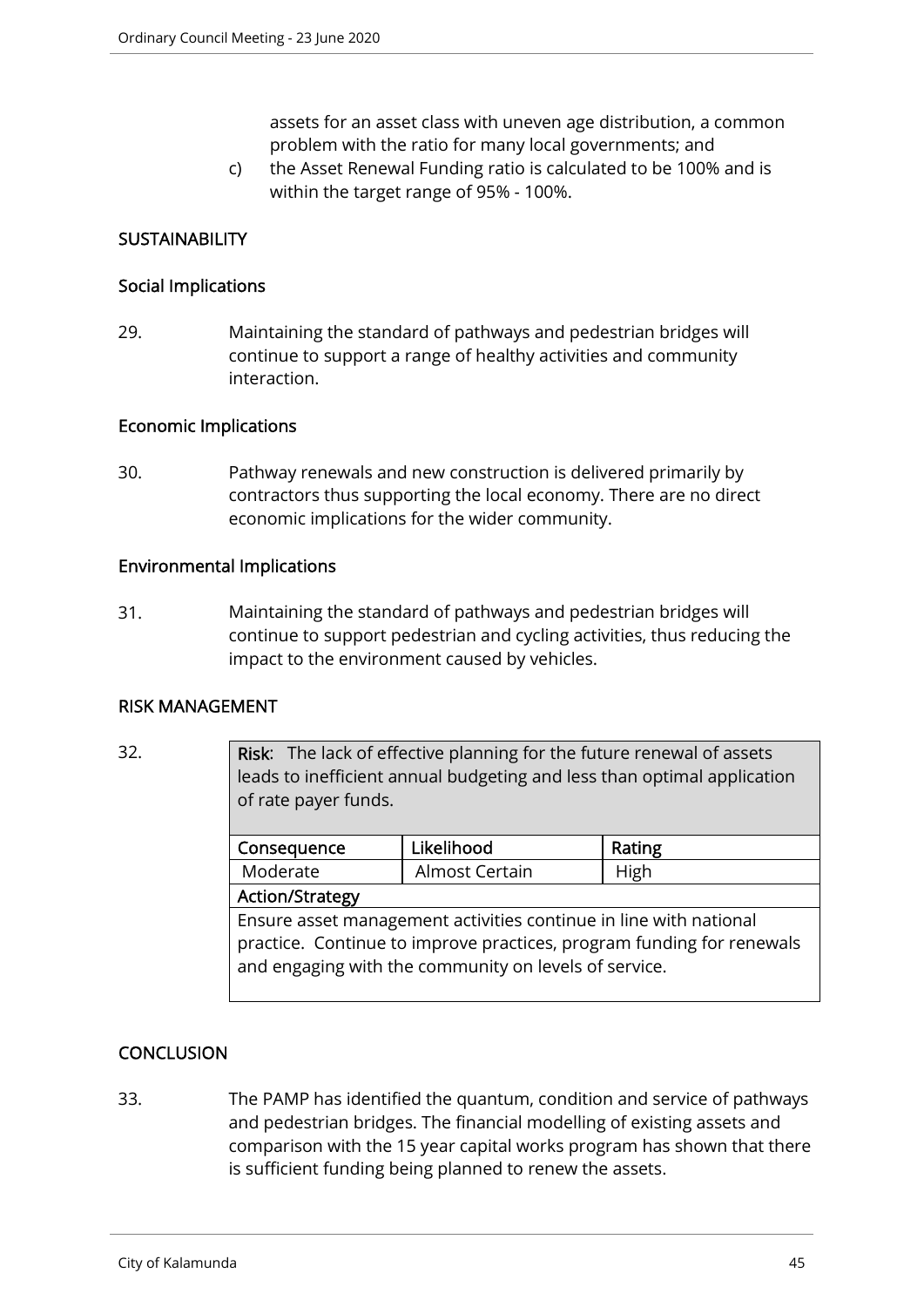- 34. The number and value of new paths proposed is not currently funded to an adequate level, and this issue will need to be addressed with further planning.
- 35. As the 2018 Customer Satisfaction Survey indicates a Positive Performance of 63%, it is recommended that the pathway and pedestrian bridge renewal funding be maintained at current levels, with financial predictions to be reviewed as analysis is undertaken on future asset performance over the term of this plan.

## Voting Requirements: Simple Majority

#### RECOMMENDATION

That Council ENDORSE the Pathways Asset Management Plan 2020 including recommended levels of funding to be included in the Long Term Financial Plan.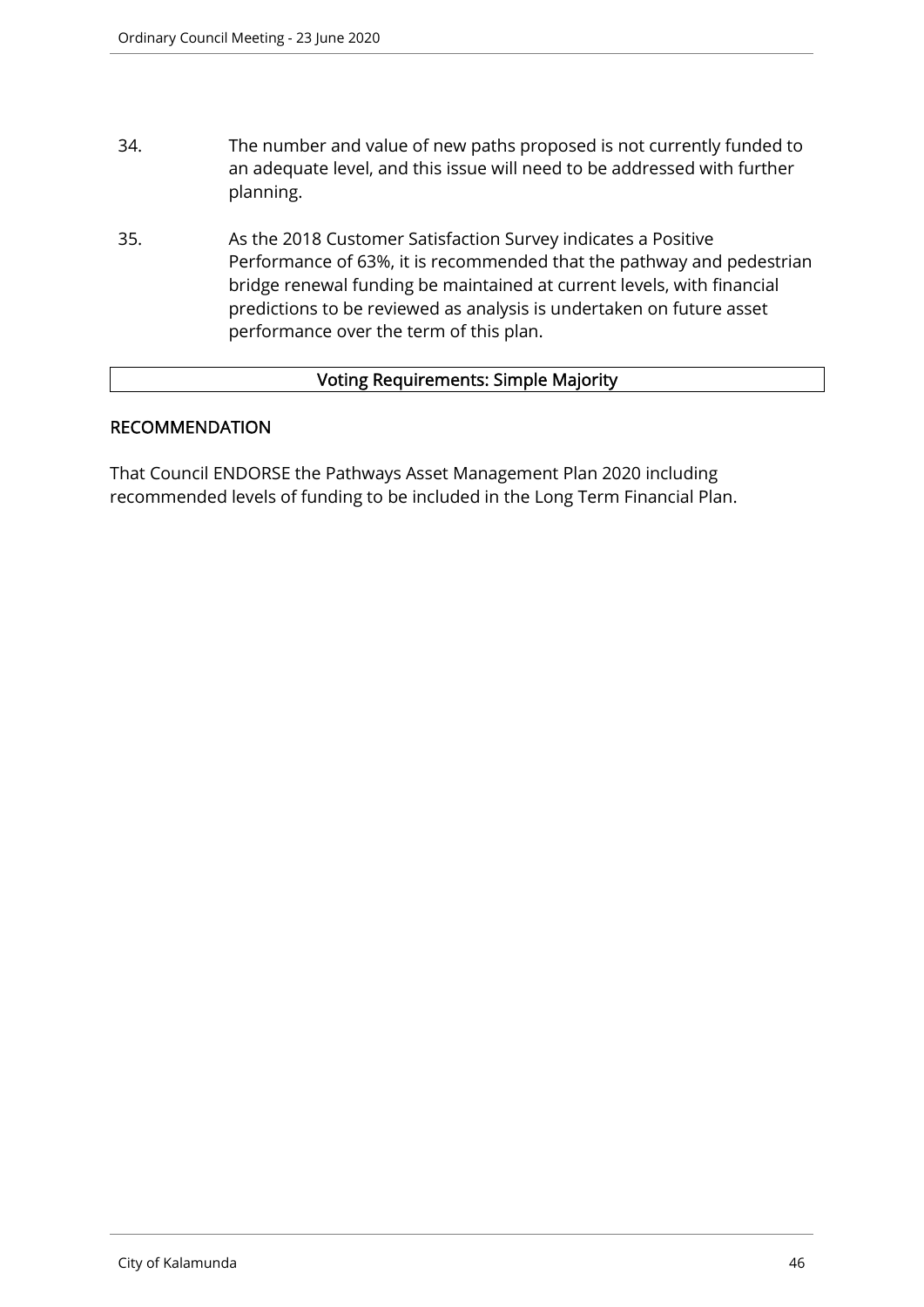# 10.2.3. Parks Asset Management Plan 2020

Declaration of financial / conflict of interests to be recorded prior to dealing with each item.

| Previous Items       | OCM 72/2013; OCM 140/2017                                       |
|----------------------|-----------------------------------------------------------------|
| Directorate          | <b>Asset Services</b>                                           |
| <b>Business Unit</b> | <b>Asset Planning</b>                                           |
| File Reference       | <b>HU-PAA-013</b>                                               |
| Applicant            | N/A                                                             |
| Owner                | N/A                                                             |
| Attachments          | Parks Asset Management Plan 2020 [10.2.3.1 - 29<br>1.<br>pages] |

#### TYPE OF REPORT

|   | Advocacy    | When Council is advocating on behalf of the community to<br>another level of government/body/agency                                                                                                                                                                                                                                                                                                                                |
|---|-------------|------------------------------------------------------------------------------------------------------------------------------------------------------------------------------------------------------------------------------------------------------------------------------------------------------------------------------------------------------------------------------------------------------------------------------------|
| ☑ | Executive   | When Council is undertaking its substantive role of direction<br>setting and oversight (e.g. accepting tenders, adopting plans<br>and budgets                                                                                                                                                                                                                                                                                      |
|   | Information | For Council to note                                                                                                                                                                                                                                                                                                                                                                                                                |
|   | Legislative | Includes adopting Local Laws, Town Planning Schemes and<br>Policies. When Council determines a matter that directly<br>impacts a person's rights and interests where the principles of<br>natural justice apply. Examples include town planning<br>applications, building licences, other permits or licences<br>issued under other Legislation or matters that could be<br>subject to appeal to the State Administrative Tribunal |

# STRATEGIC PLANNING ALIGNMENT

Kalamunda Advancing Strategic Community Plan to 2027

#### Priority 1: Kalamunda Cares and Interacts

Objective 1.2 - To provide a safe and healthy environment for community to enjoy.

Strategy - 1.2.3 Provide high quality and accessible recreational and social spaces and facilities.

Strategy - 1.2.1 Facilitate a safe community environment.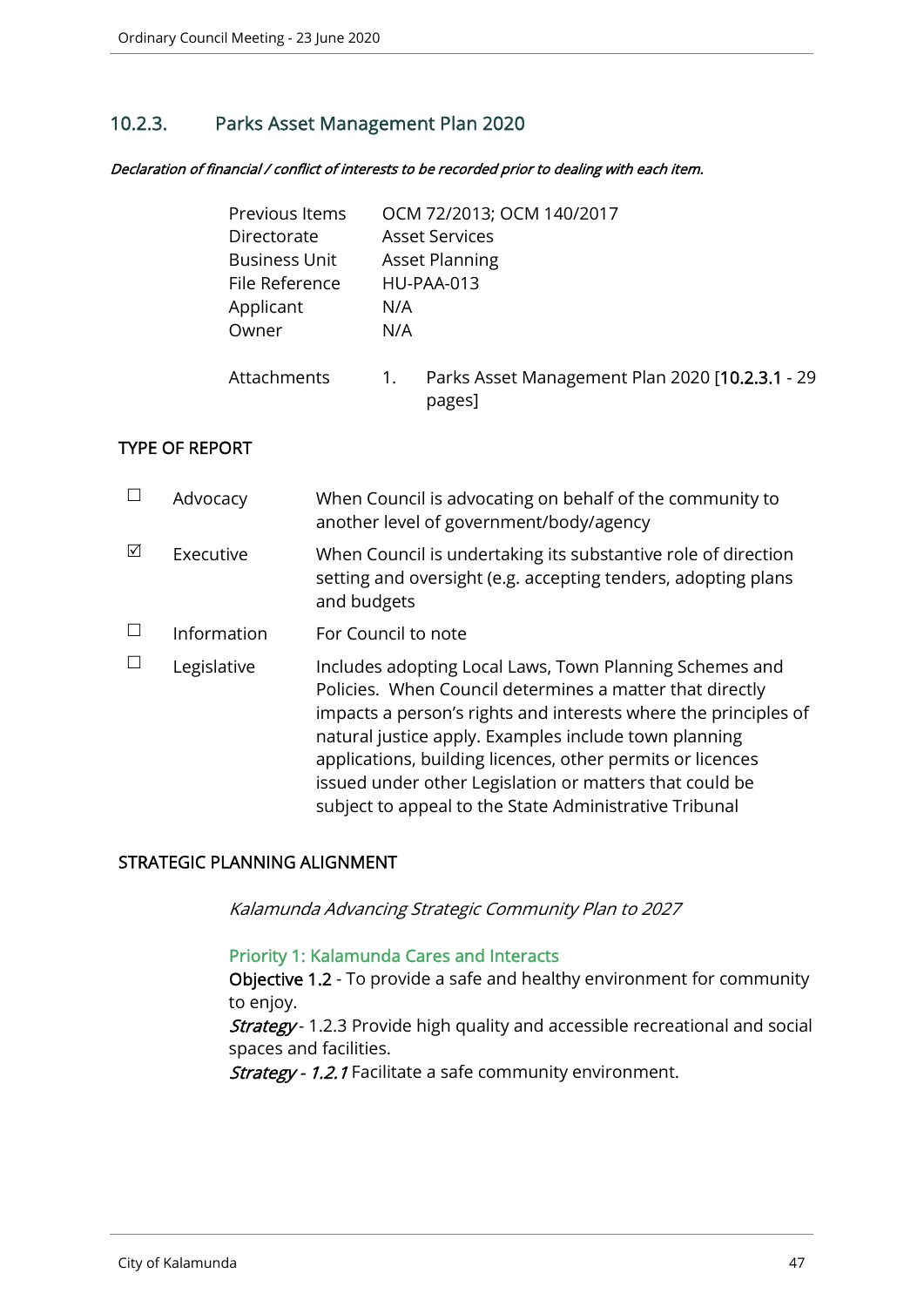#### Priority 3: Kalamunda Develops

Objective 3.2 - To connect community to quality amenities. Strategy 3.2.1 - Optimal management of all assets.

## EXECUTIVE SUMMARY

- 1. The purpose of this report is to seek Council endorsement of the Parks Asset Management Plan 2020 (PAMP). The PAMP is a review and update of the previous plan prepared in 2017 and provides an assessment of current parks assets with forecasts for the management of those assets over the long term.
- 2. The average annual funding requirements to maintain and renew parks assets remain the same as are presently allocated. The creation of new parks through subdivision, and major upgrades of existing parks will increase the quality and numbers of assets, which will require additional maintenance funding.
- 3. It is recommended that Council endorse the Parks Asset Management Plan 2020 and note the proposed funding levels.

# BACKGROUND

4. The City of Kalamunda (the City) produced its first Asset Management Plan for Parks in 2013 and this was reviewed in 2017. A number of internal processes have subsequently been improved, with the results incorporated into this updated PAMP.

# DETAILS AND ANALYSIS

- 5. The Parks Asset Management Plan (PAMP) covers the following subjects:
	- a) current status of assets;
	- b) levels of service;
	- c) financial summary; and
	- d) improvements, monitoring and review.
- 6. This PAMP is the second of a simplified set of asset management plans that are being produced by the City, with updated plans for Roads, Drainage, and Buildings to be provided in the coming two to three years. The plans are being simplified by removing the relatively unchanging aspects of the plans, and focusing on the core issues of funding, financial management and services. For example, the explanation of legislation relating to park assets has not been included in this plan.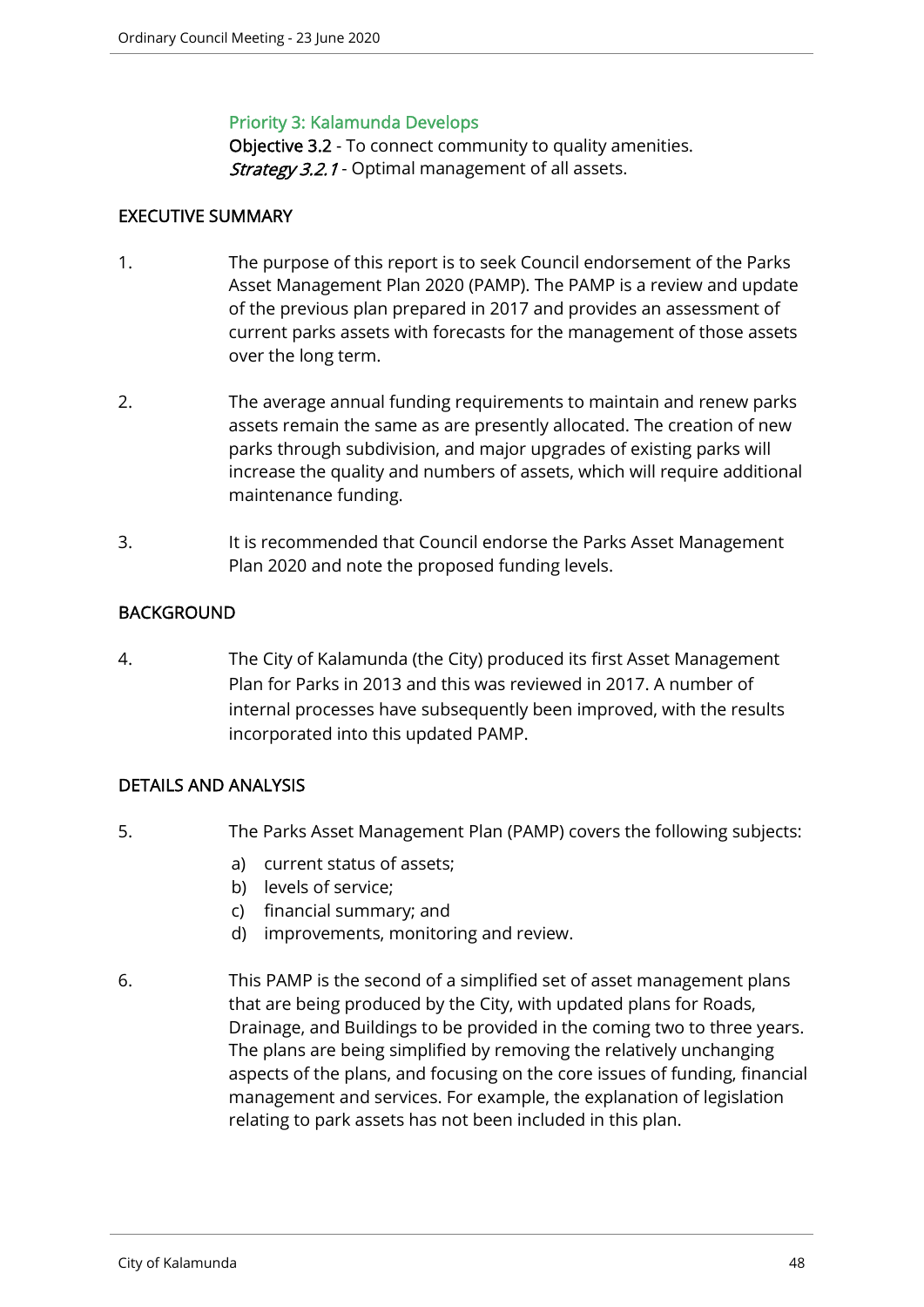- 7. The PAMP identifies the parks assets as having a Gross Replacement Cost of \$27.80 million, written down value of \$15.3 million, and annual depreciation of \$1.37 million. The parks assets represent 5% of the value of the City's infrastructure assets (including land).
- 8. The current status of assets identifies seven categories of assets within the parks and reserves of the City. As each asset category in the parks asset class has different lives, operational attributes, and renewal attributes, the categories have been analysed separately. The asset categories are listed below with the average current condition in brackets:
	- a) Fences (2.5)
	- b) Irrigation (2.6)
	- c) Lighting (2.5)
	- d) Open Space Furniture (2.5)
	- e) Park Infrastructure (2.6)
	- f) Sports Surfaces (2.9)
	- g) Playground Equipment (2.5)

The overall parks asset portfolio condition rating is 2.50.

- 9. The assets that are in Condition 5 (Very Poor) have a Gross Replacement Cost of \$1,000,000 and mostly consist of irrigation systems and outdoor court sports surfaces. These assets will need to be considered in the Capital Works Program.
- 10. Levels of service should be set based on community consultation. The latest Community Satisfaction Survey of 2018 has been used to guide the objectives of the PAMP. The survey identifies that 73% of the comments have provided a positive performance rating about parks assets, and that 84% of comments provided a positive performance rating about sport and recreation facilities. Participants requested improvements in these asset types, although the priorities of these rank as medium relative to other concerns.
- 11. This report recommends that the renewal funding for parks be maintained at current levels for the next seven years, with financial predictions to be reviewed as analysis is undertaken on future asset performance over the term of this plan. It is also noted that the annual maintenance funding will be increased to maintain the five new park assets created from subdivisions.
- 12. The average annual renewal funding allocation in the City's 15 Year Capital Works Program for park assets is \$740,500. For the first seven years, the allocated funding is in surplus and will maintain current condition and service levels, but by year eight a deficit appears due to the need for additional renewals beyond this time frame. The predicated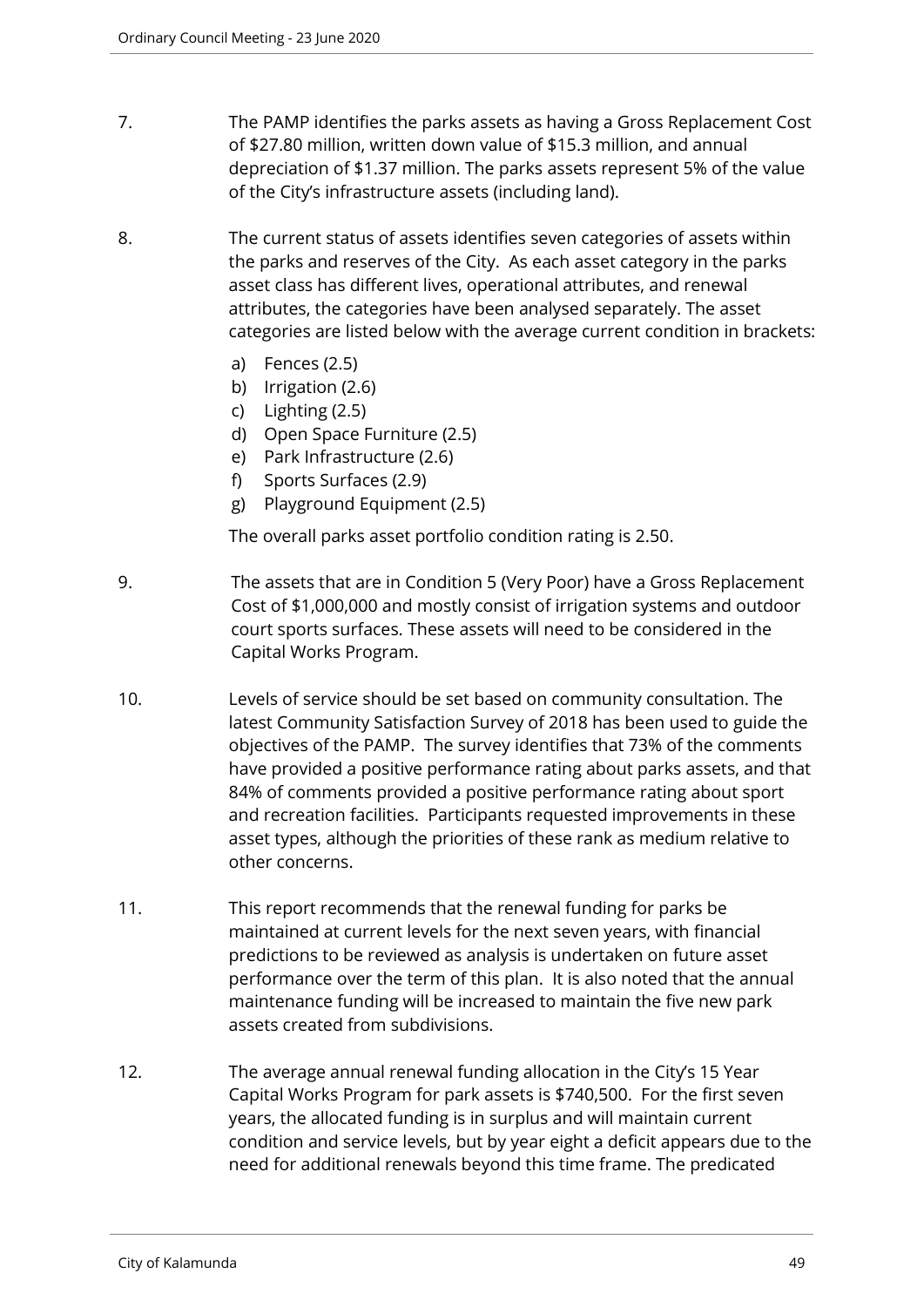average annual deficit over the full 15 years is \$55,400. There is sufficient opportunity to review the funding levels with future revisions of this asset management plan.

- 13. Improvements to be actioned as a result of the PAMP are:
	- a) complete park maintenance planning; and
	- b) support the strategic actions that will inform future parks upgrades, management and maintenance.

# APPLICABLE LAW

14. Local Government Act 1995.

# APPLICABLE POLICY

15. The PAMP has been prepared in line with Council Policy Service 4: Asset Management.

## STAKEHOLDER ENGAGEMENT

16. Being an internal management plan, the PAMP is not designed to be consulted with the wider community.

## FINANCIAL CONSIDERATIONS

- 17. The City currently forecasts a total average annual amount of \$740,500 for capital expenditure on renewal of parks assets.
- 18. Over the 15 years, the total combined allocated renewal funding for parks assets in the Capital Works Program is \$11,107,000, and the total required modelled renewal funding is \$11,937,000.
- 19. Current funding levels have been determined as adequate until year seven as explained in the detail section of this report.
- 20. As new Parks and Reserves are handed over to the City (e.g. as result of subdivisions etc.), annual operating budgets will need to be increased to cater for the maintenance of these new assets. The PAMP is regularly reviewed to cater for the net change in value of assets.
- 21. The PAMP derives Key Performance Indicators, being the Asset Consumption Ratio, Asset Sustainability Ratio, and Asset Renewal Funding Ratio. The status of these ratios is:
	- a) the Asset Consumption Ratio is calculated to be 55.1% and is within the target range of 50% - 75%;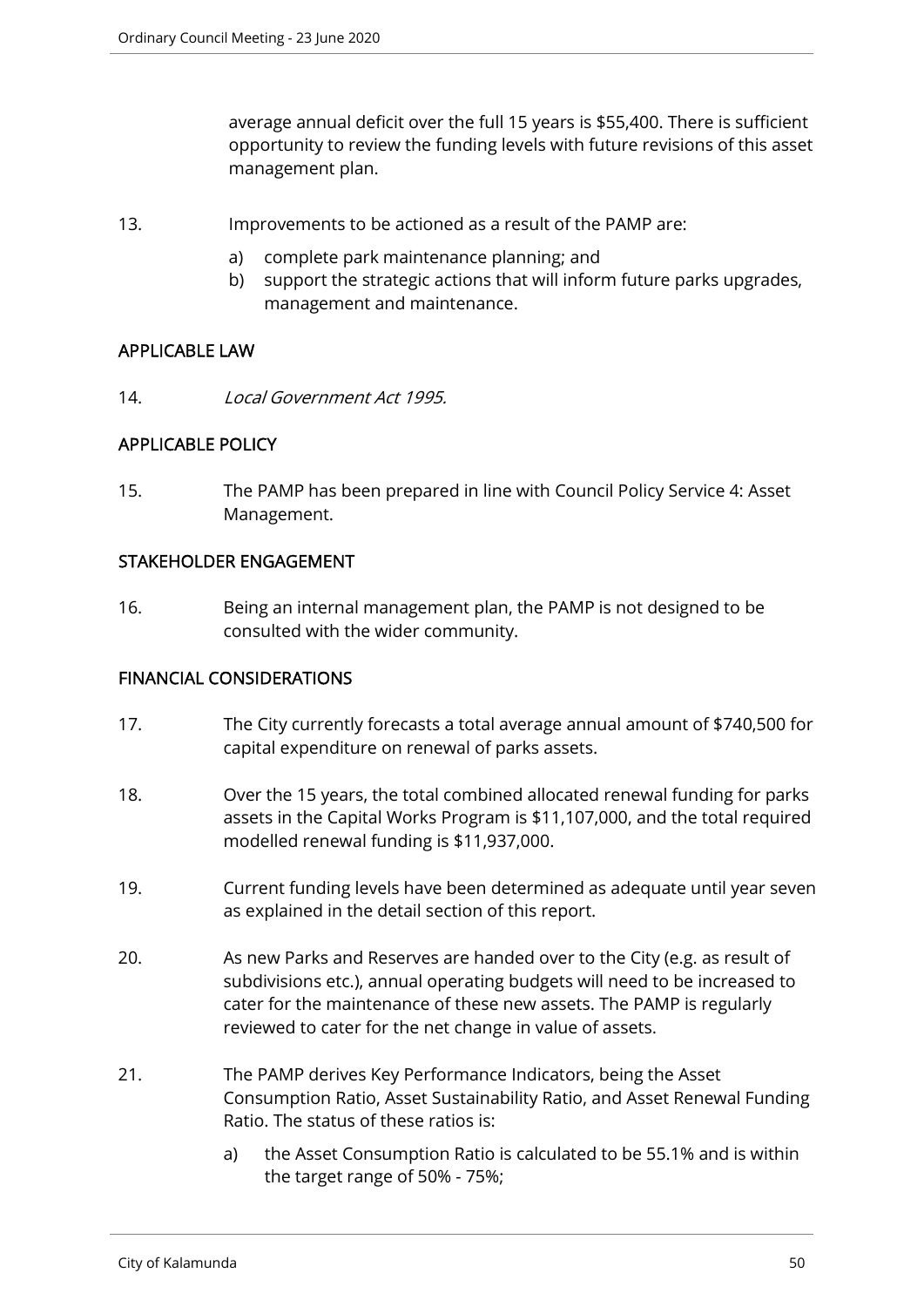- b) the Asset Sustainability Ratio (ASR) is calculated to be 63.7% with the target range being 90% - 100%. The ASR is currently lower than the guidelines suggest because the ASR does not cope with long life assets for an asset class with uneven age distribution, a common problem with the ratio for many local governments. Another factor in the ASR's value is the slight projected underfunding from year eight onwards; and
- c) the Asset Renewal Funding ratio is calculated to be 102.5% and is within the target range of 95% - 105%.

# **SUSTAINABILITY**

## Social Implications

22. Maintaining the standard of parks will continue to support a range of healthy activities, community interaction, and quality of life.

#### Economic Implications

23. There are no direct economic implications for the community arising from the PAMP.

#### Environmental Implications

24. Maintaining the standard of parks assets will continue to support healthy activities for the community. Although natural areas and trees are not recorded as part of the parks assets, the activity of maintaining and renewal of parks assets provides for interaction and appreciation of the natural environment.

#### RISK MANAGEMENT

| 25. | Risk: The lack of effective planning for the future renewal of assets leads<br>to inefficient annual budgeting and less than optimal application of<br>ratepayer funds. |            |        |
|-----|-------------------------------------------------------------------------------------------------------------------------------------------------------------------------|------------|--------|
|     | Consequence                                                                                                                                                             | Likelihood | Rating |
|     | Significant                                                                                                                                                             | Likely     | High   |
|     | <b>Action/Strategy</b>                                                                                                                                                  |            |        |
|     | Ensure asset management activities continue in line with national                                                                                                       |            |        |
|     | practices. Continue to improve practices, seek funding for renewals and                                                                                                 |            |        |
|     | engaging with the community on levels of service.                                                                                                                       |            |        |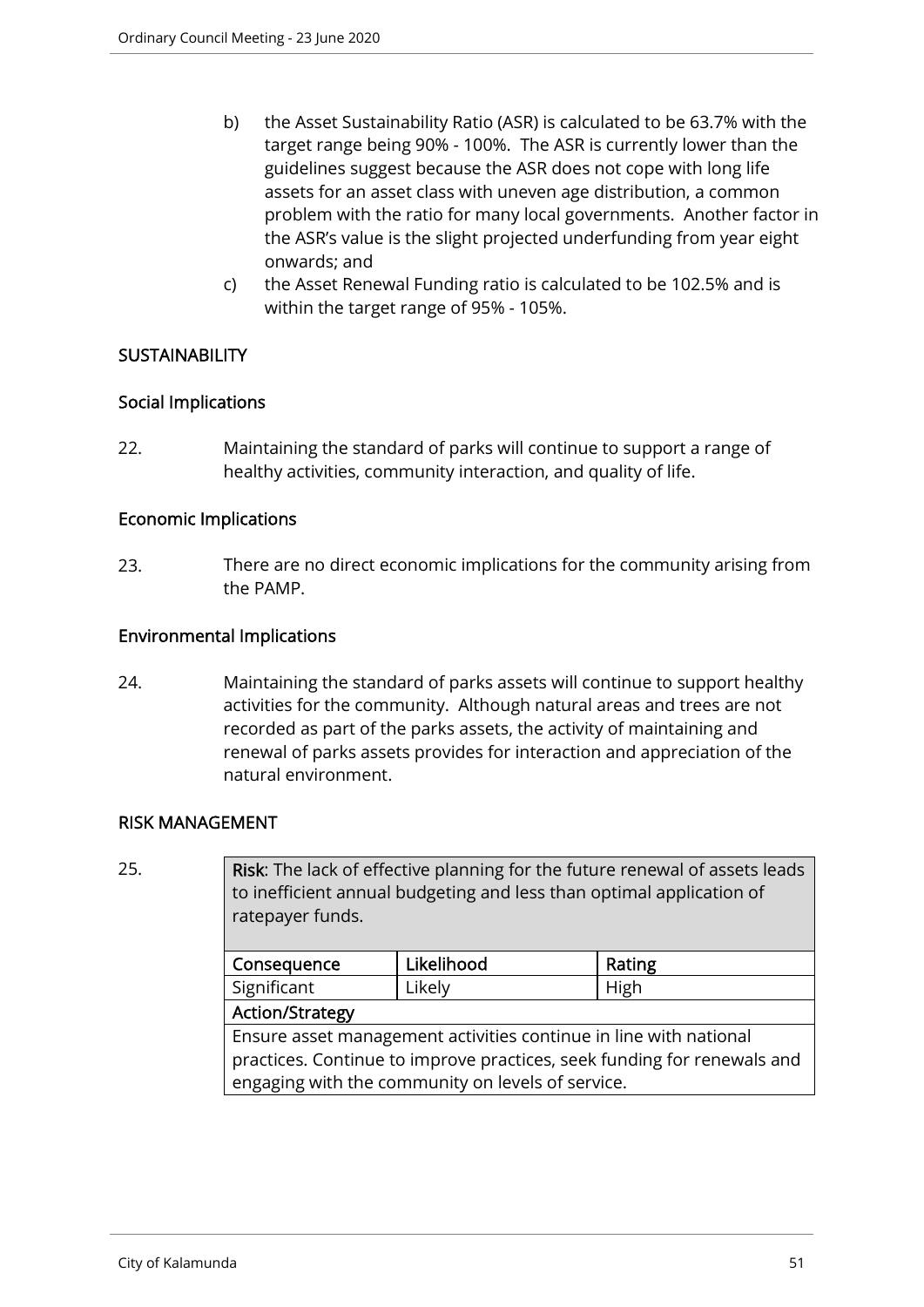# **CONCLUSION**

26. The PAMP has identified the quantum, condition and service of park assets. The financial modelling of existing assets and comparison with the 15 year capital works program has shown that there is sufficient funding being planned to renew the assets for the next seven years, with a deficit in the later years.

#### Voting Requirements: Simple Majority

## RECOMMENDATION

That Council:

- 1. ENDORSE the Parks Asset Management Plan 2020.
- 2. NOTE that no increase in renewal funding is required for existing parks assets, arising from the Parks Asset Management Plan.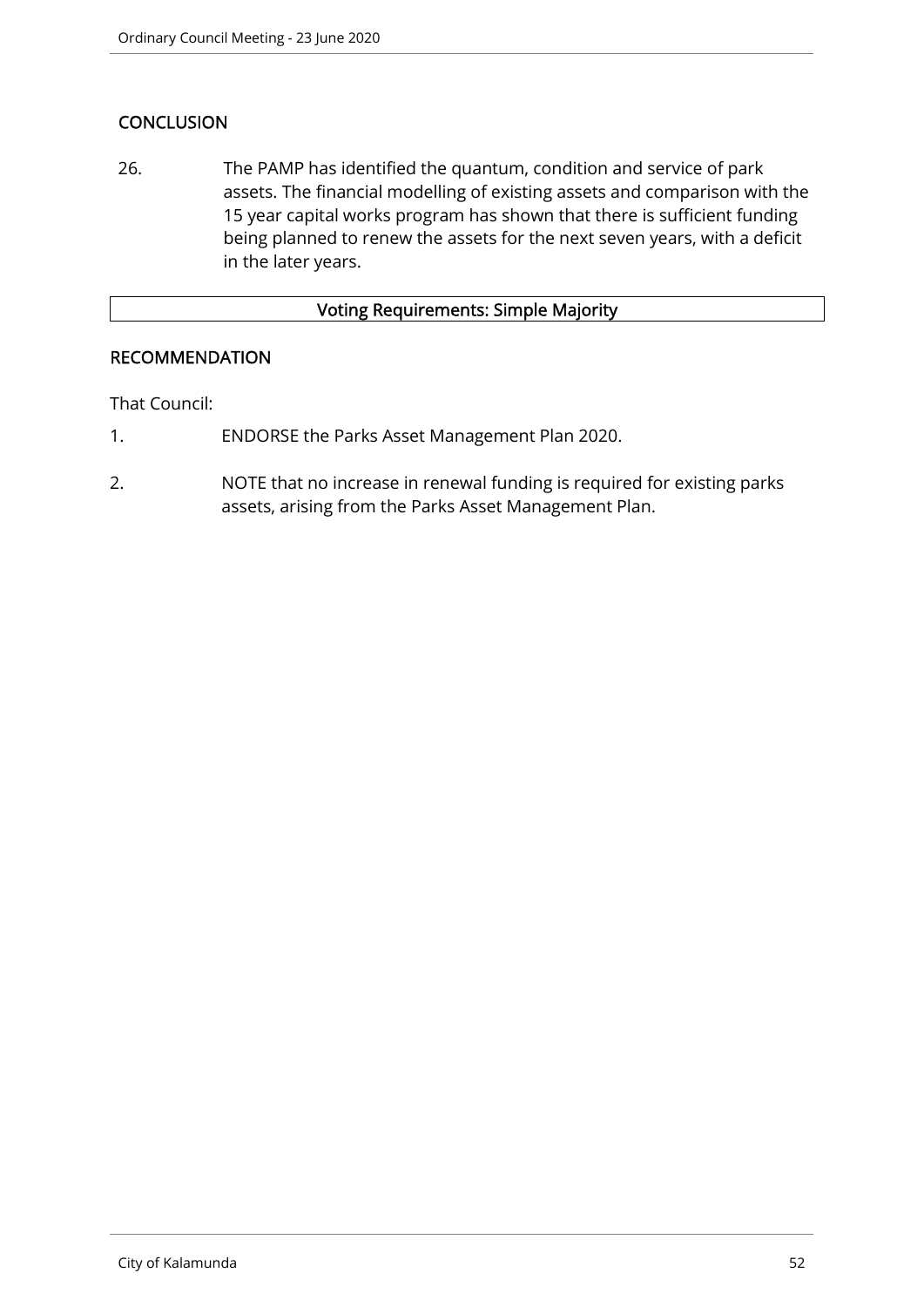# 10.2.4. Draft Non-Potable Water Action Plan

Declaration of financial / conflict of interests to be recorded prior to dealing with each item.

| Previous Items       | N/A                                                            |
|----------------------|----------------------------------------------------------------|
| Directorate          | <b>Asset Services</b>                                          |
| <b>Business Unit</b> | <b>Asset Delivery</b>                                          |
| File Reference       | <b>EV-STU-001</b>                                              |
| Applicant            | N/A                                                            |
| Owner                | City of Kalamunda                                              |
| Attachments          | Non- Potable Water Action Plan [10.2.4.1 - 40]<br>1.<br>pages] |

#### TYPE OF REPORT

|   | Advocacy    | When Council is advocating on behalf of the community to<br>another level of government/body/agency                                                                                                                                                                                                                                                                                                                                |
|---|-------------|------------------------------------------------------------------------------------------------------------------------------------------------------------------------------------------------------------------------------------------------------------------------------------------------------------------------------------------------------------------------------------------------------------------------------------|
| ☑ | Executive   | When Council is undertaking its substantive role of direction<br>setting and oversight (e.g. accepting tenders, adopting plans<br>and budgets                                                                                                                                                                                                                                                                                      |
|   | Information | For Council to note                                                                                                                                                                                                                                                                                                                                                                                                                |
|   | Legislative | Includes adopting Local Laws, Town Planning Schemes and<br>Policies. When Council determines a matter that directly<br>impacts a person's rights and interests where the principles of<br>natural justice apply. Examples include town planning<br>applications, building licences, other permits or licences<br>issued under other Legislation or matters that could be<br>subject to appeal to the State Administrative Tribunal |

# STRATEGIC PLANNING ALIGNMENT

Kalamunda Advancing Strategic Community Plan to 2027

#### Priority 2: Kalamunda Clean and Green

Objective 2.1 - To protect and enhance the environmental values of the City.

Strategy 2.1.1 - Enhance our bushland, natural areas, waterways and reserves.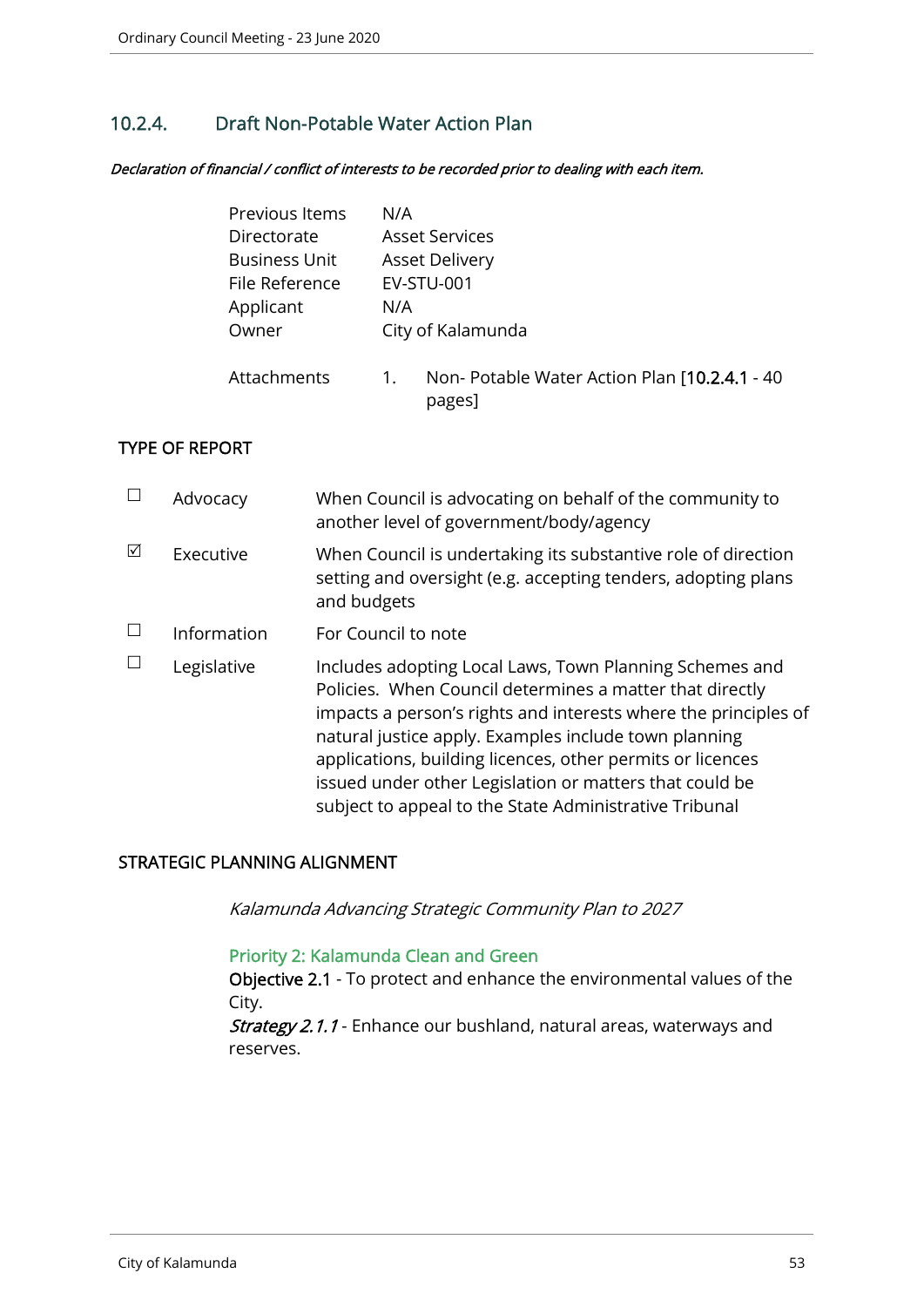## Priority 2: Kalamunda Clean and Green

Objective 2.2 - To achieve environmental sustainability through effective natural resource management.

**Strategy 2.2.1** - Facilitate the appropriate use of water and energy supplies for the City.

**Strategy 2.2.2** - Use technology to produce innovative solutions to reduce power and water usage.

#### Priority 3: Kalamunda Develops

Objective 3.2 - To connect community to quality amenities. **Strategy 3.2.1** - Optimal management of all assets.

## EXECUTIVE SUMMARY

- 1. The purpose of this report is for Council to endorse the Draft Non-Potable Water Action Plan (Plan) for the purposes of developing future actions and budgets in line with the Plan.
- 2. This Plan seeks to provide potential mitigation solutions for the risks associated with not securing a long term non-potable water, (non-drinking water) source to sustain the forecasted growth and changing climate in the City of Kalamunda (the City).
- 3. It is recommended that the Draft Plan is received by Council and referred to the Kalamunda Environmental Advisory Committee for comment as a precursor to final adoption of the Plan.

## BACKGROUND

- 4. The City's Corporate Business Plan 2019-2023 has identified that a Non-Potable Water Action Plan (Plan) be developed and endorsed by 30 June 2020.
- 5. This initiative is in response to the emerging risk of new and existing Public Open Spaces having insufficient water to maintain their amenity.

## DETAILS AND ANALYSIS

6. Public Open Spaces (POS) include parks, sports fields, gardens, and other landscaped areas of the City. Ideally, both from a cost and environmental stewardship perspective, potable (scheme) water should not be used to irrigate these areas, however in some circumstances (especially on the escarpment and hinterland) it is currently in use. Alternative water sources (non-potable water) need to be explored.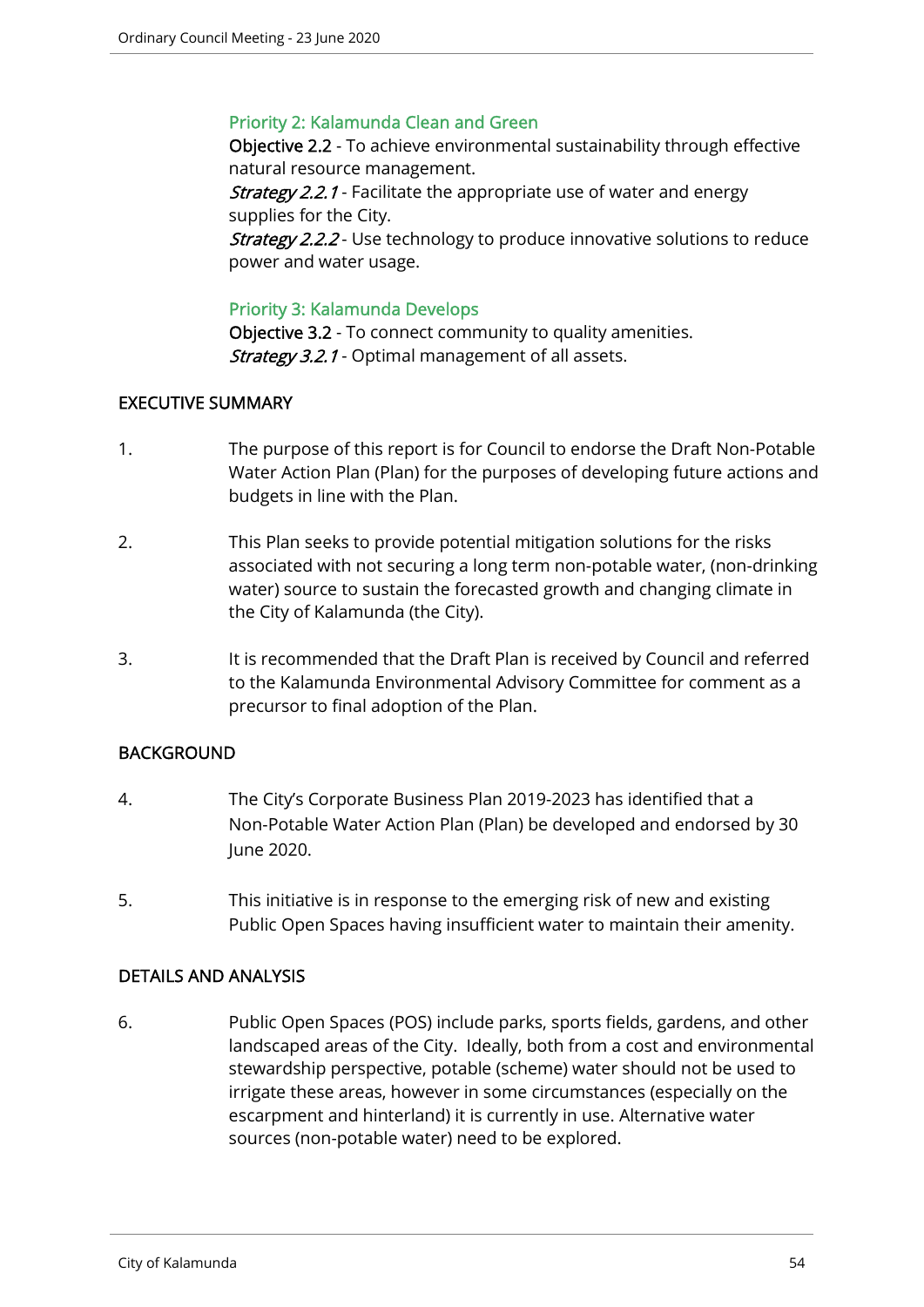- 7. With the likely growth in population and new areas developed for residential purposes, it is also expected that there will be a growth in the area of POS which in turn generates a need for increased water demand.
- 8. Irrigation water has been traditionally sourced using ground water via bores. These bores must be used in accordance with licence conditions including volume extracted. The Department of Water and Environmental Regulation (DWER) is actively seeking to reduce aquifer use as this resource is currently under threat.
- 9. The State Government is actively pursuing an action plan to reduce existing water allocations by 10% by 2030. This reduction puts not only existing POS irrigated areas under threat but also constrains ability to provide new irrigated POS areas as growth dictates.
- 10. City officers delivered a presentation on the proposed development of a draft Non-Potable Action Plan at its Council retreat held 23 and 24 February 2019, with Council providing in principle support to progress with a draft Action Plan (Attachment 1 to this report).
- 11. Significant research was undertaken into the planned strategic future direction of DWER to ensure the Plan aligns and responses to this direction. Climate modelling data was utilised from DWER, Water Corporation and the Bureau of Meteorology to inform the report of the localised climate change implications.
- 12. Desktop projections were undertaken on the future growth areas for the City, with this data serving to establish the future supply demand gap for non-potable water using a risk assessment approach.
- 13. The selection and use of waterwise and native plantings will provide for reduced water usage, however the demand and need for irrigated playing fields necessitates a new approach to providing water to these areas.
- 14. Recommended draft actions were developed to provide mitigating solutions to close the estimated supply demand gap. The proposed draft actions take into consideration industry best practise and innovation.
- 15. It would be appropriate that the Draft Plan is referred to the Kalamunda Environmental Advisory Committee (KEAC) such that they can offer advice regarding any improvements prior to the Plan presented for community comment.
- 16. If KEAC recommend no material changes to the content of the Plan, it should proceed to community comment, however if KEAC recommend substantive changes to the Plan, it will be referred back to Council.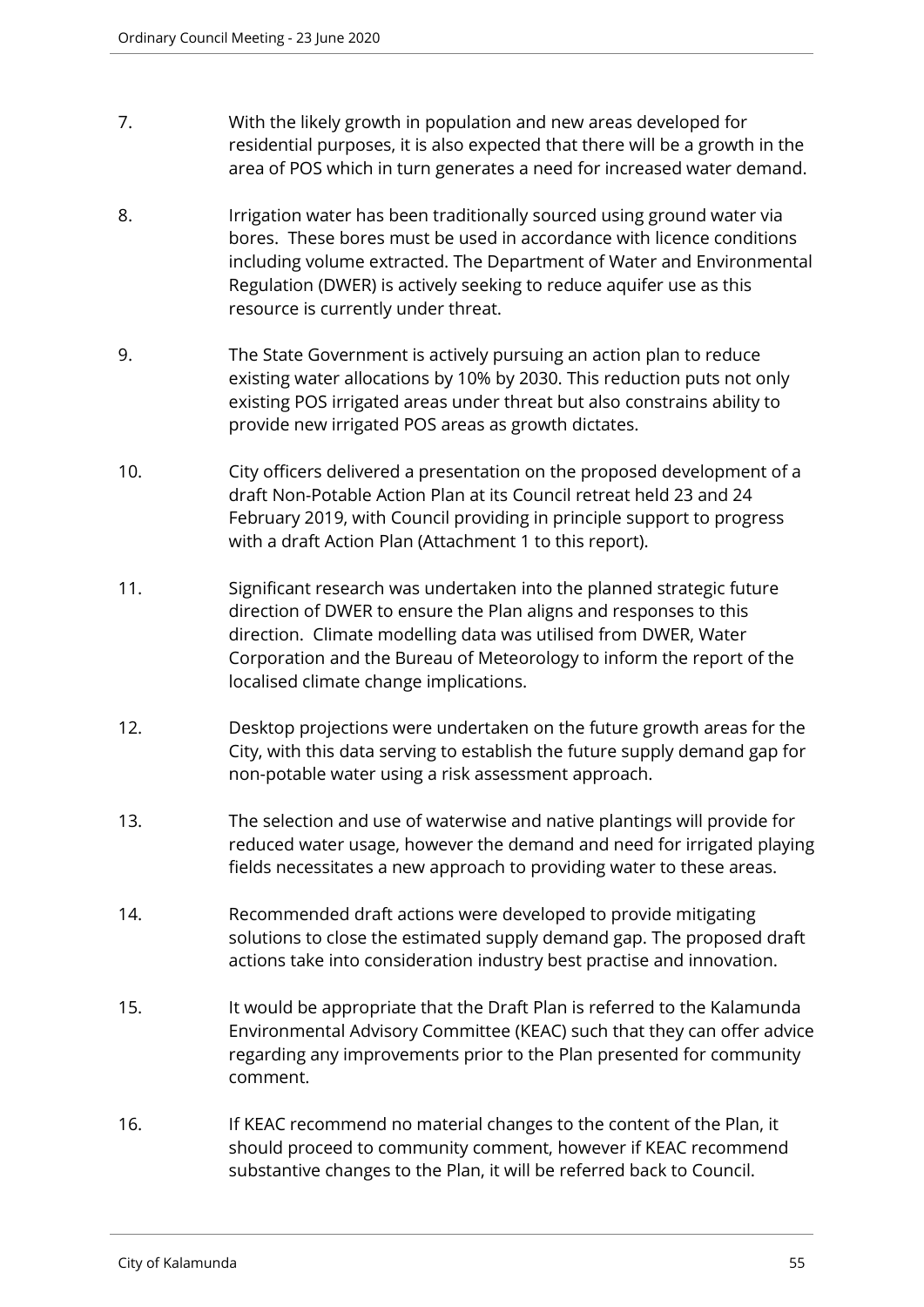17. It is proposed to refer the final Plan (after KEAC and community consultation) to Council for adoption in the 3rd quarter of the 2020/21 Financial Year.

## APPLICABLE LAW

18. Rights in Water and Irrigation Act 1914 (RIWI).

#### APPLICABLE POLICY

19. Nil.

## STAKEHOLDER ENGAGEMENT

20. Upon endorsement of this Plan and KEAC review, the City will seek community feedback prior to final adoption of the Plan.

## FINANCIAL CONSIDERATIONS

21. As noted in the Plan, capital investments of \$3.9m with ensuing new operational expenses of \$124,000 pa may be able to achieve savings in existing operational expenses of \$1.4m pa. There is a very short return on investment period.

## **SUSTAINABILITY**

#### Social Implications

22. Any long-term constraints or inability to irrigate playing fields will compromise sports within the City leading to poor social outcomes.

## Economic Implications

23. A long-term objective will be to eliminate the high volume of potable water being used for irrigation where possible which will result in savings in costs to the City.

## Environmental Implications

24. Reductions in the use of potable water for irrigation conserve this precious resource and innovative projects such as Managed Aquifer Recharge schemes also help reduce impacts of drawdowns from the aquifer systems.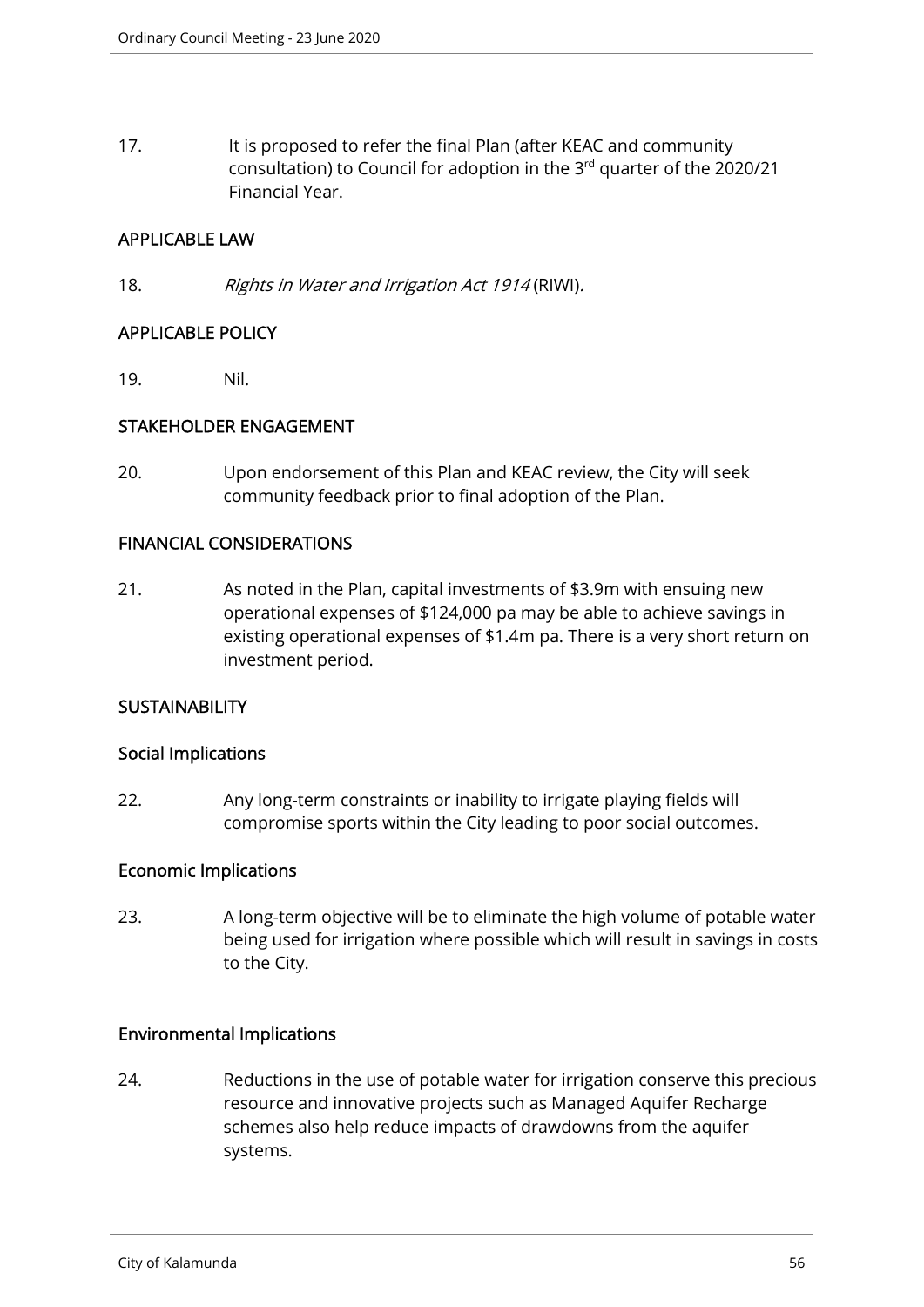## RISK MANAGEMENT

25. Risk: Without long term action plans, the risk of not having viable irrigated Public Open Spaces (mainly sports fields) will reduce City's capability to facilitate Community needs.

| Consequence                                                          | Likelihood | Rating  |
|----------------------------------------------------------------------|------------|---------|
| Major                                                                | Likely     | Extreme |
| <b>Action/Strategy</b>                                               |            |         |
| Each new or existing POS area is addressed with a plan for long term |            |         |
| irrigation needs stemming from the Non-Potable Water Action Plan.    |            |         |
|                                                                      |            |         |

# **CONCLUSION**

26. This Plan has been developed with available City and State Government data to determine the future irrigation water supply demand gap. Draft actions have been developed using a risk mitigation methodology to accommodate the City's current licence to take water and future demand as the City grows.

## Voting Requirements: Simple Majority

## RECOMMENDATION

That Council:

- 1. NOTE the Draft Non-Potable Water Action Plan (Plan).
- 2. REFER the Draft Non-Potable Water Action Plan to the Kalamunda Environmental Advisory Committee (KEAC) for comment.
- 3. REFER any material recommendations to the Plan made by KEAC to Council before proceeding further.
- 4. UNDERTAKE community consultation on the Plan, subject to no material changes recommended by KEAC to the Plan.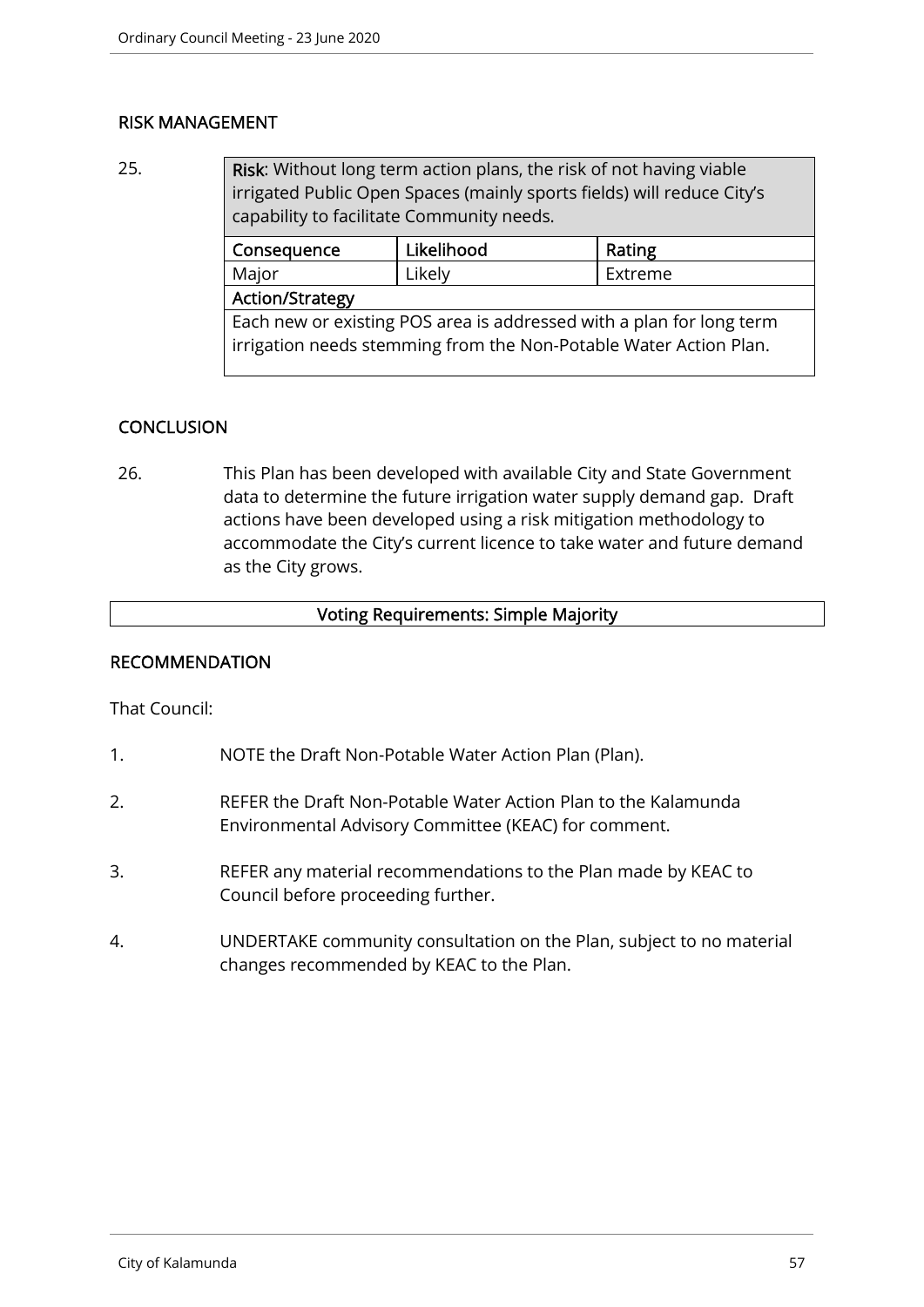# 10.2.5. Priory Road - Further Review of Traffic and Speeding

Declaration of financial / conflict of interests to be recorded prior to dealing with each item.

| Previous             | OCM 184/2019; OCM 189/2019                                                                |
|----------------------|-------------------------------------------------------------------------------------------|
| <b>Items</b>         |                                                                                           |
| Directorate          | <b>Asset Services</b>                                                                     |
| <b>Business Unit</b> | <b>Asset Planning</b>                                                                     |
| File Reference       | IN20/5887AAE7                                                                             |
| Applicant            | N/A                                                                                       |
| Owner                | N/A                                                                                       |
| Attachments          | Priory Road Resident petition I N 20-5887 AA E 7<br>1.<br>$[10.2.5.1 - 17 \text{ pages}]$ |

#### TYPE OF REPORT

|   | Advocacy    | When Council is advocating on behalf of the community to<br>another level of government/body/agency                                                                                                                                                                                                                                                                                                                                |
|---|-------------|------------------------------------------------------------------------------------------------------------------------------------------------------------------------------------------------------------------------------------------------------------------------------------------------------------------------------------------------------------------------------------------------------------------------------------|
| ⊠ | Executive   | When Council is undertaking its substantive role of direction<br>setting and oversight (e.g. accepting tenders, adopting plans<br>and budgets                                                                                                                                                                                                                                                                                      |
|   | Information | For Council to note                                                                                                                                                                                                                                                                                                                                                                                                                |
|   | Legislative | Includes adopting Local Laws, Town Planning Schemes and<br>Policies. When Council determines a matter that directly<br>impacts a person's rights and interests where the principles of<br>natural justice apply. Examples include town planning<br>applications, building licences, other permits or licences<br>issued under other Legislation or matters that could be<br>subject to appeal to the State Administrative Tribunal |

## STRATEGIC PLANNING ALIGNMENT

Kalamunda Advancing Strategic Community Plan to 2027

#### Priority 1: Kalamunda Cares and Interacts

Objective 1.2 - To provide a safe and healthy environment for community to enjoy.

Strategy - 1.2.1 Facilitate a safe community environment.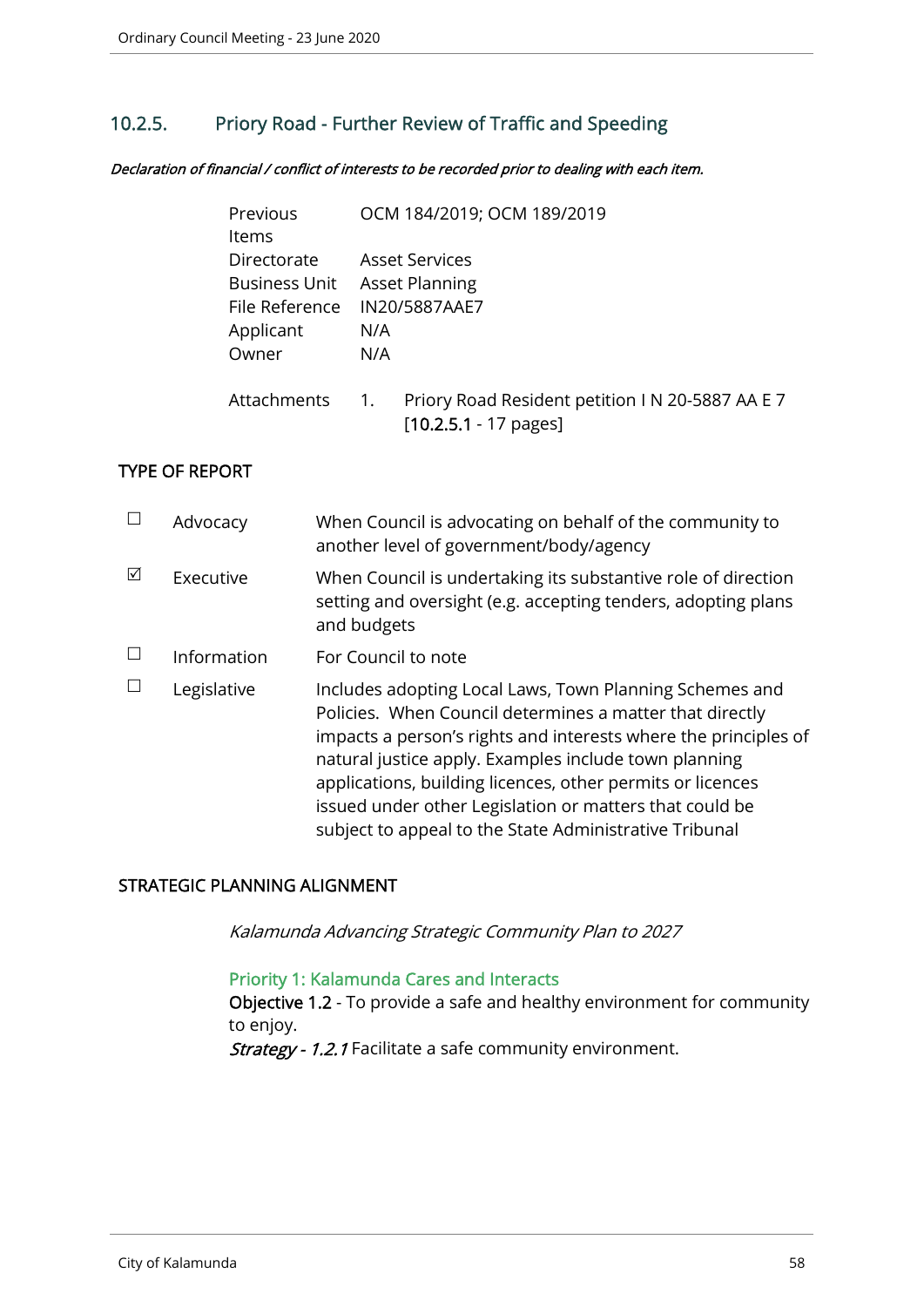#### Priority 3: Kalamunda Develops

Objective 3.2 - To connect community to quality amenities. Strategy 3.2.1 - Optimal management of all assets. **Strategy 3.2.2** - Provide and advocate for improved transport solutions and better connectivity through integrated transport planning.

#### EXECUTIVE SUMMARY

- 1. The purpose of this report is to respond to a letter signed by residents of 14 properties tabled at the 24 March 2020 Ordinary Council Meeting, detailing concerns with traffic and parking in Priory Road and requesting reconsideration by Council of the decisions made regarding the Priory Road / Kalamunda Road Intersection at the 17 December 2019 OCM. Whilst not being provided in the required format as a petition to Council, it is being dealt with as if it was a petition.
- 2. These concerns raised range from congestion, school parking, speed and preference for the intersection treatment at Priory Road and Kalamunda Road.
- 3. It is recommended that Council note the issues in the letter and that actions are taken to seek approval to reduce the sign posted speed limit in Priory Road.

## **BACKGROUND**

- 4. At the December 2019 OCM, Council received a report recommending that Black Spot funding be sought in 2020/21 to close the right turn capability from Priory Road into Kalamunda Road as a means of reducing accidents.
- 5. Council deliberated the issue and resolved: (OCM 300/2019):

That Council request the Chief Executive Officer to:

- 1. DEVELOP concept designs to provide a designated acceleration lane for vehicles turning right from Priory Road onto Kalamunda Road, in line with option 1 of the report.
- 2. ADVERTISE the concept designs for public comment.
- 3. LIST for consideration the provision of \$175,000 in the draft 2020/21 budget.
- 6. At the 24 March OCM, a letter to all Councillors was tabled from residents from 14 of the 24 properties that front Priory Road expressing their concerns with traffic and parking in the area. Whilst not in the required format to be considered as a Petition to Council (in accordance with the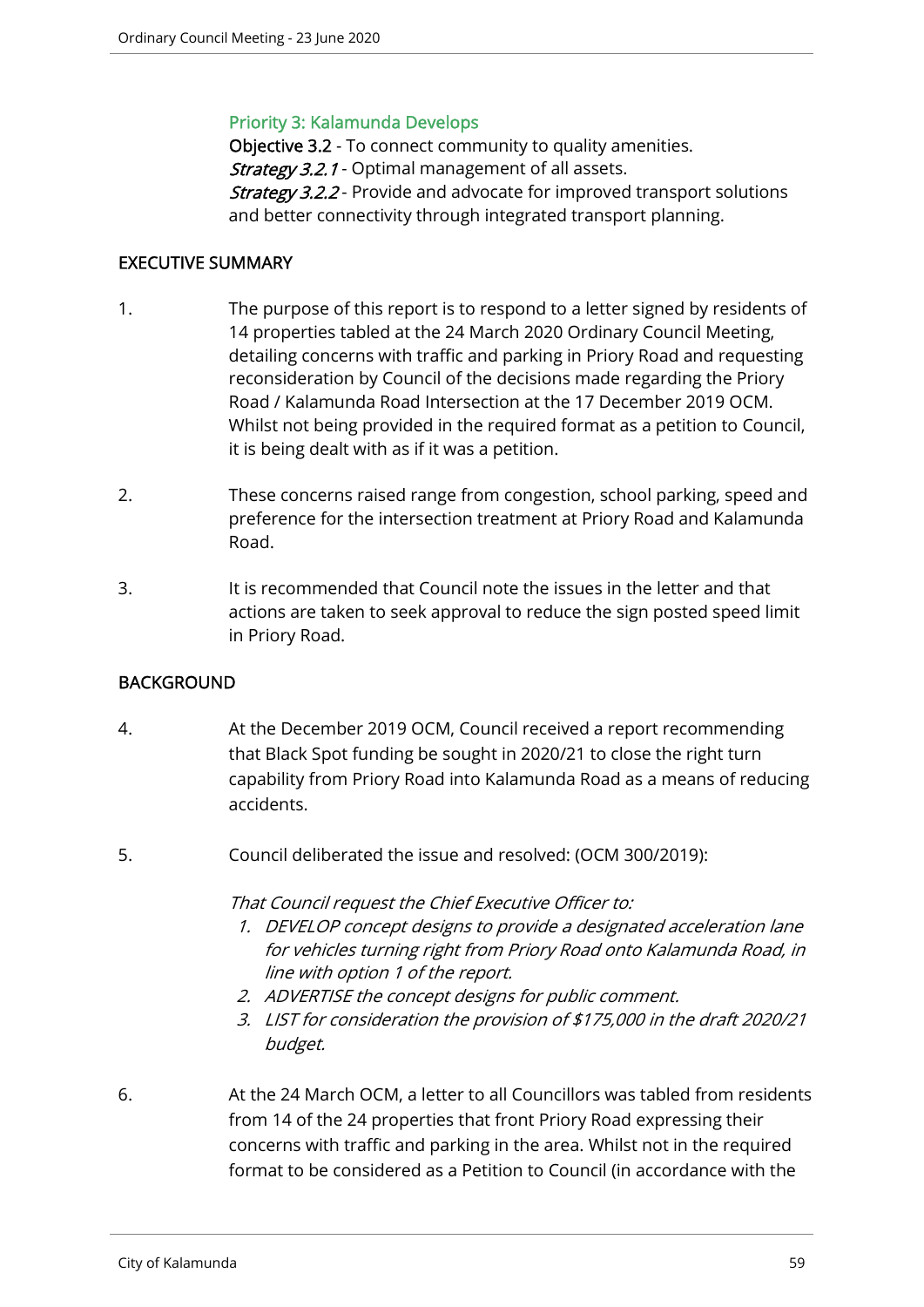Standing Orders), the matter is being dealt with in that regard. Attachment 1 refers.

# DETAILS AND ANALYSIS

- 7. The matters raised in the residents' submission can be summarised as:
	- a) the volume of cars during Maida Vale primary school pick up and drop off in terms of congestion along Priory Road and school parents parking on verges in Priory Road;
	- b) concerns why the City didn't enact a resolution taken in 1998-99 to cul-de-sac Priory Road at Maida Vale Road;
	- c) requests to reduce the speed limit to 50 km/h;
	- d) geometry of the Maida Vale Road/Priory Road roundabout;
	- e) objection to the proposal for an acceleration lane facilitating right hand turn movements from Priory Road to Kalamunda Road;
	- f) safety of school children in the area; and
	- g) seeking to either implement the cul-de-sac or remove right hand turns.
- 8. These matters were examined, and the report responds to the issues.
- 9. Priory Road is classified as a Local Distributor within the Main Roads hierarchy. Key characteristics within this classification include:
	- a) District Distributor roads should carry through traffic and where possible the Local Distributor should only serve the cell bounded by the District Distributor roads;
	- b) A maximum desirable volume of 6,000 vehicles per day;
	- c) A posted speed limit between 50 and 60 km/h; and
	- d) Catering for buses but discouraging trucks unless they are servicing properties on the road.
- 10. Two separate traffic counts conducted in November 2019 indicated that between 5,900 and 6,032 vehicles per day use Priory Road. As such it is considered that the view of residents that the road is congested is apparent. The most appropriate response may be to undertake actions to reduce the volume of traffic on this road rather than upgrade the road to cater for additional traffic volume.
- 11. In regard to vehicles parking on verges during school pick up and drop off periods, this is a vexing issue that is common throughout Perth where growth in school cohort numbers and the increase in vehicle pick up and drop off present localised issues for residents near schools. The Administration is preparing for Council discussion a report outlining parking issues at schools within our District.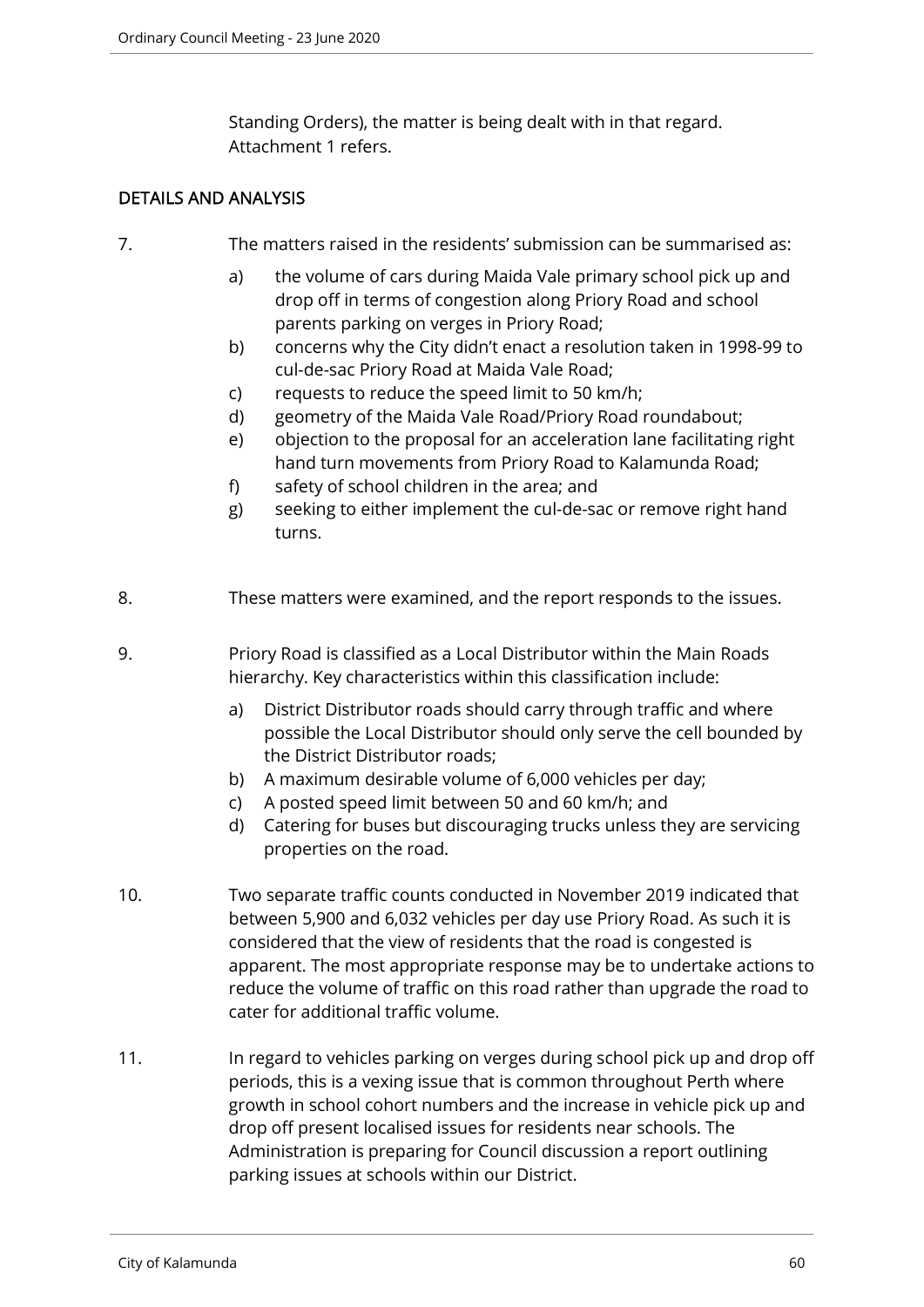- 12. In regards to the claim that Council has not enacted a previous decision to close Priory Road, analysis shows that at the December 1998 General Services meeting Council determined that Priory Road be closed at Maida Vale Road (GS 143/98) which was subsequently superseded by a decision at the September 2003 General Services meeting in which a roundabout was to be constructed at the intersection of Maida Vale Road and Priory Road (GS 88/2003). This roundabout has since been constructed.
- 13. In addressing the request that the posted speed limit be reduced to 50 km/h, the most recent traffic counts shows an 85<sup>th</sup> percentile speed of 49.3 km/h for vehicles with the average speed being 44.1 km/hr. This would satisfy criteria for the City to seek Main Roads WA approval to reduce the speed limit to 50 km/hr. It is noted however, that if the roundabout pre-deflection and pedestrian works noted below are carried out, this would further support the case for a reduction in the speed limit.
- 14. The geometry of the roundabout at Maida Vale Road and Priory Road has been examined. The draft 2020/21 Capital Works program includes a project to install pre-deflection treatments at this roundabout to improve vehicle safety. This project is valued at \$120,000 plus overheads.
- 15. A pedestrian safety project is included in the draft 2020/21 Capital works program to provide pedestrian refuge points as they cross the road. This project is valued at \$100,000 plus overheads.
- 16. In respect of the proposed acceleration lane on Kalamunda Road, whilst the decision by Council at the December 2019 was to list this project in the draft 2020/21 Capital Works Program, after Council strategy sessions in April and May 2020 to determine a draft Capital Works Program it does not form part of the draft 2020/21 Capital Works program at this time.
- 17. For the information of Residents, the City addresses concerns regarding speeding and hooning by undertaking a Traffic Treatments Assessment (TTA). The assessment applies a score after considering the  $85<sup>th</sup>$  percentile speed, traffic volume, crashes, road geometry, activity generators and the number of heavy vehicles. The score leads to a recommendation for a level of treatment. Scores above 50 identify the need for traffic treatments, scores between 35 and 50 require low cost capital works solutions and for a score below 35, no action is recommended.
- 18. The City completed a TTA for Priory Road, resulting in a score of 47. The recommended action is to review the signage and line marking. Given that a project has already been proposed to improve pedestrian crossings on Priory Road, it is considered that these crossings will improve the road environment sufficiently to address the TTA score.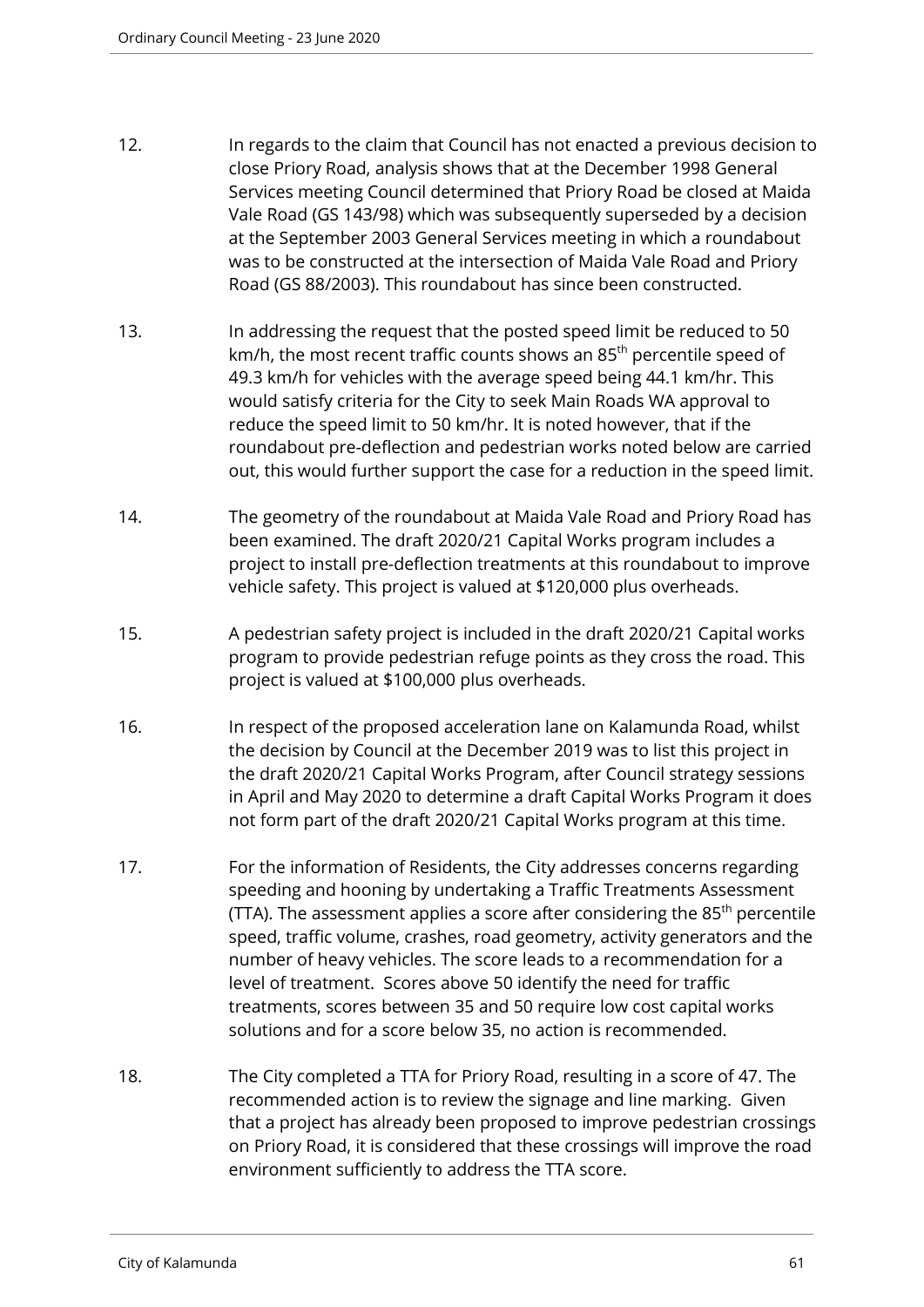- 19. With regards to the school crossings of Kalamunda Road in the vicinity of Priory Road, the school crossings are managed by the WA Police and reviewed by the Children's Crossings and Road Safety Committee (the Committee), a service provided by the Department of Education, WA Police and Main Roads WA. The City does not have any current concerns raised from the Committee in this regard.
- 20. Priory Road is not a local access road where if these issues existed, an irrefutable argument would exist to take actions to reduce vehicle movements through intersection treatments, cul-de-sacs and the like. Priory Road is part of a broader network of road connectivity in and around the area, noting that once the new (Forrestfield) Train Station opens as well as the Roe Highway / Kalamunda Road interchange, vehicle traffic will change traffic flows on all major roads in the area (Maida Vale Road, Hawtin Road, Kalamunda Road and Priory Road) and that further analysis and proposed actions will be necessary.
- 21. It is considered that the broader road network issues be matters that are considered as part of the Kalamunda Moving project initiated by the City to examine and develop a transport and road safety strategy for the City.

# APPLICABLE LAW

22. Main Roads Act (1930) and Local Government Act (1995).

# APPLICABLE POLICY

23. Nil.

## STAKEHOLDER ENGAGEMENT

24. The present report has not been consulted with the community.

## FINANCIAL CONSIDERATIONS

25. The proposed works listed in the draft 2020/21 Capital Works program are detailed in the report. These works would be funded from Municipal Rates.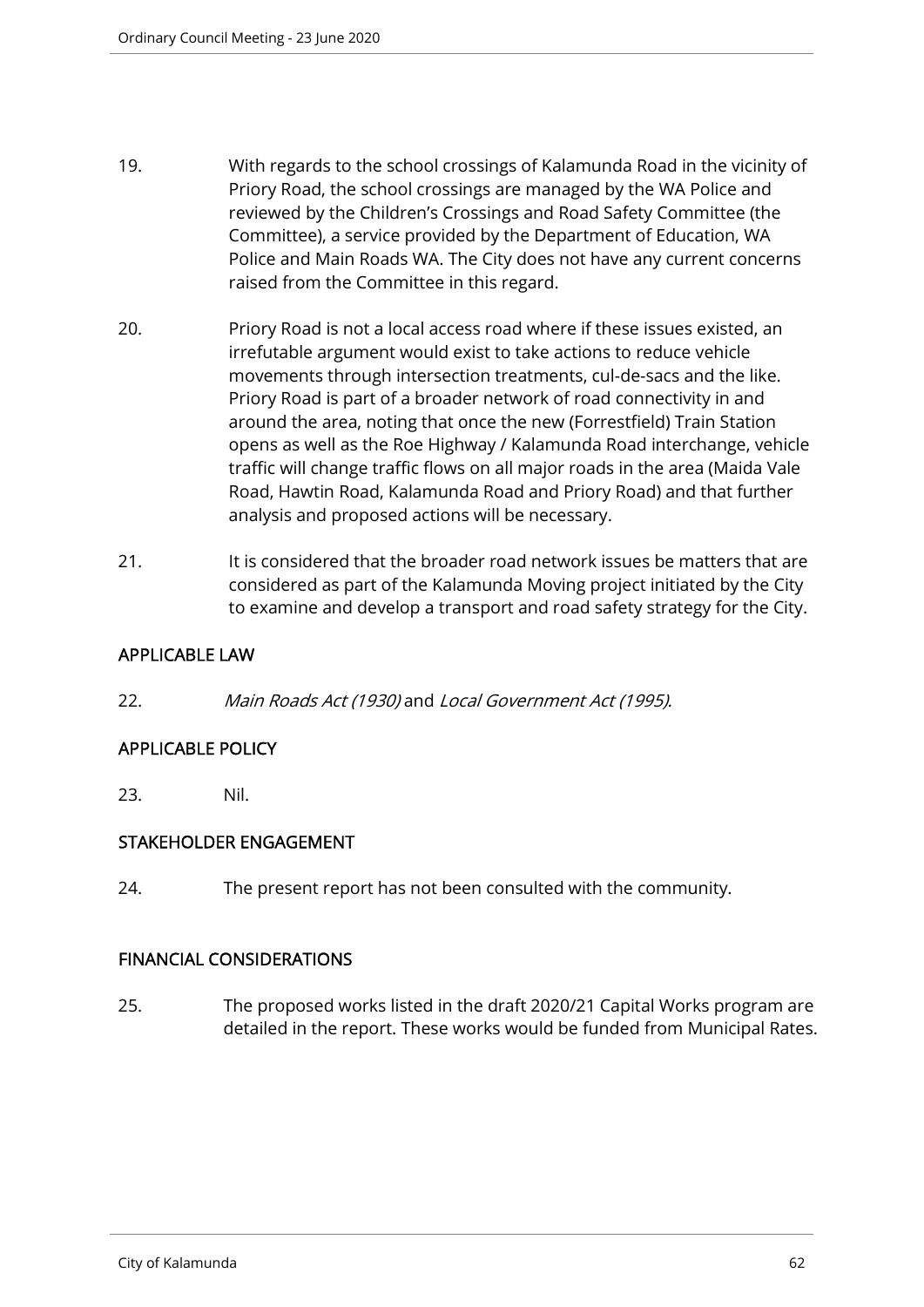## **SUSTAINABILITY**

#### Social Implications

26. Reductions in traffic volumes in streets does improve amenity for residents.

# Economic Implications

27. Crashes and excessive road traffic have been identified as a road user cost which impacts individuals and the general community through insurance premiums, cost of services, and loss in efficiency from the road network.

#### Environmental Implications

28. There are no direct environmental implications arising from this project.

#### RISK MANAGEMENT

#### 29.

Risk: Further resident dissatisfaction with Council decisions regarding Priory Road continue to have reputational impacts.

| Consequence                                                       | Likelihood     | Rating |
|-------------------------------------------------------------------|----------------|--------|
| Insignificant                                                     | Almost Certain | Medium |
| <b>Action/Strategy</b>                                            |                |        |
| Recommendations and decisions by Council are clearly communicated |                |        |
| to residents.                                                     |                |        |

| Risk: Measures are not implemented to address road safety issues in |
|---------------------------------------------------------------------|
| Priory Rd leading to adverse reputational impacts.                  |

| Consequence                                                        | Likelihood | Rating |
|--------------------------------------------------------------------|------------|--------|
| Significant                                                        | Possible   | High   |
| <b>Action/Strategy</b>                                             |            |        |
| Prioritisation of proposed traffic calming measures within funding |            |        |
| programs.                                                          |            |        |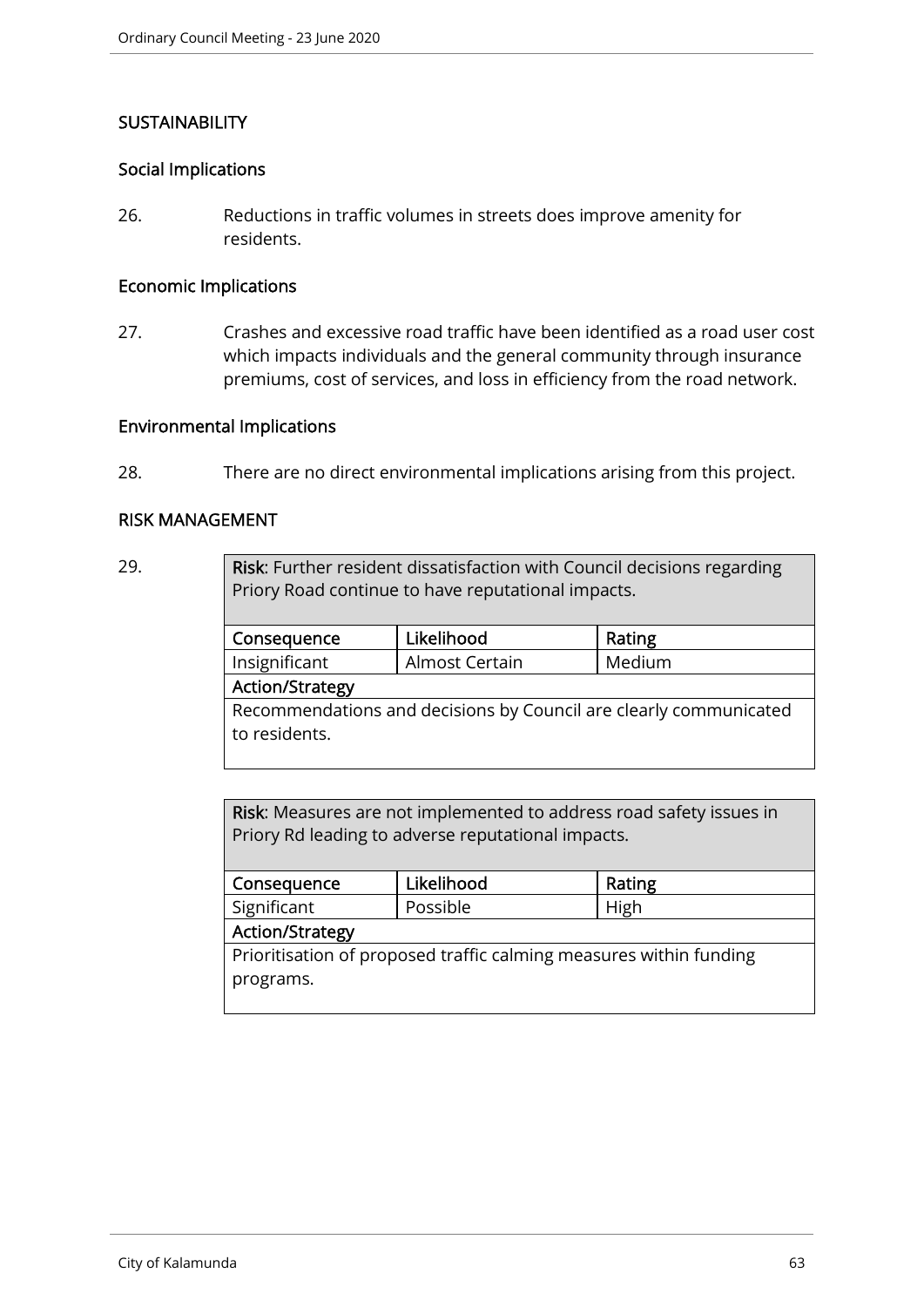Risk: Decisions are made regarding the future of Priory Rd before the implications are understood around the broader context in the district level road network leading to potentially worse outcomes.

| Consequence                                                                                                                                                                                                   | Likelihood | Rating |
|---------------------------------------------------------------------------------------------------------------------------------------------------------------------------------------------------------------|------------|--------|
| Significant                                                                                                                                                                                                   | Possible   | High   |
| <b>Action/Strategy</b>                                                                                                                                                                                        |            |        |
| The impacts upon the road network of the opening of new projects such<br>as the train station and Roe Highway / Kalamunda Road interchange are<br>measured and assessed prior to further substantive changes. |            |        |

# **CONCLUSION**

30. The issues raised in this letter have a large underlying cause which is that the volume of traffic on Priory Road is at recommended capacity for a Local Distributor and it would be prudent to examine acceptable means to reduce traffic volumes or accept this situation as a necessary requirement for traffic movements in and around Maida Vale.

# Voting Requirements: Simple Majority

#### RECOMMENDATION

That Council:

- 1. NOTE the analysis of the issues raised in the letter from residents on Priory Road tabled at the 24 March 2020 Ordinary Council Meeting.
- 2. NOTE the proposed works in the Draft 2020/21 Capital Works budget aimed at improving road safety in the area.
- 3. ENDORSE the City of Kalamunda seeking Main Roads WA approval to reduce the posted speed limit in Priory Road from 60 km/h to 50 km/h once works planned for 2020/21 are undertaken.
- 4. DETERMINE that closure of Priory Rd connectivity to either Maida Vale Rd or Kalamunda Rd be reviewed as part of the Kalamunda Moving strategy project and after changes in traffic patterns become apparent as a result of significant upcoming projects such as the Train Station and Roe Highway/Kalamunda Rd interchange are known.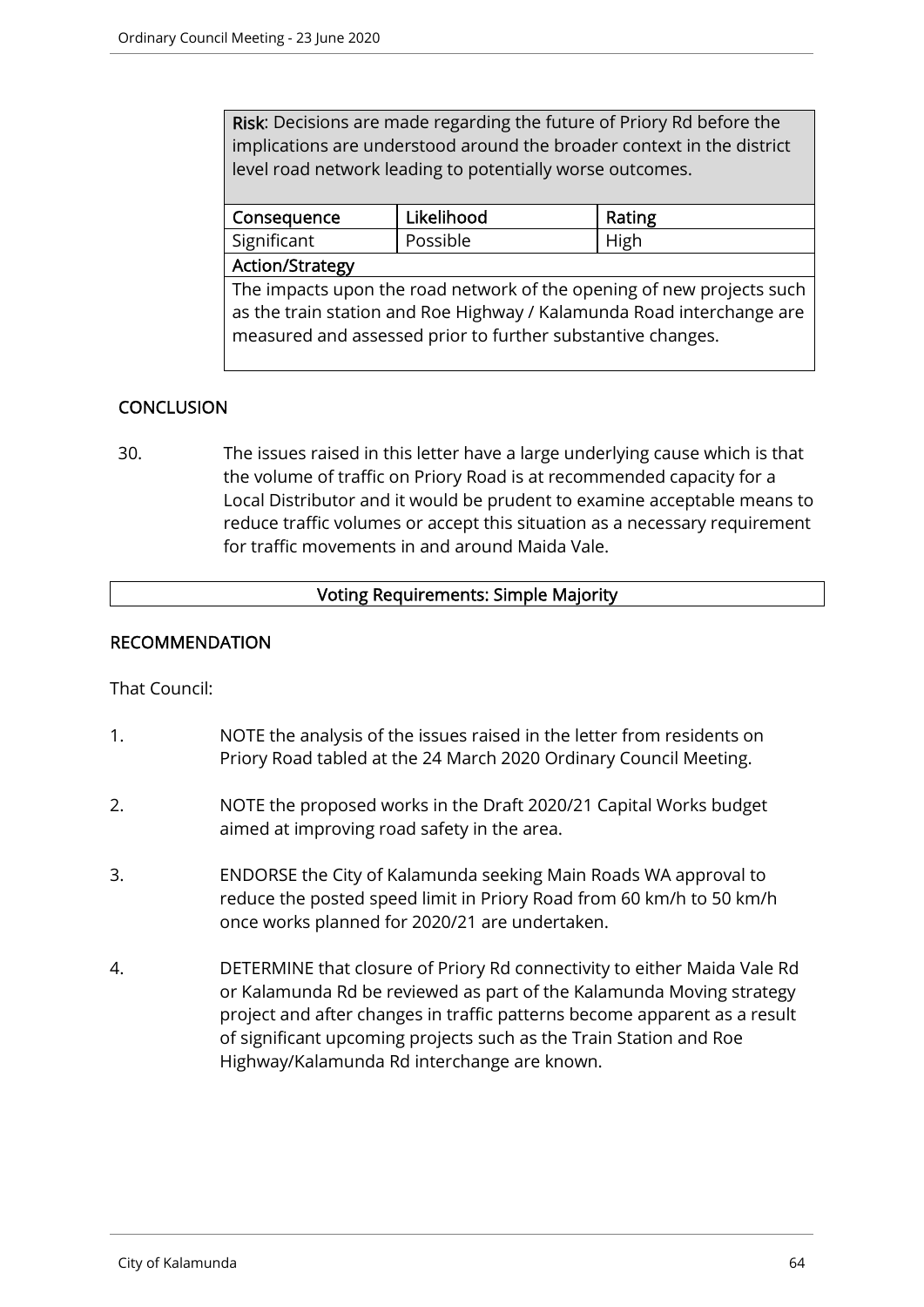## 10.3. Corporate Services Reports

No reports presented.

# 10.4. Office of the CEO Reports

# 10.4.1. Draft Scott Reserve Master Plan - Results of Public Comment Period

#### Declaration of financial / conflict of interests to be recorded prior to dealing with each item.

| Previous Items                         | 16/2020                                                                                        |
|----------------------------------------|------------------------------------------------------------------------------------------------|
| Directorate                            | Office of the CEO                                                                              |
| <b>Business Unit</b><br>File Reference | Leisure Planning                                                                               |
| Applicant                              | City of Kalamunda                                                                              |
| Owner                                  | City of Kalamunda                                                                              |
| Attachments                            | Attachment One - Scott Reserve Master Plan -<br>1.<br>Final Draft Report [10.4.1.1 - 97 pages] |
| Confidential                           | Draft Scott Reserve Master Plan – Results of<br>1.                                             |
| Attachment                             | <b>Public Comment Period</b>                                                                   |
|                                        | Reason for confidentiality: Local Government                                                   |
|                                        | Act 1995 (WA) Section 5.23 (2) (b) - "the                                                      |
|                                        | personal affairs of any person".                                                               |

## TYPE OF REPORT

|   | Advocacy    | When Council is advocating on behalf of the community to<br>another level of government/body/agency                                                                                                                                                                                                                                                                                                                                |
|---|-------------|------------------------------------------------------------------------------------------------------------------------------------------------------------------------------------------------------------------------------------------------------------------------------------------------------------------------------------------------------------------------------------------------------------------------------------|
| ⊠ | Executive   | When Council is undertaking its substantive role of direction<br>setting and oversight (eg accepting tenders, adopting plans<br>and budgets                                                                                                                                                                                                                                                                                        |
|   | Information | For Council to note                                                                                                                                                                                                                                                                                                                                                                                                                |
|   | Legislative | Includes adopting Local Laws, Town Planning Schemes and<br>Policies. When Council determines a matter that directly<br>impacts a person's rights and interests where the principles of<br>natural justice apply. Examples include town planning<br>applications, building licences, other permits or licences<br>issued under other Legislation or matters that could be<br>subject to appeal to the State Administrative Tribunal |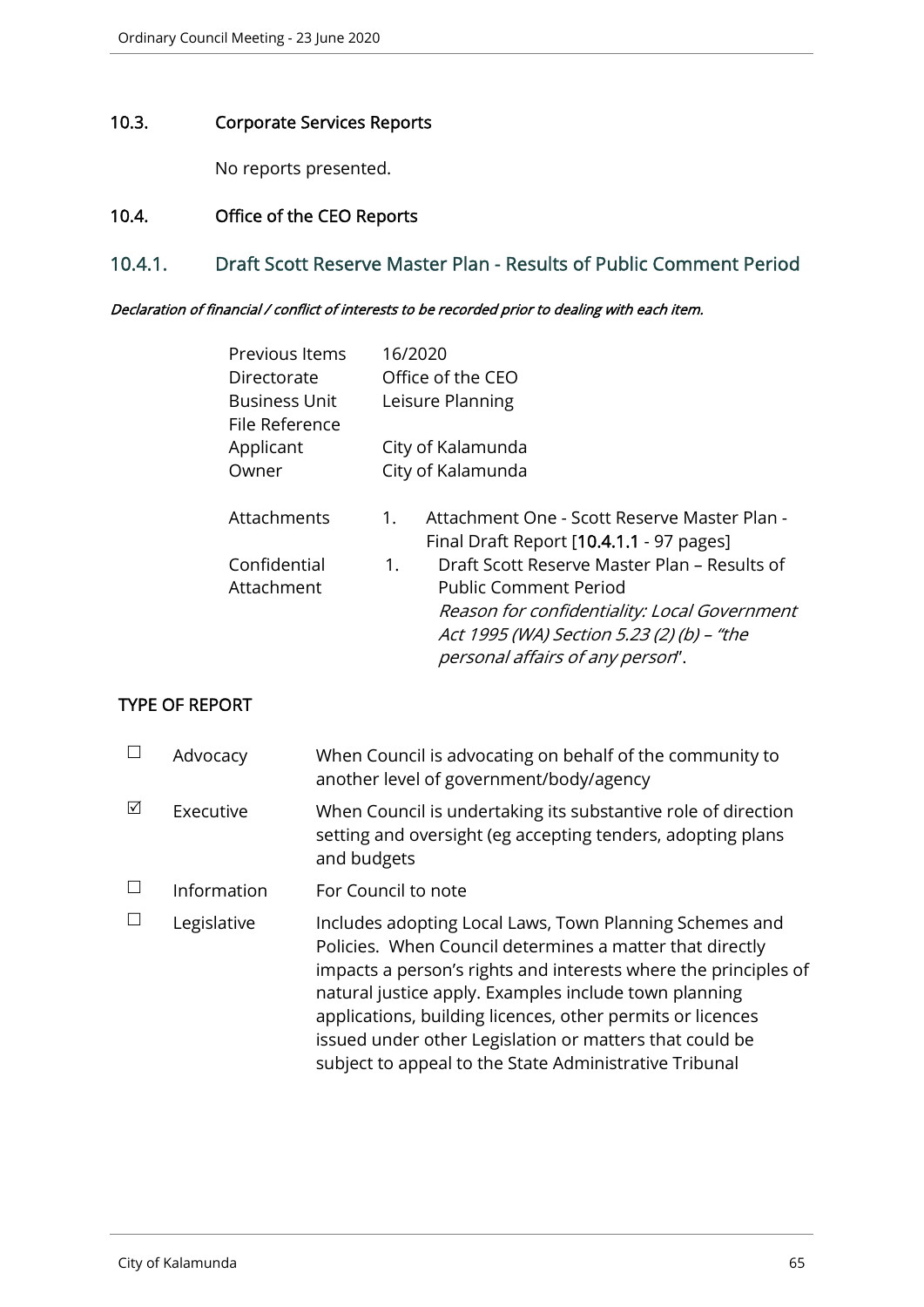## STRATEGIC PLANNING ALIGNMENT

Kalamunda Advancing Strategic Community Plan to 2027

#### Priority 1: Kalamunda Cares and Interacts

Objective 1.2 - To provide a safe and healthy environment for community to enjoy.

**Strategy** - 1.2.3 Provide high quality and accessible recreational and social spaces and facilities.

**Strategy 1.2.2** - Advocate and promote healthy lifestyle choices by encouraging the community to become more physically active. Strategy - 1.2.1 Facilitate a safe community environment.

#### Priority 1: Kalamunda Cares and Interacts

Objective 1.3 - To support the active participation of local communities. **Strategy 1.3.1** - Support local communities to connect, grow and shape the future of Kalamunda.

**Strategy 1.3.2** - Encourage and promote the active participation in social and cultural events.

#### Priority 2: Kalamunda Clean and Green

Objective 2.2 - To achieve environmental sustainability through effective natural resource management.

**Strategy 2.2.1** - Facilitate the appropriate use of water and energy supplies for the City.

**Strategy 2.2.2** - Use technology to produce innovative solutions to reduce power and water usage.

#### Priority 3: Kalamunda Develops

Objective 3.1 - To plan for sustainable population growth. **Strategy 3.1.1** - Plan for diverse and sustainable housing, community facilities and industrial development to meet changing social and economic needs.

#### Priority 3: Kalamunda Develops

Objective 3.2 - To connect community to quality amenities. Strategy 3.2.1 - Optimal management of all assets.

#### EXECUTIVE SUMMARY

1. The purpose of this report is to inform Council of the feedback received on the Draft Scott Reserve Master Plan (the Plan) during the public comment period.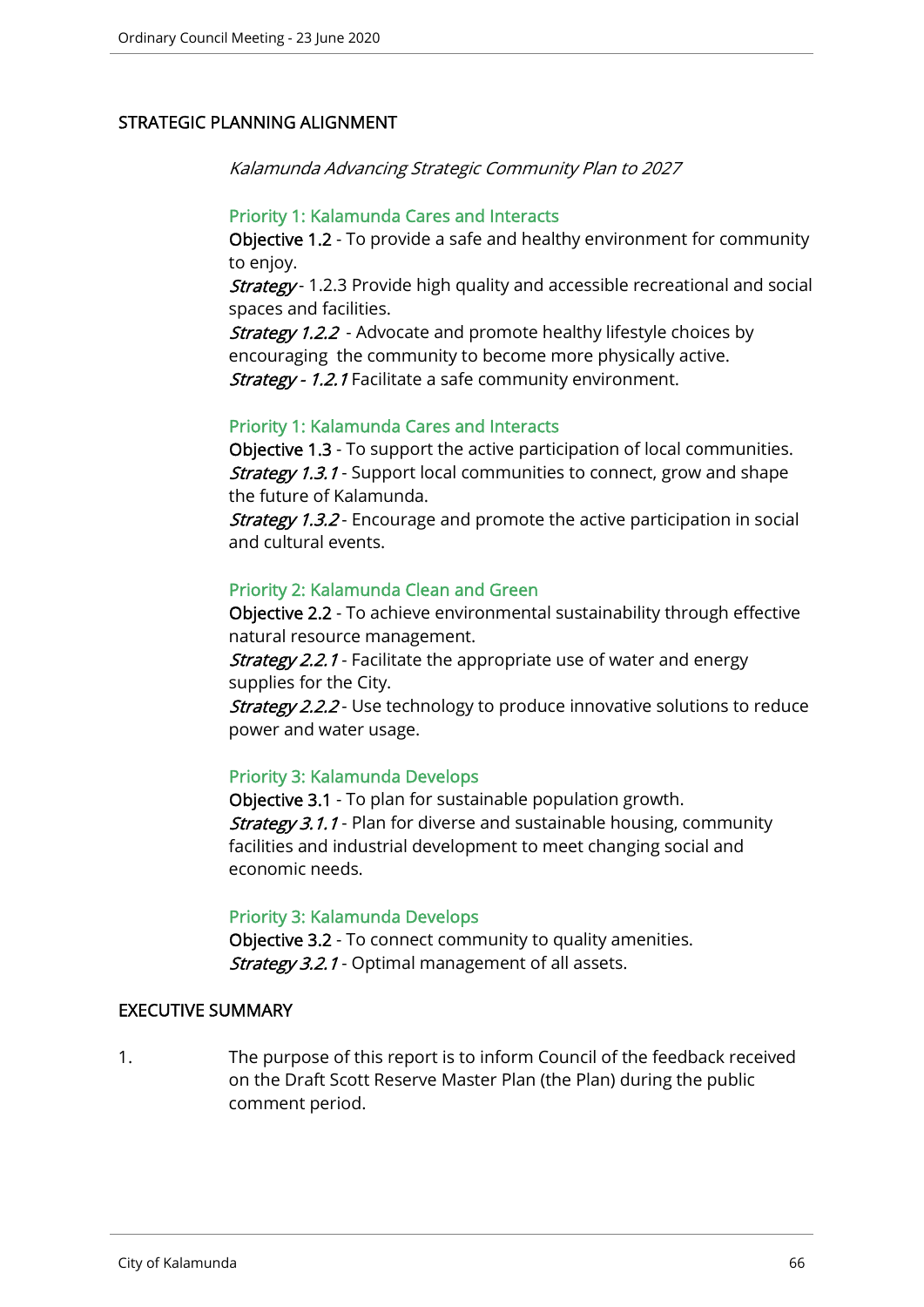- 2. The Plan was advertised to the public for comment for a period of 34 days concluding on 31 March 2020. 83 survey responses and four written submissions were received with 15 persons also attending the community drop-in session. The public and key stakeholders were highly supportive of the Plan.
- 3. This report recommends that Council adopts the final draft Scott Reserve Master Plan (Attachment 1).

# **BACKGROUND**

- 4. A Balanced View (ABV) Leisure Consultants were engaged in July 2018 to develop the Plan which aims to provide a clear framework and objectives to assist the City of Kalamunda (City) in planning, developing and implementing sustainable sport and recreation improvements at Scott Reserve. The site although located within the wider registered Aboriginal Heritage site, known as the Poison Gully Creek, is not protected.
- 5. The Plan was presented to Council at the February 2020 Council meeting, where the following resolution (OCM16/2020) was carried:

## That Council:

1. ENDORSES the Draft Scott Reserve Master Plan (Attachment One) for the purposes of public advertising.

2. NOTES the community engagement process and strategy.

- 6. The key recommendations outlined in the Plan include:
	- a) Construction of a new sports pavilion and community centre.
	- b) Relocation and extension of cricket practice nets.
	- c) Expansion of car parking.
	- d) Improved youth and play spaces.
	- e) Upgrades sports floodlighting.
	- f) Refurbishment of playing fields.

## DETAILS AND ANALYSIS

7. The community consultation process concluded on 31 March 2020, with a good response from the community. There were 683 visitors to the project's engagement portal, 83 survey responses and four written submissions, as well as direct input from the sporting clubs, community groups, High Wycombe Community Recreation Centre (HWCRC) members and residents during the comment period.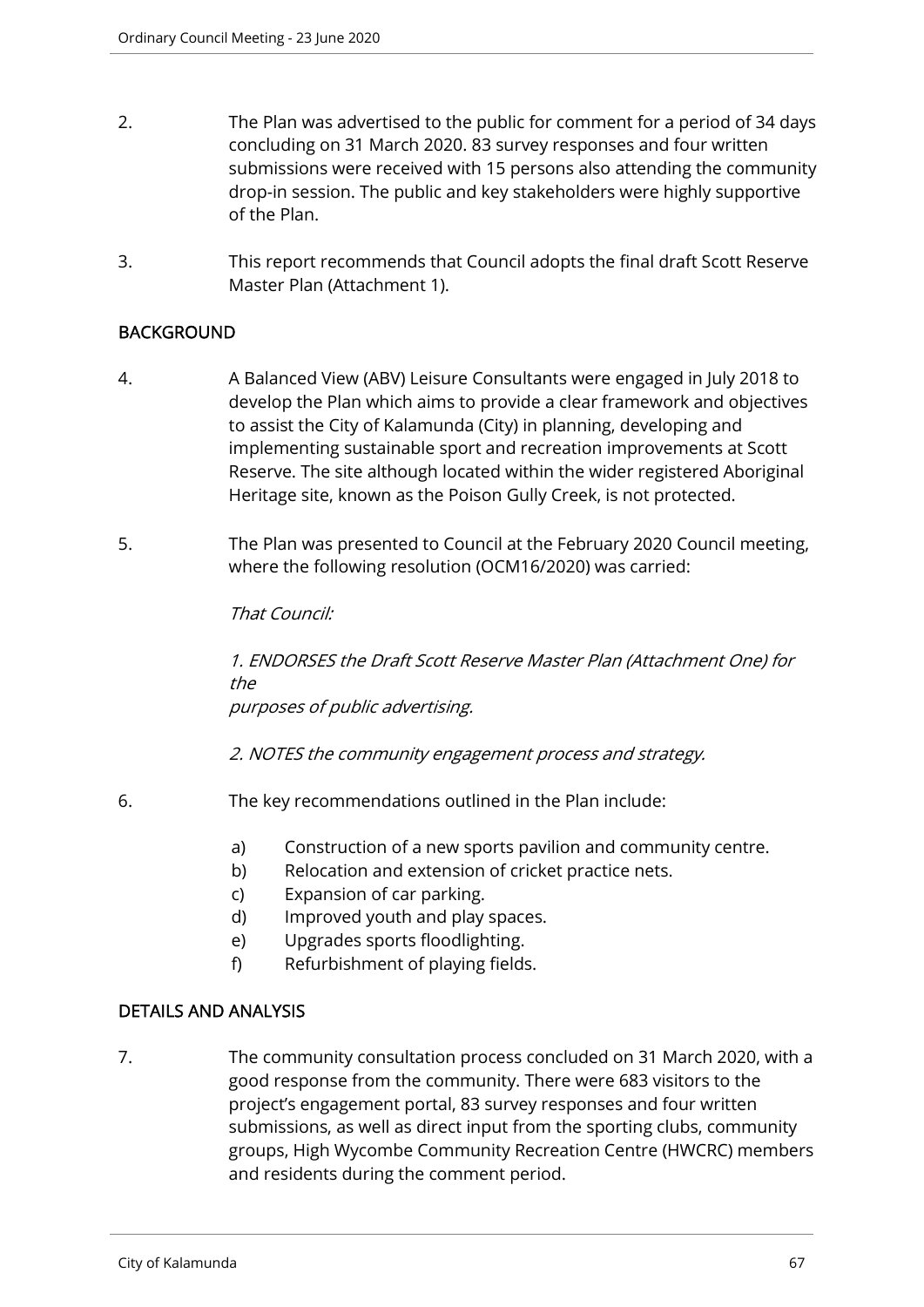- 8. A total of 15 members of the community attended the drop-in session that was held on the 14<sup>th</sup> March 2020 at HWCRC. Attendees were a mixture of interested residents, sporting club members, HWCRC gymnasium members and users.
- 9. A total of 86% of those that completed the survey were either 'very satisfied' or 'satisfied' with the Plan, no respondents were 'very dissatisfied'. All individual project components of the Plan were supported.
- 10. Four written submissions endorsing the Plan were received from the High Wycombe Cricket Club (HWCC), High Wycombe Amateur Football Club (HWAFC), High Wycombe Junior Football Club and Foothills Learning Centre.
- 11. The key theme arising through the community consultation period, and stated within the written submissions received, is that the existing infrastructure across the site lacks functionality, is ageing, is in poor condition and does not meet current or future growth expectations. As a result, there is a need to undertake the redevelopment of Scott Reserve to ensure adequate community infrastructure is provided, that meets the users current and future growth projections.
- 12. Whilst the sporting clubs endorsed the Plan, a few queries were received from their members in relation to the proposed layout of various components within the proposed new sports pavilion and Reserve. These queries will be further refined with the sporting club users during the detailed design stage.
- 13. The following specific requests for inclusion within the Plan were noted through the consultation process:
	- a) Incorporation of a gymnasium into the new community centre.
		- i) Eight respondents, predominately HWCRC gymnasium members, requested that the Plan incorporate a new gymnasium into the proposed new community centre. The respondents noted that they liked the existing HWCRC gymnasium as it is quiet, has a good social atmosphere, is very affordable and located within walking distance.
		- ii) ABV Leisure Consultants have undertaken a detailed analysis of the gymnasium market in High Wycombe and surrounding areas. The analysis concluded that the gymnasium market in the area is over saturated; the HWCRC gymnasium has low utilisation levels and currently only caters to a niche market, made up of predominately seniors. Incorporating a new gymnasium facility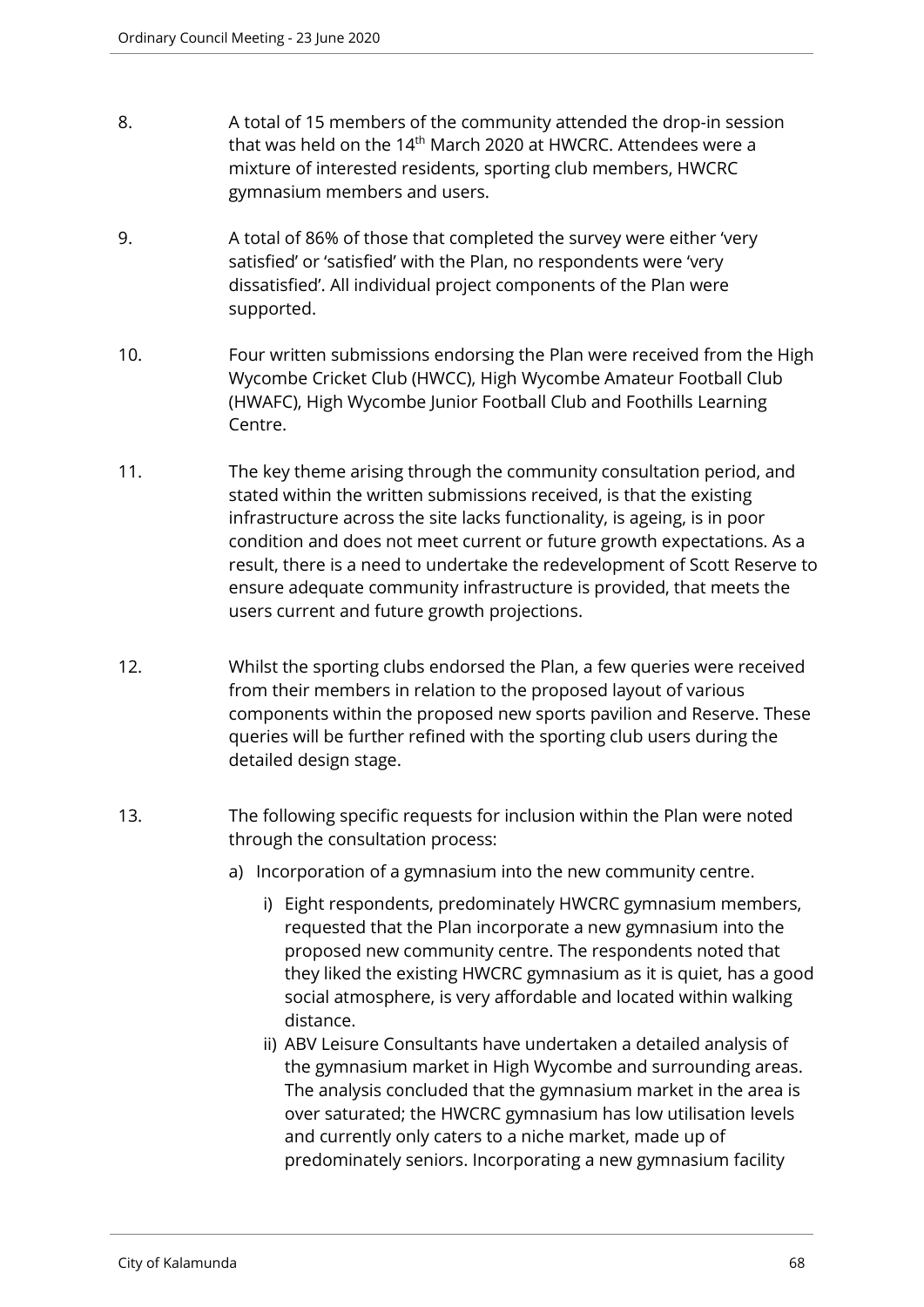into the proposed new community centre will prove costly and will unlikely increase utilisation levels.

- iii) In order to meet the physical activity and socialisation needs of this market, the Plan will provide an expanded group fitness program with specific classes tailored to the markets needs at the new community centre. For example, the expanded program may include the Living Longer Living Stronger Program as it offers both physical activity and socialisation opportunities to seniors.
- iv) Complimenting this approach in the Plan is the provision of outdoor fitness equipment and a new pathway network to support the popular seniors activities of walking and cycling. These components provide a wider benefit to the community.
- v) The Foothills Learning Centre will continue to provide various alternative seniors' activities at the proposed new community centre. Other alternative seniors activities are provided within High Wycombe including programs and events at the High Wycombe Library, programs through the High Wycombe Over 55s Leisure Group, who utilise Cyril Road Hall, and through external service providers such as Perth Diabetes Care.
- b) The provision of a second turf cricket wicket.
	- i) The provision of a second turf cricket wicket is considered to be above community level provision and would increase operational expenses to HWCC and the City.
	- ii) Its inclusion may restrict the space and/or reduce the quality of the playing field surface available for other users of the Reserve.
	- iii) HWCC expressed a desire for a second turf cricket wicket during the consultation phase of the Plan.
	- iv) Should a second turf cricket wicket be required in the future a separate business case will need to be developed by HWCC to justify the need and prove its ongoing viability.
- c) The provision of a larger social area and storage within the proposed new sports pavilion.
	- i) The HWAFC requested an increased size to the social and storage area within the proposed new sports pavilion.
	- ii) The proposed size of the social and storage area is based on AFL and Cricket Australia facility guidelines and the need of each stakeholder.
	- iii) The existing sports pavilion has a social area of 150sqm while the proposed new sports pavilions social area is 200 sqm, which is in line with the relevant facility guidelines.
	- iv) A further increase in size to either the social or storage area is not supported.
- 14. A summary of the public comments received in relation to the Plan have been included in this report as a confidential attachment (Attachment 2).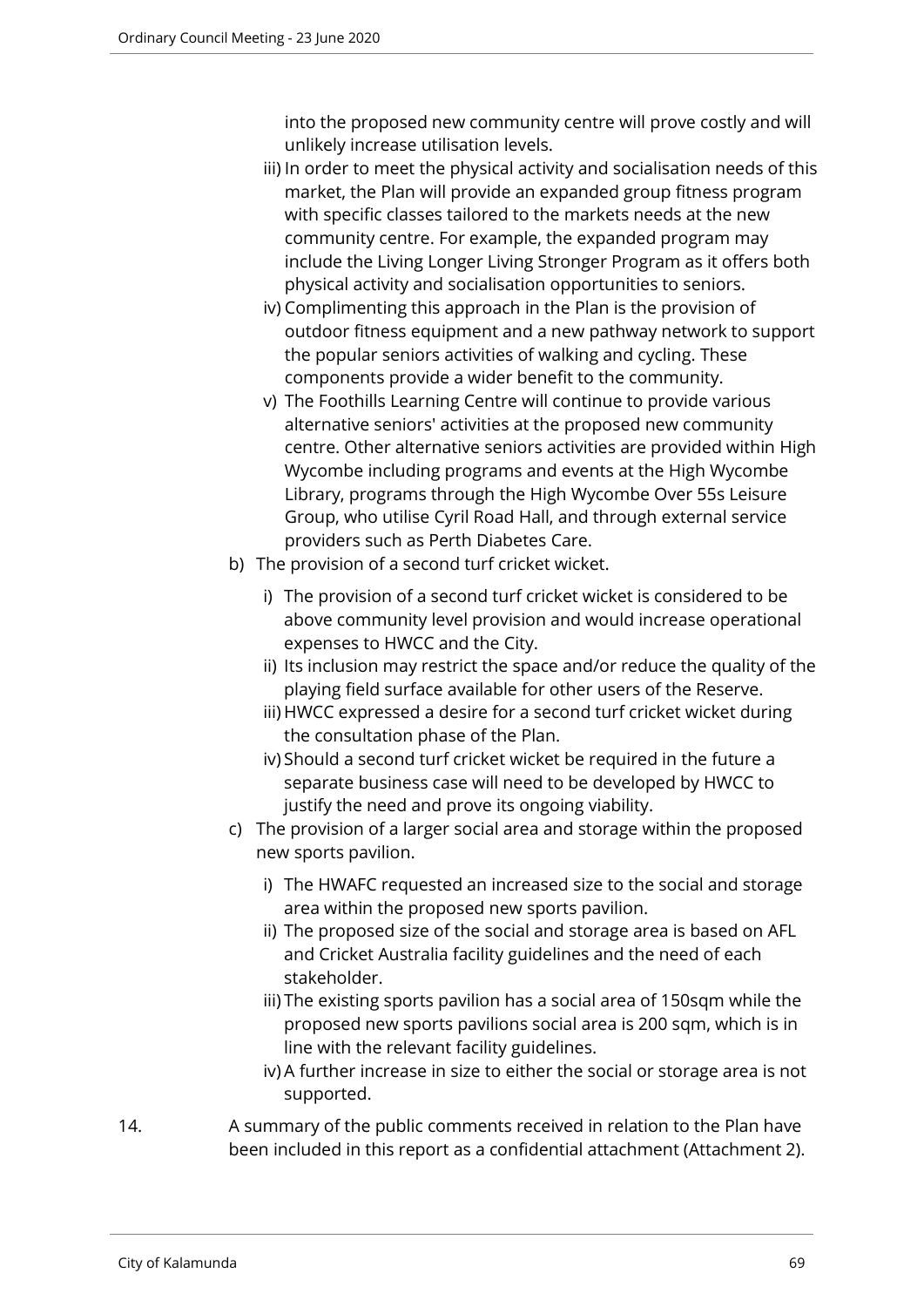- 15. It is further noted that the following studies may also be required as part of the Plan's implementation:
	- a) a detailed car park and traffic management study. This will be required in an effort to maximise car parking available and reduce the impact on neighbouring residents.
	- b) an environmental impact assessment. This will be required to ensure there is a minimum environmental impact at the Reserve.

## APPLICABLE LAW

16. Local Government Act 1995 Section 3.18 (c) - Effective Management of Local Government Services and Facilities.

## APPLICABLE POLICY

- 17. Cash-in-lieu Assessment Criteria (FAC22) provides strategic direction to Council's decision-making on proposed cash-in-lieu projects for which Scott Reserve may be eligible.
- 18. Capital Grants Clubs and Community Groups (COMR 21) provides strategic direction to Council's decision-making on sport, recreation and community infrastructure by aligning them to key principles, priorities and City strategic objectives. The Plan identifies a range of projects that align to this policy.

## STAKEHOLDER ENGAGEMENT

- 19. The following engagement strategy and process was undertaken to promote the Plan and seek public comment:
	- a) Notices on the City's website and other social media channels including Facebook;
	- b) A media release and advertisement were placed in the local newspaper;
	- c) Community feedback survey on *Engage Kalamunda;*
	- d) Contact with people who participated in the consultation process and all users of Scott Reserve;
	- e) A copy of the Plan was located at key City of Kalamunda locations;
	- f) Letters were sent to residents within a 400m radius of the Reserve;
	- g) A letter and a copy of the Plan was provided to all affected user groups and stakeholders including HWCRC user groups, gymnasium and group fitness members and sporting club representatives;
	- h) HWCRC Gymnasium members were offered 'one on one' consultations; and
	- i) The City held one community drop-in session with ABV at the Reserve. This session provided the community and user groups with an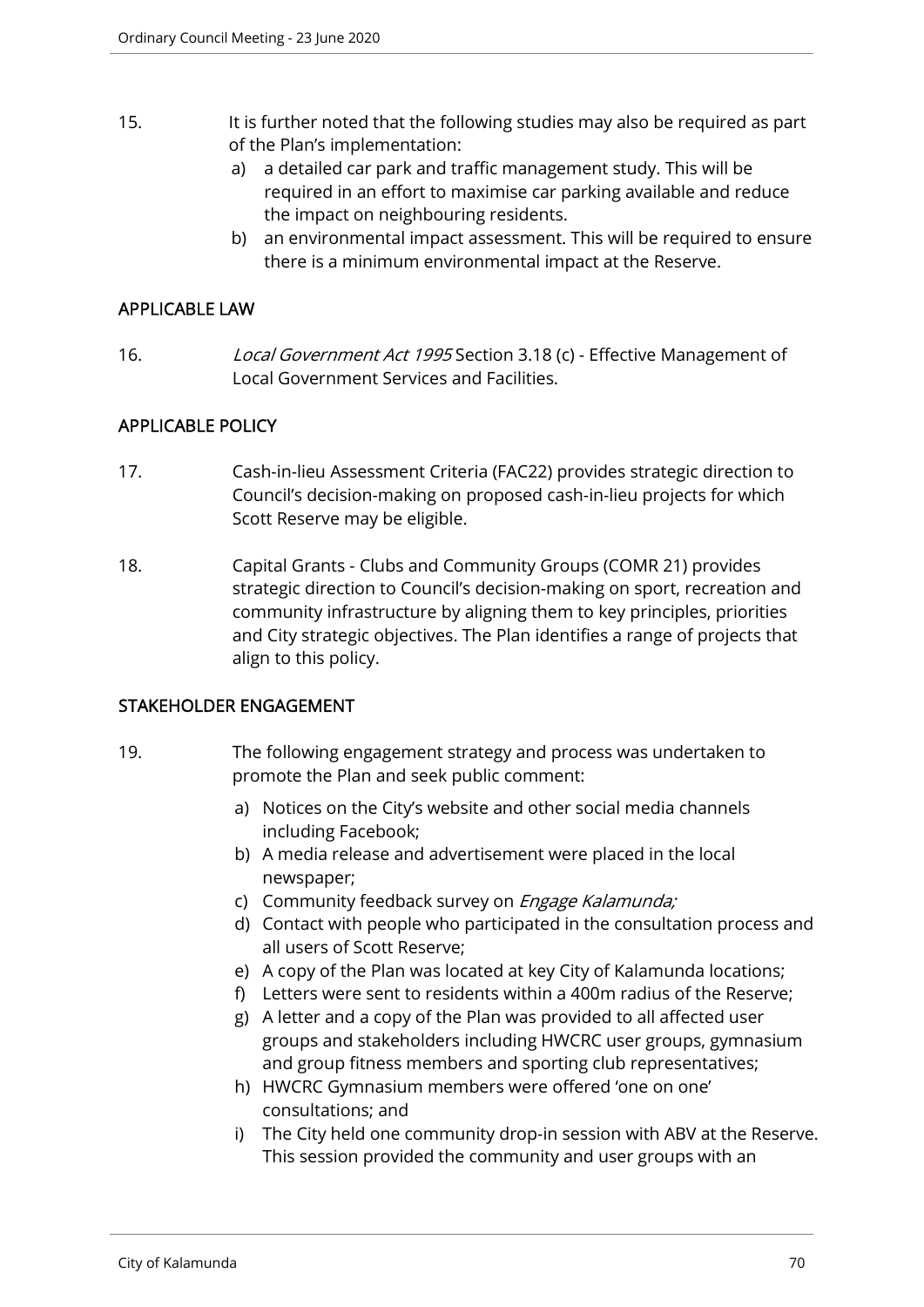opportunity to meet in person with the consultant and Administration in a casual setting to gain feedback on the Plan.

20. The City will continue to liaise with the HWCRC gymnasium members regarding the effect of the Plan on their existing memberships and the future transition strategy.

# FINANCIAL CONSIDERATIONS

- 21. The overall cost of implementing the recommendations outlined within the Plan is estimated at \$10.74 million. It should be noted that at this stage these figures are high level indicative costs only, inclusive of preliminaries, contingencies and professional fees. Detailed capital and whole of life costings will be developed prior to the implementation of each project identified within the Plan.
- 22. Implementation of components of the Plan will be considered as part of Council's Long-Term Financial Plan and will continue to be subject to annual budget deliberation processes and competing priorities.
- 23. In order to implement the Plan an advocacy campaign will be developed in consultation with the user groups to help attract significant external funding.
- 24. It is reasonable to expect that a 15-20 year timeframe may be required to complete the implementation of the Plan, with the schedule of works being staged in such a manner that will ensure maximum opportunity for the City to leverage external funding through such sources as:
	- a) Lotterywest grants;
	- b) Department of Local Government, Sport and Cultural Industries CSRFF;
	- c) Department of Planning, Lands and Heritage Cash in Lieu funding;
	- d) Sport Australia Community Sport Infrastructure Grants; and
	- e) Other State/Federal Government Advocacy, potential contribution from user groups of the reserve.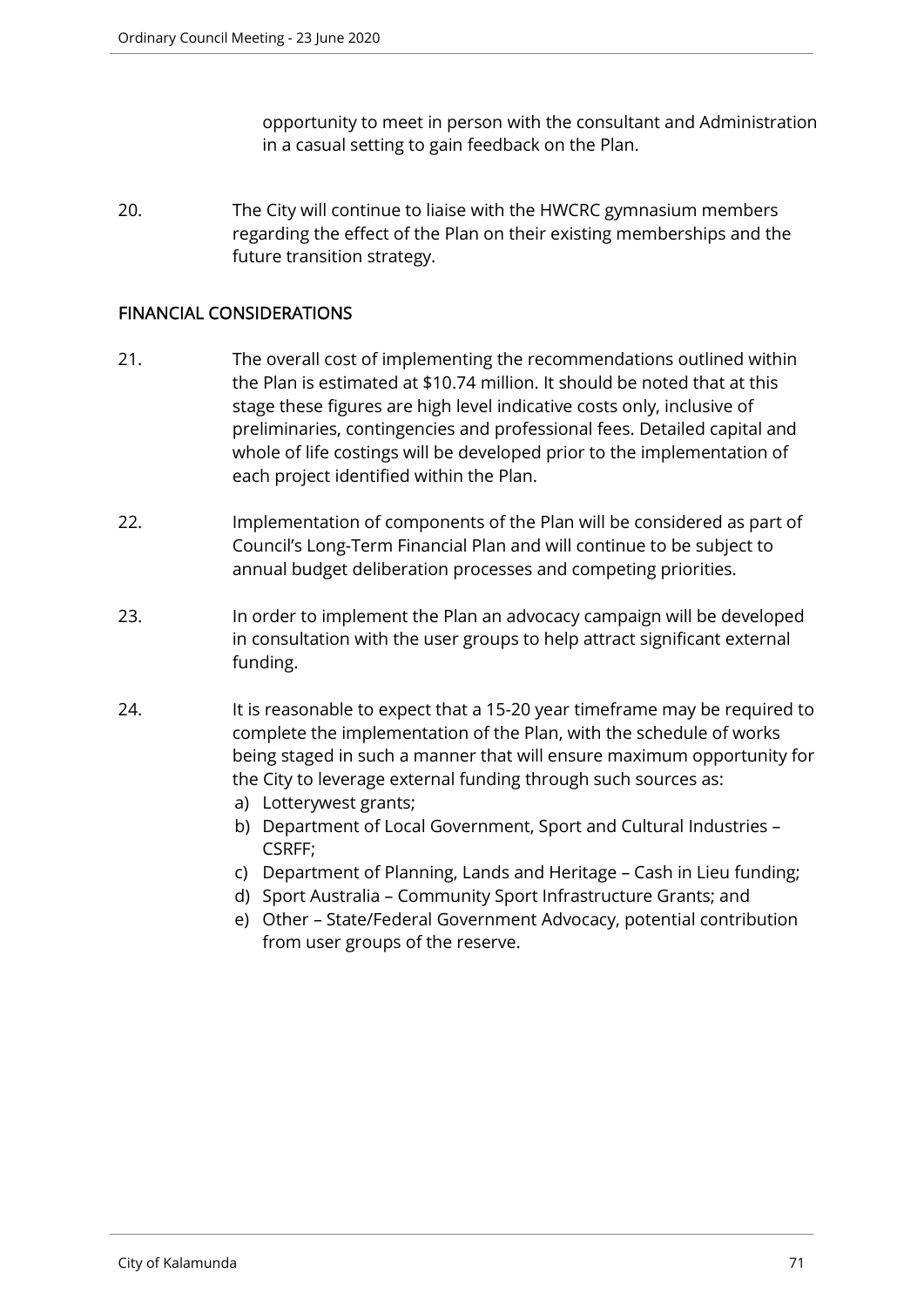# **SUSTAINABILITY**

# Social Implications

- 25. The Plan has identified current and future community needs in respect to sport and recreation infrastructure based on sport participation data and a community demographic analysis. The Plan will provide strategic direction, guidance and a long-term sustainable approach to the provision of sport and recreation facilities within the region.
- 26. Investment in Scott Reserve with updated sport and recreation facilities increases the value of the City's assets, provides benefits to the local community, improves community safety and enhances the user and player experiences for their training and competitions.

## Economic Implications

27. The implementation of the Plan may assist in providing local job opportunities and provide increased economic activity to the High Wycombe community during the construction phase.

# Environmental Implications

- 28. Whilst Scott Reserve is not a Bush Forever site, careful planning is required in order to ensure the protection of existing mature vegetation on the site.
- 29. Any new developments will need to ensure that any significant trees are identified through a detailed environmental assessment and, where appropriate, retained and protected.
- 30. The Plan identified that the site is also subject to high wind conditions and that the local community value the local environment, therefore additional tree planting has been recommended. This approach will help offset the removal of any trees identified through the detailed design stage.
- 31. The proposed new sports pavilion and community centre will be connected to the sewerage system.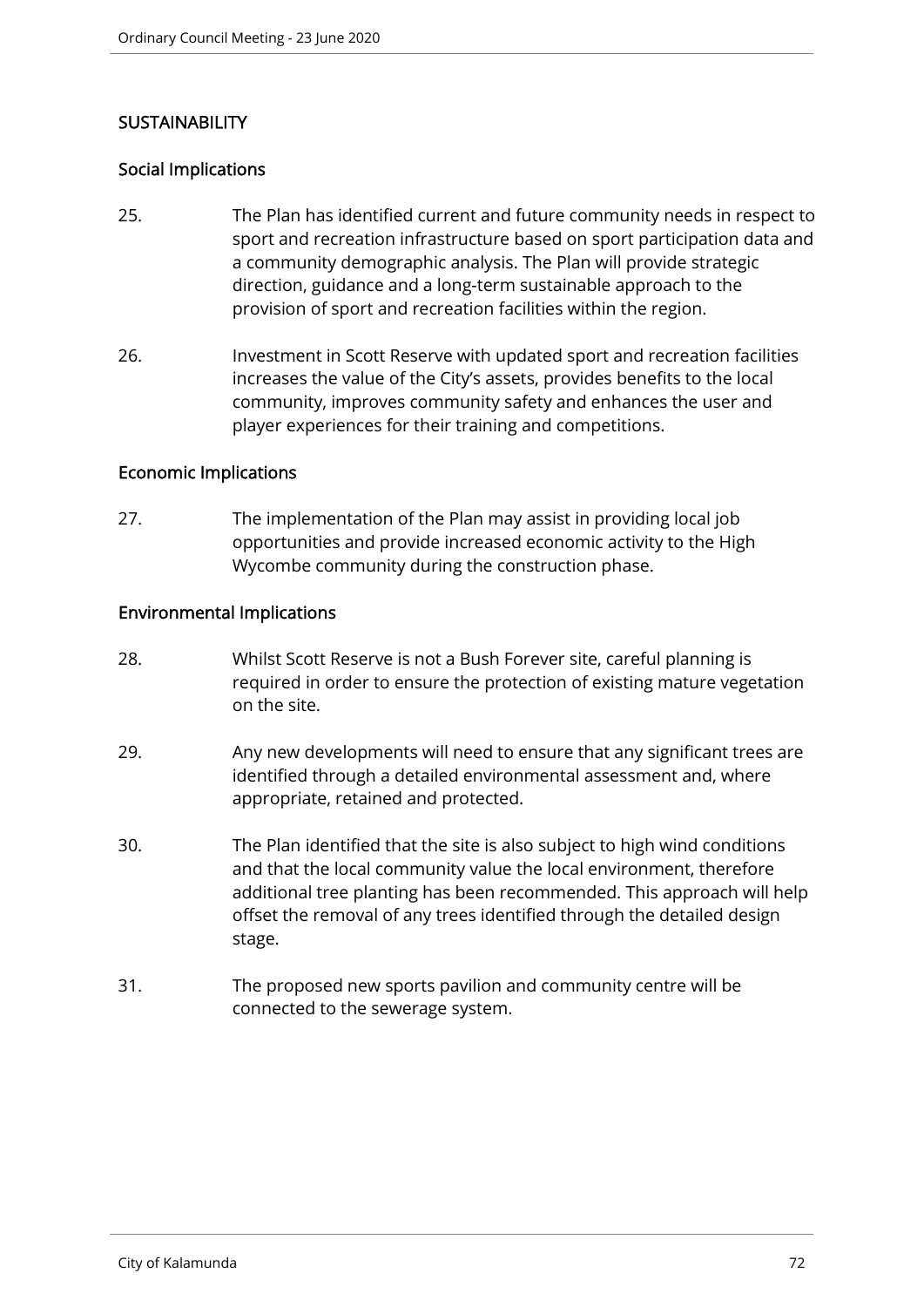### RISK MANAGEMENT

32. Risk: Without the Plan, the City's approach to future upgrades at Scott Reserve would be adhoc and nor would it be able to advocate effectively for external funding. Consequence | Likelihood | Rating Possible | Moderate | Medium Action/Strategy

To adopt the Plan to ensure future upgrades are planned effectively and advocacy opportunities are maximised.

33. **Risk:** The Plan may raise community expectations for improvements that may not be affordable in the near future.

| Consequence                                                        | Rating   |        |  |  |
|--------------------------------------------------------------------|----------|--------|--|--|
| Possible                                                           | Moderate | Medium |  |  |
| <b>Action/Strategy</b>                                             |          |        |  |  |
| Ensure community is informed as part of the communications process |          |        |  |  |
| that improvements are subject to external funding and budget       |          |        |  |  |
| availability.                                                      |          |        |  |  |
|                                                                    |          |        |  |  |

## **CONCLUSION**

- 34. The Plan is a strategic planning tool that can be integrated with Council's other related plans and documents, providing clear direction for future developments on the Reserve.
- 35. The Plan has been developed in a manner that endeavours to prioritise and stage components of any future developments.
- 36. The main outcomes for the community will be increased opportunities to participate in recreational activities and improved provision of community facilities and services.
- 37. The Plan was advertised to the public for comment for a period of 34 days concluding on 31 March 2020. 83 survey responses and four written submissions were received with 15 persons also attending the community workshop.
- 38. In summary, considering the strong support received for the Plan, it is recommended that Council receives the public comment and adopts the final Draft Scott Reserve Master Plan.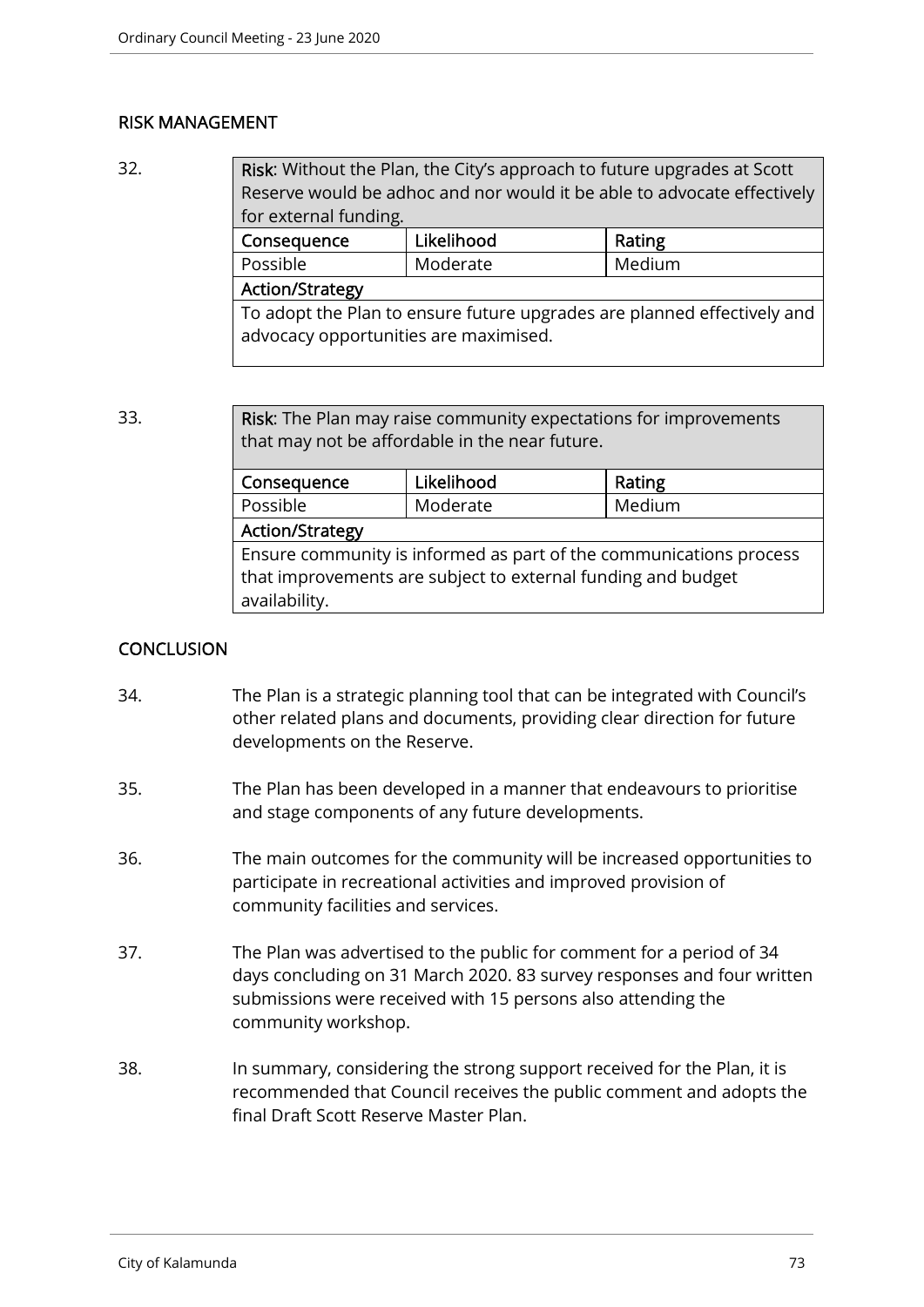## Voting Requirements: Simple Majority

#### RECOMMENDATION

That Council:

- 1. RECEIVE the public comment on the Draft Scott Reserve Master Plan (Attachment Two).
- 2. ADOPT the Scott Reserve Master Plan (Attachment One).
- 3. NOTE that all the capital projects identified within the Scott Reserve Master Plan shall be considered by Council for inclusion within future City of Kalamunda advocacy campaigns, the Long-Term Financial Plan and subjected to annual budget deliberation processes.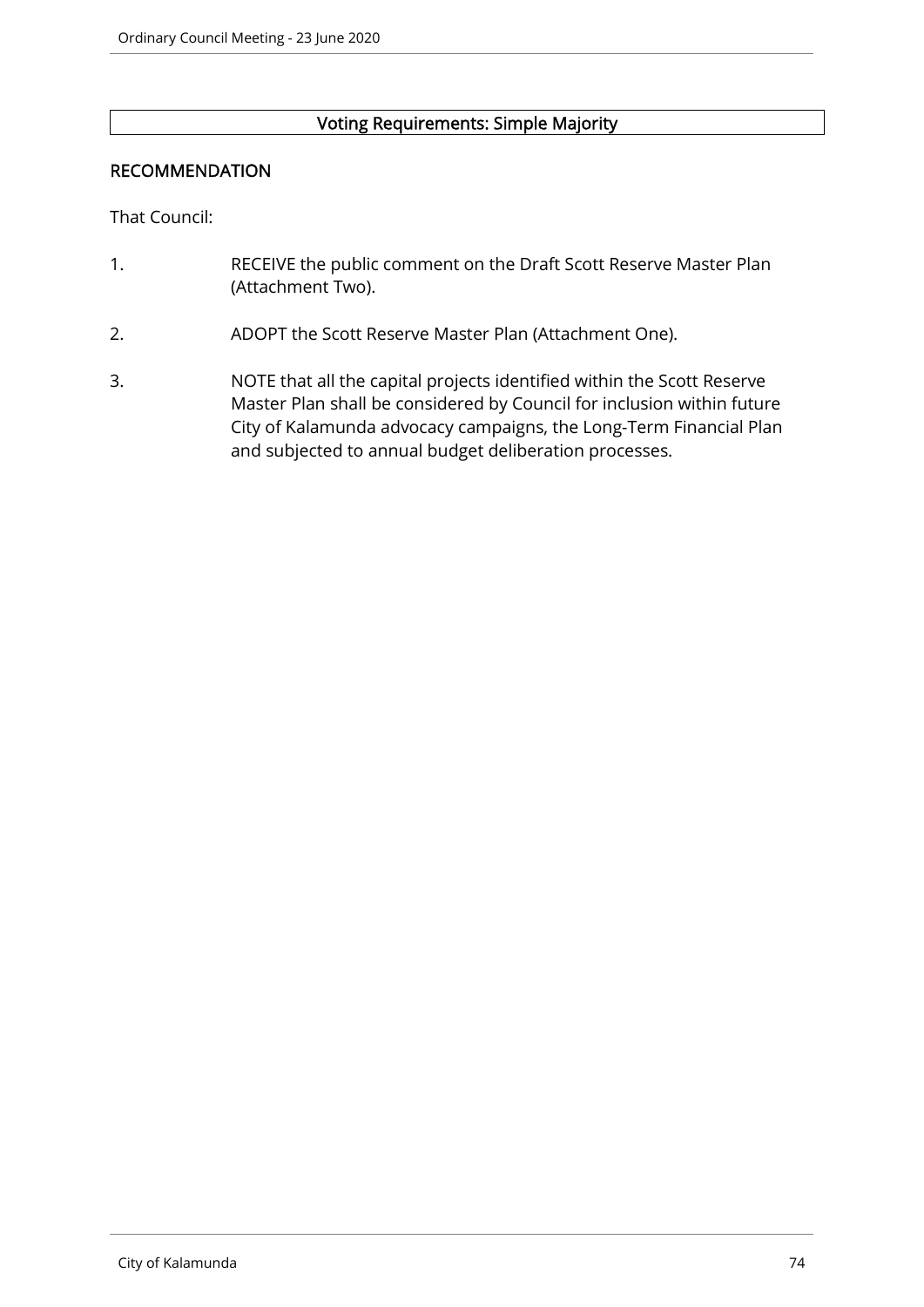## 10.4.2. Council Authorisations Review - Execution of Documents

Declaration of financial / conflict of interests to be recorded prior to dealing with each item.

| Previous Items<br>Directorate   | OCM 38/2018<br><b>Chief Executives Office</b>                                     |
|---------------------------------|-----------------------------------------------------------------------------------|
| Business Unit<br>File Reference | Governance and Legal                                                              |
| Applicant                       | N/A                                                                               |
| Owner                           | N/A                                                                               |
| <b>Attachments</b>              | Authorisation - C A 1- Execution of Documents -<br>1.<br>2018 [10.4.2.1 - 1 page] |
|                                 | Execution of Documents - Staff Authorisations -<br>2.                             |

Advisory Notes vrs 1 [10.4.2.2 - 2 pages]

#### TYPE OF REPORT

|   | Advocacy    | When Council is advocating on behalf of the community to<br>another level of government/body/agency                                                                                                                                                                                                                                                                                                                                |
|---|-------------|------------------------------------------------------------------------------------------------------------------------------------------------------------------------------------------------------------------------------------------------------------------------------------------------------------------------------------------------------------------------------------------------------------------------------------|
|   | Executive   | When Council is undertaking its substantive role of direction<br>setting and oversight (eg accepting tenders, adopting plans<br>and budgets                                                                                                                                                                                                                                                                                        |
|   | Information | For Council to note                                                                                                                                                                                                                                                                                                                                                                                                                |
| ☑ | Legislative | Includes adopting Local Laws, Town Planning Schemes and<br>Policies. When Council determines a matter that directly<br>impacts a person's rights and interests where the principles of<br>natural justice apply. Examples include town planning<br>applications, building licences, other permits or licences<br>issued under other Legislation or matters that could be<br>subject to appeal to the State Administrative Tribunal |

#### STRATEGIC PLANNING ALIGNMENT

Kalamunda Advancing Strategic Community Plan to 2027

#### Priority 4: Kalamunda Leads

Objective 4.1 - To provide leadership through transparent governance. Strategy 4.1.1 - Provide good governance.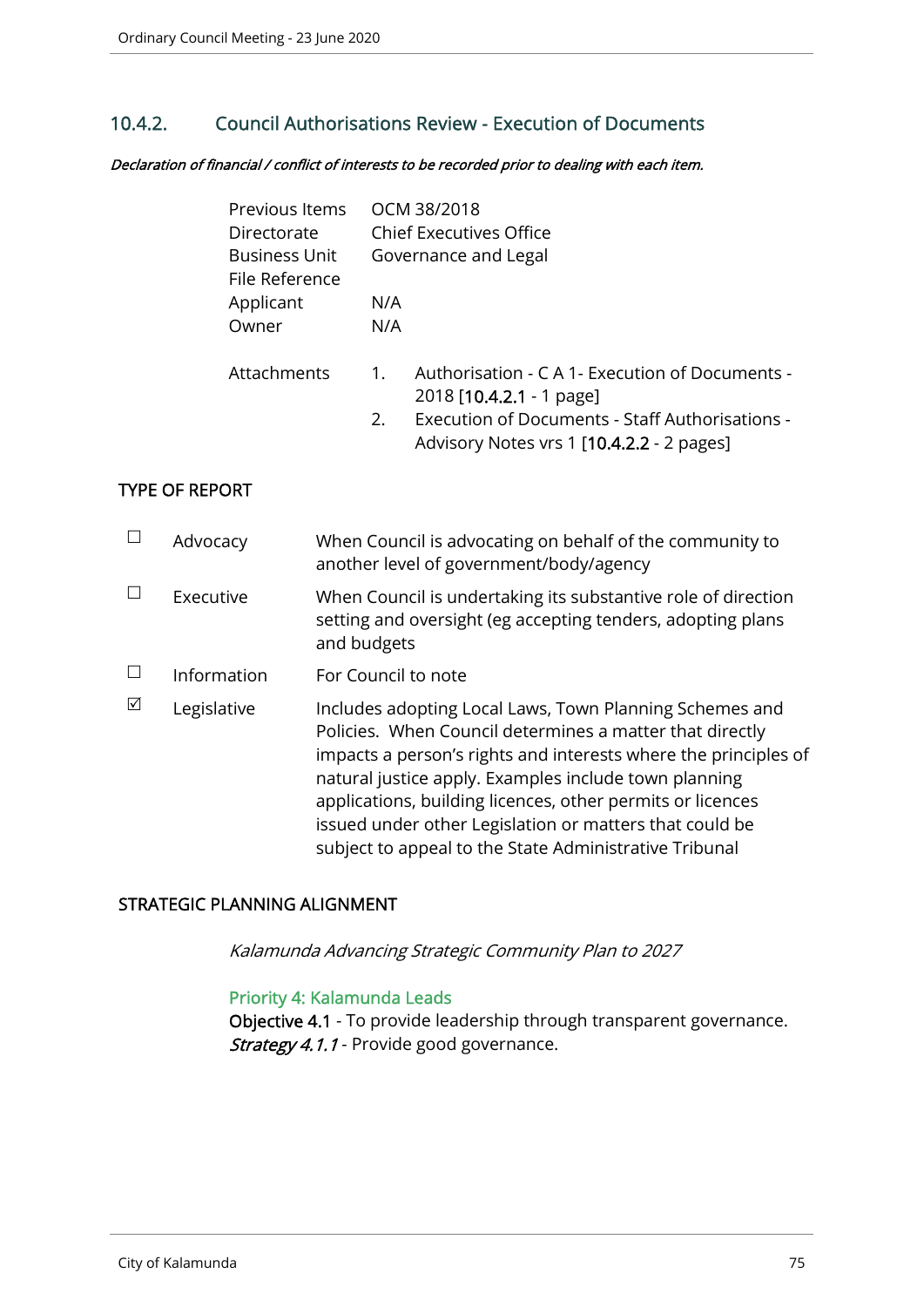### EXECUTIVE SUMMARY

- 1. The purpose of this report is to amend the authorisation provided to specified staff at the Chief Executive Officer, Director and Manager level to sign documents on behalf of the City of Kalamunda (City) that do not require the affixing of the Common Seal.
- 2. The authorisations contained in the recommendation are in accordance with the provisions of the *Local Government Act 1995* (Act) and provide the framework for continued efficient operations within the administration of the City.
- 3. The recommendation requests amendments to the current authorisation provided by Council to delete some positions and amend the title of others.

### BACKGROUND

4. The Act provides (1) in s9.49A (1) and (4):

(1)-A document is duly executed by a local government if: -

- (a) the common seal of the local government is affixed to it in accordance with subsections (2) and (3); or
- (b) it is signed on behalf of the local government by a person or persons authorised under subsection (4) to do so.

(4)-A local government may, by resolution, authorise the chief executive officer, another employee or an agent of the local government to sign documents on behalf of the local government, either generally or subject to conditions or restrictions specified in the authorisation.

- (2) in s9.49B:
- (1) Insofar as the formalities of making, varying or discharging a contract are concerned, a person acting under the authority of a local government may make, vary or discharge a contract in the name of or on behalf of the local government in the same manner as if that contract was made, varied or discharged by a natural person.
- (2) The making, variation or discharge of a contract in accordance with subsection (1) is effectual in law and binds the local government concerned and other parties to the contract.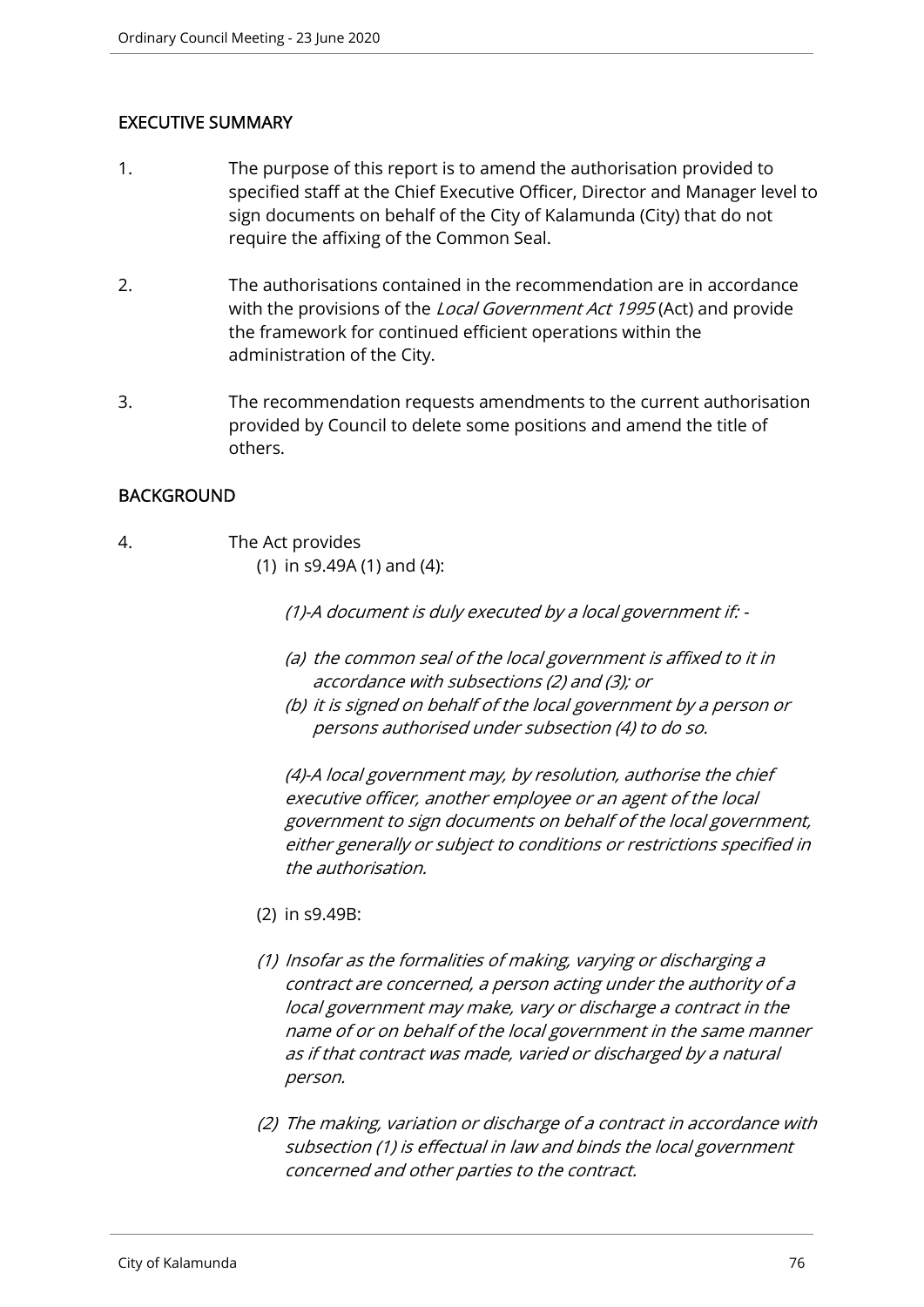- (3) Subsection (1) does not prevent a local government from making, varying or discharging a contract under its common seal.
- 5. These authorisations were first provided in 2010 and have been periodically amended to add, delete staff and amend position titles arising from new staff appointments, resignations or organisational restructures.
- 6. Authorisations were most recently considered and approved by Council at the Ordinary Council Meeting of 27 March 2018.

## DETAILS AND ANALYSIS

7. The following changes have been included in the recommendation:

#### Deletions

General Counsel Manager Strategic Planning Amendments to titles One Director and three Manager's positions Amendments to areas of responsibility Some matters have been transferred from the Manager Financial Services to the Manager Commercial and Cultural Services.

8. It is not proposed to change any of the authority levels that have been provided by Council. The current authorisations are detailed in (Attachment 1) and the range of documents that can be executed are detailed in (Attachment 2).

## APPLICABLE LAW

9. Local Government Act 1995.

### APPLICABLE POLICY

10. Nil.

### STAKEHOLDER ENGAGEMENT

- 11. Input has been received from all Directorates as to their requirements of authorisations which should be considered by Council.
- 12. Community consultation is not required for this issue.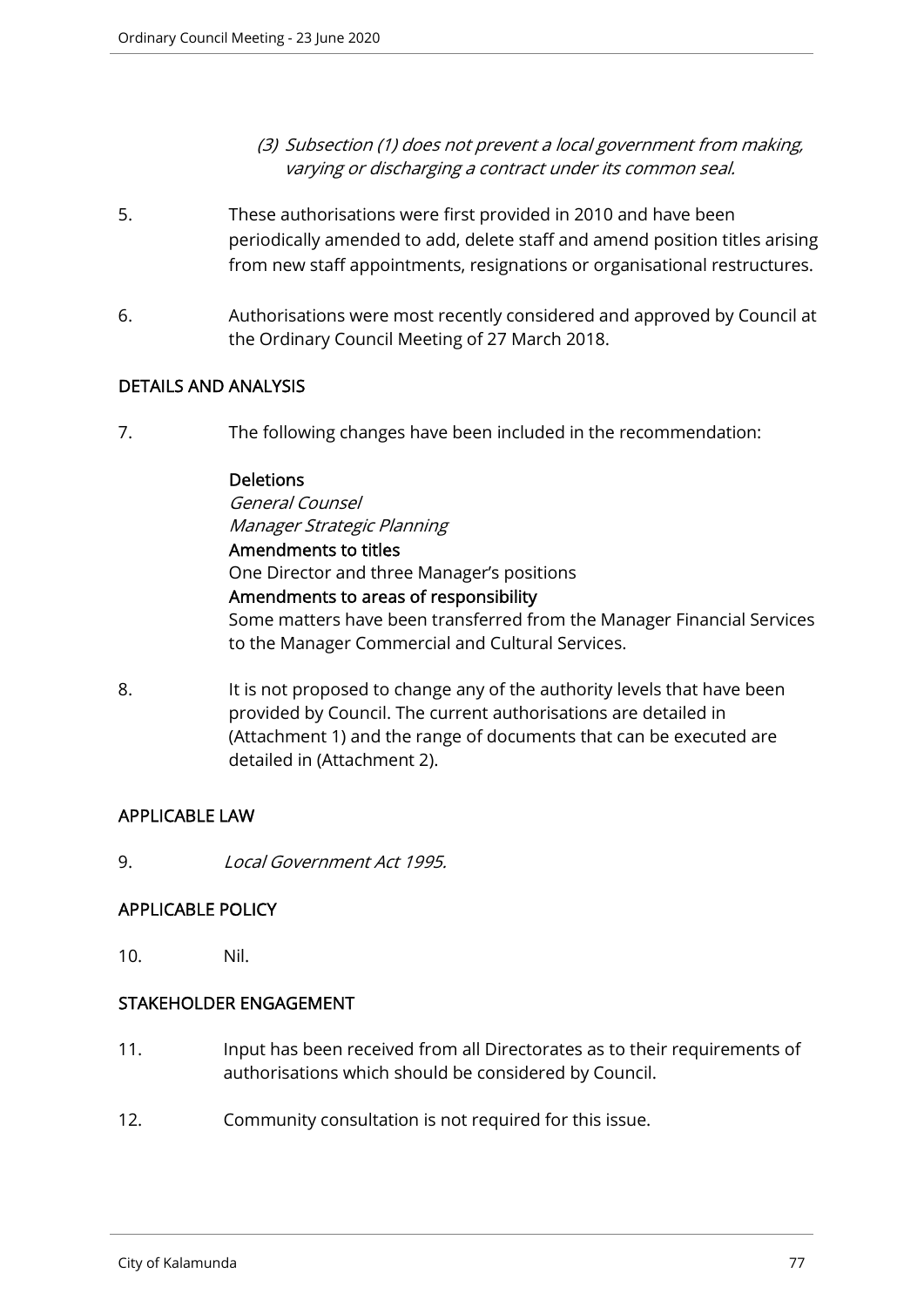## FINANCIAL CONSIDERATIONS

13. Nil.

## **SUSTAINABILITY**

14. Nil.

#### RISK MANAGEMENT

15. **Risk:** Delays to execution of documents if adequate number of appropriate staff are not authorised to carry out that function.

| Consequence                                                          | Likelihood | Rating |  |  |
|----------------------------------------------------------------------|------------|--------|--|--|
| Moderate                                                             | Possible   | Medium |  |  |
| <b>Action/Strategy</b>                                               |            |        |  |  |
| If the recommendation is not adopted then there is increased risk of |            |        |  |  |
| delay on document execution, which would require strict programming  |            |        |  |  |
| of existing authorised officer time to ensure that all documents are |            |        |  |  |
| executed as soon as practicable.                                     |            |        |  |  |
|                                                                      |            |        |  |  |

## **CONCLUSION**

16. The authorisations contained in the recommendation of this report are in accordance with the provisions of the Act and provide the framework for continued efficient operations within the City's Administration.

## Voting Requirements: Simple Majority

### RECOMMENDATION

That Council pursuant to section 9.49A of the Local Government Act 1995, AUTHORISE the following Officers of the City of Kalamunda to sign documents on behalf of the City of Kalamunda, as specified: -

- i. Chief Executive Officer
- ii. Director Asset Services
- iii. Director Corporate Services
- iv. Director Development Service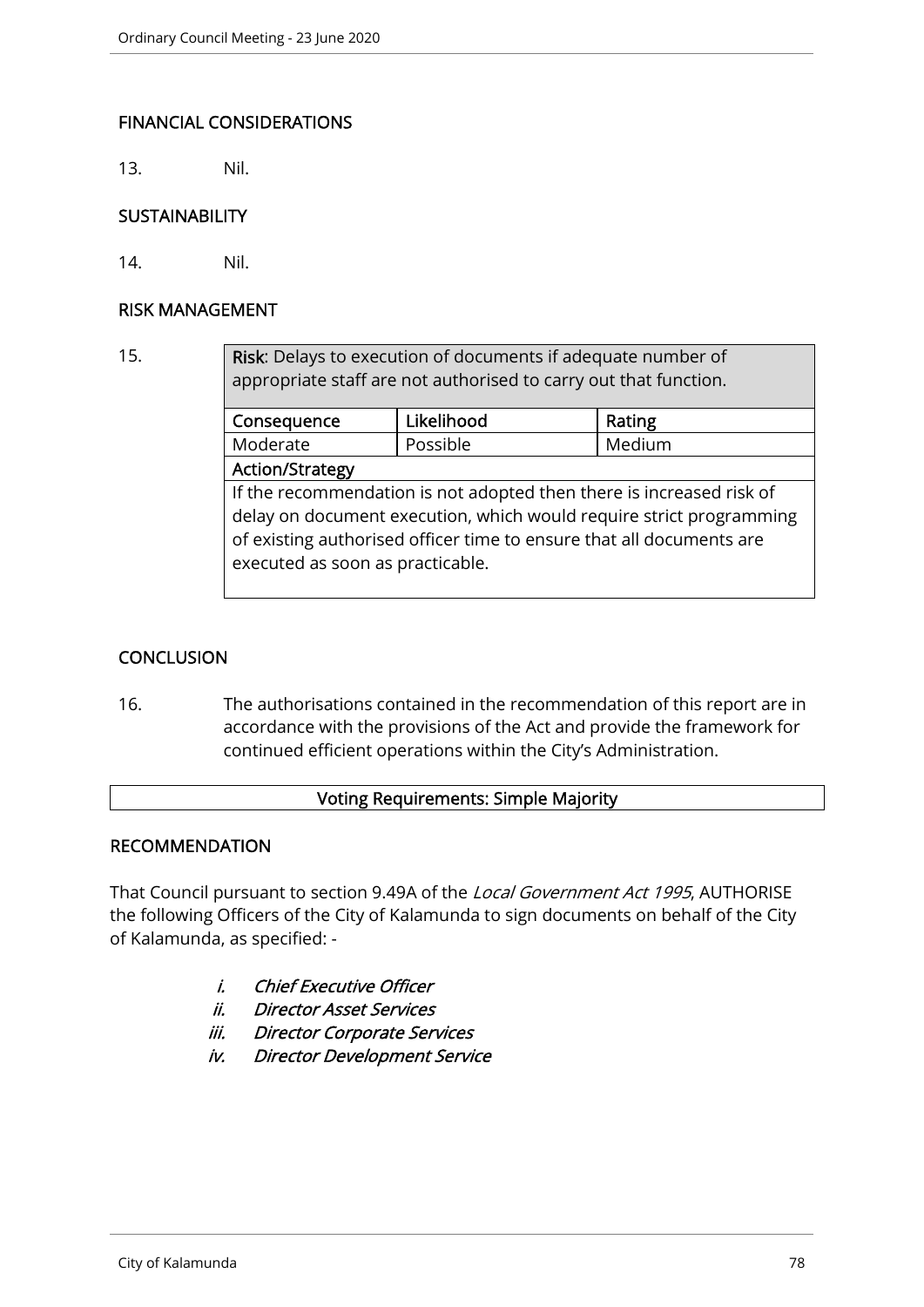any document, including a deed, that is necessary or appropriate to be signed for these Officers to carry out their functions and duties under any written law.

## i. Manager Approval Services

- ii. Manager Asset and Waste Operations
- iii. Manager Asset Delivery
- iv. Manager Asset Planning
- v. Manager Community Development
- vi. Manager Environmental Health and Community Safety
- vii. Manager Financial Services
- viii. Manager People Services
- ix. Manager Parks and Environmental Services

any document, excluding a deed, that is necessary or appropriate to be signed to carry out the Manager's functions and duties under any written law.

## i. Manager Commercial and Cultural Services

any document, excluding a deed, that is necessary or appropriate to be signed to carry out the Manager's functions and duties under any written law, and specifically:-

- a. Leases
- b. Extensions of Leases
- c. Assignments of Leases
- d. Deed of Variation of Leases
- e. Surrenders of Leases
- f. Licences
- g. Assignments and Assignments and Variations of Licences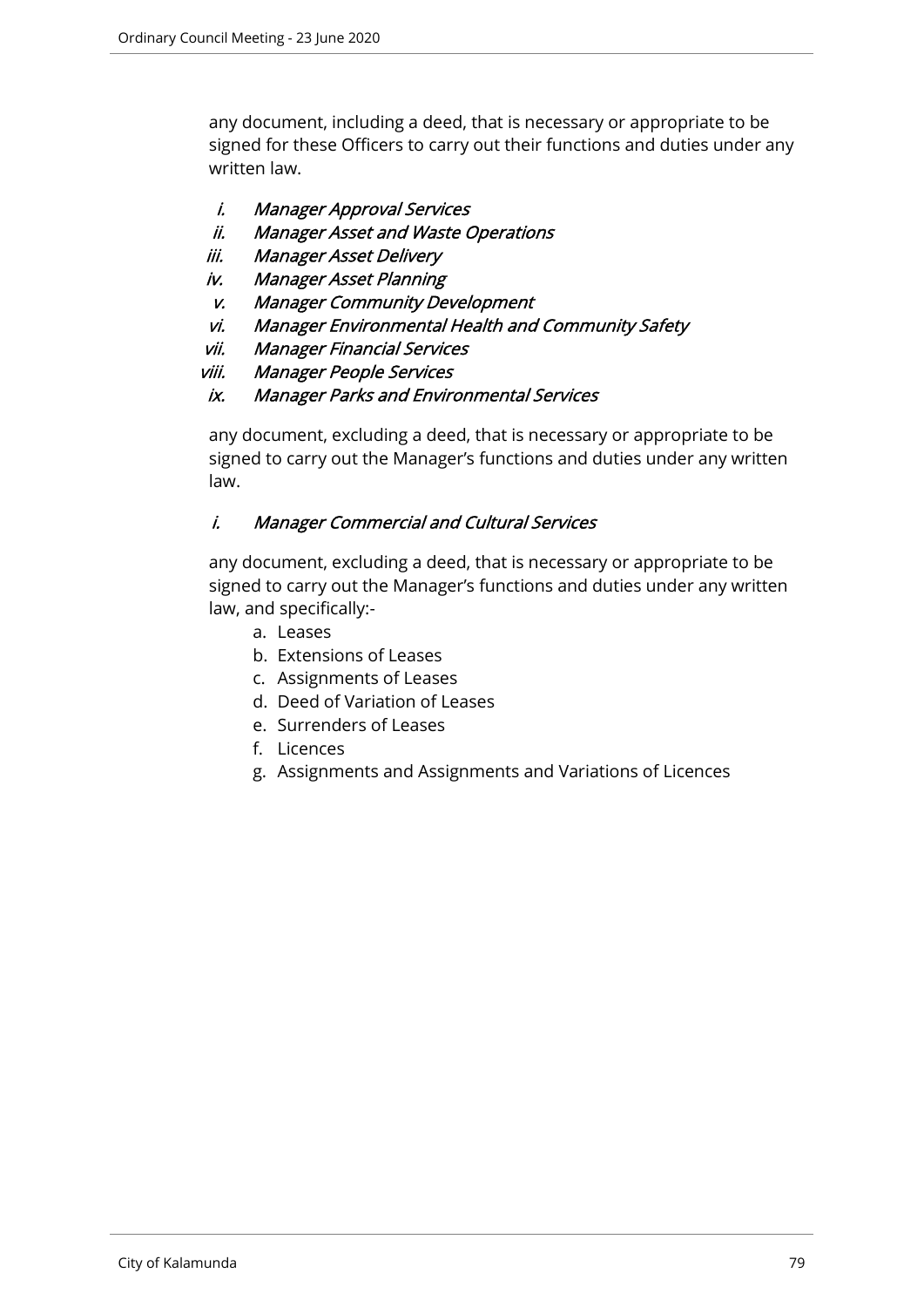# 10.4.3. Delegations from Council to the Chief Executive Officer - 2020 Review

Declaration of financial / conflict of interests to be recorded prior to dealing with each item.

| Previous Items       |                  | OCM 151/2019                                                                |
|----------------------|------------------|-----------------------------------------------------------------------------|
| Directorate          |                  | Office of the CEO                                                           |
| <b>Business Unit</b> |                  | Governance and Legal                                                        |
| File Reference       |                  | LE-ACT006                                                                   |
| Applicant            | N/A              |                                                                             |
| Owner                | N/A              |                                                                             |
| Attachments          | $\overline{1}$ . | Register of Delegations from Council - 2020<br>Review [10.4.3.1 - 69 pages] |

## TYPE OF REPORT

|   | Advocacy    | When Council is advocating on behalf of the community to<br>another level of government/body/agency                                                                                                                                                                                                                                                                                                                                |
|---|-------------|------------------------------------------------------------------------------------------------------------------------------------------------------------------------------------------------------------------------------------------------------------------------------------------------------------------------------------------------------------------------------------------------------------------------------------|
|   | Executive   | When Council is undertaking its substantive role of direction<br>setting and oversight (eg accepting tenders, adopting plans<br>and budgets                                                                                                                                                                                                                                                                                        |
|   | Information | For Council to note                                                                                                                                                                                                                                                                                                                                                                                                                |
| ⊠ | Legislative | Includes adopting Local Laws, Town Planning Schemes and<br>Policies. When Council determines a matter that directly<br>impacts a person's rights and interests where the principles of<br>natural justice apply. Examples include town planning<br>applications, building licences, other permits or licences<br>issued under other Legislation or matters that could be<br>subject to appeal to the State Administrative Tribunal |

## STRATEGIC PLANNING ALIGNMENT

Kalamunda Advancing Strategic Community Plan to 2027

#### Priority 4: Kalamunda Leads

Objective 4.1 - To provide leadership through transparent governance. Strategy 4.1.1 - Provide good governance.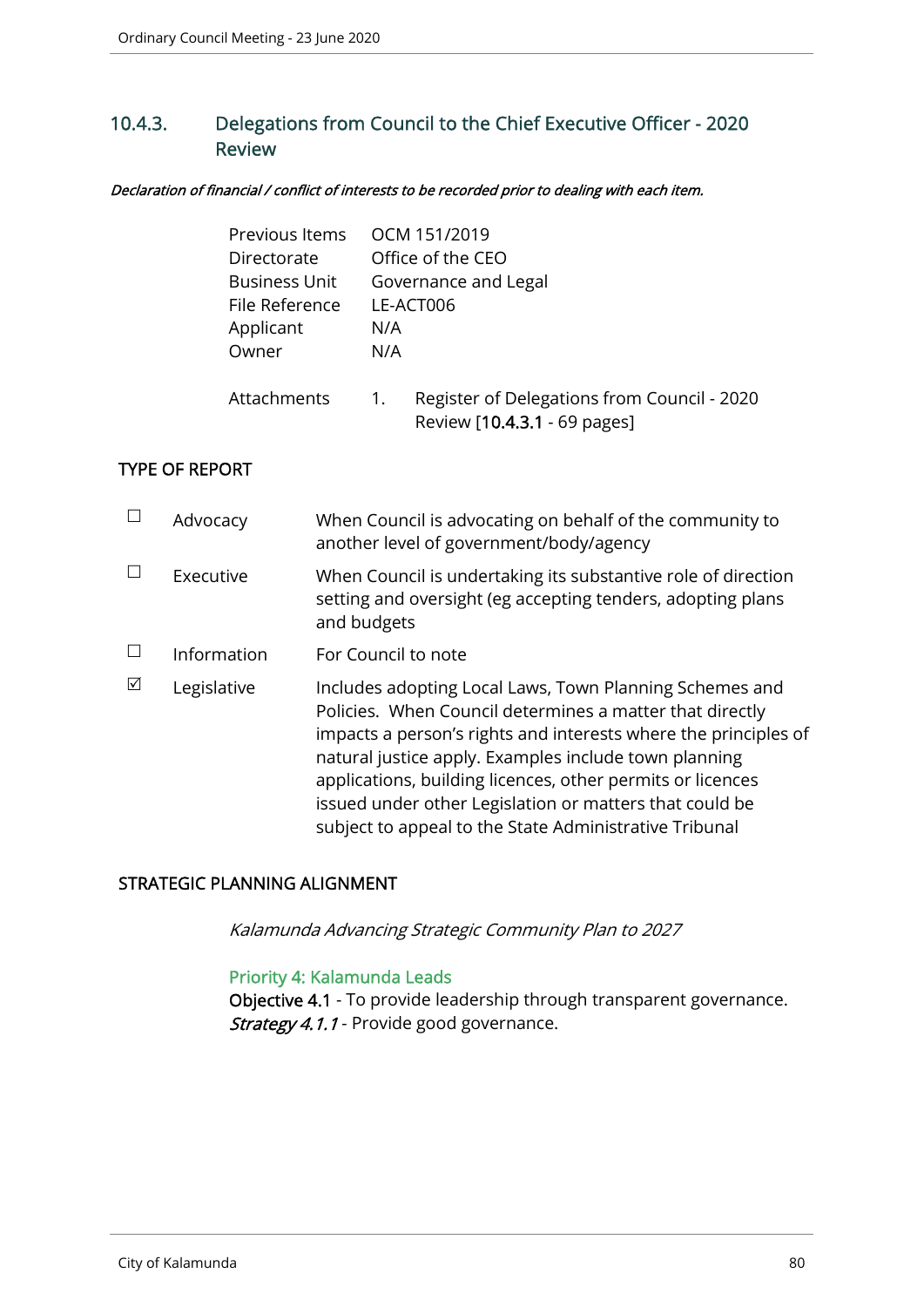### EXECUTIVE SUMMARY

- 1. To consider the annual review of delegations from Council to the Chief Executive Officer (CEO) and other employees.
- 2. In assessing the current delegations, the review has concluded the current delegation levels are appropriate, effective and provide for administrative efficiencies.
- 3. It is recommended that Council notes the review and adopts the delegations detailed in the draft Delegation Register (Attachment 1).

#### **BACKGROUND**

- 4. In order to carry out its functions efficiently and effectively, Council has the ability to delegate its powers and duties to the CEO (or to another staff member, in some cases).
- 5. Section 5.46 of the Local Government Act 1995 (the Act) requires each Council to review its delegations at least once every financial year.
- 6. Council last reviewed its delegations on 25 June 2019. The current delegations must therefore be reviewed by 30 June 2020.

#### DETAILS AND ANALYSIS

- 7. In assessing the current delegations, the review has concluded the current delegation levels are appropriate, effective and provide for administrative efficiencies and therefore no changes are required.
- 8. The review did identify some technical matters with respect to officer titles within the Building delegations – BLD2 Attachment. These have been corrected.
- 9. In addition, a modified penalty for a breach of Regulation 58 of the Building Regulations 2012 was omitted from BLD3 Part B and has now been included.

#### APPLICABLE LAW

10. Section 5.42 of the Local Government Act 1995 - a local government may delegate to the CEO.

Limits on delegations to CEOs – S.5.43.

Requirement for review – S.5.46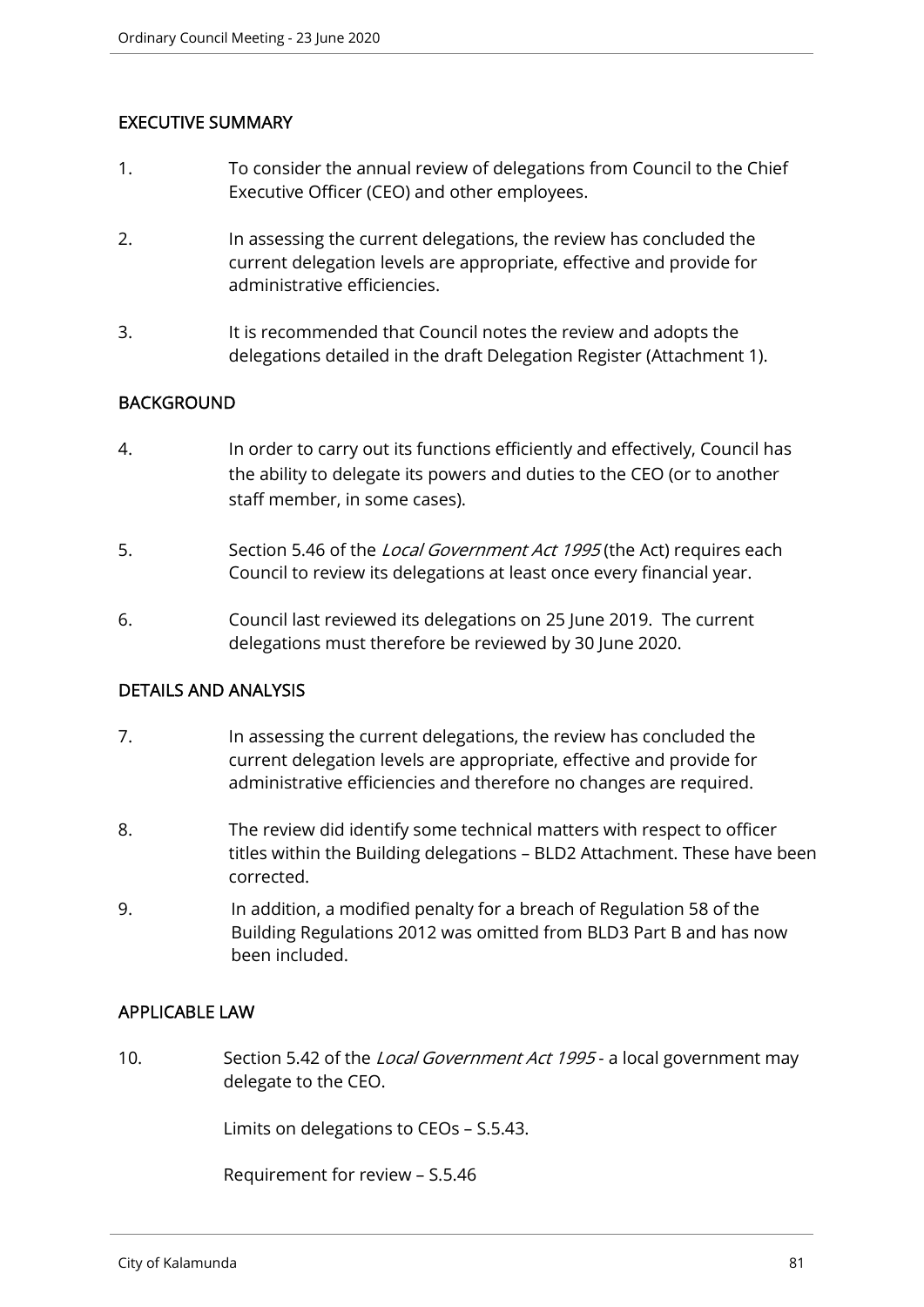11. There are also similar delegation provisions in the *Building Act 2011*, Local Planning Scheme No 3, Health Act 1911, Dog Act 1976, Cat Act 2011 and Graffiti Vandalism Act 2016.

### APPLICABLE POLICY

12. Where appropriate, Policies will reflect the principles and conditions included in any delegation.

### STAKEHOLDER ENGAGEMENT

- 13. All Directorates have been consulted on the appropriateness and adequacy of the current delegations. No requests for changes were sought.
- 14. Public consultation is not considered necessary with respect to this issue.

### FINANCIAL CONSIDERATIONS

15. None directly from this report.

### **SUSTAINABILITY**

16. Nil

### RISK MANAGEMENT

| 17. |                                                                                         | <b>Risk:</b> Delegated authority is not provided to the CEO and other staff |        |  |  |
|-----|-----------------------------------------------------------------------------------------|-----------------------------------------------------------------------------|--------|--|--|
|     | Consequence                                                                             | Likelihood                                                                  | Rating |  |  |
|     | High                                                                                    | Unlikely                                                                    | Medium |  |  |
|     | <b>Action/Strategy</b>                                                                  |                                                                             |        |  |  |
|     | Introduce processes that would assist Council with the additional<br>decision workload. |                                                                             |        |  |  |

## CONCLUSION

18. The Officer recommendations reflect the outcome of the review of current delegations, and as such will continue to provide an effective framework for the efficient operation of the City through the responsible discharge of those powers and duties delegated by Council.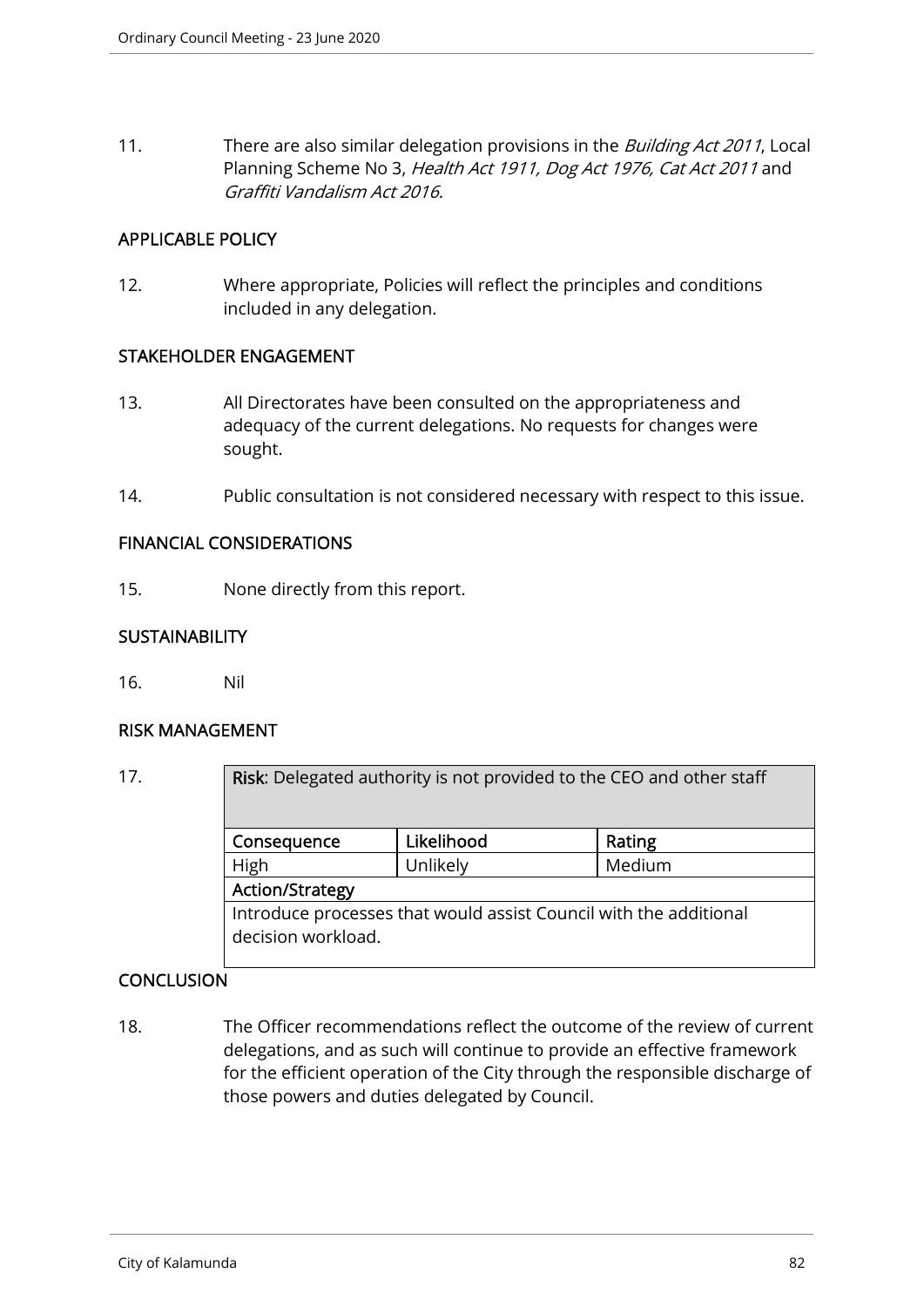# Voting Requirements: Absolute Majority

#### RECOMMENDATION

That Council:

- 1. NOTE the review of the delegations.
- 2. ADOPT the delegations detailed in the draft Delegations Register (Attachment 1)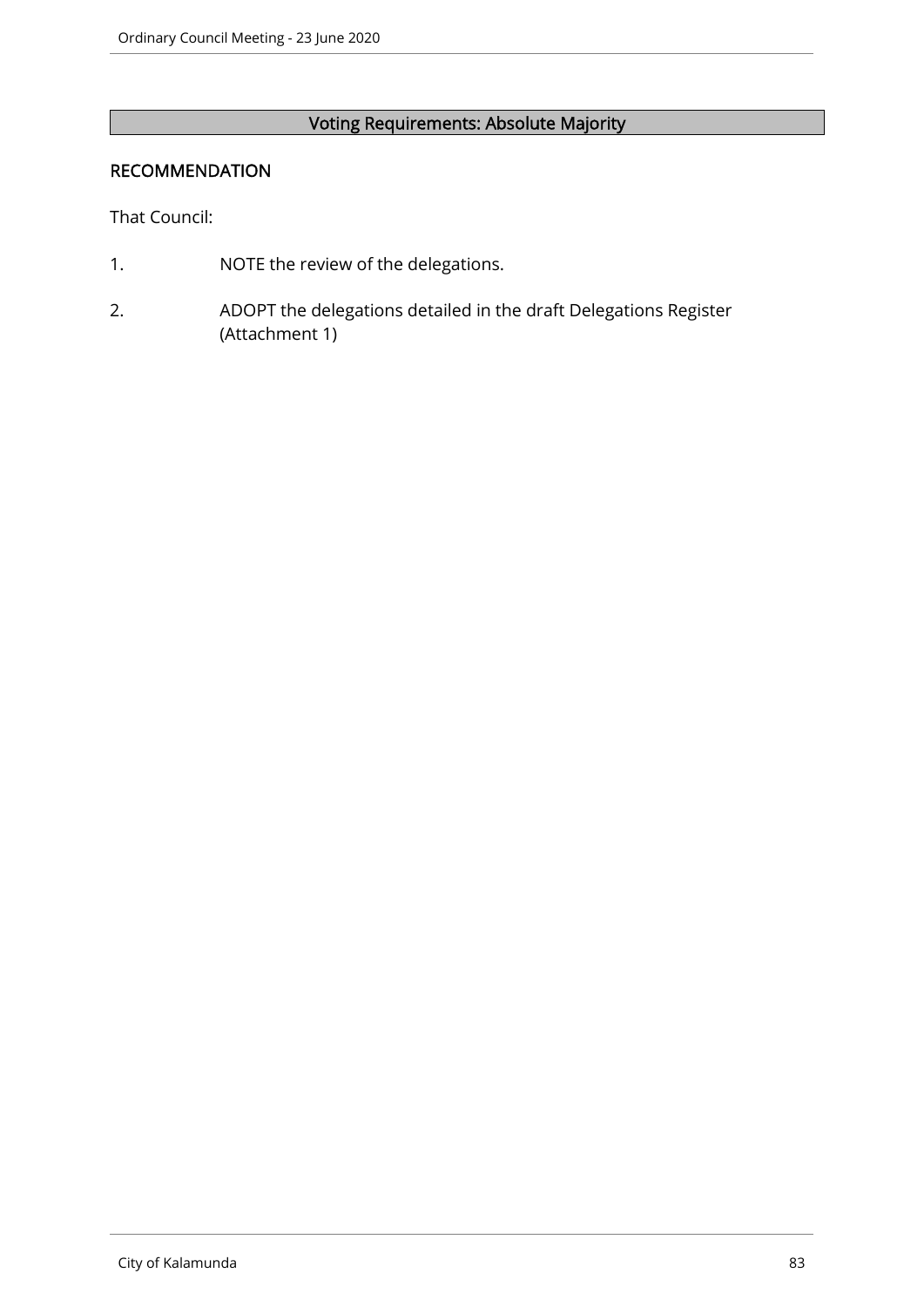## 10.5. Chief Executive Officer Reports

## 10.5.1. Draft Monthly Financial Statements to May 2020

#### Declaration of financial / conflict of interests to be recorded prior to dealing with each item.

| Previous Items       |                  |                                                                                    |
|----------------------|------------------|------------------------------------------------------------------------------------|
| Directorate          |                  | Corporate Services                                                                 |
| <b>Business Unit</b> |                  | <b>Financial Services</b>                                                          |
| File Reference       |                  | FIR-SRR-006                                                                        |
| Applicant            | N/A              |                                                                                    |
| Owner                | N/A              |                                                                                    |
| Attachments          | $\overline{1}$ . | Statement of Financial Activity 31 May 2020<br>$[10.5.1.1 - 2$ pages]              |
|                      | 2.               | Statement of Net Current Funding Position as of 31<br>May 2020 [10.5.1.2 - 1 page] |
|                      |                  | N/A                                                                                |

#### TYPE OF REPORT

|   | Advocacy    | When Council is advocating on behalf of the community to<br>another level of government/body/agency                                                                                                                                                                                                                                                                                                                                     |
|---|-------------|-----------------------------------------------------------------------------------------------------------------------------------------------------------------------------------------------------------------------------------------------------------------------------------------------------------------------------------------------------------------------------------------------------------------------------------------|
| ⊠ | Executive   | When Council is undertaking its substantive role of direction<br>setting and oversight (eg accepting tenders, adopting plans<br>and budgets                                                                                                                                                                                                                                                                                             |
|   | Information | For Council to note                                                                                                                                                                                                                                                                                                                                                                                                                     |
|   | Legislative | Includes adopting Local Laws, Town Planning Schemes, and<br>Policies. When the Council determines a matter that directly<br>impacts a person's rights and interests where the principles of<br>natural justice apply. Examples include town planning<br>applications, building licenses, other permits or licenses<br>issued under other Legislation or matters that could be<br>subject to appeal to the State Administrative Tribunal |

#### STRATEGIC PLANNING ALIGNMENT

Kalamunda Advancing Strategic Community Plan to 2027

#### Priority 4: Kalamunda Leads

Objective 4.1 - To provide leadership through transparent governance. Strategy 4.1.1 - Provide good governance. Strategy 4.1.2 - Build an effective and efficient service-based organisation.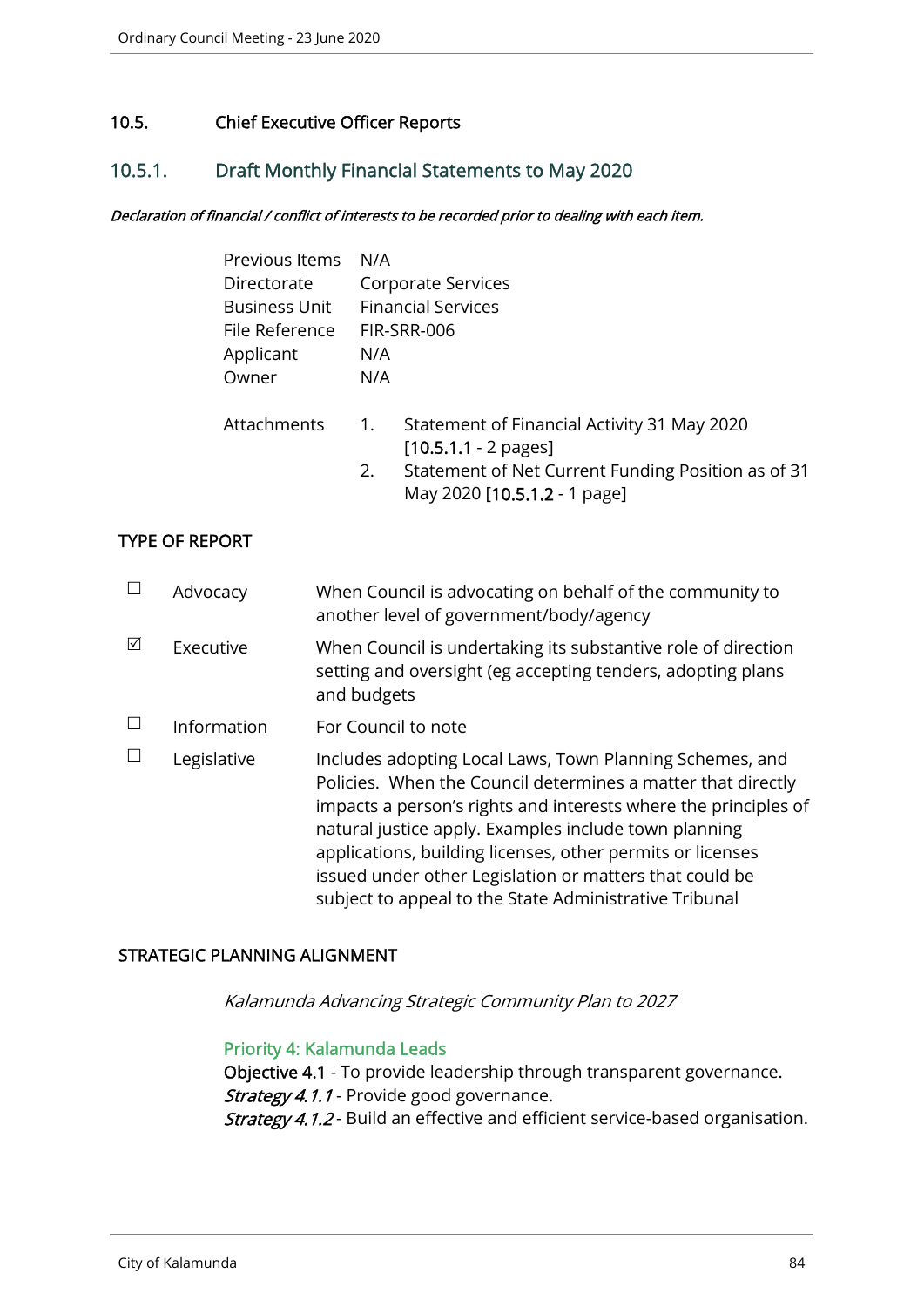## EXECUTIVE SUMMARY

- 1. The purpose of this report is to provide Council with the Statutory Financial Statements for the period ended 31 May 2020.
- 2. The Statutory Financial Statements report on the activity of the City of Kalamunda (City) with a comparison of the period's performance against the mid-term review budget adopted by the Council on 24 March 2020 for the 2019/2020 financial year.
- 3. It is recommended that the Council receives the draft Monthly Statutory Financial Statements for the period ended 31 May 2020, which comprise:
	- a) Statement of Financial Activity (Nature or Type);
	- b) Statement of Financial Activity (Statutory Reporting Program);
	- c) Net Current Funding Position, note to the financial report.

### BACKGROUND

- 4. The Statement of Financial Activity (Attachment 1), incorporating various sub-statements, has been prepared in accordance with the requirements of the Local Government Act 1995 (WA) and Regulation 34 of the Local Government (Financial Management) Regulations 1996 (WA).
- 5. At the Special Council meeting held on 7 April 2020, the Council adopted the City's COVID 19 Financial Hardship policy, changes to budget 2019/2020 and recommendations on how to relieve some of the financial distress experienced by the community as a result of the current global situation.

The following key measures are adopted in order to provide financial support to the Community:

- a) Suspend lease rental for City-owned buildings estimated impact of \$66,000.
- b) Provide a full refund on all COVID-19 related cancelled bookings at City properties or facilities estimated impact of \$372,000.
- c) Suspend debt recovery through the courts for outstanding rates payments. This relates to General Procedure Claims that have been lodged for outstanding rates debtors. This will reduce incurring additional legal expenses to ratepayers during this time, with debt recovery to recommence subsequent to the COVID-19 crisis. This does not have a financial impact on the City as the legal costs are recovered from the ratepayer.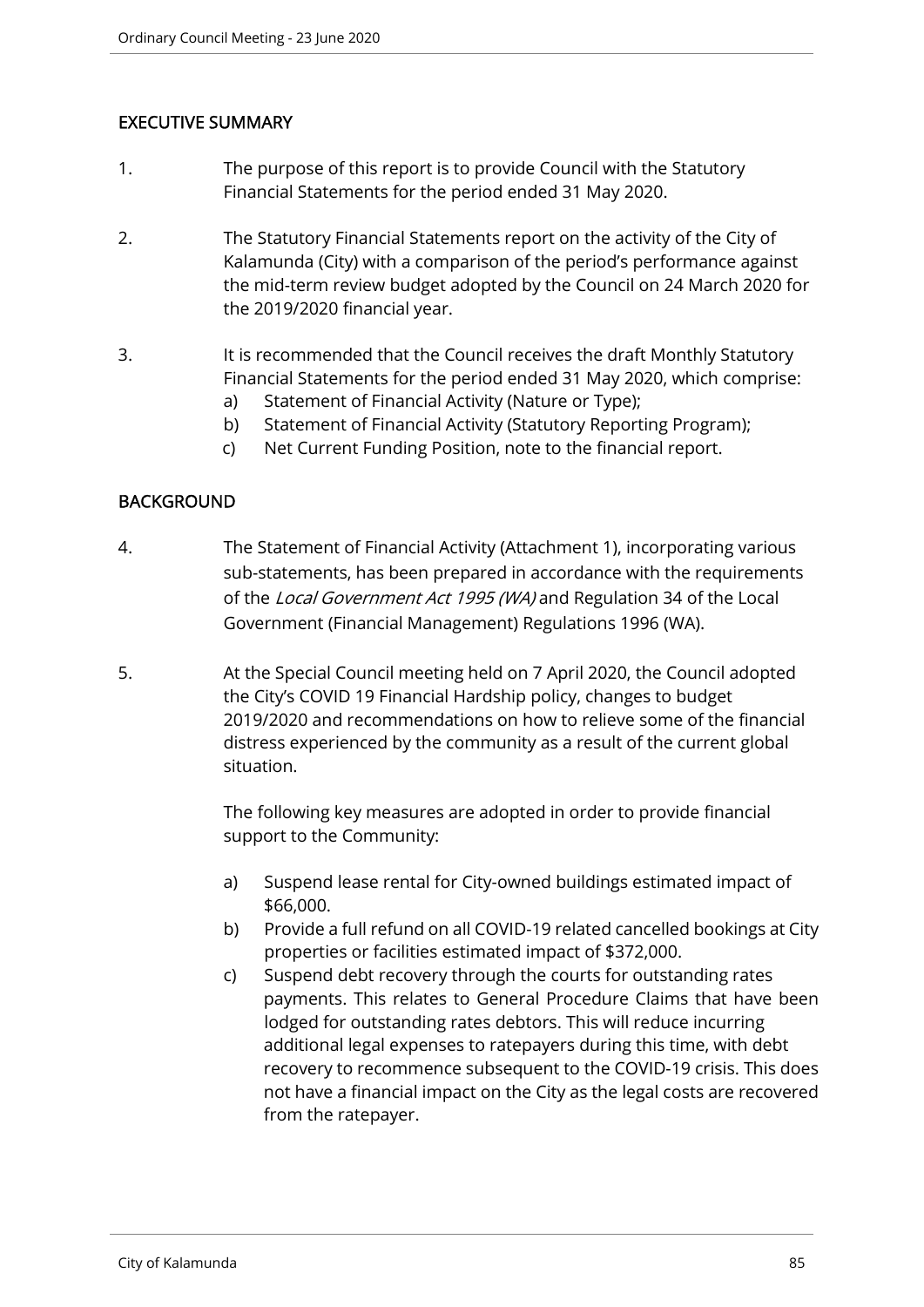In total, the above measures will result in an estimated reduction of \$438,000 of revenue for the 2019/20 financial year. It should be noted the statutory budget review was adopted by Council at its Ordinary Council Meeting on 24 March 2020 reporting a year-end estimated accumulated surplus of \$3.5 million, which is sufficient to fund the financial relief efforts mentioned.

6. The opening funding position in the Statement of Financial Activity reflects the audited surplus carried forward from 2018/2019. The adjustment to fees and charges and the accumulated surplus as a result of the special council meeting on 7 April 2020, has been incorporated into the May 2020 month-end results.

## DETAILS AND ANALYSIS

7. The Local Government Act 1995 (WA) requires the Council to adopt a percentage or value to be used in reporting variances against Budget. Council has adopted the reportable variances of 10% or \$50,000 whichever is greater.

## FINANCIAL COMMENTARY

### Statement of Financial Activity by Nature and Type for the period ended 31 May 2020

8. This Statement reveals a net result surplus of \$10,490,496 compared to the budget for the same period of \$2,927,262.

### Operating Revenue

- 9. Total Revenue excluding rates is over budget by \$1,246,262. This is made up as follows:
	- a) Operating Grants and Subsidies are over budget by \$1,228,260. The variance is mainly due to the early receipt of the 2020/21 Federal Financial Assistance Grant first quarter payment. The City received \$1,300,177 in May related to 2020/21.
	- b) Fees and Charges are under budget by \$26,660. This is an aggregate result of minor variances in individual fee categories.
	- c) Interest Income is over budget by \$66,785. This is primarily due to, majority of the term deposits matured during May 2020.
	- d) Other Revenue is under budget by \$15,704. This is mainly due to the lower than projected revenue from fines and enforcements.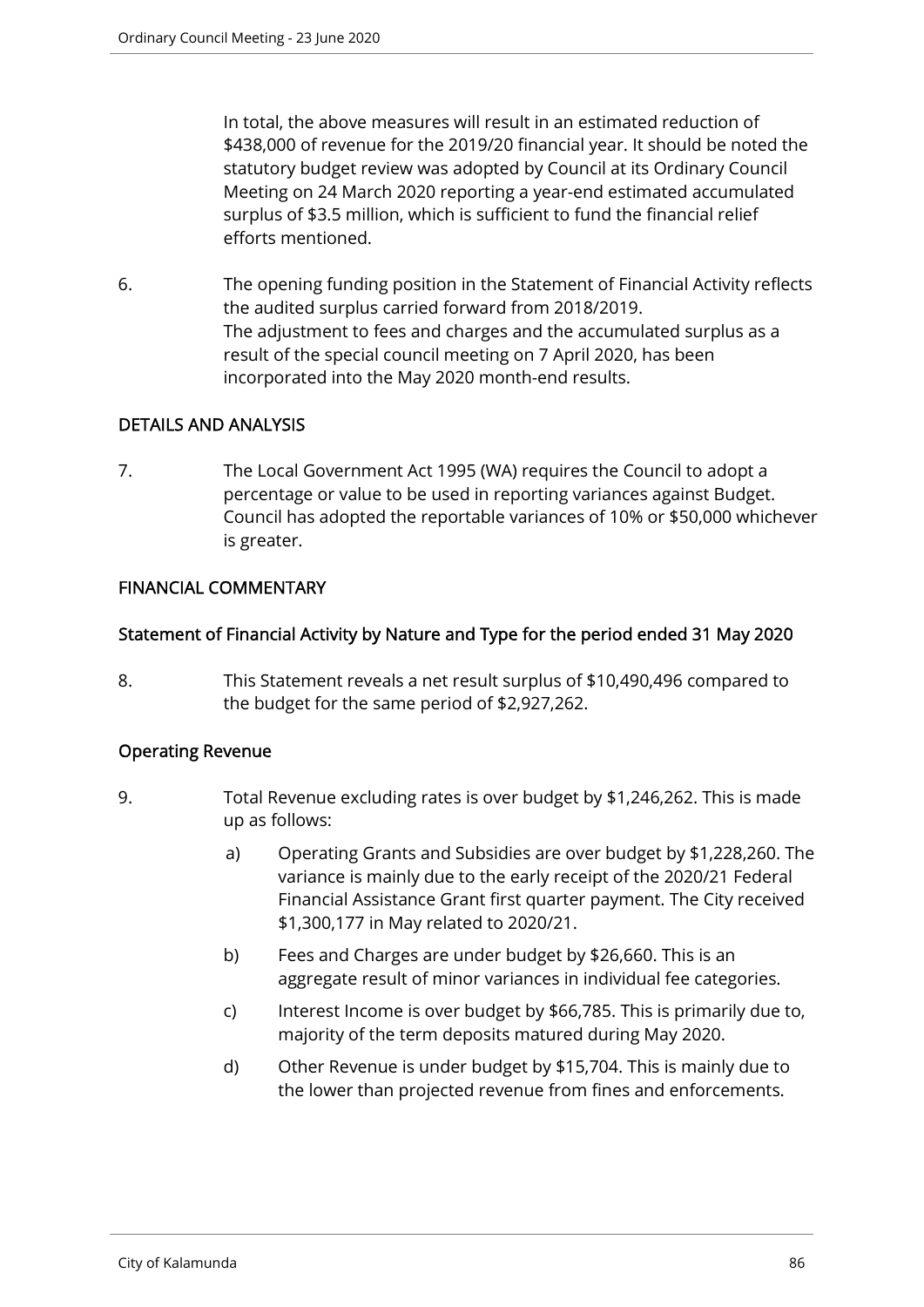## Operating Expenditure

- 10. Total expenditure is under budget by \$1,794,960. The significant variances within the individual categories are as follows:
	- a) Employment Costs are under budget by \$999,283, which is primarily due to vacant positions and the aggregate result of minor variances in various business units.
	- b) Materials and Contracts are under budget by \$1,688,411. The work programmes and planned projects are currently under review due to the prevailing economic situation.
	- c) Utilities are under budget by \$26,592, which mainly relates to street lighting costs which is lower than projected;
	- d) Depreciation, although a non-cash cost, is tracking under budget, reporting a variance of \$329,878.
	- e) Interest and Insurance expenses are tracking below the reportable variance threshold.
	- f) Other expenditure is under budget by \$167,206. The variance is due to the timing difference of planned donations and contributions to various community groups.

### Investing Activities

### Non-operating Grants and Contributions

11. The non-operating grants and contributions are over budget by \$157,865. Grants received from Main Roads WA for various road projects are over budget by \$706,868. The variance is considered to be a timing issue. The timing of the works programme is affected by the current macro-economic situation.

## Capital Expenditure

- 12. The total Capital Expenditure on Property, Plant and Equipment and Infrastructure Assets (excluding Capital Work in Progress) is under budget by \$3,866,309. The management will continue to review the current year's works programme and identify the projects that could potentially have an impact on budget 2020/21 as part of the carry forward process.
- 13. Capital works-in-progress expenditure of \$1,532,257 represents the costs expended on Forrestfield Industrial Area Scheme Stage 1 and CELL 9 Wattle Grove development. The relevant expenditure is funded by the Forrestfield Industrial Area Scheme Stage 1 reserve account and the CELL 9 trust account. These assets once constructed will be passed over to the City for management.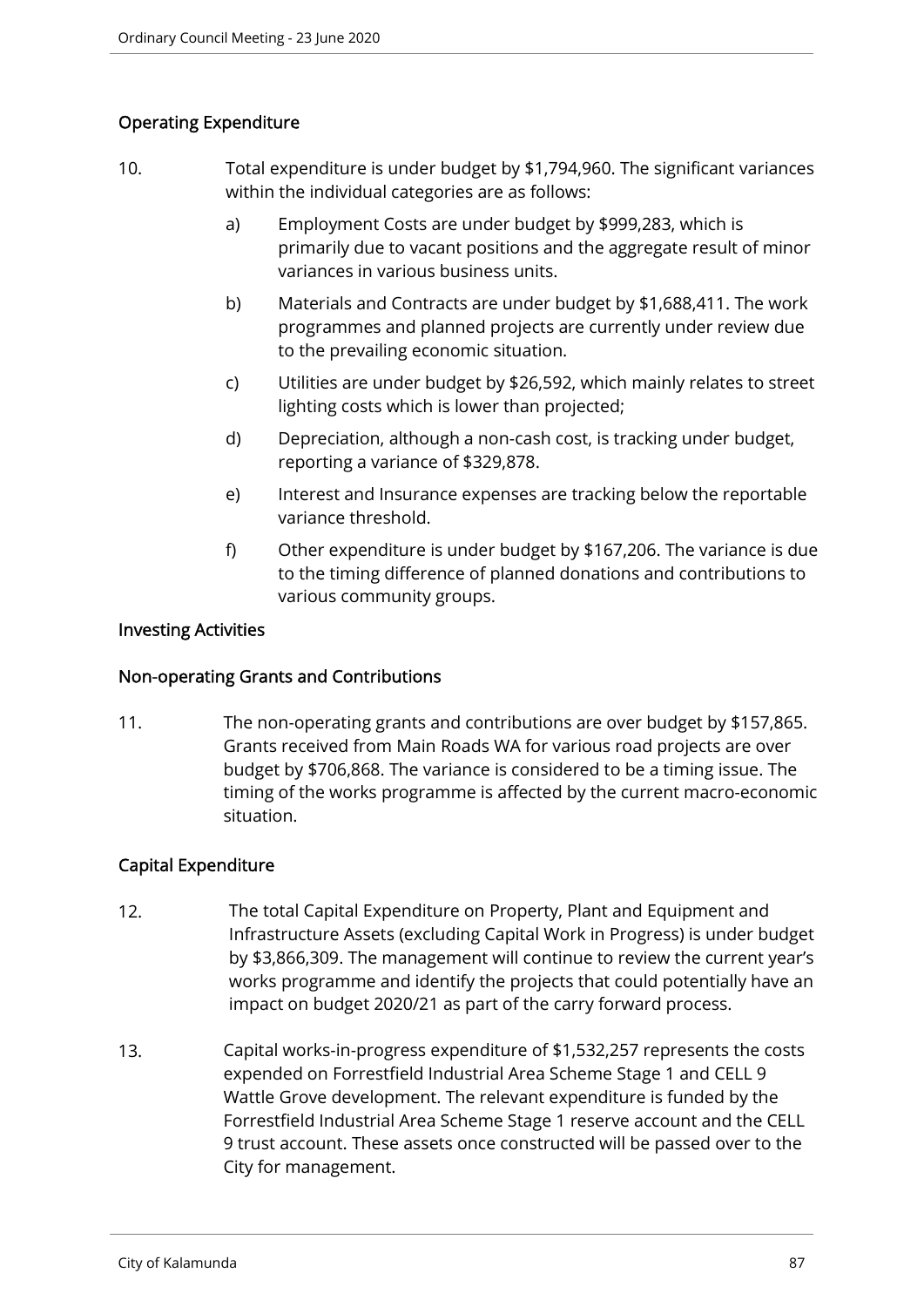### Financing Activities

14. The amounts attributable to financing activities show a variance of \$297,207 which is mainly due to the reserve movements and developer contributions.

#### Rates Revenues

15. Rates generation is under budget with a variance of \$1,492,581. The variance is mainly due to the advance rates payment adjustment and timing of interim rates. The variance will be addressed during the end of the year financial process.

#### Statement of Financial Activity by Program for the period ended 31 May 2020

16. Generally, the net result of each Program is within the accepted budget except for 'Community Amenities', 'Recreation & Culture', and 'Other Property Services'. Major variances have been reported by Nature and Type under points 8 to 15 above.

#### Statement of Net Current Funding Position as at 31 May 2020

- 17. The commentary on the net current funding position is based on a comparison of May 2020 to the May 2019 actuals.
- 18. Net Current Assets (Current Assets less Current Liabilities) total \$23.1 million. The restricted cash position is \$16.3 million which is higher than the previous year's balance of \$11.8 million. This is mainly attributed to the timing of releasing funds from unexpended capital works reserve to the general funds.
- 19. The following graph indicates the financial institutions where the City has investments as of 31 May 2020;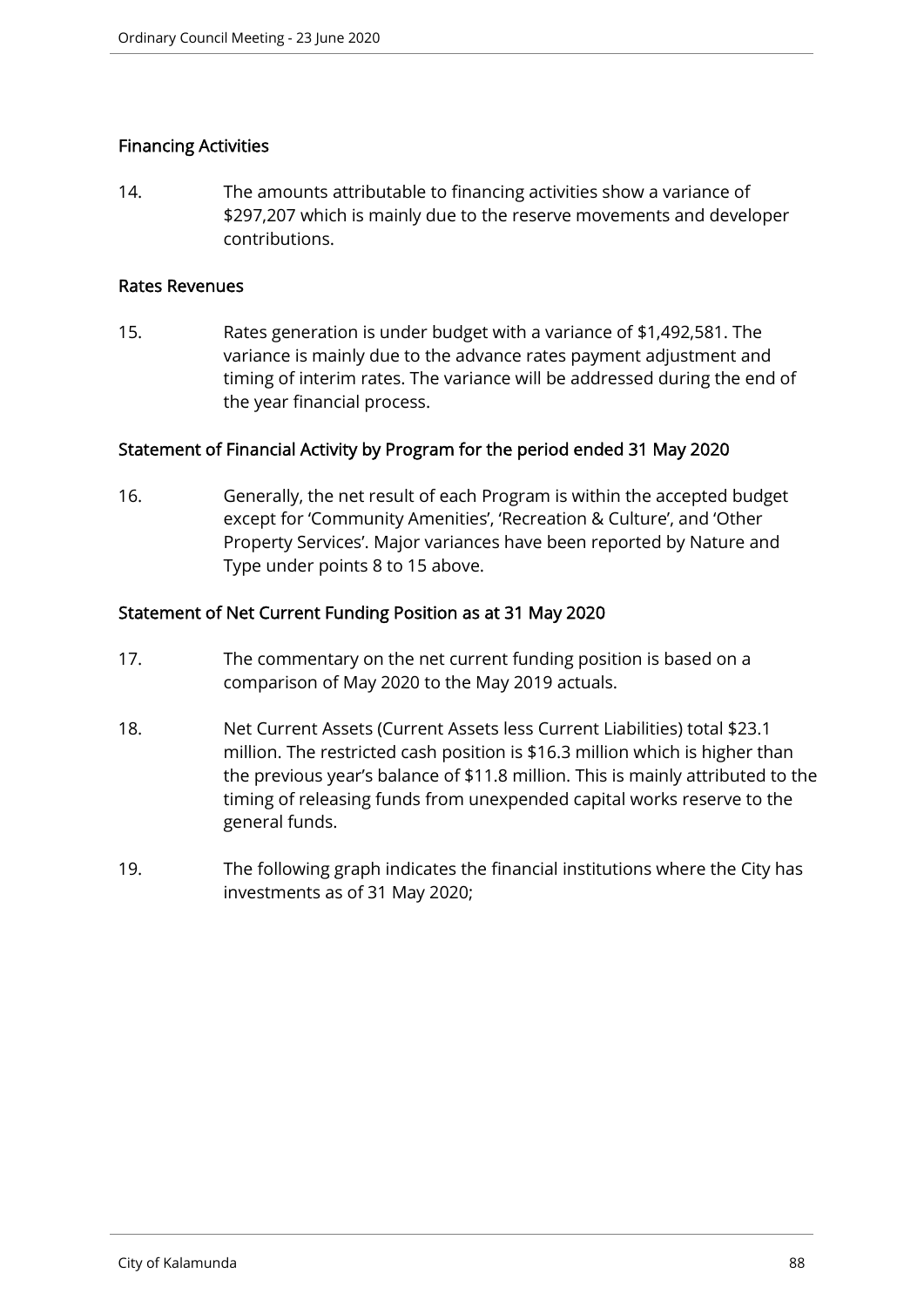



\*Financial Institutions with Investments in Fossil Fuel Industry



- 21. Trade and other receivables outstanding comprise rates and sundry debtors totalling \$3.8 million.
- 22. Sundry debtors have increased from \$450,166 to \$1,383,060, of which \$1,245,660 consists of current debt due within 30 days.
- 23. Receivables Other represents \$1.3 million including:
	- a) Emergency Service Levy receivables \$0.5 million; and
	- b) Receivables sanitation \$0.5 million.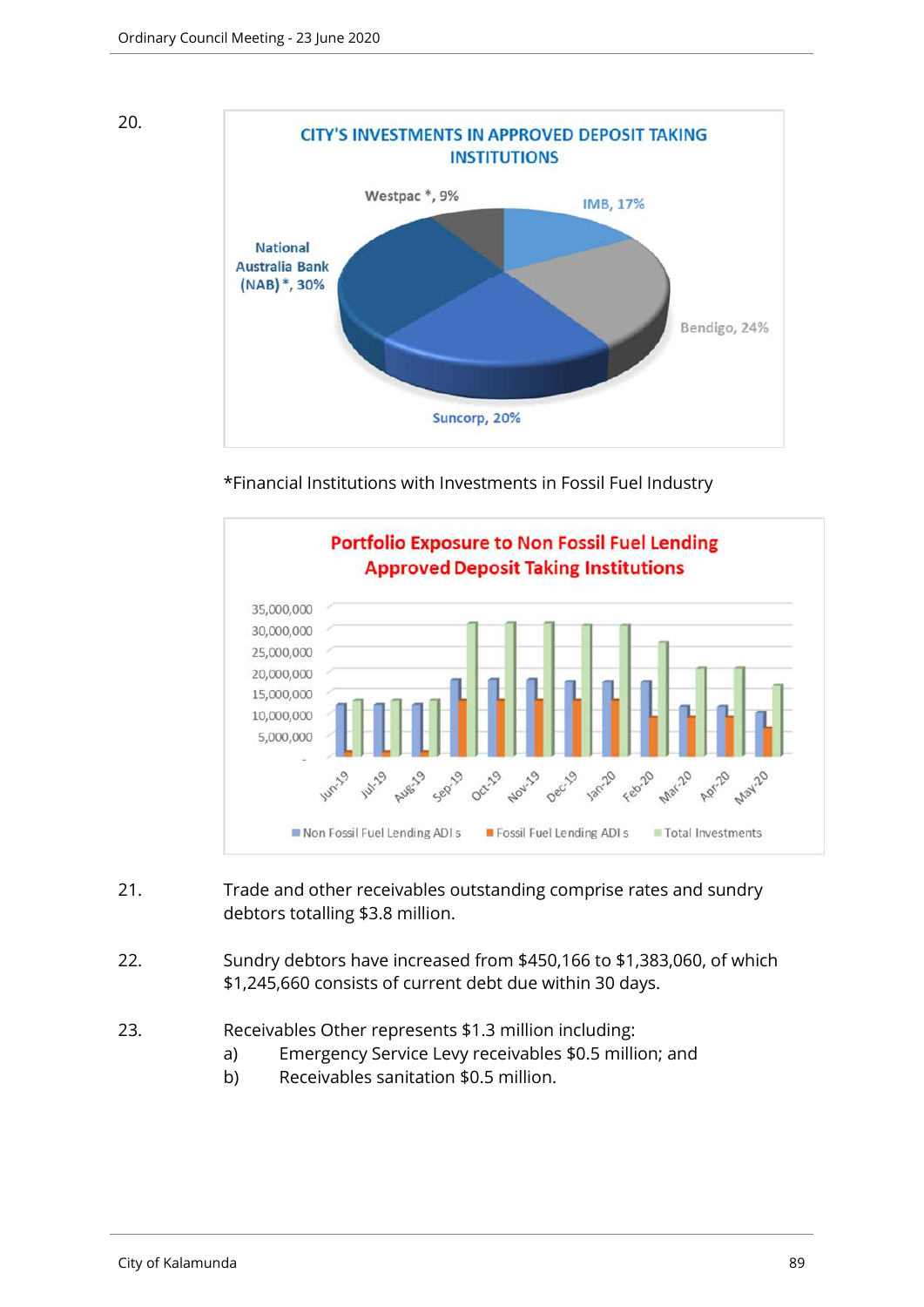24. Provisions for annual and long service leave have increased by \$587,122 to \$3.6 million when compared to the previous year. The increase was mainly due to the increase in the leave provisions subsequent to the 2018/19 year-end adjustments.

## APPLICABLE LAW

25. The Local Government Act 1995 (WA) and the Local Government (Financial Management) Regulations 1996 (WA) require the presentation of a monthly statement of financial activity.

### APPLICABLE POLICY

26. Nil.

## STAKEHOLDER ENGAGEMENT

#### Internal Referrals

27. The City's executive and management monitor and review the underlying business unit reports which form the consolidated results presented in this report.

### External Referrals

28. As noted in point 25 above, the City is required to present to the Council a monthly statement of financial activity with explanations for major variances.

### FINANCIAL CONSIDERATIONS

29. The City's financial position continues to be closely monitored to ensure it is operating sustainably and to allow for future capacity.

### **SUSTAINABILITY**

### Social Implications

30. Nil.

### Economic Implications

31. Nil.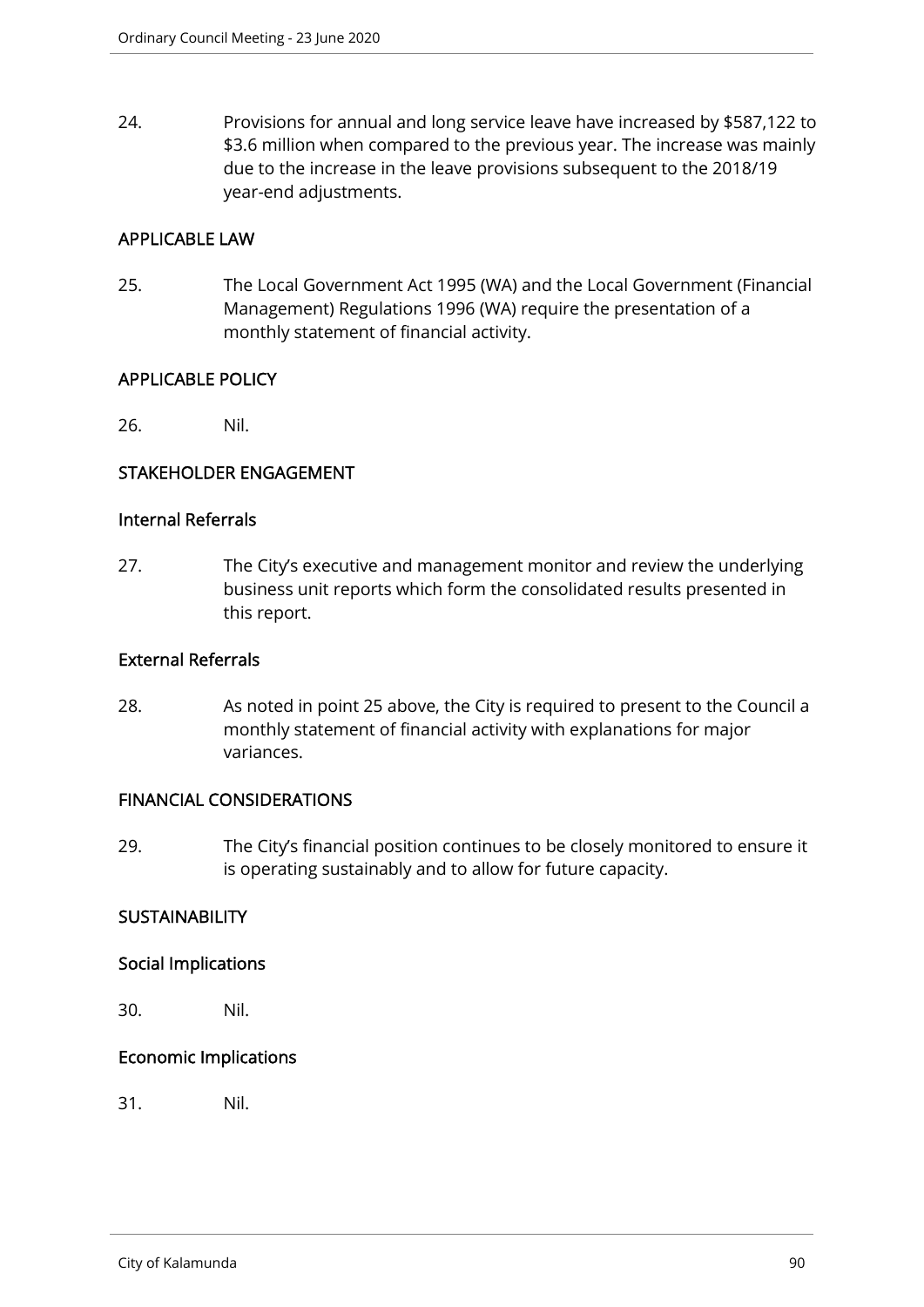## Environmental Implications

32. Nil.

## RISK MANAGEMENT

| 33. | Risk: Over-spending the budget.                                  |            |        |  |  |
|-----|------------------------------------------------------------------|------------|--------|--|--|
|     | Consequence                                                      | Likelihood | Rating |  |  |
|     | Possible                                                         | Moderate   | Medium |  |  |
|     | <b>Action/Strategy</b>                                           |            |        |  |  |
|     | Monthly management reports are reviewed by the City and Council. |            |        |  |  |
|     | Procurement compliance is centrally controlled via the Finance   |            |        |  |  |
|     | Department.                                                      |            |        |  |  |
|     |                                                                  |            |        |  |  |

34. **Risk:** Non-compliance with Financial Regulations

| Likelihood                                                                   | Consequence     | Rating |  |  |
|------------------------------------------------------------------------------|-----------------|--------|--|--|
| Unlikely                                                                     | Moderate<br>Low |        |  |  |
| <b>Action / Strategy</b>                                                     |                 |        |  |  |
| The financial report is scrutinised by the City to ensure that all statutory |                 |        |  |  |
| requirements are met.                                                        |                 |        |  |  |
| Internal Audit reviews to ensure compliance with Financial Regulations.      |                 |        |  |  |
| External Audit confirms compliance.                                          |                 |        |  |  |

### **CONCLUSION**

35. The City's Financial Statements as of 31 May 2020 demonstrate the City has managed its budget and financial resources effectively.

### Voting Requirements: Simple Majority

#### **RECOMMENDATION**

That Council RECEIVE the Draft Monthly Statutory Financial Statements for the period ended 31 May 2020 which comprises:

- a) Statement of Financial Activity (Nature or Type);
- b) Statement of Financial Activity (Statutory Reporting Program);
- c) Net Current Funding Position, note to the financial report.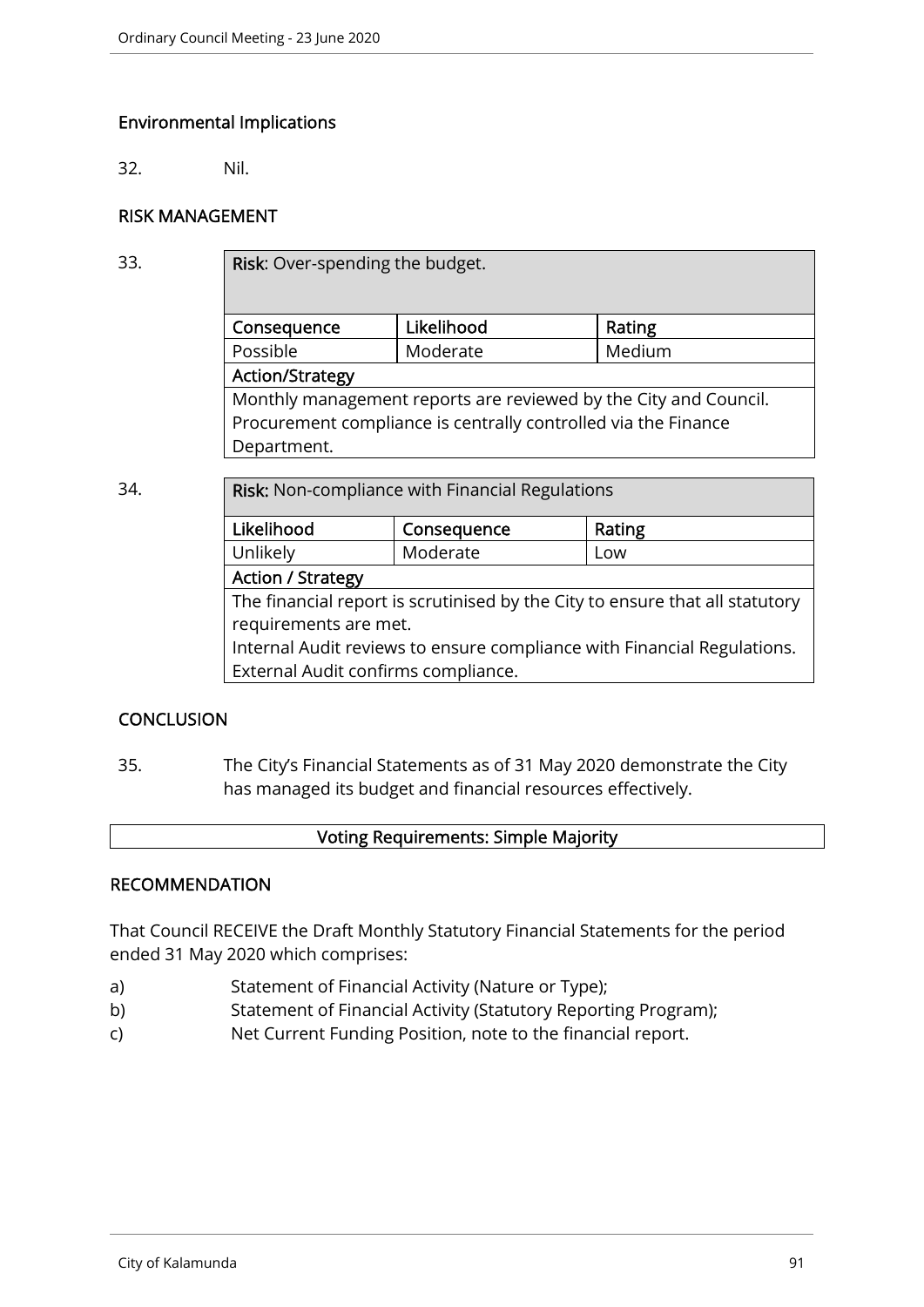## 10.5.2. Debtors and Creditors Report for the period ended May 2020

Declaration of financial / conflict of interests to be recorded prior to dealing with each item.

|        |                       | Previous Items<br>Directorate<br><b>Business Unit</b><br>File Reference<br>Applicant<br>Owner |                                                                                                                                              | N/A<br>N/A<br>N/A | <b>Corporate Services</b><br><b>Financial Services</b><br><b>FI-CRS-002</b>                                                                                                                                                                                                                                                                                                                                                        |
|--------|-----------------------|-----------------------------------------------------------------------------------------------|----------------------------------------------------------------------------------------------------------------------------------------------|-------------------|------------------------------------------------------------------------------------------------------------------------------------------------------------------------------------------------------------------------------------------------------------------------------------------------------------------------------------------------------------------------------------------------------------------------------------|
|        | <b>TYPE OF REPORT</b> | Attachments                                                                                   |                                                                                                                                              | 1.<br>2.<br>3.    | Creditor Payments for the period ended 30 May<br>2020 [10.5.2.1 - 26 pages]<br>Summary of Debtors for Month of May 2020<br>$[10.5.2.2 - 2$ pages]<br>Summary of Creditors for month of May 2020<br>$[10.5.2.3 - 1$ page]                                                                                                                                                                                                           |
| $\Box$ | Advocacy              |                                                                                               | When Council is advocating on behalf of the community to<br>another level of government/body/agency                                          |                   |                                                                                                                                                                                                                                                                                                                                                                                                                                    |
| ☑      | Executive             |                                                                                               | When Council is undertaking its substantive role of direction<br>setting and oversight (eg accepting tenders, adopting plans<br>and budgets) |                   |                                                                                                                                                                                                                                                                                                                                                                                                                                    |
| $\Box$ | Information           |                                                                                               | For Council to note                                                                                                                          |                   |                                                                                                                                                                                                                                                                                                                                                                                                                                    |
| $\Box$ | Legislative           |                                                                                               |                                                                                                                                              |                   | Includes adopting Local Laws, Town Planning Schemes and<br>Policies. When Council determines a matter that directly<br>impacts a person's rights and interests where the principles of<br>natural justice apply. Examples include town planning<br>applications, building licences, other permits or licences<br>issued under other Legislation or matters that could be<br>subject to appeal to the State Administrative Tribunal |

#### STRATEGIC PLANNING ALIGNMENT

Kalamunda Advancing Strategic Community Plan to 2027 Priority 4: Kalamunda Leads Objective 4.1 - To provide leadership through transparent governance. Strategy 4.1.1 - Provide good governance.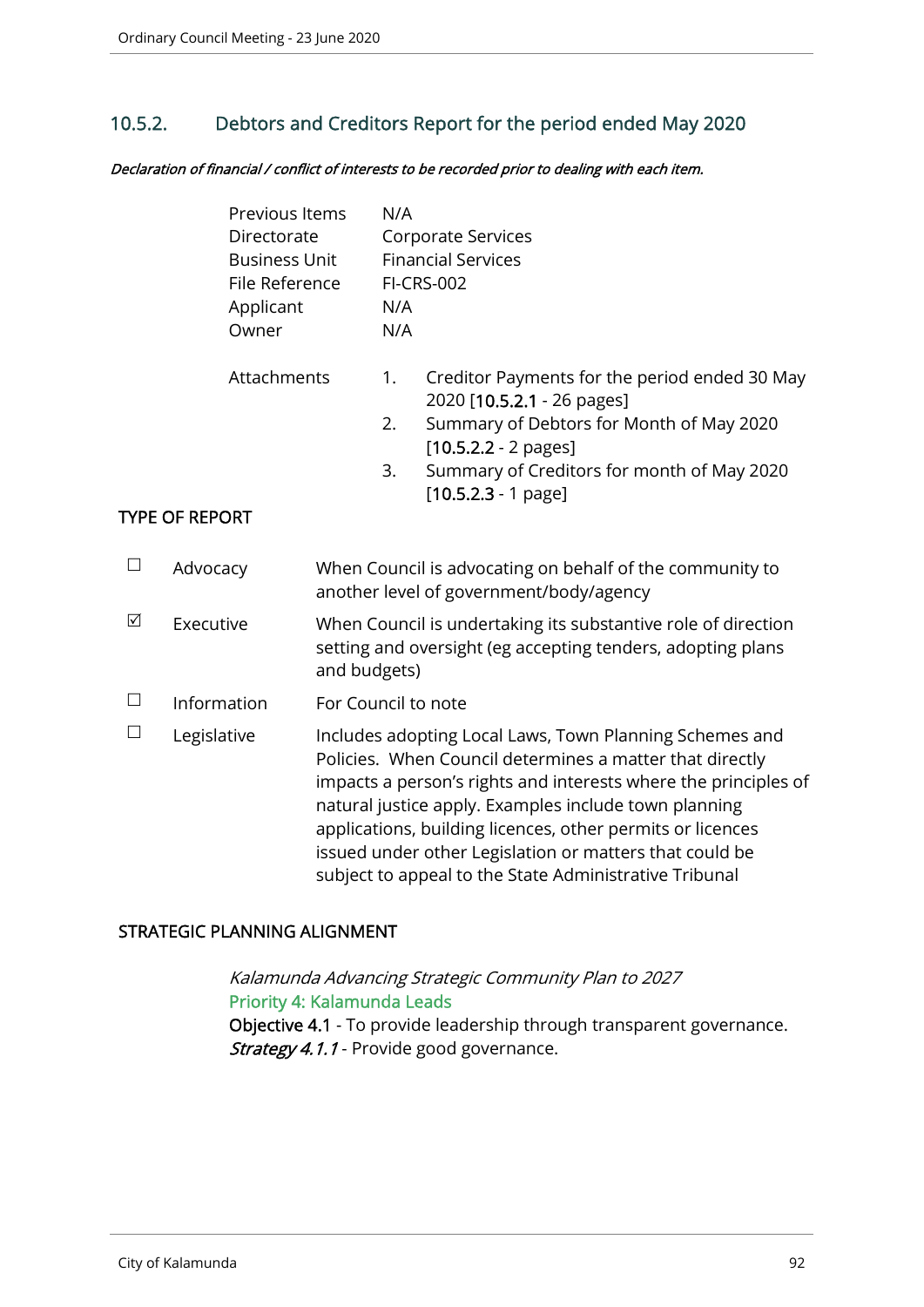## EXECUTIVE SUMMARY

- 1. The purpose of this report is to provide Council with the list of payments made from Municipal and Trust Fund Accounts in May 2020, in accordance with the requirements of the *Local Government (Financial*) Management) Regulations 1996 (Regulation 13).
- 2. The Debtors and Creditors report provides Council with payments made from Municipal and Trust accounts together with outstanding debtors and creditors for the month of May 2020.
- 3. It is recommended that Council:
	- a) receive the list of payments made from the Municipal and Trust Fund Accounts in May 2020 in accordance with the requirements of the Local Government (Financial Management) Regulations 1996 (Regulation 13); and
	- b) receive the outstanding debtors and creditors report for the month of May 2020.

### BACKGROUND

4. Trade Debtors and Creditors are subject to strict monitoring and control procedures.

> At the Special Council Meeting held on 7 April 2020 the Council adopted the City's COVID-19 Financial Hardship Policy.

> Effective from 1 April 2020 the following principles are endorsed by the Council in order to provide financial assistance to the community which will have an impact on future income and debt collection.

- a) Suspend lease rental for City owned buildings estimated impact of \$66,000.
- b) Provide a full refund on all COVID-19 related cancelled bookings at City properties or facilities estimated impact of \$372,000.
- 5. In accordance with the Local Government (Financial Management) Regulations 1996 (Regulation 13) reporting on payments made from Municipal Fund and Trust Fund must occur monthly.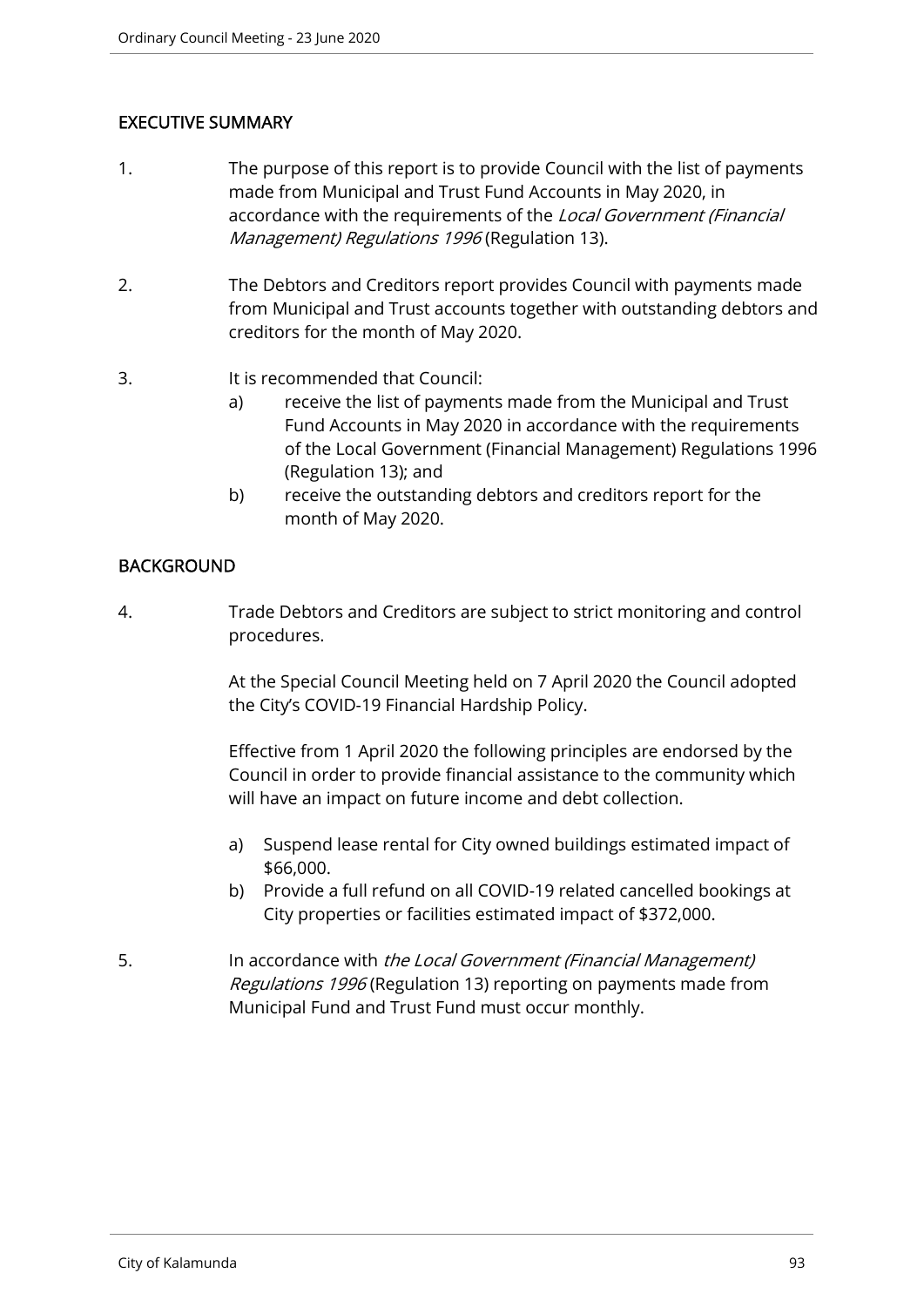## DETAILS AND ANALYSIS

### **Debtors**

- 6. Sundry debtors as of 31 May 2020 were \$1,383,060. This includes \$1,245,660 of current debts and \$2,193 unallocated credits (excess or overpayments). Noting that \$990,000 of the current debts relates to an invoice issued to the Department of Premier and Cabinet related to the grant contribution for the Kalamunda Community Centre.
- 7. Invoices over 30 days total \$29,687, debts of significance:
	- a) Zig Zag Gymnastics, \$9,313, Lease Fees;
	- b) BMJ Hospitality Pty Ltd, \$5,981, Lease Fees;
	- c) Dome Coffees Australia, \$2,567, Lease Fees;
	- d) Forrestfield United Soccer Club, \$2,512, Utility Expenses;
	- e) N-Com Pty Ltd, \$1,829, Communications tower lease; and
	- f) Kalamunda District Rugby Union, \$1,280, Players Fees.
- 8. Invoices over 60 days total \$49,547, debts of significance:
	- a) Satterley Property Group, \$46,191, Maintenance Bond;
	- b) Kalamunda District Rugby Union, \$2,312, Players Fees; and
	- c) Providence Christian College, \$1,044, History Village Fees.
- 9. Invoices over 90 days total \$60,359, debts of significance:
	- a) Berkshire Hathaway, \$30,716, Insurance Employee claim;
	- b) High Wycombe Amateur Football Club, \$12,180, Utility/Player Fees;
	- c) Hartfield Country Club, \$6,492, Lease Fees;
	- d) Forrestfield Sisdac, \$3,708, Hall Hire;
	- e) Zig Zag Gymnastics, \$1,750, Lease Fees; and
	- f) Private Citizen, \$1,500, Contribution to removal of verge tree.
- 10. Payments totalling \$4,821,085 were made during the month of May 2020. Whilst standard payment terms are 30 days from the end of the month, with local businesses and contractors on 14-day terms, following Council's direction at the Special Council Meeting on 7 April 2020 all payments are now 14 days for the remainder of the financial year.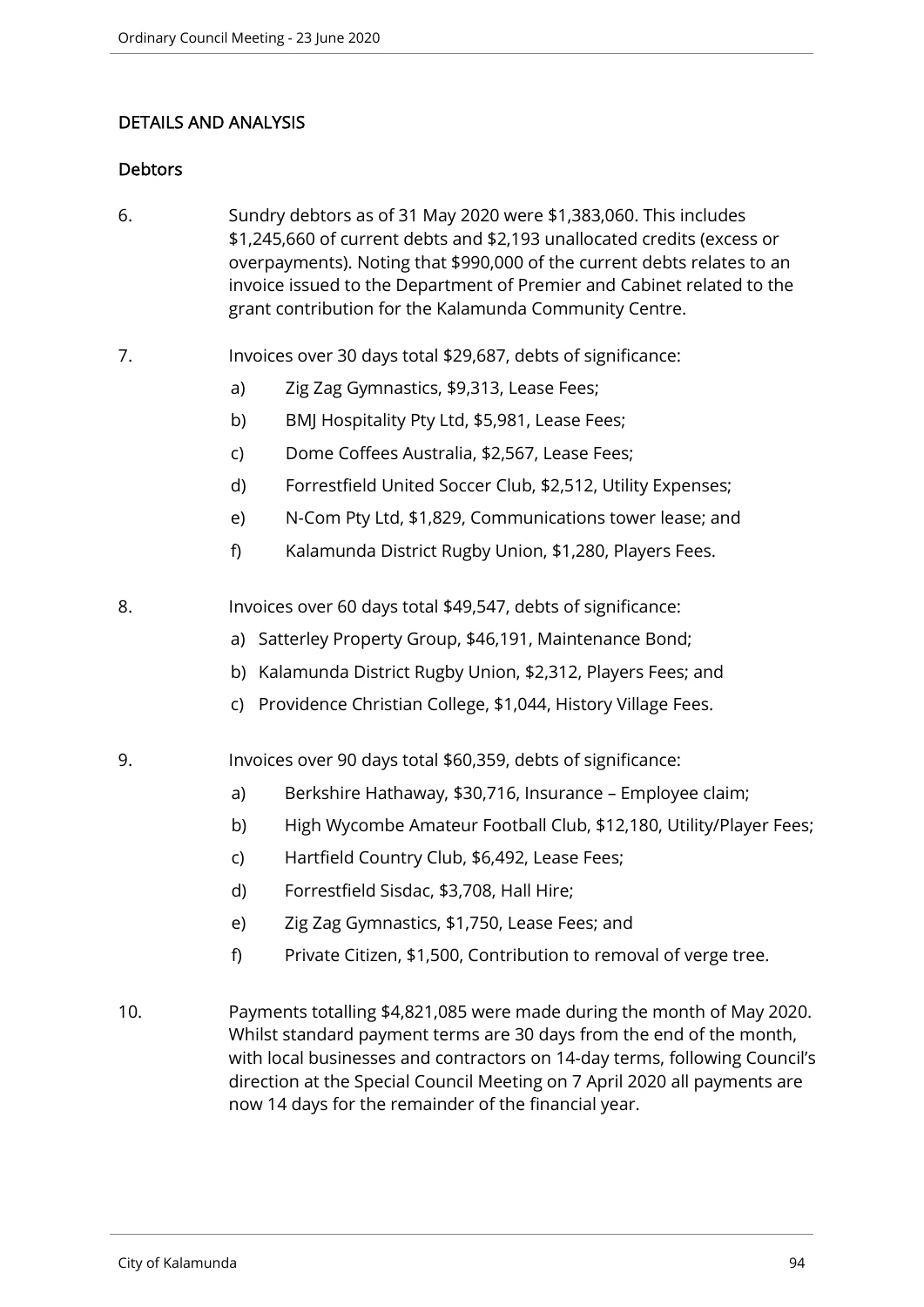11. Significant Municipal payments (GST inclusive – where applicable) made in the month were:

| Supplier                     | Purpose                                              | \$         |
|------------------------------|------------------------------------------------------|------------|
| Downer EDI Works Pty         | Progress payments -                                  | 725,324.90 |
| Ltd                          | Rehabilitation works in                              |            |
|                              | Lesmurdie Road and Welshpool                         |            |
|                              | <b>Road East</b>                                     |            |
| <b>Australian Tax Office</b> | PAYG payments                                        | 378,103.12 |
| Cleanaway                    | Waste recycling and bulk bin                         | 289,204.07 |
|                              | disposal fees                                        |            |
| Pindan Contracting Pty       | Kalamunda Community Centre                           | 248,635.22 |
| Ltd                          | construction - progress claim 4                      |            |
| <b>HAS Earth Moving</b>      | Earth moving equipment for<br>Patterson Road stage 2 | 247,429.99 |
| Eastern Metropolitan         | Domestic waste charges -                             | 219,953.47 |
| Regional Council             | disposal fees                                        |            |
| (EMRC)                       |                                                      |            |
| <b>WA Local Government</b>   | Superannuation contributions                         | 189,212.26 |
| Superannuation Plan          |                                                      |            |
| Synergy                      | Power charges -various<br>locations                  | 121,019.08 |
| Dowsing Group Pty Ltd        | <b>Construction of Shared</b>                        | 88,737.91  |
|                              | Pathway from Newburn Road                            |            |
|                              | to Maclarty Way High                                 |            |
|                              | Wycombe, concrete works at                           |            |
|                              | Hartfield Park Skate Park &                          |            |
|                              | <b>Cunnold Close Pickering Brook</b>                 |            |
| <b>Telstra Corporation</b>   | Telephone expenses                                   | 85,965.30  |
| Westline Plumbing &          | Water main extension works at                        | 80,180.27  |
| Drainage Pty Ltd             | Palm Terrace, Forrestfield -                         |            |
|                              | progress claim                                       |            |
| Boya Equipment Pty           | Supply of New Kubota                                 | 78,507.00  |
| Ltd                          | Powershift Cabin Tractor For                         |            |
|                              | <b>Operations Centre</b>                             |            |
| <b>Beever Tree Services</b>  | General tree services / under                        | 71,852.00  |
|                              | powerlines pruning for various                       |            |
|                              | locations                                            |            |
| New Ground Water             | Supply and install new                               | 68,087.25  |
| Services Pty Ltd             | reticulation system at Ollie                         |            |
|                              | Worrell, Range View and                              |            |
|                              | progress reserve                                     |            |
| Castle Civil Pty Ltd         | Installation of gross pollutant                      | 61,072.00  |
|                              | trap - Stirk Park                                    |            |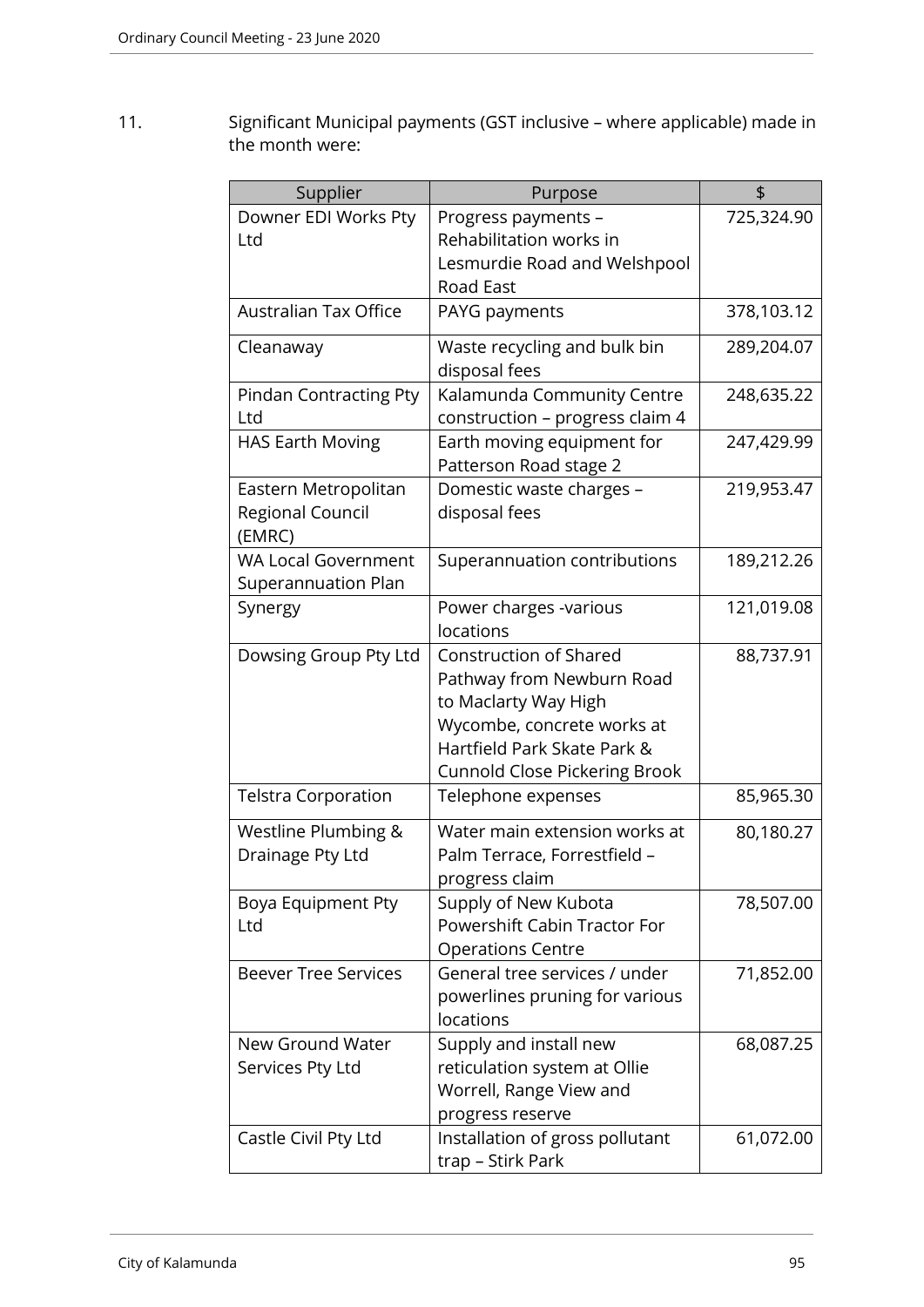| Horizon West       | Maintenance of irrigation       | 52,329.2 |
|--------------------|---------------------------------|----------|
| Landscape and      | services at various locations & |          |
| Irrigation Pty Ltd | Kalamunda Road streetscape      |          |
|                    | projects works                  |          |

These payments total \$3,005,613.04 and represent 62% of all payments for the month.

### Payroll

- 12. Salaries are paid in fortnightly cycles. A total of \$1,146,736.35 was paid in net salaries for the month of May 2020.
- 13. Details are provided in (Attachment 1) after the creditor's payment listing.

#### Trust Account Payments

- 14. The Trust Accounts maintained by the City of Kalamunda (City) relate to the following types:
	- a) CELL 9 Trust;
	- b) POS Trust;
- 15. The following payments (GST exclusive) were made from the Trust Accounts in the month of May 2020.

|           |                                        | Amount (\$) |
|-----------|----------------------------------------|-------------|
| Date      | Description                            |             |
| 28/5/2020 | Opteon Property Group Pty Ltd - Wattle |             |
|           | Grove guided development scheme -      |             |
|           | valuation report                       |             |

### APPLICABLE LAW

- 16. Regulation 12(1) of the Local Government (Financial Management) Regulations 1996 (WA).
- 17. Regulation 13 of the Local Government (Financial Management) Regulations 1996 (WA).
- 18. This report is prepared in accordance with the requirements of Regulation 13 the Local Government (Financial Management) Regulations 1996 (WA).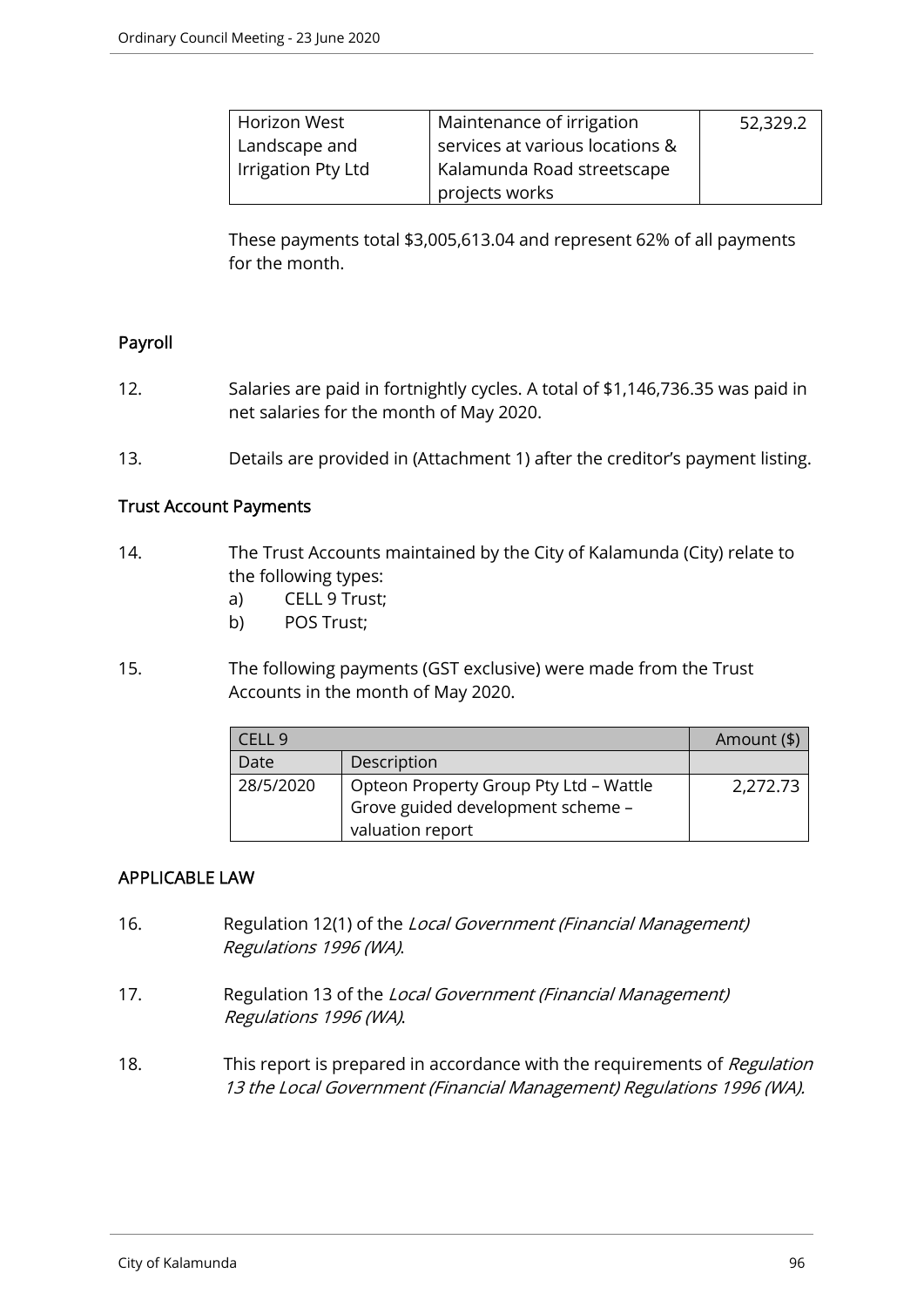### APPLICABLE POLICY

19. Debt Collection Policy S-FIN02.

## STAKEHOLDER ENGAGEMENT

#### Internal Referrals

20. Various business units are engaged to resolve outstanding debtors and creditors as required.

#### External Referrals

21. Debt collection matters are referred to the City's appointed debt collection agency when required.

#### FINANCIAL CONSIDERATIONS

22. The City will continue to closely manage debtors and creditors to ensure optimal cash flow management.

### **SUSTAINABILITY**

## Social Implications

23. Nil.

# Economic Implications

24. Nil.

## Environmental Implications

25. Nil.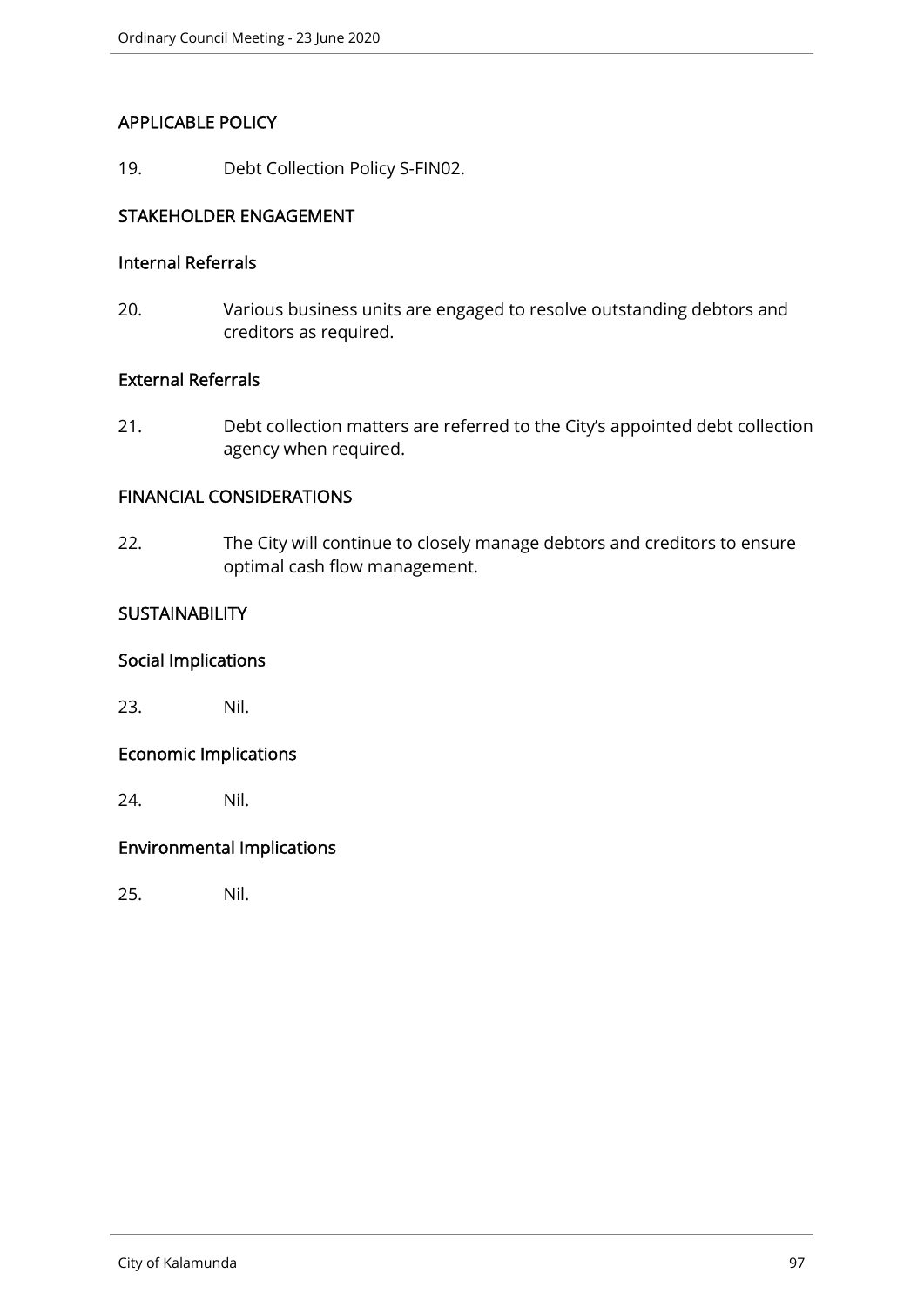#### RISK MANAGEMENT

#### **Debtors**

26. **Risk:** The City is exposed to the potential risk of the debtor failing to make payments resulting in the disruption of cash flow.

| Likelihood<br>Consequence                       |               | Rating |  |  |
|-------------------------------------------------|---------------|--------|--|--|
| Possible                                        | Insignificant | Low    |  |  |
| <b>Action/Strategy</b>                          |               |        |  |  |
| Ensure debt collections are rigorously managed. |               |        |  |  |

#### **Creditors**

| 27. | Risk: Adverse credit ratings due to the City defaulting on the creditor. |                                                      |        |  |
|-----|--------------------------------------------------------------------------|------------------------------------------------------|--------|--|
|     | Consequence                                                              | Likelihood                                           | Rating |  |
|     | Possible                                                                 | Insignificant                                        | Low    |  |
|     | <b>Action/Strategy</b>                                                   |                                                      |        |  |
|     |                                                                          | Ensure all disputes are resolved in a timely manner. |        |  |
|     |                                                                          |                                                      |        |  |

### **CONCLUSION**

28. Creditor payments for May 2020 are within the normal trend range.

#### Voting Requirements: Simple Majority

#### RECOMMENDATION

That Council:

- 1. RECEIVE the list of payments made from the Municipal Accounts in May 2020 (Attachment 1) in accordance with the requirements of the Local Government (Financial Management) Regulations 1996 (Regulation 13).
- 2. RECEIVE the list of payments made from the Trust Fund Accounts in May 2020 as noted in point 15 above in accordance with the requirements of the Local Government (Financial Management) Regulations 1996 (Regulation 13).
- 3. RECEIVE the outstanding debtors and creditors reports (Attachments 2 and 3) for the month of May 2020.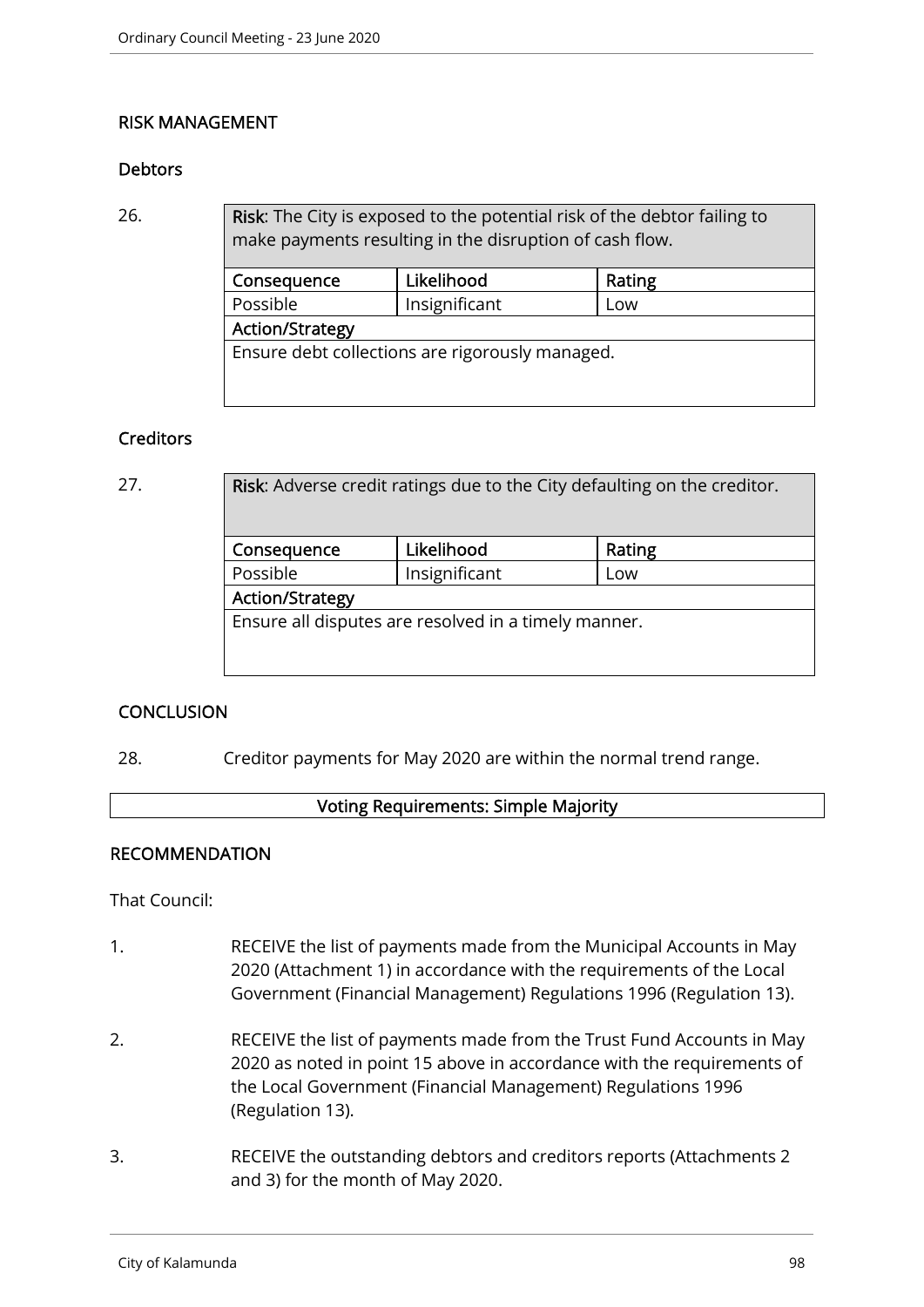## 10.5.3. Rates Debtors Report for the period ended May 2020

Declaration of financial / conflict of interests to be recorded prior to dealing with each item.

| Previous Items | N/A                                                                           |
|----------------|-------------------------------------------------------------------------------|
| Directorate    | Corporate Services                                                            |
| Business Unit  | <b>Financial Services</b>                                                     |
| File Reference | <b>FI-DRS-004</b>                                                             |
| Applicant      | N/A                                                                           |
| Owner          | N/A                                                                           |
| Attachments    | Rates Report May 2020 for Council [10.5.3.1 - 1]<br>$\overline{1}$ .<br>page] |

### TYPE OF REPORT

|   | Advocacy    | When Council is advocating on behalf of the community to<br>another level of government/body/agency                                                                                                                                                                                                                                                                                                                                |
|---|-------------|------------------------------------------------------------------------------------------------------------------------------------------------------------------------------------------------------------------------------------------------------------------------------------------------------------------------------------------------------------------------------------------------------------------------------------|
| ⊠ | Executive   | When Council is undertaking its substantive role of direction<br>setting and oversight (eg accepting tenders, adopting plans<br>and budgets                                                                                                                                                                                                                                                                                        |
|   | Information | For Council to note                                                                                                                                                                                                                                                                                                                                                                                                                |
|   | Legislative | Includes adopting Local Laws, Town Planning Schemes and<br>Policies. When Council determines a matter that directly<br>impacts a person's rights and interests where the principles of<br>natural justice apply. Examples include town planning<br>applications, building licences, other permits or licences<br>issued under other Legislation or matters that could be<br>subject to appeal to the State Administrative Tribunal |

#### STRATEGIC PLANNING ALIGNMENT

Kalamunda Advancing Strategic Community Plan to 2027

#### Priority 4: Kalamunda Leads

Objective 4.1 - To provide leadership through transparent governance. Strategy 4.1.1 - Provide good governance. Strategy 4.1.2 - Build an effective and efficient service-based organisation.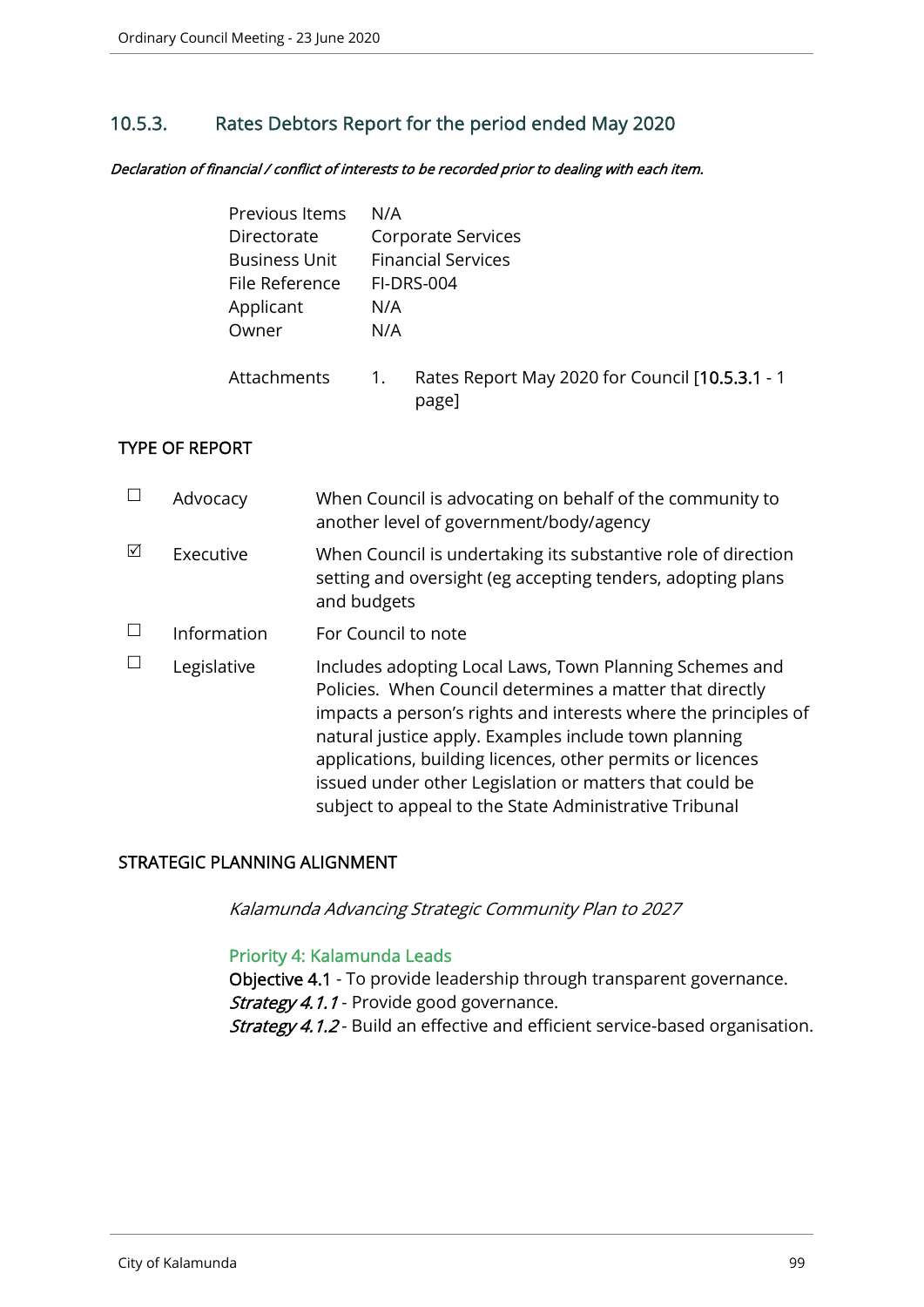### EXECUTIVE SUMMARY

- 1. The purpose of this report is to provide Council with information on the rates collection percentage and the status of recovery actions.
- 2. The City of Kalamunda (City) levied rates for 2019/2020 on 1 July 2019 totalling of \$37,459,034, and as at 31 May 2020 \$36,450,508 has been collected for current and outstanding rates for the 30 June 2020 period.
- 3. It is recommended that Council receive the Rates Debtors Report for the month of May 2020 (Attachment 1).

#### **BACKGROUND**

4. Rate Notices were issued on 12 July 2019 with the following payment options available:

| <b>Options</b> | <b>Payment Dates</b> |             |             |             |
|----------------|----------------------|-------------|-------------|-------------|
| Full           | 16 August            |             |             |             |
| Payment        | 2019                 |             |             |             |
| Two            | 16 August            | 18 December |             |             |
| Instalments    | 2019                 | 2019        |             |             |
| Four           | 16 August            | 17 October  | 18 December | 19 February |
| Instalments    | 2019                 | 2019        | 2019        | 2020        |

5. The City's debt collection strategy remains effective with the 2018/19 collection as at the end of June 2019 at 96.24%.

> The City maintained an effective rates collection ratio above the average of all the Local Governments that participated in the Austalasian LG Performance Excellence Survey (Source: Australasian LG Performance Excellence Survey, 2019).

#### DETAILS AND ANALYSIS

6. A total of 23,544 Rate Notices, which included 3,050 electronic notices via BPAY View and eRates were issued on 12 July 2019. Rates Levied and Collectable for the 2019/20 Financial Year currently total \$39,337,115. As at 31 May 2020, a total of \$36,450,508 has been collected. This represents a collection rate of 94.51%. however, due to the current COVID-19 pandemic it is anticipated that the collection rate on year end might be lower than originally anticipated.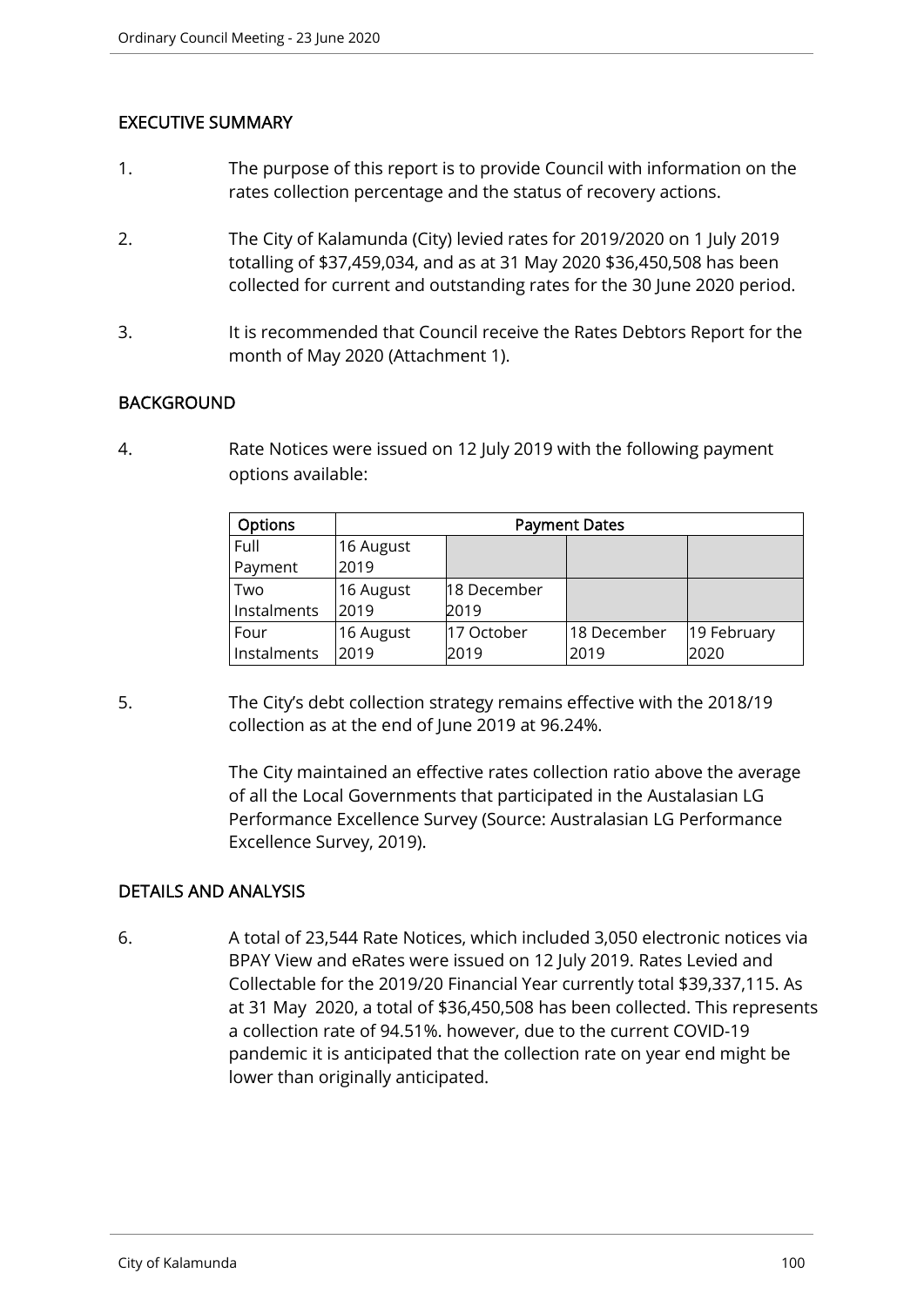- 7. Three additional services have been introduced in recent years to better assist ratepayers in paying amounts due. These are:
	- a) A Smarter Way to Pay with approximately 922 ratepayers signed up. It is expected that this will further increase as debt collection processes continue.
	- b) eRates there are a total 2,360 properties signed up for email delivery, compared to 2,116 in the previous year.
	- c) BPay View approximately 998 ratepayers have signed up for this service.
- 8. It is expected eRates registrations will increase throughout the year, as the City continues a promotional campaign to encourage ratepayers to register to receive their future rates notices electronically.
- 9. Interim Rating has commenced for 2019/20 and will continue throughout the financial year, as at 31 May 2020 a total of \$200,526 has been raised for 2019/20 and \$5,503.00 for 2018/19. No further Interim Rating will be undertaken until after the 1st due date for payment of the 2020/21 Rates.
- 10. Due to the current COVID-19 pandemic all Debt Recovery through the courts for outstanding rates has been put on hold until further notice as per the COVID-19 Financial Hardship Policy adopted by Council on 7 April 2020 (SCM 44/2020).
- 11. Call recording software has been utilised in the Rates Department since 2015, primarily for customer service purposes, as it allows calls to be reviewed for training and process improvements. For the period 01 May 2020 to 1 May 2020 there was a total of 142 incoming calls and 39 outgoing calls, equating to 12.27 hrs call time. As staff are working remotely, at times, it is possible that not all calls have been included in the call recording software.

## APPLICABLE LAW

12. The City collects its rates debts in accordance with the Local Government Act 1995 Division 6 – Rates and Service Charges under the requirements of subdivision 5 – Recovery of unpaid rates and service charges.

## APPLICABLE POLICY

13. The City's rates collection procedures are in accordance with the Debt Collection Policy S-FIN02.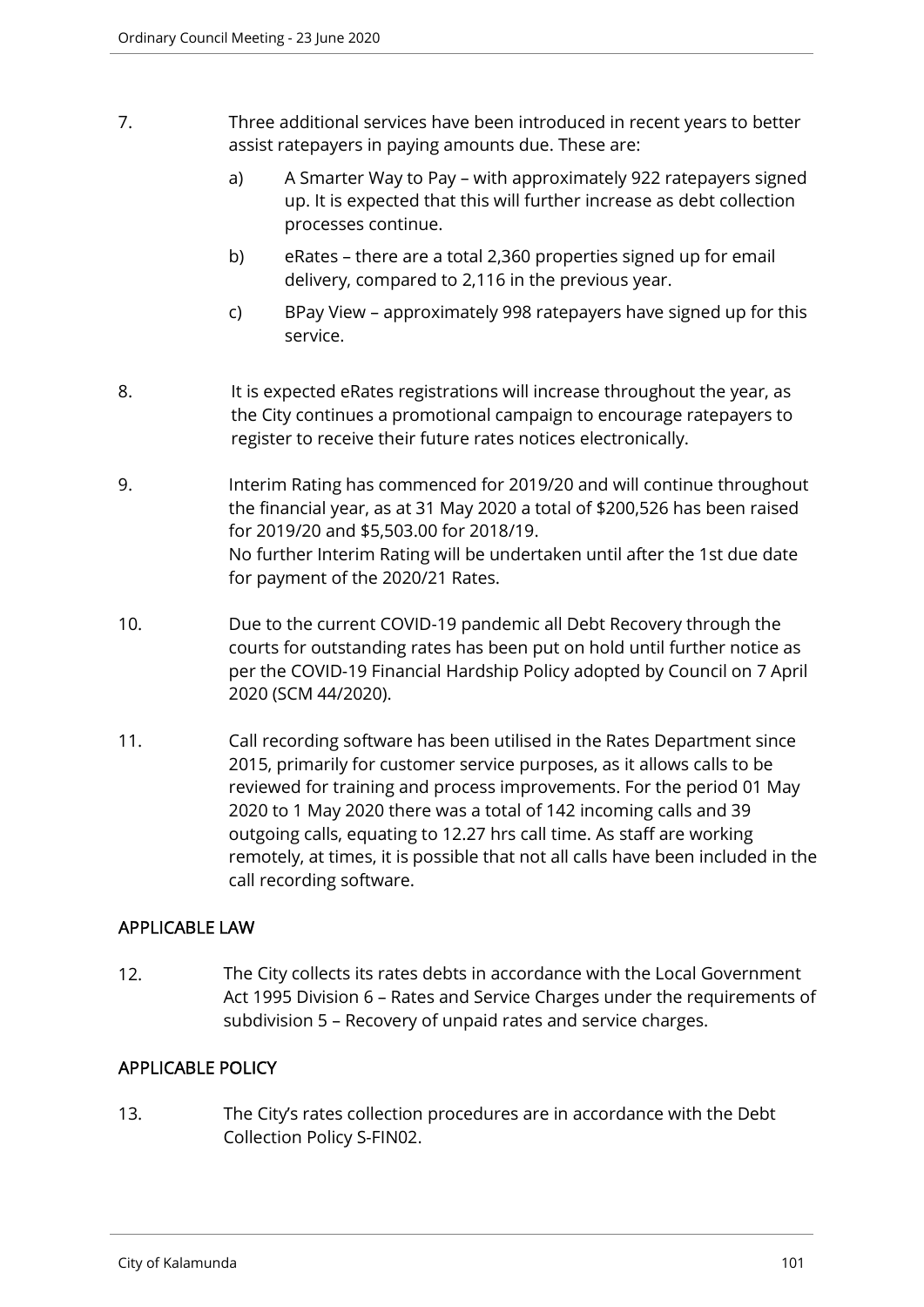## STAKEHOLDER ENGAGEMENT

#### Internal Referrals

14. The City's Governance Unit has been briefed on the debt collection process.

#### External Referrals

15. The higher-level debt collection actions have been undertaken by Kott Gunning,.

## FINANCIAL CONSIDERATIONS

16. The early raising of rates in July allows the City's operations to commence without delays improving cashflow, in addition to earning additional interest income.

#### **SUSTAINABILITY**

#### Social Implications

- 17. Debt collection can have implications upon those ratepayers facing hardship and the City must ensure equity in its debt collection policy and processes.
- 18. The City has introduced "a smarter way to pay" to help ease the financial hardship to its customers. This has proved very effective with a growing number of ratepayers taking advantage of this option. A "Smarter Way to Pay" allows ratepayers to pay smaller amounts on a continuous basis either weekly or fortnightly, helping to reduce the financial burden.

#### Economic Implications

19. Effective collection of all outstanding debtors leads to enhanced financial sustainability for the City.

#### Environmental Implications

20. The increase in take up of eRates and BPay View, as a system of Rate Notice delivery, will contribute to lower carbon emissions due to a reduction in printing and postage.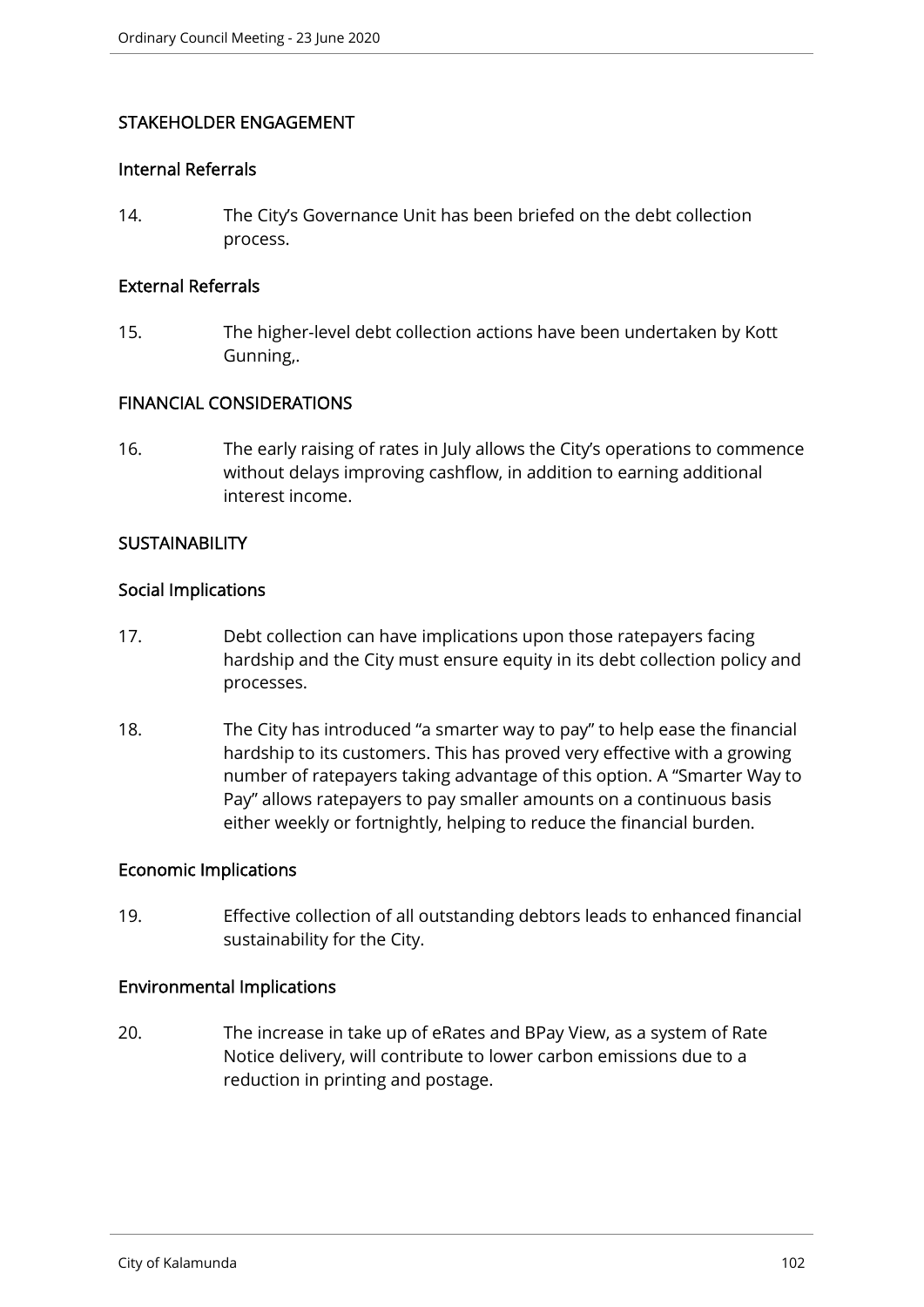## RISK MANAGEMENT

## 21.

| Risk: Failure to collect outstanding rates and charges leading to |                    |  |  |  |
|-------------------------------------------------------------------|--------------------|--|--|--|
| cashflow issues within the current year.                          |                    |  |  |  |
| Likelihood<br>Consequence<br>Rating                               |                    |  |  |  |
| Likely                                                            | Medium<br>Moderate |  |  |  |
| <b>Action/Strategy</b>                                            |                    |  |  |  |
| Ensure debt collections are rigorously maintained.                |                    |  |  |  |

## **CONCLUSION**

22. The current collection rate for Rates Levied and Collectable for the current financial year is 94.51%. However, due to the current COVID-19 pandemic it is anticipated that the collection rate on year end might be lower than originally anticipated.

## Voting Requirements: Simple Majority

#### RECOMMENDATION

That Council RECEIVE the Rates Debtors Report for the Period ended 31 May 2020 (Attachment 1).